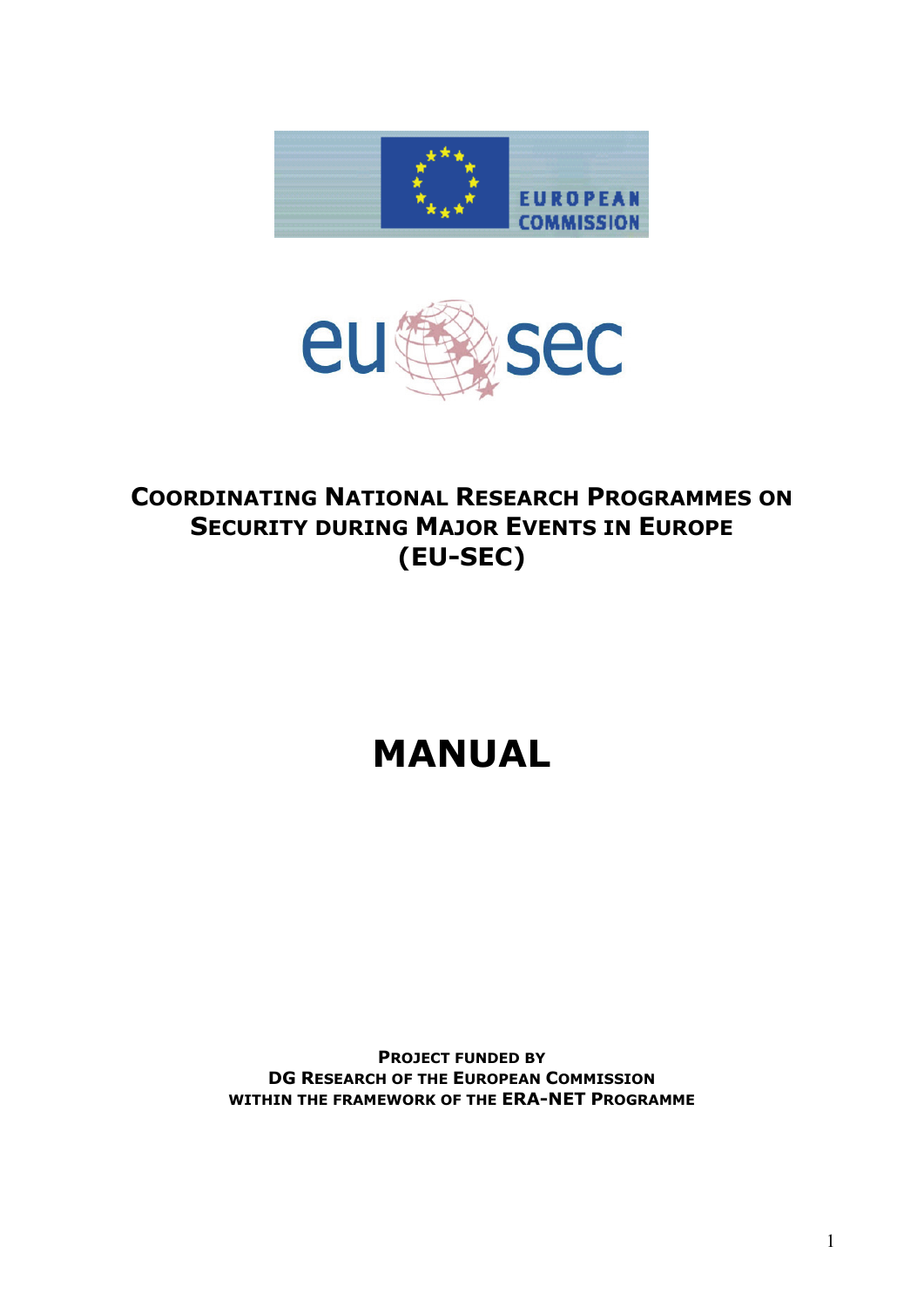# **TABLE OF CONTENTS**

| Chapter 2: Overview of Research Projects on Major Event Security15             |  |
|--------------------------------------------------------------------------------|--|
|                                                                                |  |
|                                                                                |  |
|                                                                                |  |
|                                                                                |  |
|                                                                                |  |
|                                                                                |  |
|                                                                                |  |
|                                                                                |  |
|                                                                                |  |
|                                                                                |  |
|                                                                                |  |
|                                                                                |  |
|                                                                                |  |
| 4.1 Thematic areas for future programmes of developmental research46           |  |
|                                                                                |  |
|                                                                                |  |
| Chapter 5: Resources for Joint Transnational Research Activities 55            |  |
|                                                                                |  |
|                                                                                |  |
|                                                                                |  |
| 5.4 Coordination of research programmes on security equipment: a case study61  |  |
|                                                                                |  |
|                                                                                |  |
| Chapter 6: Proposals for Implementing Joint Research Programmes in Cooperation |  |
|                                                                                |  |
|                                                                                |  |
|                                                                                |  |
|                                                                                |  |
|                                                                                |  |
|                                                                                |  |
|                                                                                |  |
|                                                                                |  |
|                                                                                |  |
|                                                                                |  |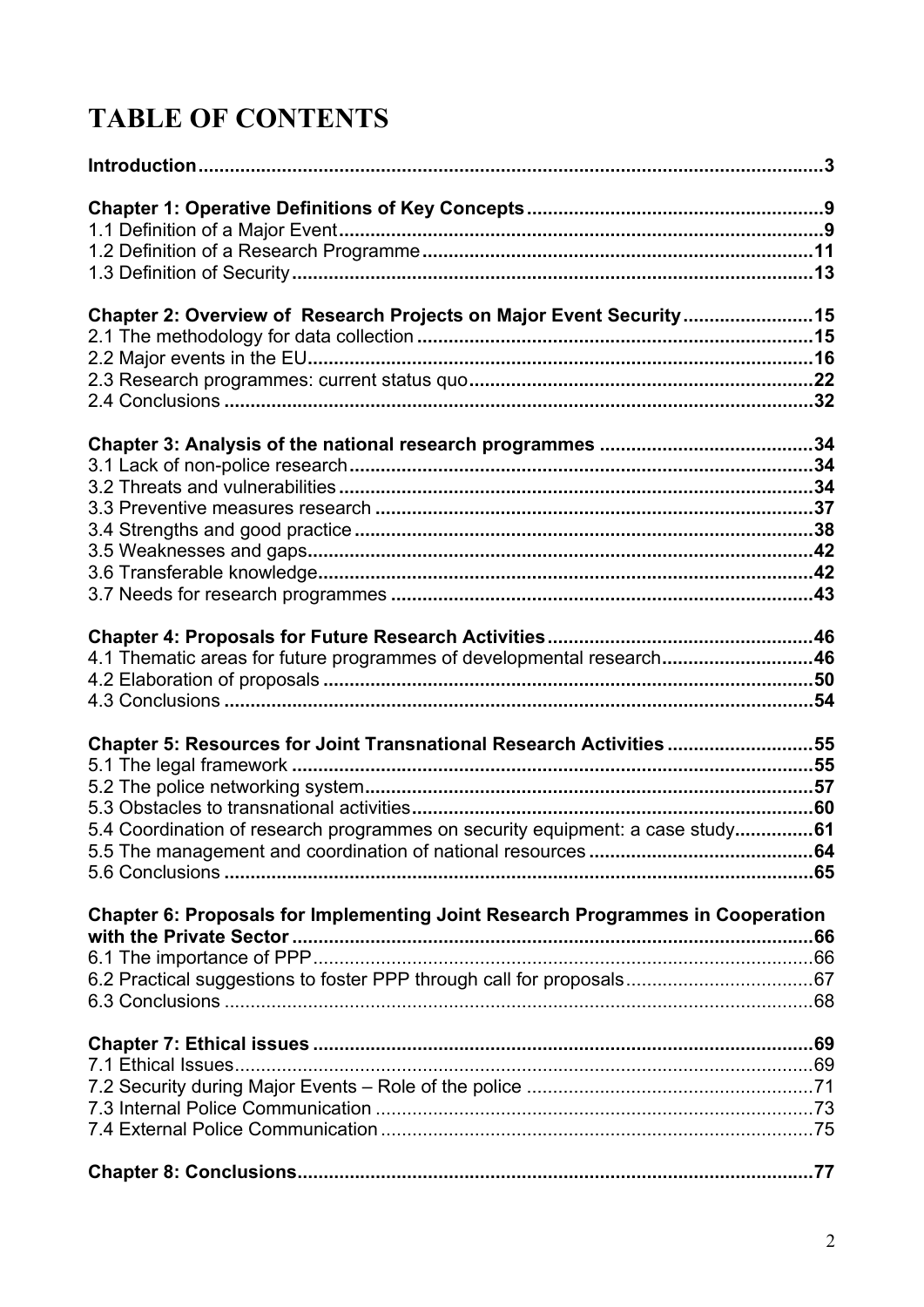## <span id="page-2-0"></span>**Introduction**

#### **The Security of Major Events**

Planning security for major events almost always involves a considerable body of experience, knowledge and expertise. Successful security planners need to be knowledgeable about potential threats posed by terrorist groups, hooligans, protestors or organised crime groups. They have to be informed about circumstances and behaviours that may contribute to incidents. They need strategic and operational information to identify vulnerabilities in the defence system, evaluate risks and decide whether further action should be taken to reduce potential risks. They are also expected to be experienced with emergency solutions to be taken in case natural disasters and man-made emergencies occur during the event.

Moreover, solid knowledge about jurisdictional, cultural and environmental issues would help security planners to foster cooperation and coordination. Knowledge such as participating agencies' capabilities and culture, conflicts between participants or jurisdictional restraints would support planners' distribution of responsibilities, enhance agencies' interaction and identify assignments' limitations.

Equally important is information on international media reporting on the major events, considering that potential incidents or organisational gaps could cause exposure, embarrassment and public panic.

Finally, security planners should be knowledgeable on how to ensure that countries that host major international events can gain long-term benefits from planned security. In particular, a legacy knowledge and a planning culture could ensure that the resources and know-how made available for major events such as infrastructure, training and technology solutions would enhance overall national capabilities and improve daily routine activities after the event.

Unfortunately for security planners, this international body of knowledge and expertise cannot be reproduced and distributed in a universal blueprint or an international security manual applicable to any kind of major event. Perspectives on, and approaches to, organising security differ considerably from event to event and from country to country. Policies, strategies and tactical operations should be adapted to the current level of threats, the human resources, technological solutions available, the local legislative conditions, the political aspirations and other crucial factors. For example, since 11 September 2001, the security plans have strengthened security measures related to airspace interdiction and restricted policies and procedures to gain entry to a venue or non-venue site. Moreover security plans are not governed by fix and unchangeable rules that security officers have to strictly follow. Apart from the opening and closing days, there is little certainty. Plans need to be developed as flexibly as possible to cater for the inevitable changes that could emerge during the event. Flexibility and adaptation are key concepts that security planners have to take into consideration when they plan and implement security of major events.

In view of all these challenges, managing security for major events cannot depend exclusively on the capabilities and know-how of the hosting countries, but it should more largely rely on the ability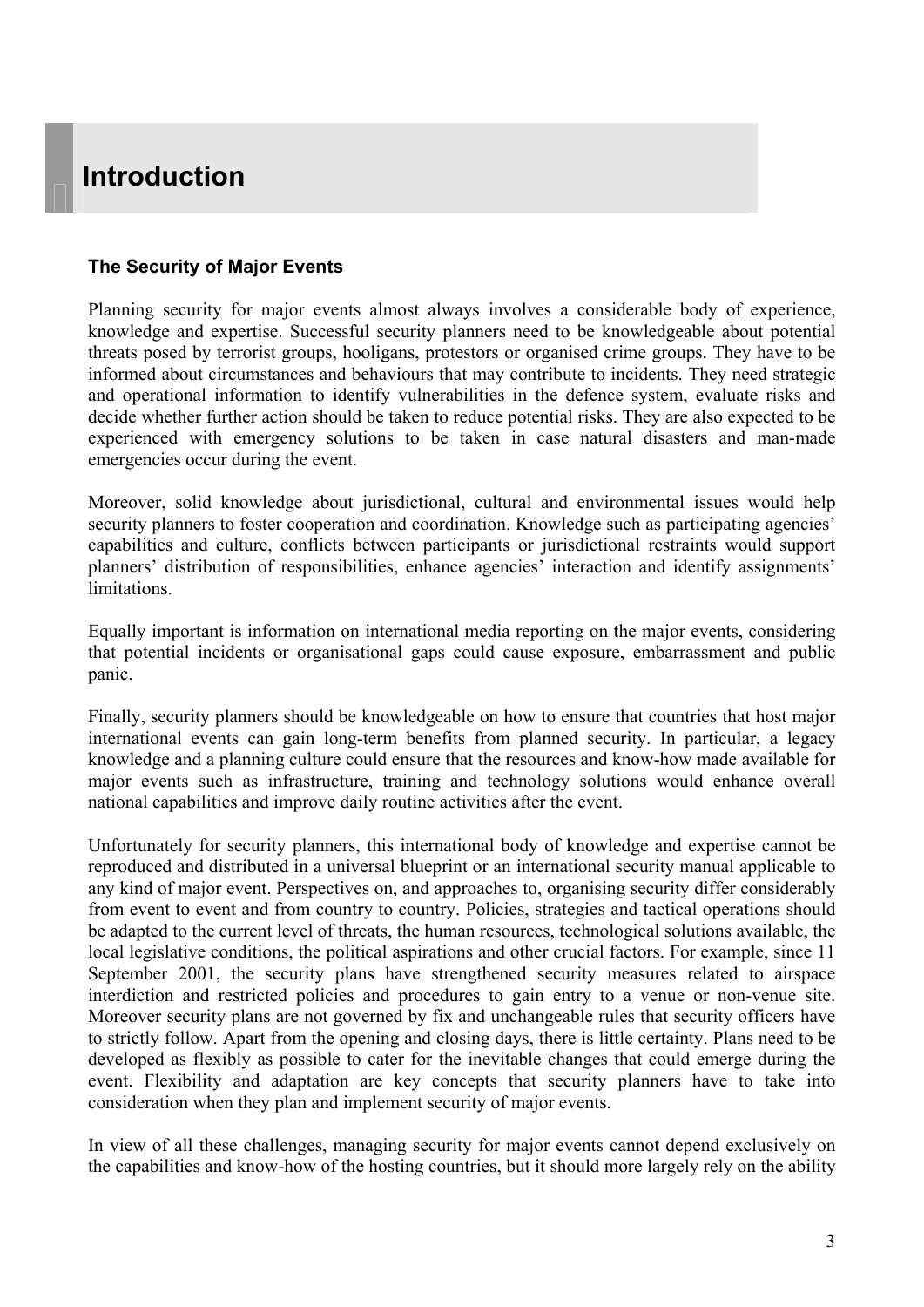of the latter to share information with other countries that participate in the event and/or that have developed significant expertise and good practices by hosting previous similar events. The key for successful security operations for major events are collaboration and coordination. Exchange of information is of the utmost importance to contribute to public order, peace and safety and effective use of the available resources. Information sharing is also a key to facilitate international police cooperation regarding the police approach to the major events.

The outcome of the major event security largely depends on how successfully authorities organising the event can find and access this international body of knowledge. Without extensive collaboration and coordination among countries, no security planners can gather enough information to face potential challenges and avoid the shortcomings of the previous major events.

The EU has a long history of regarding aspects of public order maintenance as a matter of *common concern* going back to the post-1975 TREVI system on co-operation which included a focus on football hooliganism intelligence and policing. The European Union has clearly recognized the need for joint international coordination of protective security at major events. As it will be shown, many EU and council resolutions and recommendations have been produced in order to assist the international cooperation and to synchronize national approaches, including guidelines and handbooks for the use of police authorities.

However, more work needs to be done to improve the cooperation and coordination of efforts among European States. One of the problems that have to be addressed is that much existing knowledge is tacit, known only to practitioners and not made available for further research and/or analysis. Security planning is more closely related to the working practice then to research communities. The available know-how is not converted into research or even written reports, but is part of the verbal society inside the heads of experienced commanders. Moreover, the absence of common definitions of "technical terminology", such as 'Major Event', hinders efforts to improve operational cooperation among States. Equally important, the existence of different approaches and methodologies to study and draft security plans thwarts transnational cooperation. Last but not least, coordination and cooperation are delayed by the lack of a comprehensive structure or methodology that facilitates exchange of lessons, practices and insights on the European level across different major events (political, sporting events).

### **The EU-SEC Project**

 $\overline{a}$ 

All these problems have come to the attention of the United Nations Interregional Crime and Justice Research Institute (UNICRI) in recent years. In 2003, UNICRI, in collaboration with EUROPOL, created the International Programme Observatory (IPO), a body composed of security planners whose main purpose has been to assist and provide services to national authorities responsible for designing and delivering security plans for future major events.<sup>[1](#page-3-0)</sup> The main activity organised within the framework of the Observatory has been the gathering of experienced security planners during closed-door meetings at UNICRI Headquarters in Turin. Addressing specific topics such as accreditation strategies or intelligence analysis, these meetings helped UNICRI bring together a bulk of knowledge on security of major events. Through IPO expertise, UNICRI undertook the challenging exercise to develop a common language and methodology, identifying major elements that security planners should take into consideration whilst planning security of major events.<sup>[2](#page-3-1)</sup> In 2006 the Economic and Social Council of the United Nations (ECOSOC) acknowledged the

<span id="page-3-0"></span><sup>&</sup>lt;sup>1</sup> For more information see IPO website: www.unicri-ipo.org.

<span id="page-3-1"></span><sup>&</sup>lt;sup>2</sup> The main analytic/methodological outcomes of IPO are a Toolkit for Security Planners and a Planning Guide.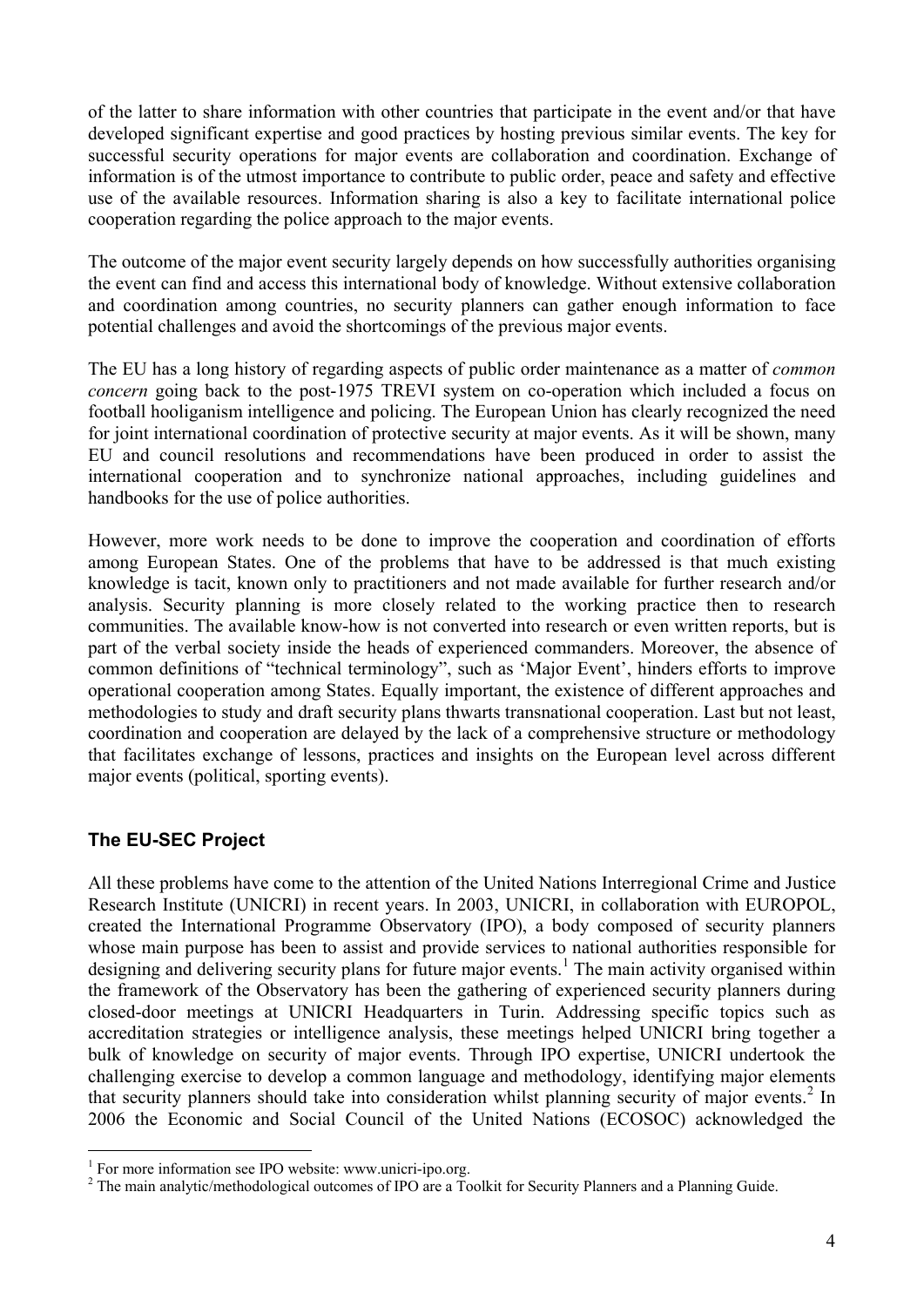importance of UNICRI's activities by approving the Resolution E/CN.15/2006/L.11/Rev.1 that solicited the UN Member States hosting a Major Event to contribute and take advantage of the mentor services offered by IPO.<sup>[3](#page-4-0)</sup>

The next step of UNICRI's activities in the field of security of major event was offered by the ERA-NET Programme of the European Commission. As part of the Sixth Framework Programme for Research and Technological Development (2002-2006), the ERA-NET Programme aimed to develop and foster the European Research Area. In particular, ERA-NET was designed to step up the cooperation and coordination of national or regional research activities through the networking of existing research programmes, including the development and implementation of joint activities.

In line with this policy and boosted by IPO results, in 2004 UNICRI conceived, in collaboration with Europol, the project *Coordinating National Research Programmes on Security during Major Events in Europe* (EU-SEC) as a contribution of the United Nations to the configuration of an effective European Research Area in the field of security during major events. This four-year project, fully funded by the European Commission, was launched in partnership with EUROPOL and ten Member States of the European Union: Austria, Finland, France, Germany, Ireland, Italy, Portugal, Spain, the Netherlands and the United Kingdom (see Tab. 1). UNICRI acted as the coordinator of the project while each partner was entrusted with a specific task in the execution of the project. Moreover, a Network Steering Committee, chaired by UNICRI and composed of one national expert per participating country, met regularly to supervise activities and ensure the quality of the envisaged deliverables.

#### **Table 1. Partners of the EU-SEC Project**

 $\overline{a}$ 

| Partner 1: United Nations Interregional Crime and Justice Research Institute (UNICRI) in Italy  |
|-------------------------------------------------------------------------------------------------|
| Partner 2: European Police Agency (EUROPOL) in Netherlands                                      |
| Partner 3: Bundesministerium fur Inneres/Ministry of Interior (BM.I) in Austria                 |
| Partner 4: German Police University (DHPol)                                                     |
| Partner 5: Ministerio del Interior (MIR) in Spain                                               |
| Partner 6: Ministry of the Interior - Police College of Finland (SM PO)                         |
| Partner 7: Direction de la Formation de la Police Nationale (D.G.P.N) in France                 |
| Partner 8: London Metropolitan Police (MetPo) in the United Kingdom                             |
| Partner 9: An Garda Síochana in Ireland                                                         |
| Partner 10: Ministero degli Interni - Dipartimento Pubblica Sicurezza - Ufficio Ordine Pubblico |
| (Min Interno) in Italy                                                                          |
| Partner 11: Ministry of Justice (Min JUS) in the Netherlands                                    |
| Partner 12: Cabinet of the Ministry of Interior (GCS/MAI) in Portugal                           |

The EU-SEC Project took the following steps towards the creation of a common European Research Area:

- **Improving the exchange of information** among participating countries on the existing national programmes on security during Major Events.
- Performing strategic activities aimed at identifying best practices, possible complementarities and gaps among programmes, new opportunities in research, practical and legal barriers that hindered transnational cooperation and management of available human and financial resources.

<span id="page-4-0"></span><sup>&</sup>lt;sup>3</sup> Moreover, in 2006 the General Assembly of the United Nations adopted a resolution encouraging the United Nations to work with Member States and relevant international, regional and sub-regional organisations to identify and share best practices on preventing terrorist attacks against particularly vulnerable targets.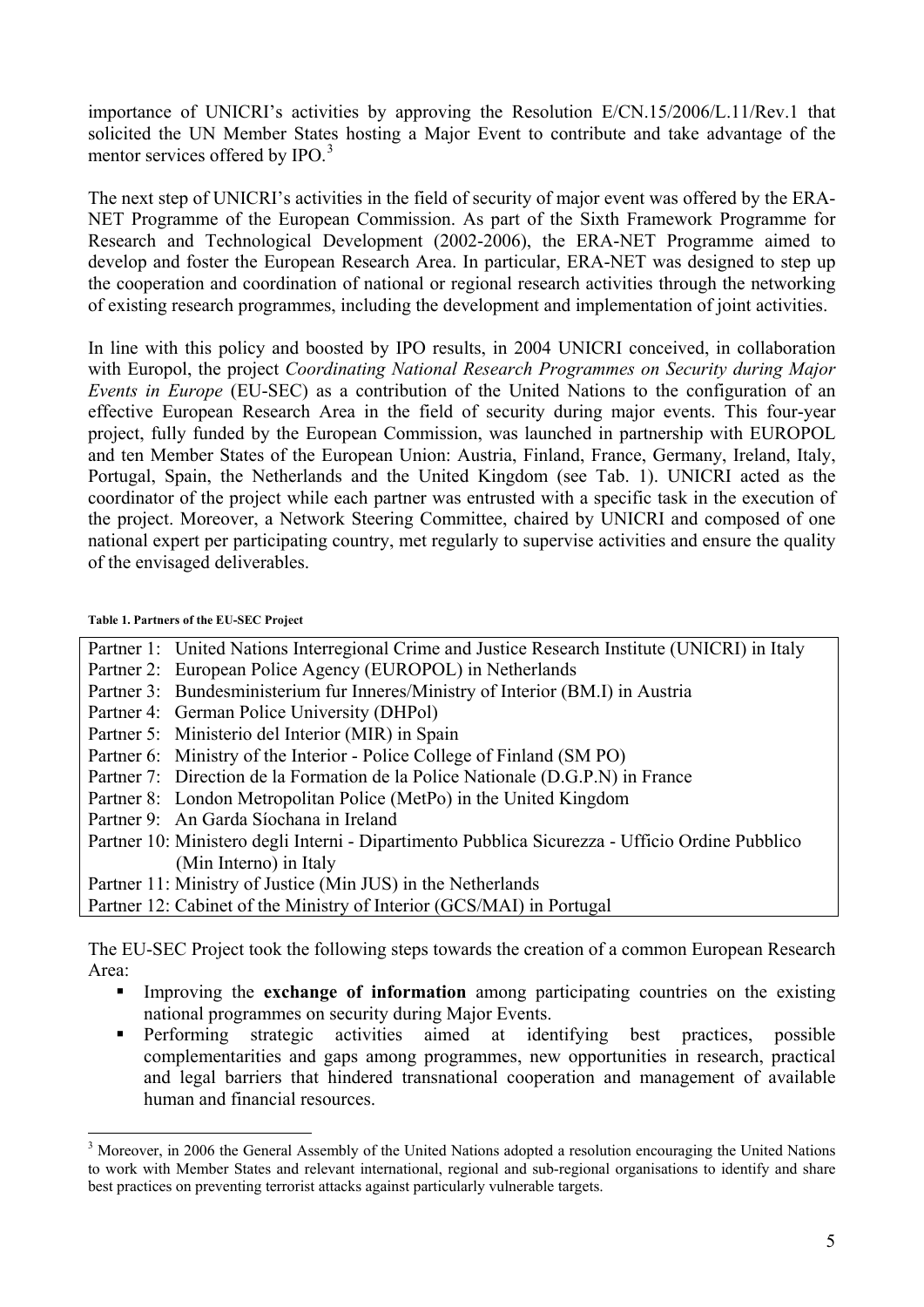- Developing **common strategies** and improving **coordination** of national programmes to address common needs, including the exploration of innovative solutions to bridge gaps between theory, policy and practice of securing major events.
- Developing **common transnational research programmes**.
- Exploring and studying the way in which **ethical issues** are taken into consideration during major events, highlighting problems and best practices.

Ideally, this common research area should assist European policymakers in their quest to design coherent, mutually consistent and effective policies for securing major events in the EU.

The EU-SEC Project produced the following outcomes:

- A **Restricted portal** through which the project partners shared relevant documentation, research and analysis results related to security of major events (www.eu-sec.org/extranet).
- A **Common database** on existing research on security planning during major events.
- An effective **Methodology** for organising and boosting a common research activity of the participating partners.
- A **Transnational call for proposals** elaborated and launched with the aim to fill existing research gaps and provide law enforcement agencies with new concrete instruments for improving the security level at major events.
- A **Report on ethical issues at Major Events**.
- A **Manual** on the main results of EU-SEC.

#### **The EU-SEC Manual**

The EU-SEC Manual has been thought as an instrument to explore the requirements necessary to create a European Research Area on security of major events. Based on the activities and outcomes of the EU-SEC Project, the Manual followed three logical steps:

- 1) offering a snapshot of the existing research programmes;
- 2) identifying unknown research areas and exploring blind spots in the existing research agenda;
- 3) proposing and testing a common coordination methodology elaborated during the four-year EU-SEC Project.

The main sources of the Manual are the outcomes of the activities performed by the EU-SEC Partners. The project was based on a step-by-step approach, divided into six work packages (WP) (see Tab. 2). Each partner was responsible for developing a specific task within each work package (see Tab. 3). As will be shown, information and data to draft the chapters of the Manual have been collected through meeting and discussions among partners and reports that partners elaborated at the end of their tasks.

| <b>Work Package 1</b> | Systematic exchange of information and best practices |
|-----------------------|-------------------------------------------------------|
| <b>Work Package 2</b> | Strategic activities                                  |
| <b>Work Package 3</b> | Implementation of joint activities                    |
| <b>Work Package 4</b> | Transnational research activities                     |

**Tab. 2 Work Packages of the EU-SEC Project**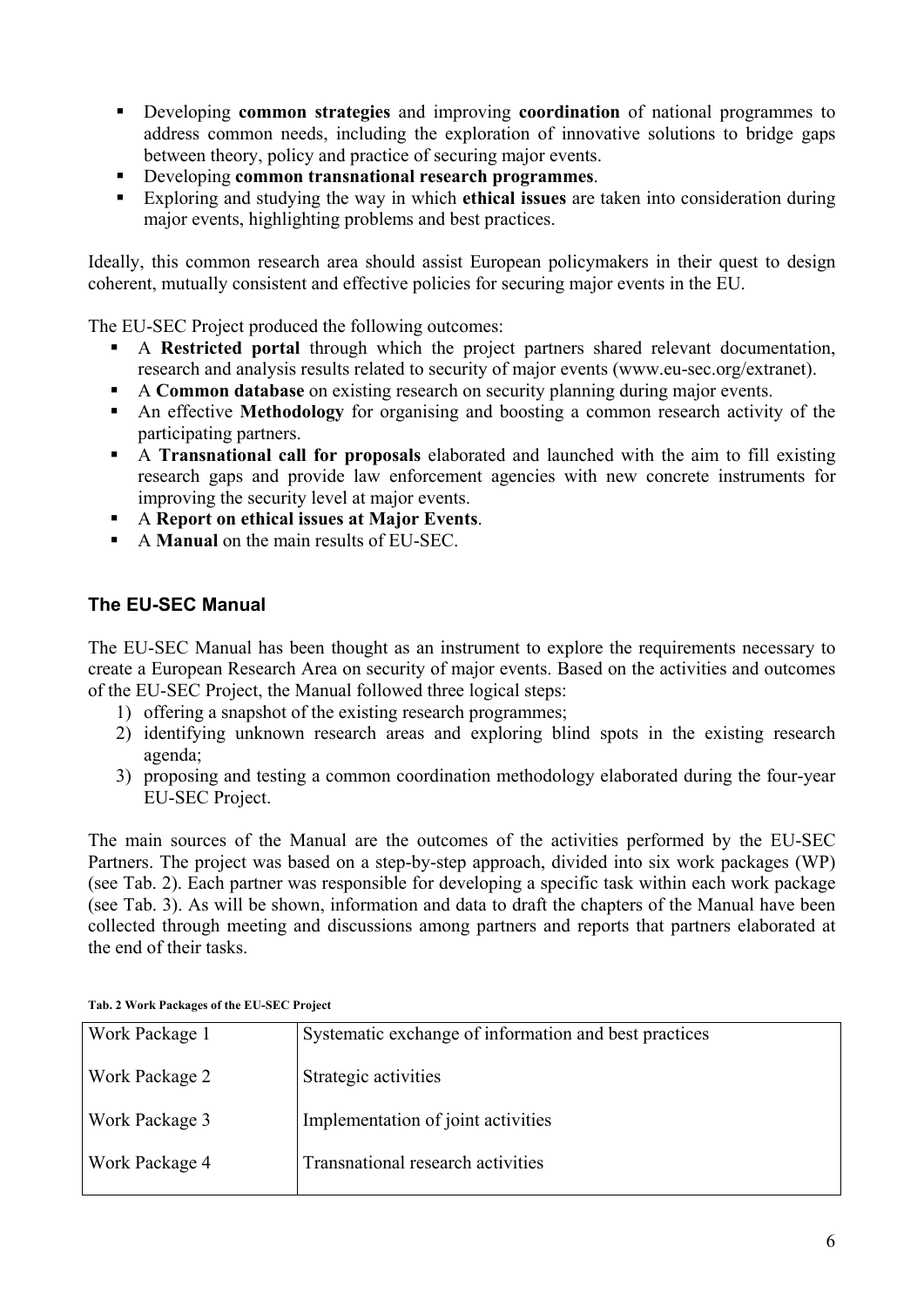| <b>Work Package 5</b> | Ethical issues |
|-----------------------|----------------|
| <b>Work Package 6</b> | Manual         |

#### **Tab. 3 Tasks of Work Packages**

| <b>TASK</b>                                                                                                        | <b>TASK LEADER</b>          |
|--------------------------------------------------------------------------------------------------------------------|-----------------------------|
| 1.1 Kick off meeting                                                                                               | <b>UNICRI</b>               |
| 1.2 Description of the status quo on research<br>programmes                                                        | GCS/MAI (Portugal)          |
| 1.3 Implementation of a common secure portal                                                                       | <b>UNICRI</b>               |
| 1.4 Meeting: presentation of the status quo                                                                        | An Garda Siochana (Ireland) |
| 2.1 Identification of complementarities and<br>gaps among national research programmes                             | SM PO (Finland)             |
| 2.2 Assessment of the obstacles that hinder the<br>coordination of research programmes                             | MetPo (United Kingdom)      |
| 2.3 Reflection on possible ways to optimise the<br>management of existing available resources                      | <b>BM.I</b> (Austria)       |
| 2.4 Meeting: presentation of the results $\&$ ideas<br>for possible joint activities                               | Mir (Spain)                 |
| 3.1 Identification of a proper methodology to<br>coordinate research programmes on<br>security during major events | D.F.P.N. (France)           |
| 3.2 Meeting: presentation of the results $\&$<br>launch of the pilot call for proposals                            | MinJus (The Netherlands)    |
| 3.3 Implementation of the pilot call for<br>proposals                                                              | <b>EUROPOL</b>              |
| 4.1 Description of the final transnational call<br>for proposals                                                   | D.F.P.N. (France)           |
| 4.2 Final meeting and launch of the<br>transnational call for proposals                                            | MinInterno (Italy)          |
| Ethical issues related to security during<br>5 <sup>1</sup><br>major events                                        | DHPol (Germany)             |
| Manual on the results of EU-SEC<br>6                                                                               | <b>UNICRI</b>               |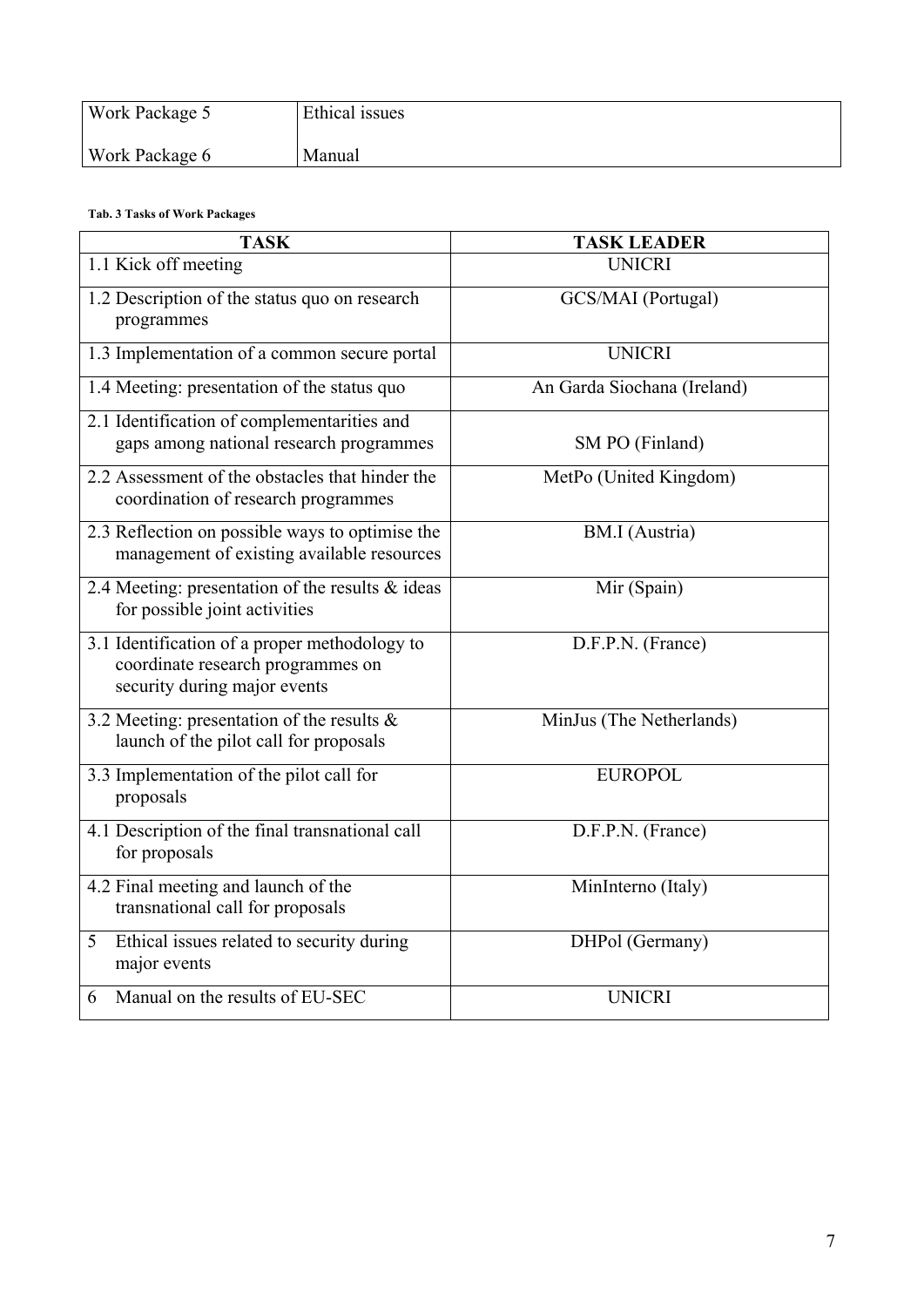The Manual is divided into eight chapters. The first chapter (based on Task 1.2) offers some operative definitions of 'major event', 'security' and 'research programme', as a first step toward the development of a common "European Research Area". The second chapter (based on Task 1.2) provides an overview of the national research projects on security at major events that have so far been developed by the EU-SEC partners, while the third chapter (based on Task 2.1) analyses these projects and identifies some complementarities and gaps. The next chapter (based on Task 2.1) develops some proposals for future transnational research activities among the EU-SEC partners. Then chapter five (based on Tasks 2.2 and 2.3) offers an analysis of what resources are available for developing joint transnational research activities, while chapter six (based on Tasks 3.1, 3.3 and 4.1) proposes ideas for effectively implementing these activities in cooperation with the private sector. Before the final conclusions, chapter seven (based on Task 5) explores to what extent the coordination of research activities takes ethical issues into consideration.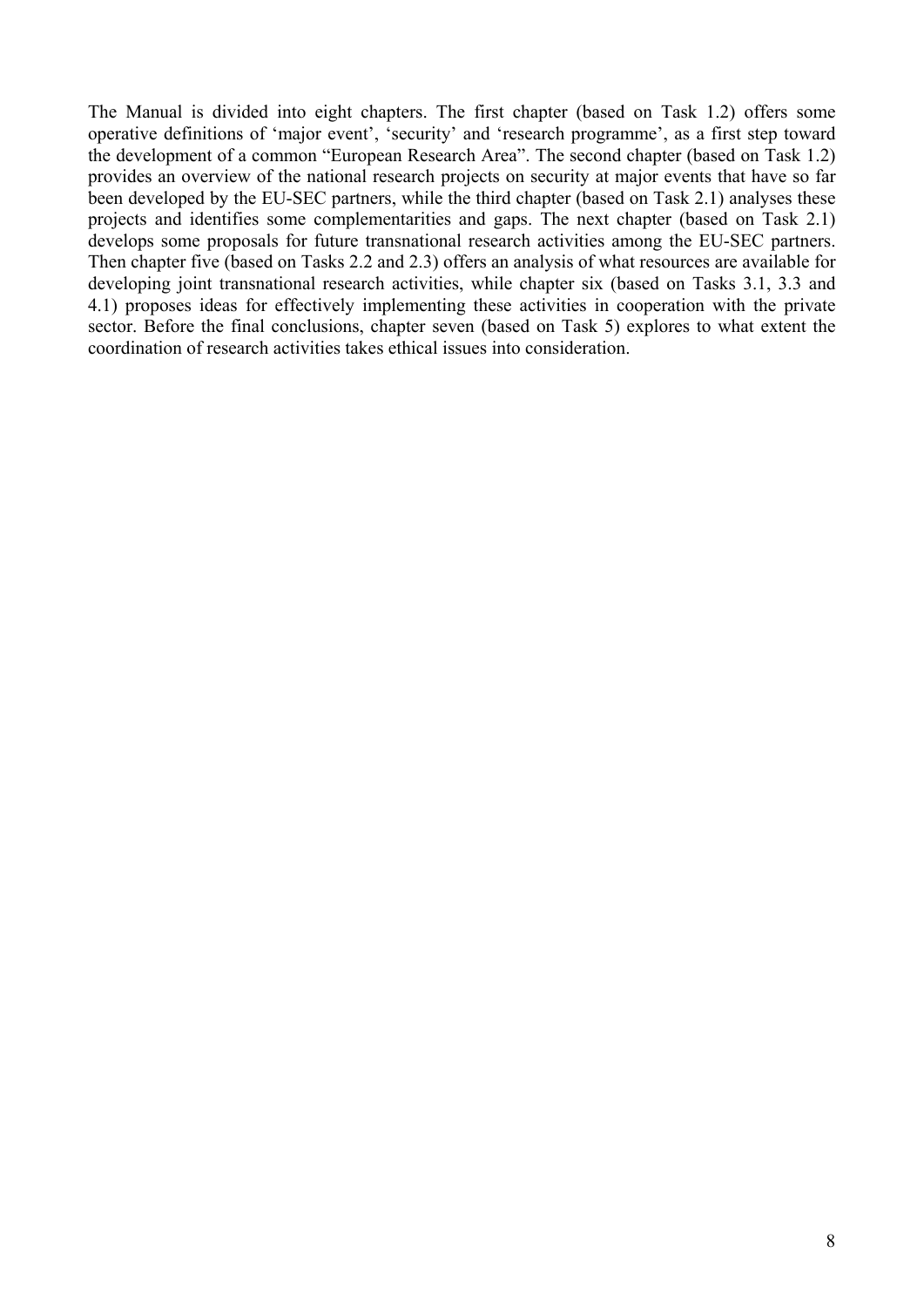## <span id="page-8-0"></span>**Chapter 1 Operative Definitions of Key Concepts**

Before conducting an analysis on the national research programmes on major event security, all the EU-SEC partners agreed to adopt some common definitions on three key concepts: 'major event', 'research programme' and 'security'. As indicated in the table below, the definitions were not formulated overnight, but they were the result of a year's work in meetings, discussions and reports among the EU-SEC Project partners. The purpose of this chapter is to briefly explore all the steps that led the partners to agree upon common definitions. The chapter is mainly based on a task led by the Internal Security Coordinating Office (GCS) of the Portuguese Minister of the Interior (MAI).<sup>[4](#page-8-1)</sup>

Chronologically speaking, the milestones of this part of the EU-SEC Project were:

- Kick-off meeting among the EU-SEC Partners and  $1<sup>st</sup>$  meeting of the Network Steering Committee (Turin, 2-3 December 2004);
- Meeting between UNICRI and Portugal to agree on a framework within which to draft the questionnaire (Lisbon, 27-28 January 2005);
- Preliminary questionnaire titled *List of Forms taken by Major Events* (drafted by the Portuguese GCS/MAI and circulated to all partner in March 2005);
- Meeting among UNICRI, Portugal, Finland and Ireland to present the report of the preliminary questionnaire and review the common definitions (Dublin, 4-5 April 2005);
- Questionnaire (re-drafted by GCS/MAI and circulated to all partners at the end of June 2005);
- $2<sup>nd</sup>$  meeting of the Network Steering Committee to present and discuss the final draft of the questionnaire (Paris, 9-10 June 2005);
- Preliminary meeting between UNICRI, EUROPOL, Austria, Finland, Spain and the UK to prepare for the launch of Work Package 2 in December 2005 (Helsinki, 15 September 2005);
- $3<sup>rd</sup>$  meeting of the Network Steering Committee (Dublin, 8 December 2005);
- $4<sup>th</sup>$  meeting of the Network Steering Committee (Southampton, 31 May 2006).

## **1.1 Definition of a Major Event**

The first definition of major event was proposed by UNICRI and Portugal after a meeting held in Lisbon on the  $27^{\text{th} -} 28^{\text{th}}$  January 2005.

#### **Major Event #1 - Lisbon Definition:**

 $\overline{a}$ 

All the events that, due to the quality or quantity of persons they mobilise, or to the time and place they occur, involve threats or risks documented in security plans.

**February 2005**

This definition of major event was further developed on other occasions. The first was provided by the drafting of a preliminary questionnaire (titled *List of Forms taken by Major Events*) that the

<span id="page-8-1"></span><sup>4</sup> Portugal was the leader of the task 1.2 *Description of the Status Quo on Research Programmes*.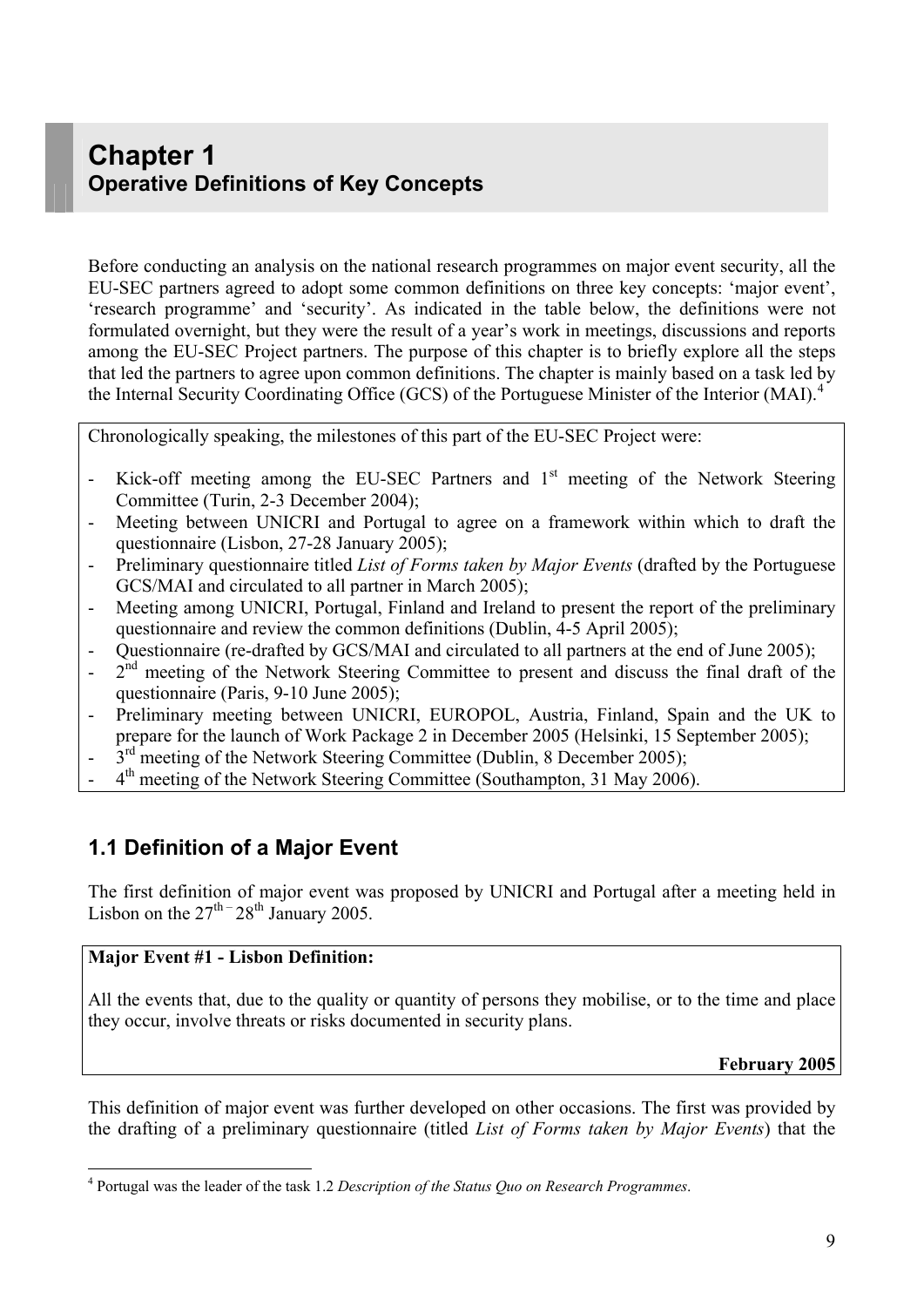author, Portugal, discussed with the EU-SEC partners. This exercise was an important step towards an "operative" definition since partners provided practical examples of what they considered as major events. Subsequently, a meeting in Dublin (4-5 April 2005) provided more "food for thoughts", and after further discussions, a working definition for 'major event' was eventually incorporated into Portugal's final questionnaire, which was circulated to the partners in June 2005.

#### **Major Event #2 - Dublin/Questionnaire Definition:**

Any gathering of people, characterized by one or more of the following:

1) Historical and/or political significance and/or popularity;

2) Large media coverage and/or international media attendance;

3) Participation of citizens from different countries and/or possible target groups;

4) Participation of dignitaries and/or VIPs;

5) More than 200,000 expected to be present at the event;

AND

has produced, or is likely to produce (in the view of the host security planning country) relevant practices and/or research with regard to one or more of the specific categories of security threats\* envisaged in the EU-SEC project.

\*(Threats to/of: public safety; public order; terrorism; criminality and delinquency; violent unauthorised demonstrations; other events potentially embarrassing to the authorities).

#### **April/August 2005**

At the 2<sup>nd</sup> Network Steering Committee in Paris (8-9 June 2005), members unanimously agreed that Portugal should continue to work on the definition of a major event, regularly updating it on the basis of the development of the EU-SEC Project. UNICRI's report of the meeting recorded that "*the final goal is to elaborate a common definition of 'major event' shared by all 25 EU countries and, possibly, adopted by relevant EU Institutions*"[5](#page-9-0) .

The definition of major event was comprehensively reviewed by Dr. Marc Otten in UNICRI's drafting of the *Toolkit for policy makers and practitioners* in the field of major event security planning. Observing that no universally accepted definition of major event currently existed, Otten noted that such a definition could be arrived at objectively or subjectively:

| <b>Objectively</b>                                                                                                                                                                                                                  | <b>Subjectively</b>            |
|-------------------------------------------------------------------------------------------------------------------------------------------------------------------------------------------------------------------------------------|--------------------------------|
| Defined by the quality or quantity of people they Defined by their requirement for knowledge,<br>mobilise, or the time and place they occur in, and skills or resources in excess of those readily<br>threats they thereby attract. | available to key participants. |

The initial Lisbon definition and its development primarily reflected the more objective style and it was based upon the 'common characteristics' of past events that national authorities had treated as 'major'. However, the survey also made clear that the extra-ordinariness of the event to the host country might be even more defining than characteristics of the event itself. As a result, the Dublin definition adopted in April 2005 was a combination of both these elements.

<span id="page-9-0"></span> $\overline{a}$ 5 UNICRI, *Report of the Second Meeting of the Network Steering Committee*, 2005.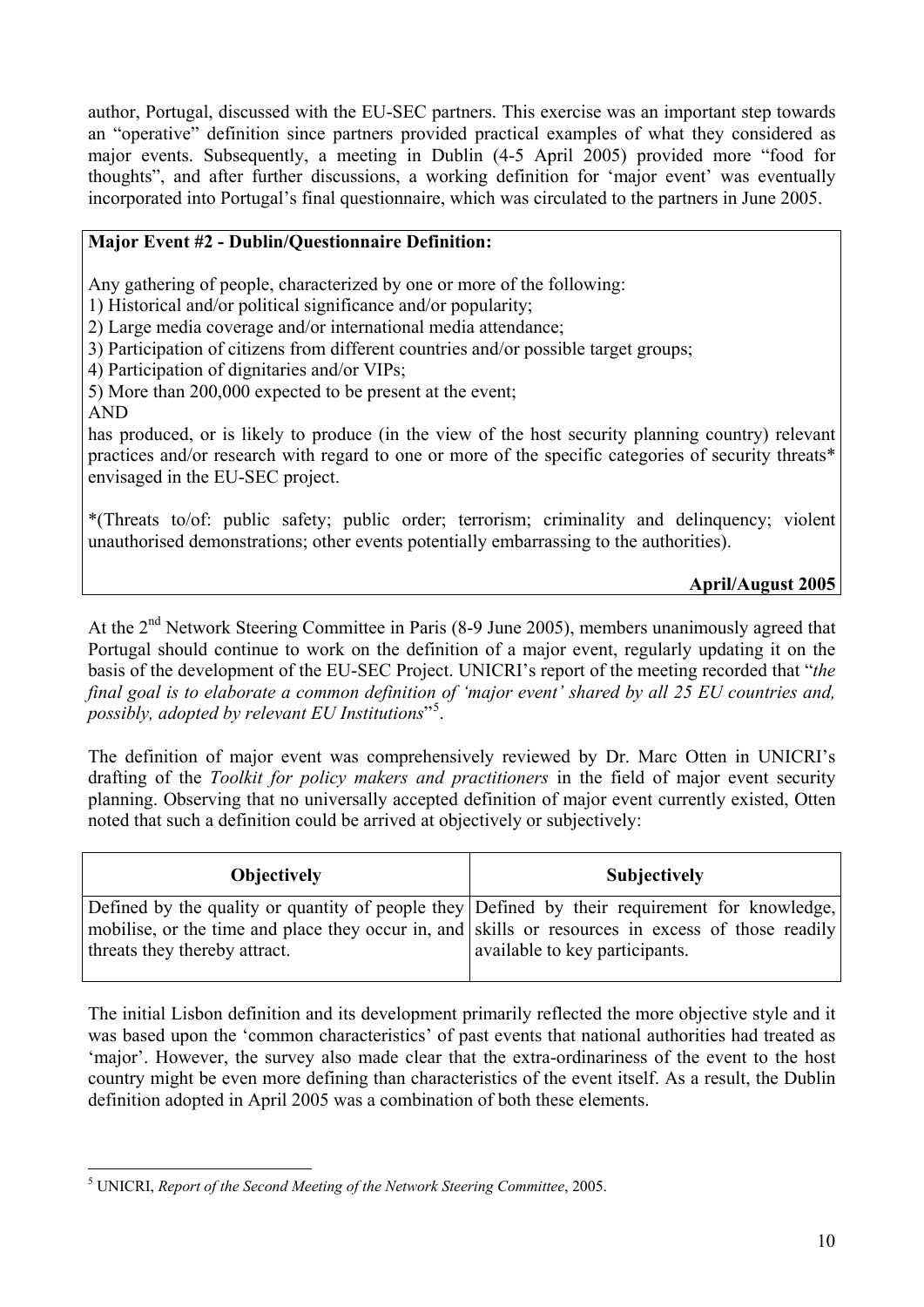<span id="page-10-0"></span>Recognising the validity of both an objective and subjective element, as well as the central element of threats and potential threats as a defining feature, the 3<sup>rd</sup> Network Steering Committee (Dublin, December 2005) eventually stated that the following operational definition was "valid for the EU-SEU project" and would have been submitted "by UNICRI to the relevant EU political authorities for consideration"<sup>[6](#page-10-1)</sup>:

#### **Major Event #3 - Operational Definition**

A Major Event is a foreseeable event that should have at least one of the following characteristics

- 1. Historical, political significance or popularity
- 2. Large media coverage and/or international media attendance
- 3. Participation of citizens from different countries and/or possible target group
- 4. Participation of VIPs and/or dignitaries
- 5. High numbers of persons

and poses the potential of threats and therefore may require international cooperation and assistance.

#### **December 2005**

In this definition the potential of threats and requirement of international cooperation were the two defining elements of a foreseeable event that would make it 'major' in the opinion of the host national authority. This definition could also command common recognition among partner EU countries.

## **1.2 Definition of a Research Programme**

The below definition of 'research programmes' consists of UNICRI's original proposal. It reflected that used by the European Commission's ERA-NET programme and was first circulated among the EU-SEC Consortium partners by the Portuguese GCS/MAI in February 2005, to gather comments regarding its future use as a key concept in the EU-SEC project.

#### **Research Programmes #1 - Original Definition (UNICRI based on ERA-NET)**

Research programmes should be understood as entire research and innovation programmes, or part of such programmes, or similar initiatives, which are documented. Research may also consist of analysis, studies, production and/or elaboration of the results of workshops, seminars and training courses.

**February 2005**

Afterwards, Portugal, in agreement with UNICRI, drafted a similar definition in the questionnaire that was circulated to the EU-SEC Partners at the end of June 2005.

<span id="page-10-1"></span> $\overline{a}$ 6 UNICRI, *Report of the Third Meeting of the Network Steering Committee*, 2005.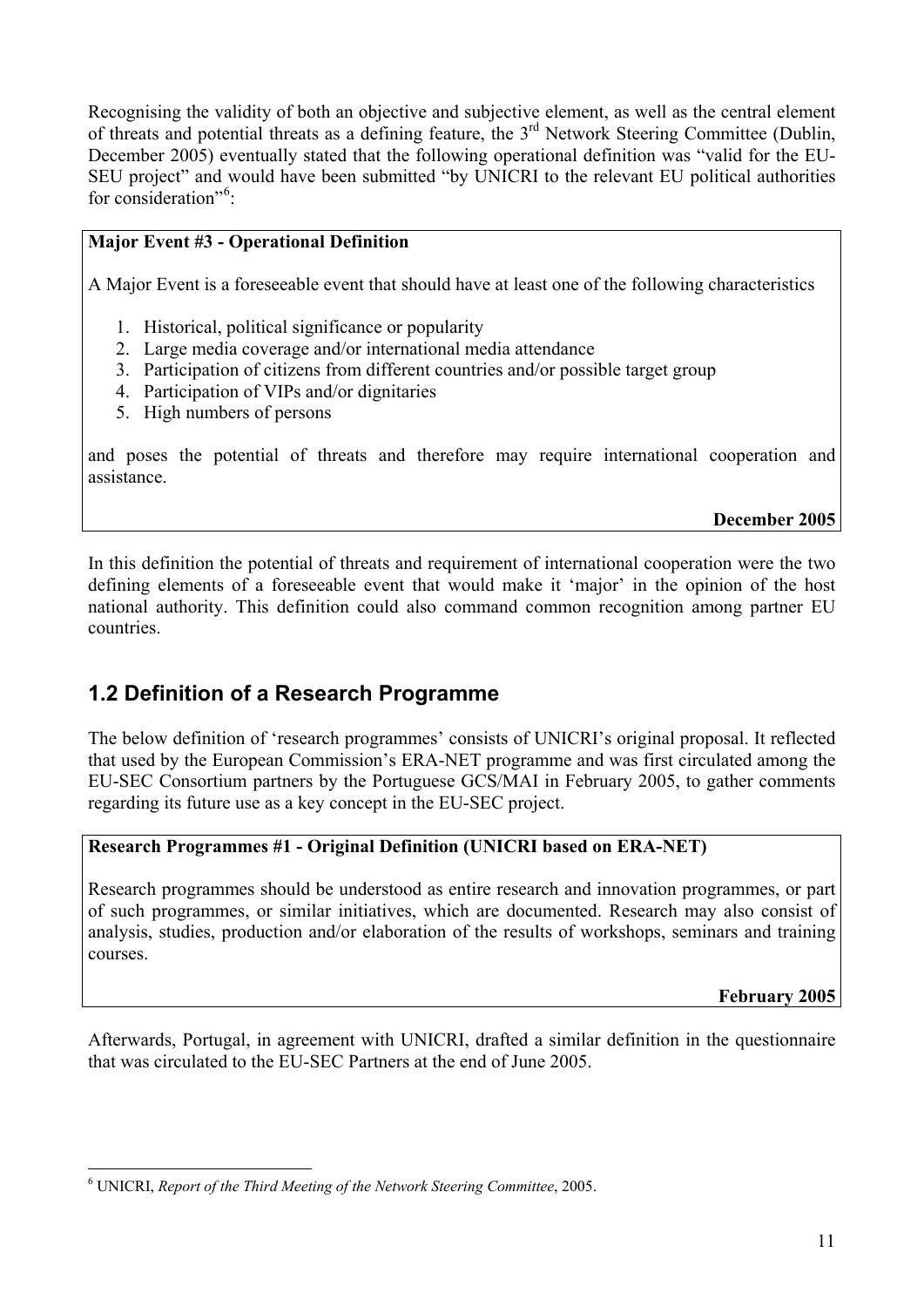#### **Research Programmes #2 – Questionnaire Definition**

Research programmes for our purposes should be understood as entire research and innovation programmes, or part of such programmes, or similar initiatives, which are documented. In particular research may consist of:

- 1) Internal police research:
	- a) Documented security plans and related preparatory material,
	- b) Research based on consultation with existing external data bases,
	- c) Research based on information exchange with other intelligence agencies,
	- d) Acts of conferences and/or workshops organised by a project partner,
	- e) Training material (preparatory documentation and/or proceedings of training)
	- f) Reports (for instance post action reports and evaluation reports)
- 2) Research by external/academics requested by governmental institutions;
- 3) Research by independent external/academics used by the police

**June 2005**

With this list of possible elements, the questionnaire meant to capture measurable data on national research programmes. However, while answering to the Portuguese questionnaire, the EU-SEC partners raised new issues. In particular, they put forward three new observations.

The first one was that the *police often consider not only long-term "developmental research", but also shorter term "operational research" as belonging to the category of research programmes*. That is, not only scientific processes of research on topics and questions relating to major event security (i.e. developmental study), but also routine preparatory research processes that lay behind the production of knowledge. In other words, a research programme is seen as any practical exercise, including threat assessments, intelligence gatherings or debriefings, whereby security planners become knowledgeable and ready for a specific major event.

Initially at the Kick Off meeting, the stated objectives of the ERA-NET programme mentioned: "to step up the cooperation and coordination of national/regional research activities and the networking of programmes". By 'programmes' it meant "entire research and innovation programmes, or part of such programmes, or similar initiatives". These were envisaged as being "strategically planned programmes carried out at national/regional level" and financed/managed either directly or indirectly by national/regional public bodies/authorities<sup>[7](#page-11-0)</sup>. In other words, these definitions implied some long-term programmes of "developmental research" carried out by or on behalf of the national authority.

However, the reactions to the preliminary questionnaire showed that "operational research" played a key role in order to explore what was known and researched by the EU-SEC partners.

The second observation was that *the definition of research programmes should also capture tacit knowledge, that is to say knowledge which was not documented*.

At the Helsinki EU-SEC meeting in September 2005, there was general acknowledgement that the 'national research programmes' should be understood as "existing in documented form". However,

<span id="page-11-0"></span> 7 UNICRI, *Report of the Kick Off Meeting*, 2005.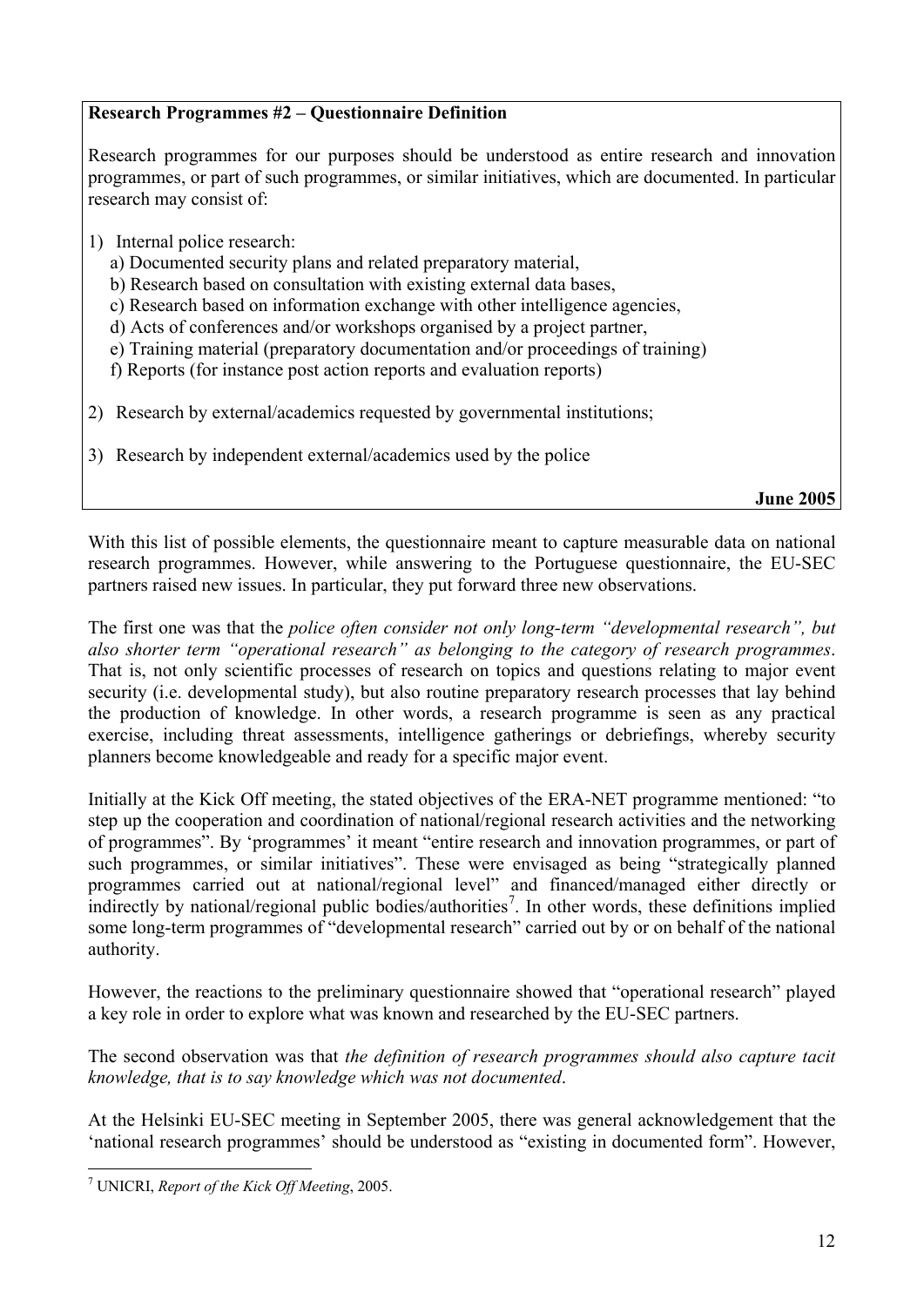<span id="page-12-0"></span>the preliminary results of the questionnaire indicated that there was national 'research' that was not documented in the traditional form. In other words, most of the knowledge related to security planning for major events was transmitted in oral form rather than documented. Therefore, it was suggested that the 'research programme' should also refer to tacit knowledge.

The third observation concerned the term 'research'. If 'research' is considered as 'the use of information to answer questions' and/or 'the establishment of facts to reach new conclusions'<sup>[8](#page-12-1)</sup> then a crucial element being referred to is the very set of questions to be answered or old conclusions/orthodoxies concerning a given subject, to be challenged by the said research process. And it is the *identification of these basic research 'questions'* and/or old orthodoxies concerning the subject of security during major events in Europe (and perhaps their strategic cogency as a coherent body of distinct questions rather than a list of disparate topics) that should form a (documented) 'programme' of research at a national (and even trans-national) level for the purpose of its research subject's development.

In the attempt to include these suggestions without altering the sense of the original EU-SEC's definition, a revised definition of 'research programme' was mutated at the Dublin meeting in the following terms:

#### **Research Programmes #3 - Operational Definition**

A research programme is any documented programme (in whole or part) of research and innovation (or similar initiative) carried out by or on behalf of, or referred to by, an EU Member State's national authority (or body recognised by them) on the subject of security during major events in Europe.

'Research' means the establishment of facts to answer questions and/or reach new conclusions in respect of existing knowledge on the research subject.

 'Programme' means a coherent set of questions or issues in relation to the research subject to be pursued through research activity over a given period of time in the name of the national authority.

 'Innovation' means the introduction of new topics, themes and/or ideas in relation to the research subject and includes the development of existing topics, themes and/or idea towards new form.

## **1.3 Definition of Security**

The first provisional definition was elaborated during a meeting between UNICRI and the Portuguese GCS/MAI in January 2005 and included in the Portuguese questionnaire.

#### **Security#1 - Lisbon Definition**

 $\overline{a}$ 

In terms of outcomes, 'security' can be defined as the absence of various foreseeable adverse or unwanted facts that can cause harm during a major event. Security always refers to threat evaluation and how to prevent potential risks from happening.

**February 2005** 

<span id="page-12-1"></span><sup>&</sup>lt;sup>8</sup> Research has been defined in a police oriented research and evaluation manual simply as 'the use of information to answer questions' (Hibberd 1990:2).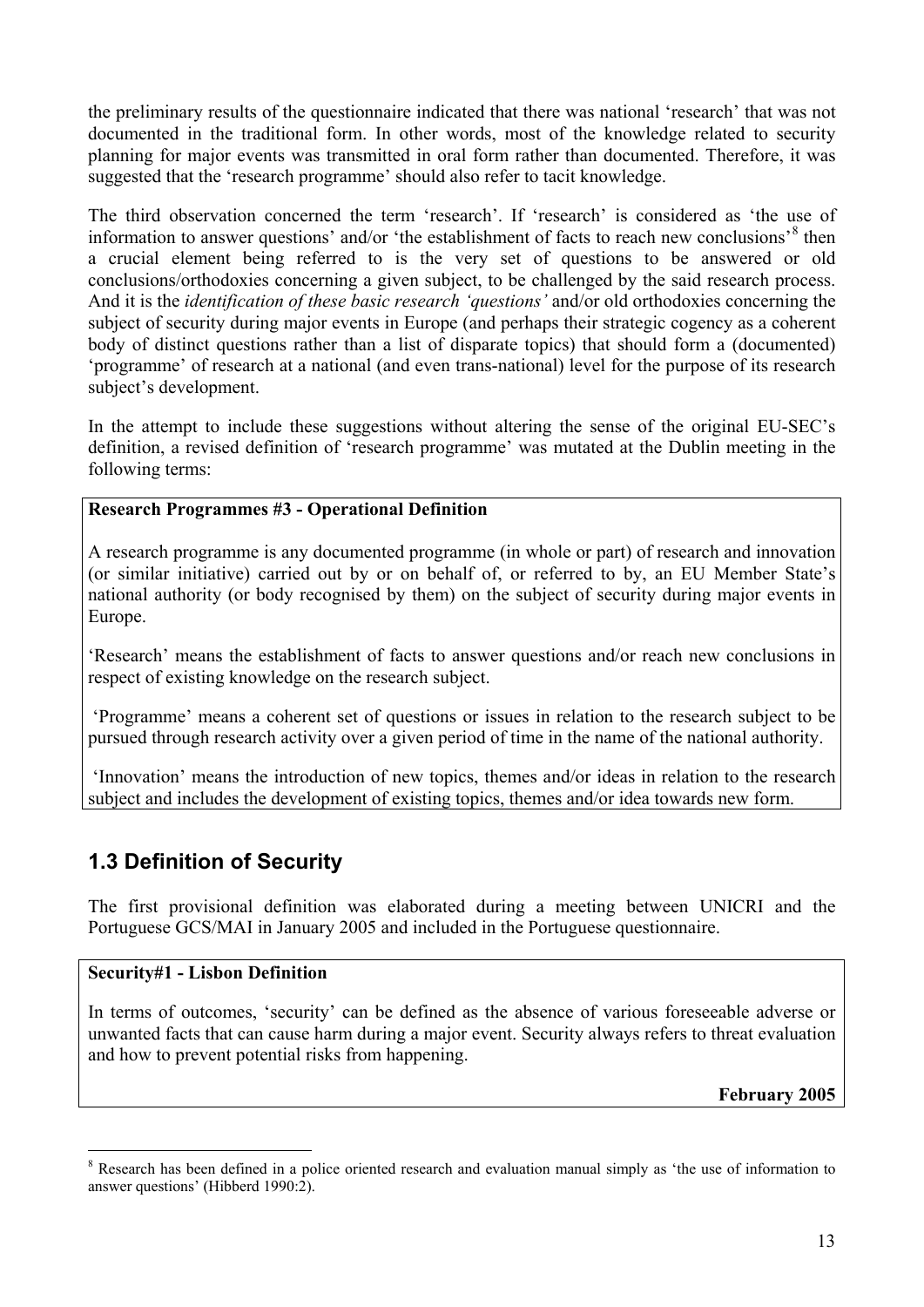A similar definition was suggested by the fist version of the IPO Toolkit.

#### **Security #2 – IPO Toolkit Definition**

In terms of outcomes, security can be defined as the absence of various adverse events that can cause harm during a major event. Security therefore always refers to threats - the potential of events causing harm - while security tools refer to all instruments at the disposal of the authorities and organisers to prevent threats from materialising.

#### **December 2005**

The IPO definition made the distinction between 'security' as an outcome status (or condition) – i.e. the absence of the materialisation of a threat, and 'security tools' as the means by which that status is achieved. Other than that, the two definitions were strikingly similar. In essence they both seemed to be saying the same thing: that 'security' is the absence of harm *precisely due* to the planner's actual prevention of it. In this sense, security is defined in terms of its *outcome*.

The definitions therefore both suggested that security can only be said to exist in practice when it has been *actually tested* by the reality of a potential threat. Until then the claim that an event is 'secure' can only be made at the theoretical level. This may well be the case in most cases (i.e. that most events pass without a significant incident to test security measures).

Without detracting from either of the above two definitions, SM PO suggested a reduced version of the definition:

#### **Security #3 – Reduced Definition**

'Security' is the absence of potentially harmful threats through the event organiser's and/or national authority's prevention of their materialisation as harm.

**June 2006** 

Or to put it even more simply, 'security' is the prevented harm of a threat.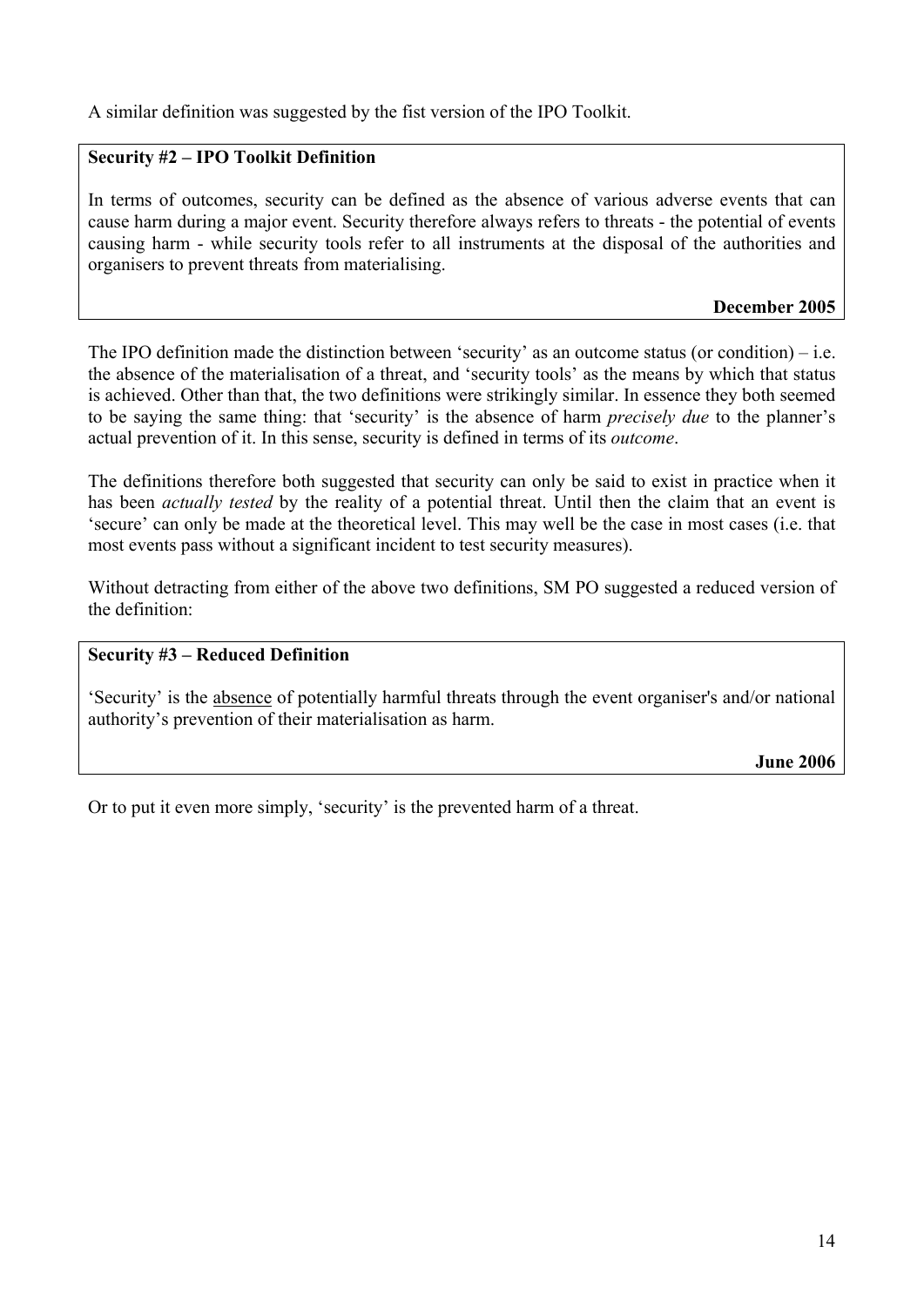## <span id="page-14-0"></span>**Chapter 2 Overview of Research Projects on Major Event Security**

Once identified some standard definitions of the key terms, it is now possible to explore how the ten EU-SEC participating countries have conducted research projects on security at major events. The chapter at hand is divided in two parts. The first part describes the methodology for collecting data and information from the EU-SEC countries. The second part offers a general picture of those events that were considered 'major' by the EU-SEC partners, and the third part describes main aspects of the national research activities.

The chapter is mainly based on a task led by the Internal Security Coordinating Office (GCS) of the Portuguese Minister of the Interior  $(MAI)$ .<sup>[9](#page-14-1)</sup> The task was carried out by a team composed of a sociologist researcher, an applied social researcher and SPSS/Excel expert, and a native English translator. This team was supported by two senior police officers who oversaw technical aspects related to the police and security.

### **2.1 The methodology for data collection**

As a first step of the activities of the EU-SEC Project, the Portuguese GCS/MAI, in agreement with UNICRI, prepared a questionnaire that was completed by the EU-SEC Project Partners. The purpose of the questionnaire was to collect information on recent, current and forthcoming research programmes performed by the EU-SEC Partners.

In drafting the questionnaire, Portugal considered the following needs:

- The questionnaire should target key police specialists and departments involved in the security planning process for Major Events.
- It was important to ensure consistency in the data collection. For this purpose, as it has been seen, the questionnaire suggested some operative definitions of 'major event', 'security' and 'research programme'.
- The structure of the questionnaire should be based on a comprehensive framework, able to include all known security topics such as threat identification, crowd management, media management, public information, etc. The IPO Programme provided an excellent solution to this need.
- The questionnaire should capture practical information based on past major events.
- The final result should be a survey rather than a research<sup>[1](#page-14-2)0</sup>.

The result was a questionnaire divided into two parts: Part A and Part B (see Annex 2). Part A was specifically designed to collect general information on the national research programmes, while Part B focused on case studies identified by each Project Partner. More specifically, Part A was designed to identify the leading organisations for national research programmes on security during major

 $\overline{a}$ 

<span id="page-14-1"></span><sup>&</sup>lt;sup>9</sup> Portugal was in charge of contacting all project Partners and preparing a questionnaire to collect information on national research programmes with regard to security of major events. In August 2005 the questionnaire circulated among security planners and national authorities of the EU-SEC participating countries, who satisfactorily answered most of the questions. Subsequently, Portugal produced a report that analysed information and data collected through the questionnaire.

<span id="page-14-2"></span> $10$  Within the ERA-NET scheme, research was not eligible for funding.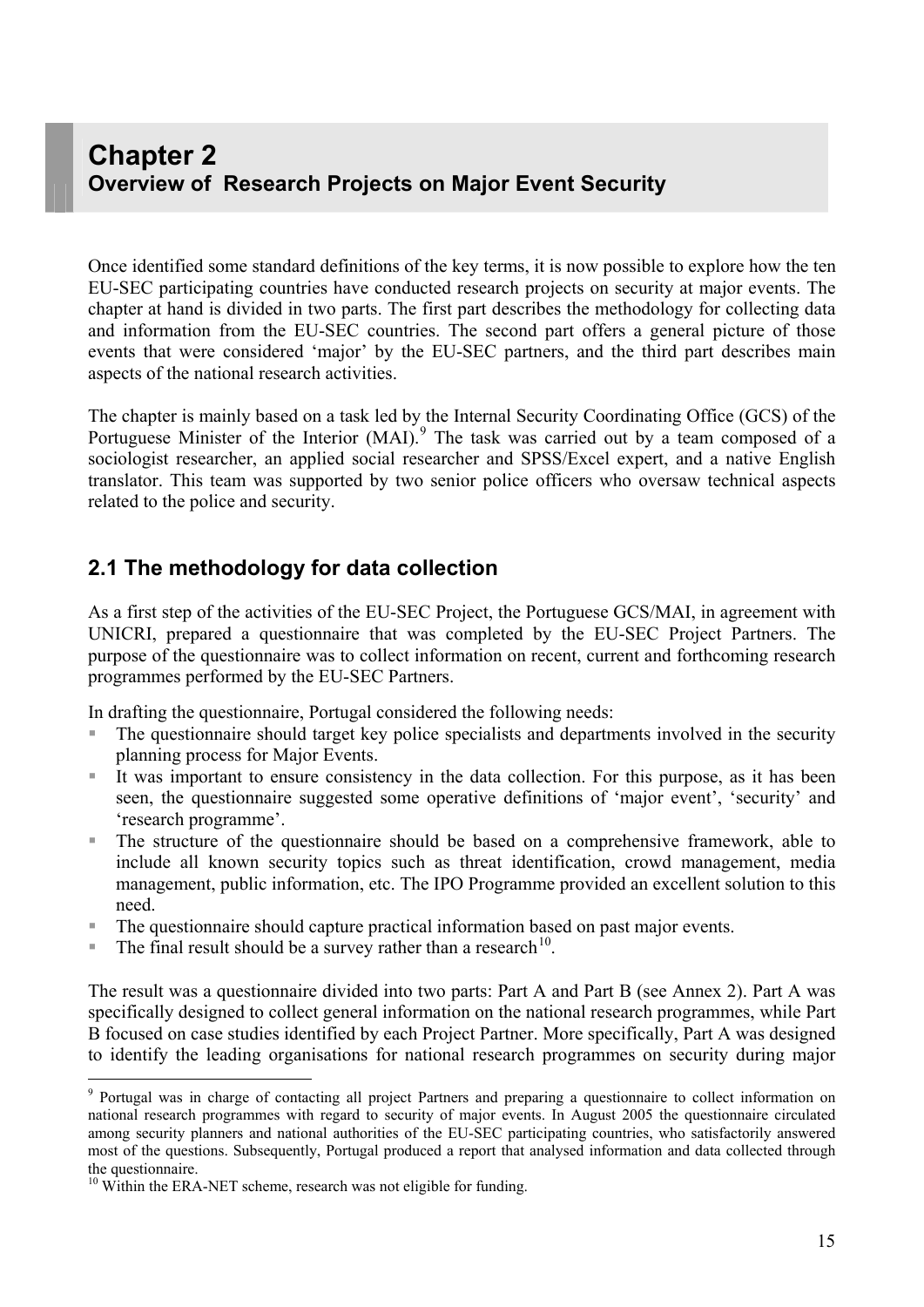<span id="page-15-0"></span>events, the main bibliographical references, and the main issues that, according to partners, had to be further developed by national research programmes (questions 3-6). In particular, Part A offered to expert practitioners the opportunity to express their personal and professional opinions about potential new issues that should be included in future research programmes (question  $4$ )<sup>[1](#page-15-1)1</sup>.

The second part, Part B, was meant to capture much more detailed information on thirty major events that were hosted by the EU-SEC Partners. By formulating over 80 questions per each event, the questionnaire attempted to collect measurable data and specific references to the national research programmes on major event security. Part B was divided into 5 sections. The first section included descriptive questions meant to capture central features of the events hosted by the EU-SEC partners, including information on the type of event, duration, location(s) and other important dimensions of the event (questions 7-11). Questions were also asked on the nature of the security plans and key documents used in preparation of the event (questions 12-16). The second section concerned the assessments of security threats, vulnerabilities and risks related to the major events hosted by EU-SEC partners, including threats posed by terrorism, criminality and delinquency or by unauthorised demonstrations (questions 17-48). The third section, titled "Risk-based Capabilities and Intervention", was designed to collect information on national security plans, including special legal provisions, inter-agency cooperation, organisational structures, police intervention, training, budget, equipment and detection policies (questions 49-77). These questions were partly meant to give an idea of topics and issues that might be of interest for further analysis. The fourth section was titled "Crisis Management and Control". Here questions concerned crisis management policies and procedures enlisted by national security plans (questions 78-95). The final section focused on lessons learned and on how knowledge was disseminated to other agencies responsible for providing security of future major events (questions 96-105).

## **2.2 Major events in the EU**

 $\overline{a}$ 

Part B of the questionnaire provided a good first exploration of the many dimensions of major events. Although the questionnaire was addressed only to 10 out of the 25 EU Countries, information collected gave a clear indication of those events that were considered major by the EU-SEC partners.

The partners were asked to identify the three most important major events held in their respective countries. These events should match the criteria set by the Dublin working definition of 'major event' and fell within one of the following categories: high-level summit, major football events, large-scale cultural events, major religious events/celebrations, Olympics or other major comparable sporting event, and social or political protests/demonstrations.

On the basis of the answers, 30 major events were selected by the Partners<sup>[1](#page-15-2)2</sup>.

<span id="page-15-1"></span> $11$  Other questions were included but dealt with administrative issues such as the name and contact information of the person filling in the questionnaire.

<span id="page-15-2"></span><sup>12</sup> In addition to the 30 major events, Belgium offered to make a voluntary contribution to the information gathered about UEFA EURO 2000, since this event was co-organized by Belgium and The Netherlands together. Given that two countries were involved, it was decided to consider the information gathered about the same major football event separately, which resulted in a total of 31 major events in analysis.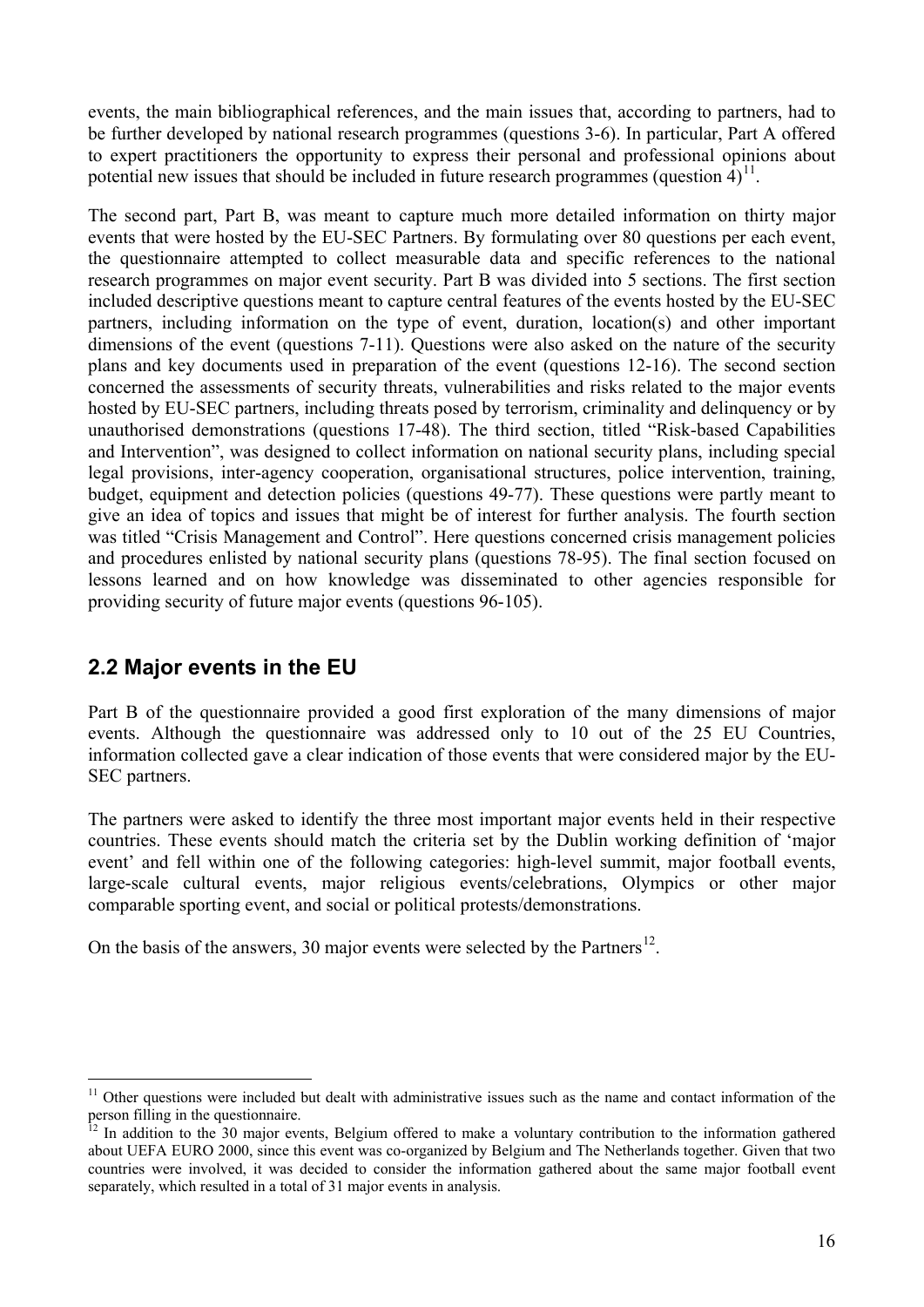```
Figure 1
```


**Source: EU-SEC Questionnaire - Part B (Q9)** 

As Figure 1 shows, there were differences in the proportions of major events within the selected categories. High-level summits represent the largest number of major events selected by Partners (33%), followed by major football events (23%), large-scale cultural events, and major religious events or celebrations (16%). The categories of Olympics and social or political protests/demonstrations represented both 6% of the major events.

|  | Table 1. Categories of major event in analysis by country |  |  |  |  |  |
|--|-----------------------------------------------------------|--|--|--|--|--|
|--|-----------------------------------------------------------|--|--|--|--|--|

| <b>Countries</b>      | Olympics or<br>other major<br>comparable<br>sporting<br>event | Major football<br>events | <b>High level</b><br>$\bf summits$ | Social or<br>political<br>protests/<br>demonstrati<br>ons | Large-scale<br>cultural<br>events | Major<br>religious<br>events/<br>celebrations |
|-----------------------|---------------------------------------------------------------|--------------------------|------------------------------------|-----------------------------------------------------------|-----------------------------------|-----------------------------------------------|
| Austria               |                                                               | $\overline{1}$           | $\overline{1}$                     |                                                           |                                   | $\overline{1}$                                |
| Finland               |                                                               | $\overline{1}$           | $\overline{1}$                     | $\overline{1}$                                            |                                   |                                               |
| France                |                                                               | $\overline{1}$           | $\mathbf{1}$                       |                                                           |                                   | $\overline{1}$                                |
| Germany               |                                                               |                          |                                    | $\overline{1}$                                            | $\overline{2}$                    |                                               |
| <b>Ireland</b>        | $\overline{1}$                                                |                          | $\overline{2}$                     |                                                           |                                   |                                               |
| Italy                 |                                                               | $\overline{1}$           | $\overline{1}$                     |                                                           |                                   | $\overline{1}$                                |
| Portugal              |                                                               | $\overline{1}$           |                                    |                                                           | $\overline{2}$                    |                                               |
| Spain                 | $\overline{1}$                                                |                          | $\overline{1}$                     |                                                           |                                   | $\overline{1}$                                |
| The Netherlands       |                                                               | $\overline{1}$           | $\overline{1}$                     |                                                           |                                   | $\overline{1}$                                |
| The United<br>Kingdom |                                                               |                          | $\overline{2}$                     |                                                           | $\overline{1}$                    |                                               |
| Belgium               |                                                               | $\mathbf{1}$             |                                    |                                                           |                                   |                                               |
| Total                 | $\overline{2}$                                                | $\overline{7}$           | $\overline{10}$                    | $\overline{2}$                                            | $\overline{5}$                    | 5                                             |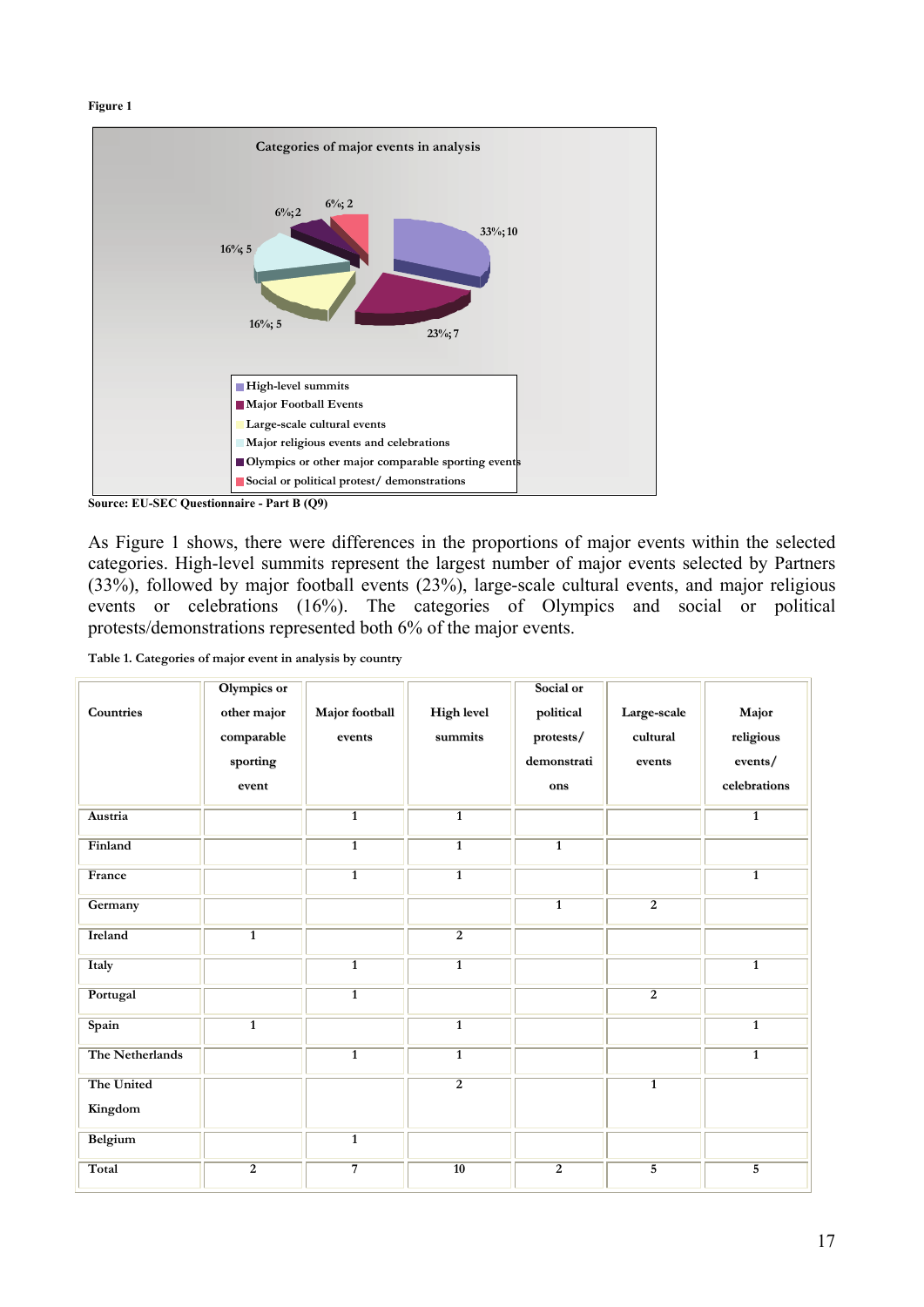As shown in Figure 2, all the major events selected by the Partners took place in the recent past: 53% between 2004 and 2005, 37% between 2000 and 2003, and only 10% between 1998 and 1999. As for the time duration, Figure 3 suggests that more than 60% of the major events lasted no more than a week (38% one week and 23% one day). The remaining percentage was almost equally distributed between two-week events (13%), almost a month events (10%) and six-month events (13%). As shown in Figure 3, There was only one case in which the duration of the major event lasted more than six months  $^{13}$  $^{13}$  $^{13}$ 

Most of the 31 major events selected were international in scope (83%), while a smaller proportion was national (10%), and regional (7%) (see Figure 4). In addition, 66% of the major events took place in a city or at a specific place, 27% in different cities or regions and 7% across a region (see Figure 5).





**Source: EU-SEC Questionnaire - Part B (Q3)**

**Figure 3** 



<span id="page-17-0"></span> $\overline{a}$ <sup>13</sup> The two European Football Championships selected lasted 23 days each, while the FIFA WORLD CUP lasted 30 days.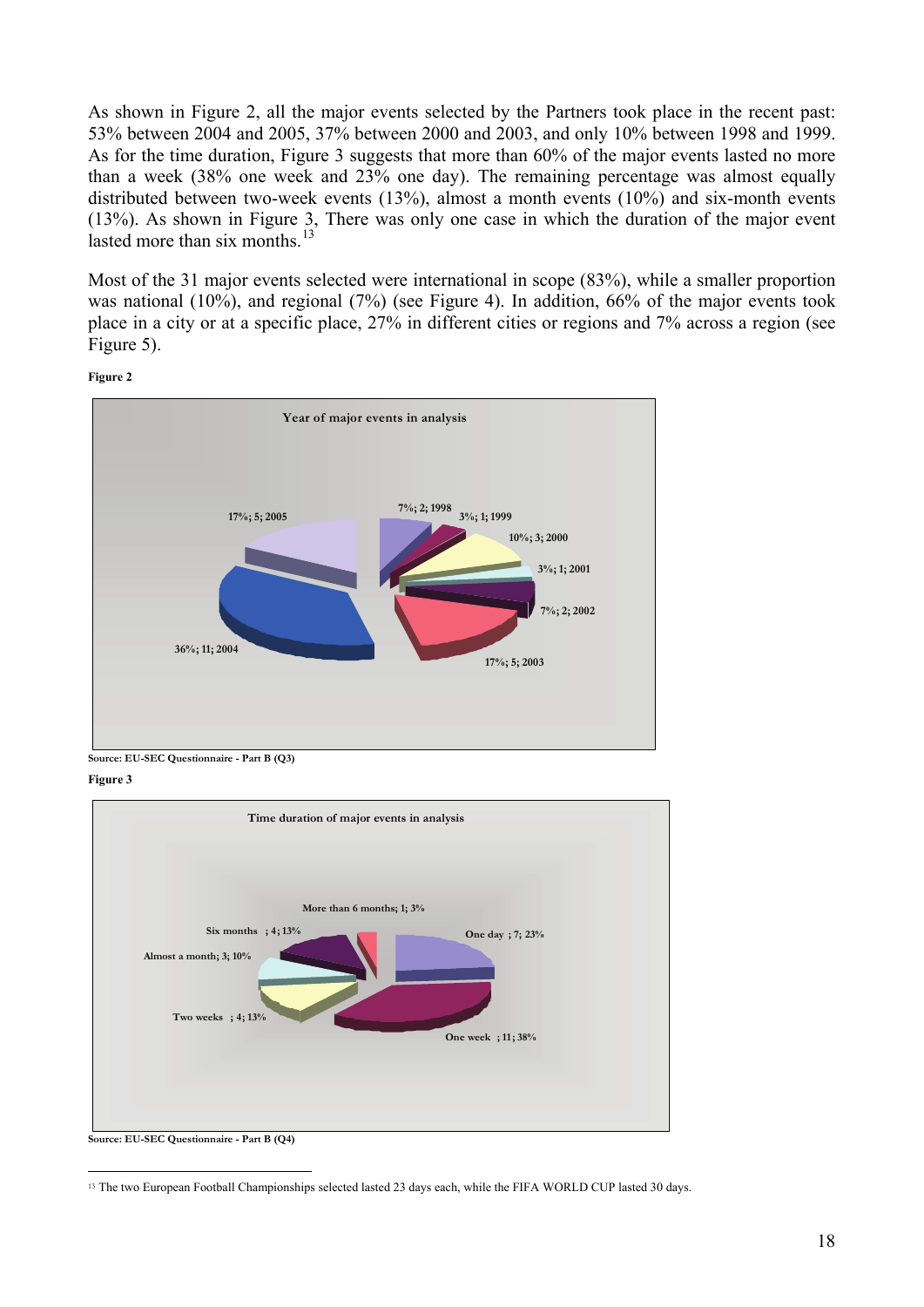#### **Figure 4**



**Source: EU-SEC Questionnaire - Part B (Q7)**

**Figure 5** 



**Source: EU-SEC Questionnaire - Part B (Q8)** 

With reference to the predefined categories enlisted in the EU-SEC definition of major event, Figure 6 shows that the partners considered an event as major when it was characterised by a 'largescale media coverage and/or international media attendance' in 97% of the cases, 'participation of dignitaries and/or VIPs' in 81% of the cases, and 'participation of citizens from different countries and/or possible target groups' in 74% of the cases. In lesser proportions, characteristics like 'historical and/or political significance and/or popularity' (65%), and 'more than 200,000 expected to be present at the event' (45%) were also indicated.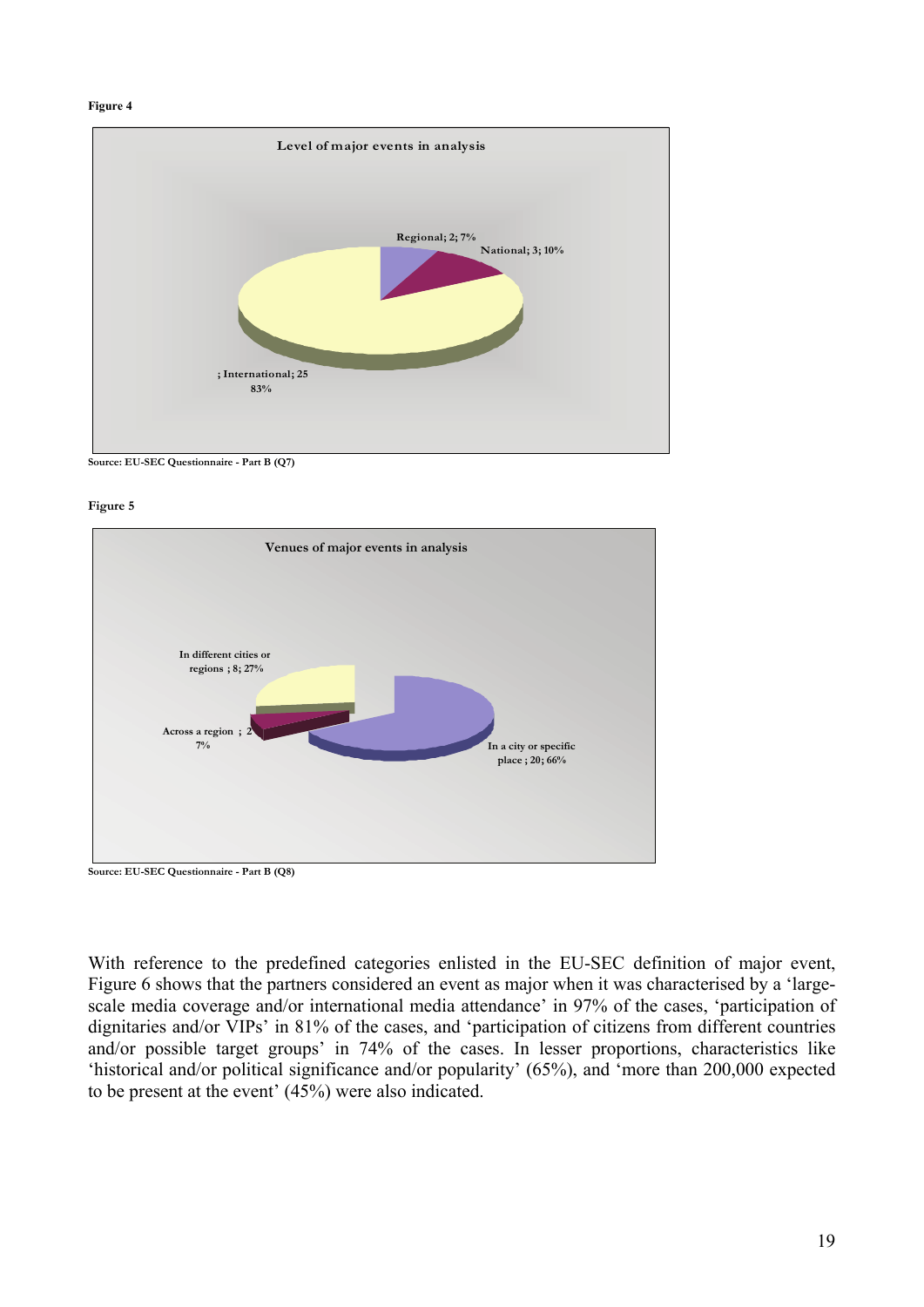#### **Figure 6**



**Source: EU-SEC Questionnaire - Part B (Q10)** 

As shown in Figure 7, for most of the major events selected by Partners, general plans were drafted specifically for the event in question (84%). The information collected revealed that each major event had on average more than one security plan of different scopes. Type-plans (directives, operation orders, etc.) were used in 55% of the major events selected, followed by regional plans and plans from different bodies (both in 42% of cases), and finally, plans drafted for the different public bodies involved (39%), and others (3%).

As shown in Table 2, general plans were drafted in all major football events, religious events/celebrations, and the Olympics or other major comparable sporting events. General plans were also prepared in 80% of high level summits and 60% of large-scale cultural events. Regional plans were drafted for the Olympics and other major comparable sporting events. Moreover, the security plans were prepared for the different public bodies involved, especially in case of major football events, while they were drafted by the different bodies for the specific event of reference especially in the case of large-scale cultural events.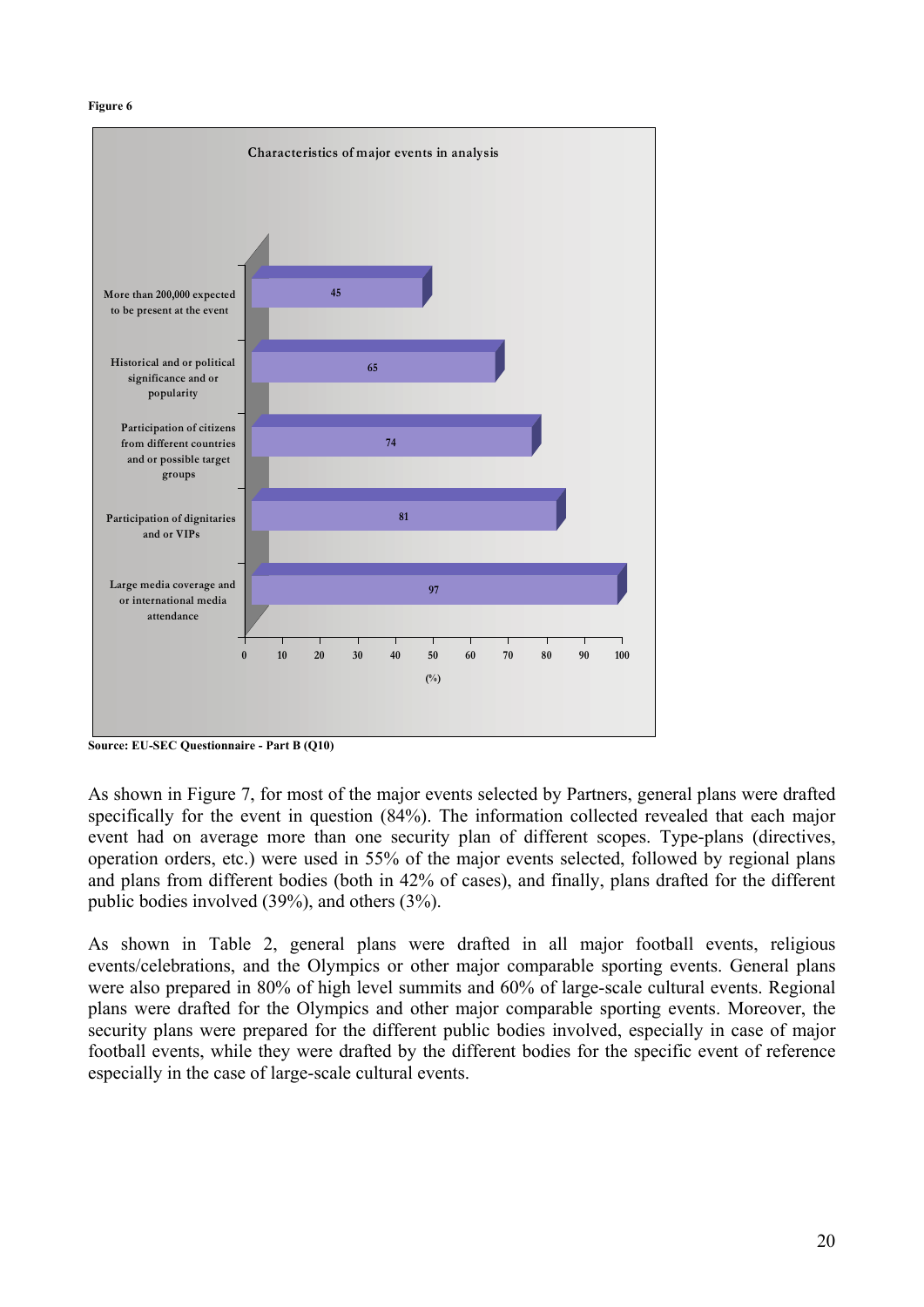#### **Figure 7**



**Source: EU-SEC Questionnaire - Part B (Q11)** 

| Table 2. Scopes of the security plans for major events in analysis by category |  |  |
|--------------------------------------------------------------------------------|--|--|
|--------------------------------------------------------------------------------|--|--|

|                               | Olympics or other | Major football           | <b>High level summits</b> | Social or      | Large-scale              | <b>Major religious</b> |
|-------------------------------|-------------------|--------------------------|---------------------------|----------------|--------------------------|------------------------|
| <b>Countries</b>              | major comparable  | events                   | $(N=10)$                  | political      | cultural events          | events/                |
|                               | sporting event    | $(N=7)$                  |                           | protests/      | $(N=5)$                  | celebrations           |
|                               | $(N=2)$           |                          |                           | demonstrations |                          | $(N=5)$                |
|                               |                   |                          |                           | $(N=2)$        |                          |                        |
|                               |                   |                          |                           |                |                          |                        |
|                               |                   |                          |                           |                |                          |                        |
| General plan drafted for      | $\overline{2}$    | $\sqrt{7}$               | 8                         | $\mathbf{1}$   | 3                        | 5                      |
| the event                     | 100%              | 100%                     | 80%                       | 50%            | 60%                      | 100%                   |
|                               |                   |                          |                           |                |                          |                        |
| <b>Regional plans drafted</b> |                   |                          |                           |                |                          |                        |
| for the event                 | $\overline{2}$    | $\mathbf{3}$             | 5                         | $\mathbf{1}$   | $\mathbf{1}$             | $\mathbf{1}$           |
|                               | 100%              | 43%                      | 50%                       | 50%            | 20%                      | 20%                    |
| Plans drafted for the         |                   |                          |                           |                |                          |                        |
| different public bodies       | $\mathbf{1}$      | $\sqrt{5}$               | 4                         |                |                          | $\overline{2}$         |
| involved                      | 50%               | 71%                      | 40%                       |                |                          | 40%                    |
|                               |                   |                          |                           |                |                          |                        |
| Plans from the different      |                   |                          |                           |                |                          |                        |
| bodies drafted for the        | $\mathbf{1}$      | $\mathbf{3}$             | $\overline{4}$            |                | 3                        | 2                      |
| event                         | 50%               | 43%                      | 40%                       |                | 60%                      | 40%                    |
| Type-plans                    | $\overline{2}$    | $\overline{\mathbf{3}}$  | $\overline{6}$            | $\blacksquare$ | $\overline{\mathbf{3}}$  | $\overline{3}$         |
|                               | 100%              | 43%                      | 60%                       |                | 60%                      | 60%                    |
|                               |                   |                          |                           |                |                          |                        |
| Others                        | $\blacksquare$    | $\overline{\phantom{a}}$ | $\blacksquare$            | $\blacksquare$ | $\overline{\phantom{a}}$ | $\overline{1}$         |
|                               |                   |                          |                           |                |                          | 20%                    |
|                               |                   |                          |                           |                |                          |                        |

**Source: EU-SEC Questionnaire - Part B (Q9/Q11)**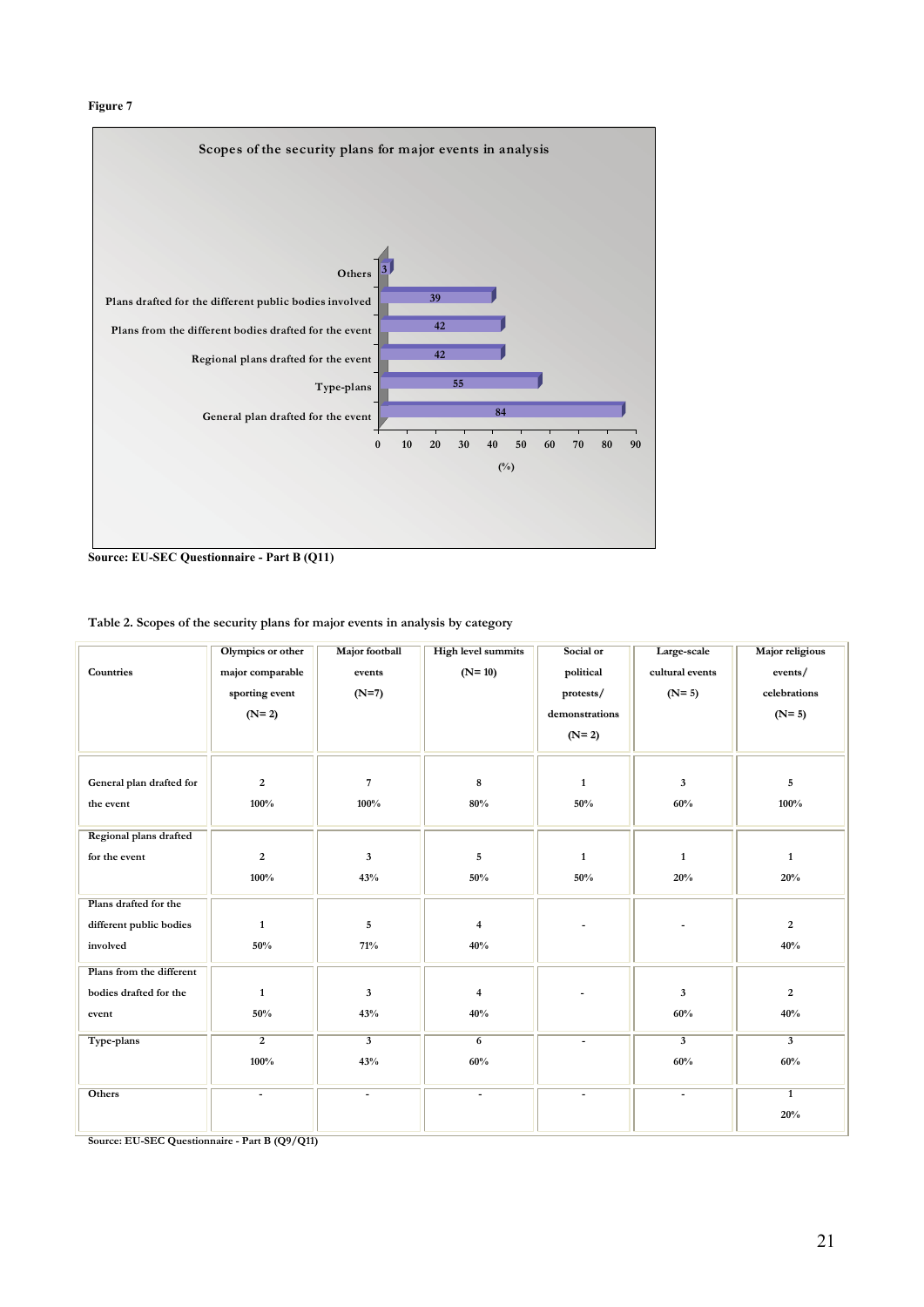## <span id="page-21-0"></span>**2.3 Research programmes: current status quo**

In the attempt to identify national research programmes on major event security, the Portuguese questionnaire identified four main categories:

- 1. Security plans, reference manuals or other preparatory materials, and evaluation reports on security during major events or other similar studies;
- 2. The general bibliography on the subject used or adopted by the police forces in the planning phases;
- 3. Research centres;
- 4. Research underlying the assessment of the threats, vulnerabilities and risks, and the riskbased capabilities and interventions during major events, defined in the respective security plans;

The section below describes the four categories in details.

#### *2.3.1 Security plans, manuals and evaluation reports*

The EU-SEC partners made available 26 **security plans**. They pertained to 12 major events in 7 different countries and were grouped into 4 categories (see Table 3).

Moreover, all the Partners indicated 60 **national research programmes** that were adopted during the preparation of their security plans (see Table 4). The research programmes were predominantly internal police research, particularly assessment reports of past events, manuals, lesson reports or security checklists, officially instituted security regulations, national legislation, and, in a few cases, research conducted by specialised police departments. In addition, there were 3 studies conducted by external bodies/academics and requested by governmental institutions, and 2 researches performed by independent external bodies/academics and used by the police.

The research programmes concerned included: major football events in France, Italy, Portugal, the Netherlands and Belgium; major religious events or celebrations in Austria, Italy and the Netherlands; large-scale cultural events in Germany and Portugal, and high level summits in Italy.

In addition, some of the partners provided references to **post-event reports** that the hosting countries produced after the major event took place. More specifically, there were reports on 19 of the 31 major events selected (see Table 5). Most of these reports were based upon internal police research. The major football events attracted the largest number of studies, with a total of 9 distributed across different institutional contexts, 4 for social or political protests/demonstrations, 3 for high-level summits, and 2 respectively for large-scale cultural events and major religious events or celebrations.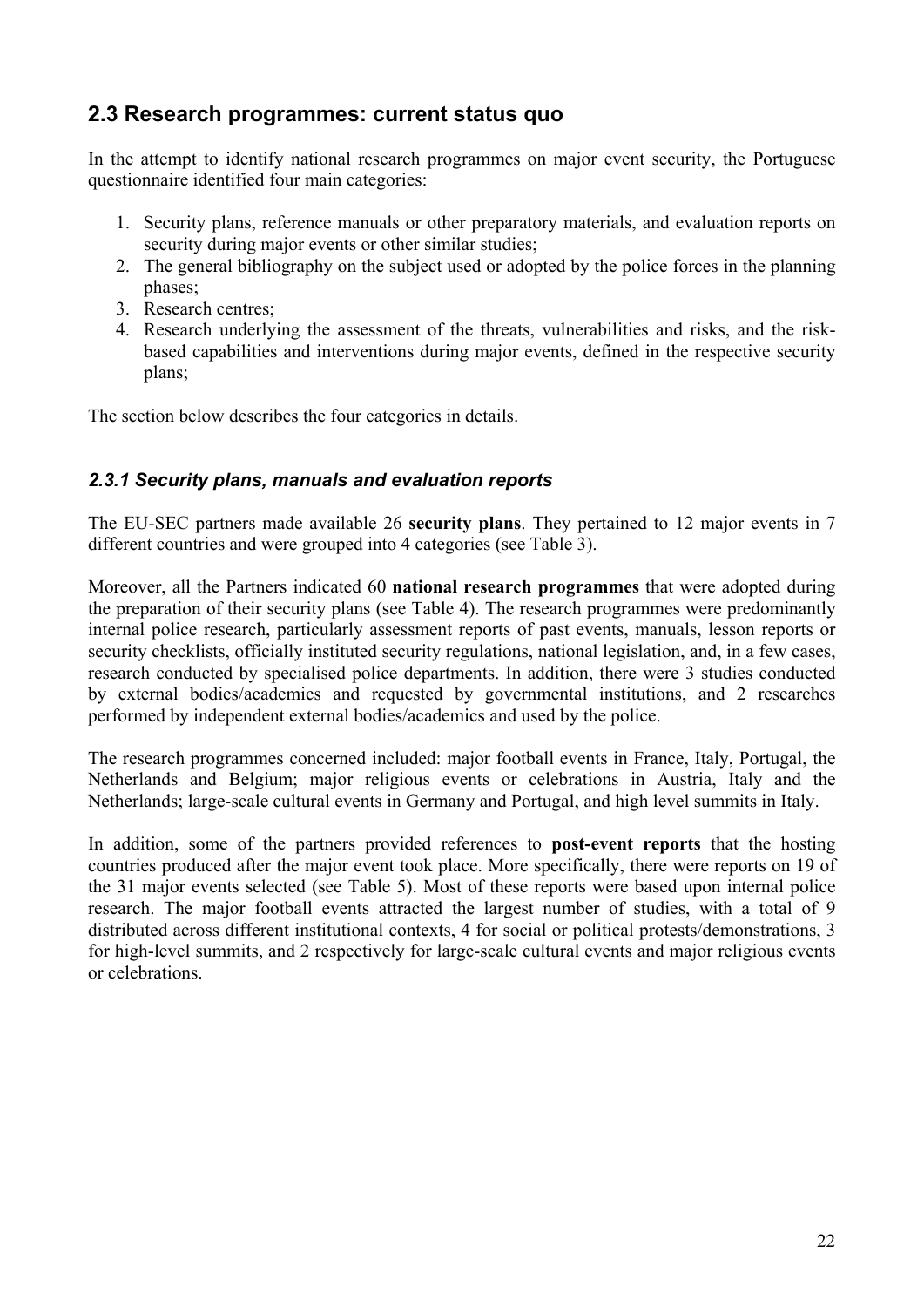#### **Table 3. Accessible security plans for major events by country**

| <b>Category of Major Event</b>         | General                                                   | Regional        | <b>Public Bodies</b>                   |
|----------------------------------------|-----------------------------------------------------------|-----------------|----------------------------------------|
| <b>Major Football Events</b>           | France<br>Italy<br>Portugal<br>The Netherlands<br>Belgium | The Netherlands | Portugal<br>The Netherlands<br>Belgium |
| <b>High Level Summits</b>              | <b>Italy</b>                                              |                 |                                        |
| <b>Large-scale Cultural Events</b>     | Germany                                                   |                 | Portugal                               |
| Major religious events or celebrations | Austria<br>Italy<br>The Netherlands                       | Austria         | The Netherlands                        |

**Source: EU-SEC Questionnaire Part B (Q12)**

#### **Table 4. Types of internal police research for planning security during major events by country**

| <b>Category of Major Event</b>                                | <b>Reports of Former</b>                 | Manuals, Lesson                                              | Rules/                         | Particular                                     |
|---------------------------------------------------------------|------------------------------------------|--------------------------------------------------------------|--------------------------------|------------------------------------------------|
|                                                               | Events                                   | <b>Reports or</b>                                            | Orders and                     | Research                                       |
|                                                               |                                          | <b>Checklists</b>                                            | Legislation                    | Projects                                       |
| <b>Olympics or Other Comparable</b><br><b>Sporting Events</b> |                                          | <b>Ireland</b><br>Spain                                      |                                |                                                |
| <b>Major Football Events</b>                                  | Portugal<br>The Netherlands              | Austria<br>The Netherlands<br>Belgium                        | Finland<br>Italy<br>Belgium    |                                                |
| <b>High Level Summits</b>                                     | France<br>Italy<br><b>United Kingdom</b> | Ireland<br>Spain<br>The Netherlands<br><b>United Kingdom</b> | Austria<br>Finland<br>Italy    | The<br><b>Netherlands</b><br>United<br>Kingdom |
| <b>Social or Political</b><br>Protests/Demonstrations         |                                          | Finland                                                      | Germany                        |                                                |
| <b>Large-scale Cultural Events</b>                            |                                          | <b>United Kingdom</b><br>Austria                             | Germany<br>Portugal<br>Austria |                                                |
| Major Religious Events/ Celebrations                          | France<br>Italy                          | Spain<br>The Netherlands                                     | Italy                          | The<br>Netherlands                             |

**Source: EU-SEC Questionnaire - Part B (Q13 – 16)**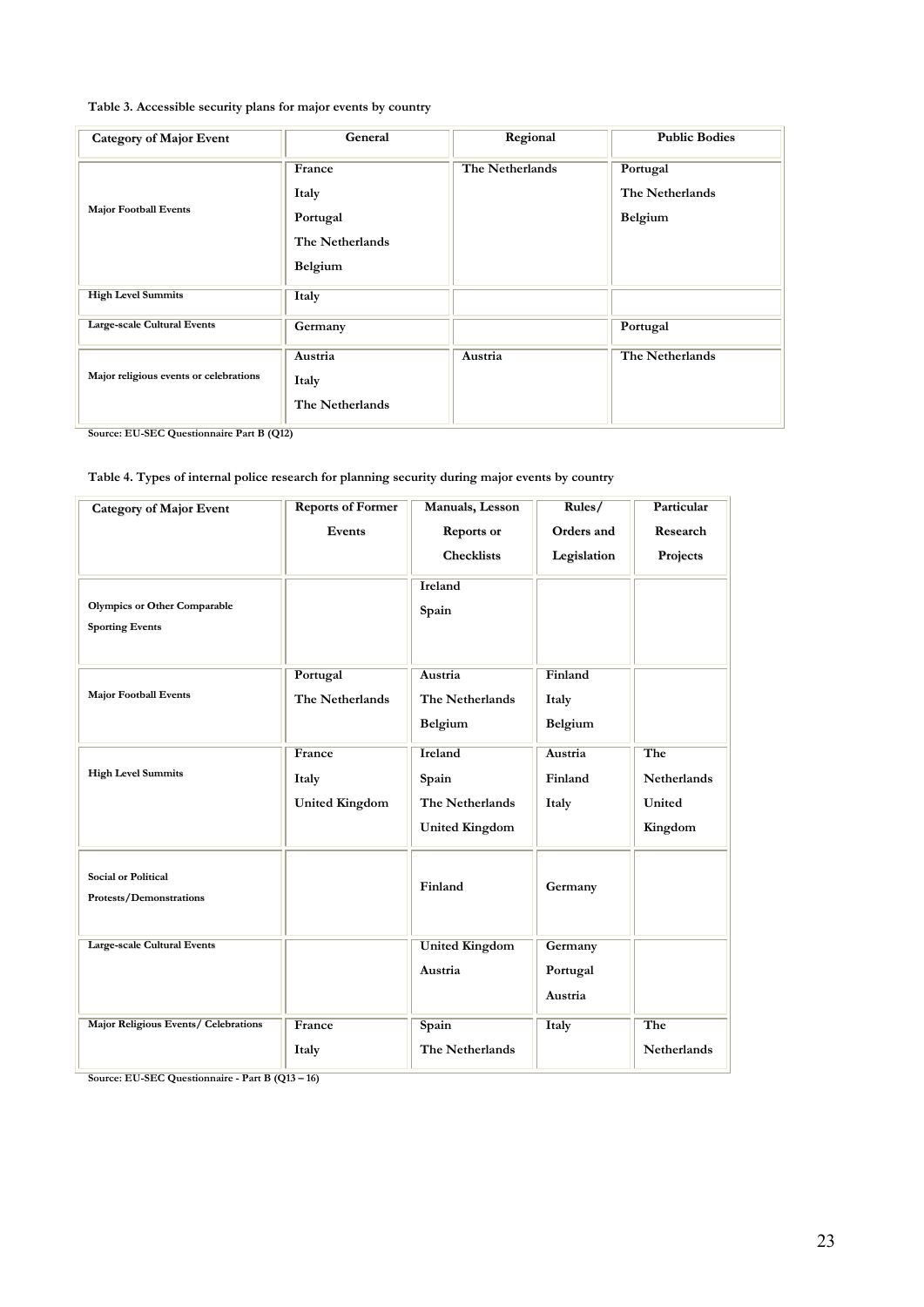**Table 5. Studies and reports into security evaluation during major events by country** 

| <b>Category of Major Event</b>      | <b>Reports of Former Events</b> | Manuals, Lesson<br><b>Reports</b> or<br><b>Checklists</b> | Rules/Orders<br>and Legislation |
|-------------------------------------|---------------------------------|-----------------------------------------------------------|---------------------------------|
| <b>Olympics or Other Comparable</b> |                                 |                                                           |                                 |
| <b>Sporting Events</b>              | Spain (not specified)           |                                                           |                                 |
|                                     | Austria                         |                                                           |                                 |
|                                     | France                          |                                                           |                                 |
|                                     | Italy (not specified)           |                                                           |                                 |
| <b>Major Football Events</b>        | Portugal                        | Portugal                                                  | Portugal                        |
|                                     | The Netherlands (not specified) | The Netherlands                                           |                                 |
|                                     |                                 |                                                           |                                 |
|                                     | Belgium                         |                                                           |                                 |
|                                     | Austria                         |                                                           |                                 |
|                                     | France                          |                                                           |                                 |
| <b>High Level Summits</b>           | Italy (Not specified)           |                                                           |                                 |
|                                     | Spain (Not specified)           |                                                           |                                 |
|                                     | <b>United Kingdom</b>           |                                                           |                                 |
| <b>Social or Political</b>          |                                 |                                                           |                                 |
| Protests/Demonstrations             |                                 |                                                           |                                 |
|                                     | Germany                         | Germany                                                   | Germany                         |
| <b>Large-scale Cultural Events</b>  | Germany                         |                                                           |                                 |
|                                     |                                 |                                                           |                                 |
|                                     | <b>United Kingdom</b>           | ٠                                                         | $\overline{\phantom{m}}$        |
|                                     | <b>Austria</b>                  |                                                           |                                 |
| <b>Major Religious</b>              | France                          |                                                           |                                 |
| Events/Celebrations                 | Italy (Not specified)           |                                                           |                                 |
|                                     | Spain (Not specified)           |                                                           |                                 |
|                                     |                                 |                                                           |                                 |

**Source: EU-SEC Questionnaire - Part B (Q 98 – 101)**

#### *2.3.2 General bibliography*

From eight responding Partners, 65 **bibliographic references** were collected on security during major events or related subjects (see Table 6). These included 33 books, 16 articles/journals and 16 documents/reports.

Despite the large number of works collected, which forms an initial step towards the development of a common research area, the Portuguese experts expressed concern that there were many other documents which were not mentioned by the countries. The main problem was that the questionnaire mainly captured information on 'operational research', instead of 'developmental research'. Therefore, Portuguese experts considered that the list of documents collected may not be representative of the knowledge produced and published on security during major events and/or related subjects.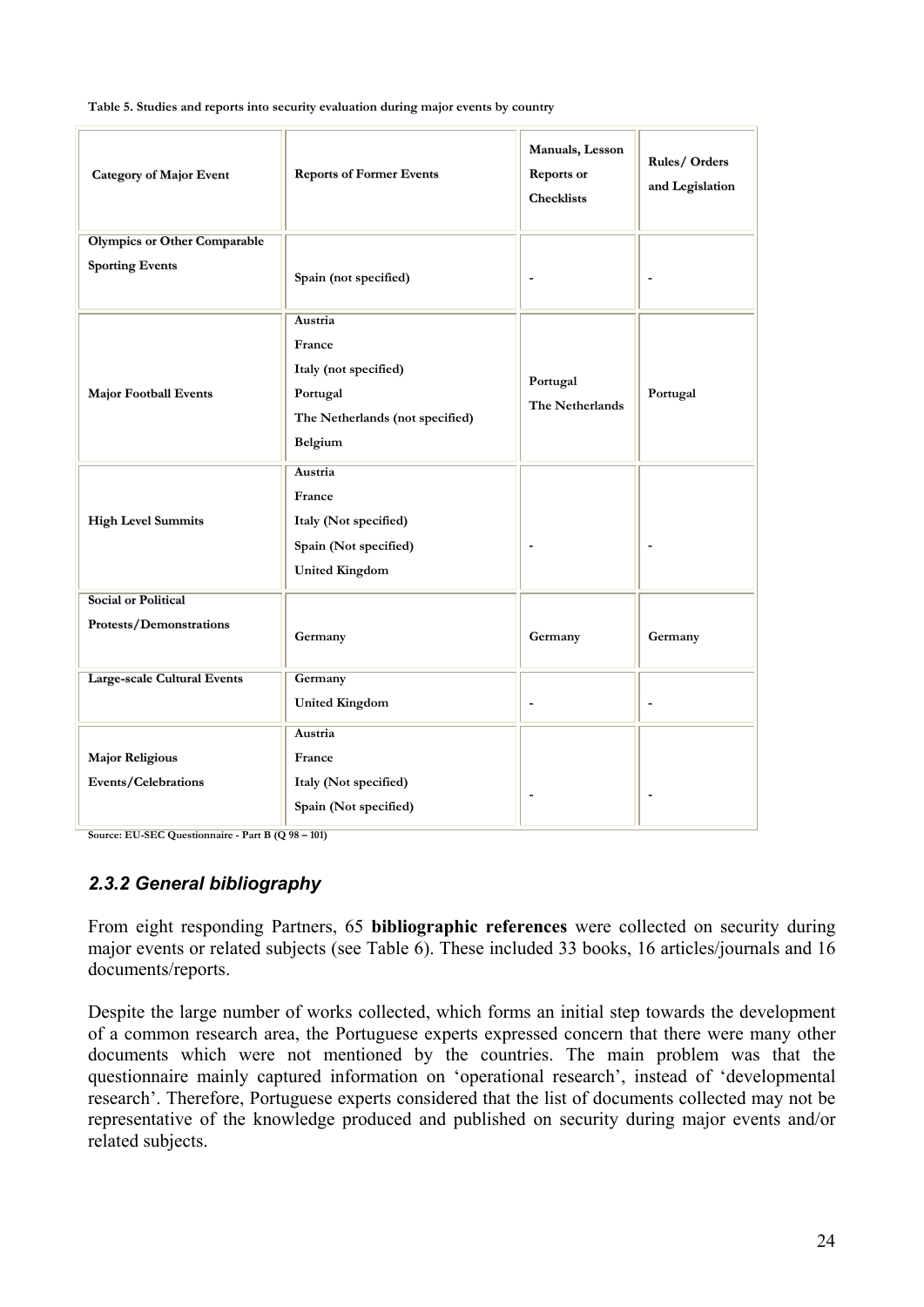**Table 6. References on security by country**

| Contributions by country | <b>Books / Publisher</b> | Articles/Journals | Documents/Reports |
|--------------------------|--------------------------|-------------------|-------------------|
| Finland                  | 11                       | 7                 | 8                 |
| France                   | $\overline{2}$           | $\overline{2}$    | $\mathbf{1}$      |
| Ireland                  |                          |                   | $\mathbf{1}$      |
| Italy                    |                          |                   | $\mathbf{1}$      |
| Portugal                 | 13                       | $\overline{2}$    |                   |
| Spain                    | ۰                        |                   | 3                 |
| <b>United Kingdom</b>    |                          |                   | $\overline{2}$    |
| Belgium                  | $\overline{7}$           | $\overline{5}$    | ٠                 |
| Total                    | 33                       | $\overline{16}$   | 16                |

**Source: EU-SEC Questionnaire - Part A (Q4)**

#### *3.3.3 Research centres*

According to the answers provided by ten Partners, there were 28 **national research centres** on security at major events or related subjects, based in 9 countries. As shown in Table 7, 75% of these centres were integrated into police organisations or Ministries of the Interior, 18% were universities, and 7% were independent organizations.

As in the previous case, the Portuguese experts observed that there were difficulties in the collection of information and that the list of research centres could not be considered complete.

The fact that there were few references to research programmes outside police organizations could be interpreted as a sign that there were barriers or obstacles impeding the coordination of national research programmes.

| <b>Countries with Research</b> | <b>Police or Ministry of</b> | <b>Universities</b> | <b>Independent centres</b> |
|--------------------------------|------------------------------|---------------------|----------------------------|
| <b>Centres</b>                 | Interior                     |                     |                            |
| Finland                        | $\overline{\mathbf{8}}$      | $\mathbf{1}$        |                            |
| France                         | $\mathbf{1}$                 |                     |                            |
| Germany                        | $\overline{4}$               | 3                   | $\mathbf{1}$               |
| Ireland                        | $\mathbf{1}$                 |                     |                            |
| Italy                          | $\mathbf{1}$                 |                     |                            |
| Portugal                       | 4                            | $\mathbf{1}$        |                            |
| Spain                          | $\mathbf{1}$                 |                     |                            |
| The Netherlands                |                              |                     | $\mathbf{1}$               |
| Belgium                        | $\mathbf{1}$                 |                     |                            |
| Total $(N=28)$                 | 21(75%)                      | 5(18%)              | 2(7%)                      |

**Table 7. Institutional framework of the research centres on security during major events by country**

**Source: EU-SEC Questionnaire - Part A (Q3)**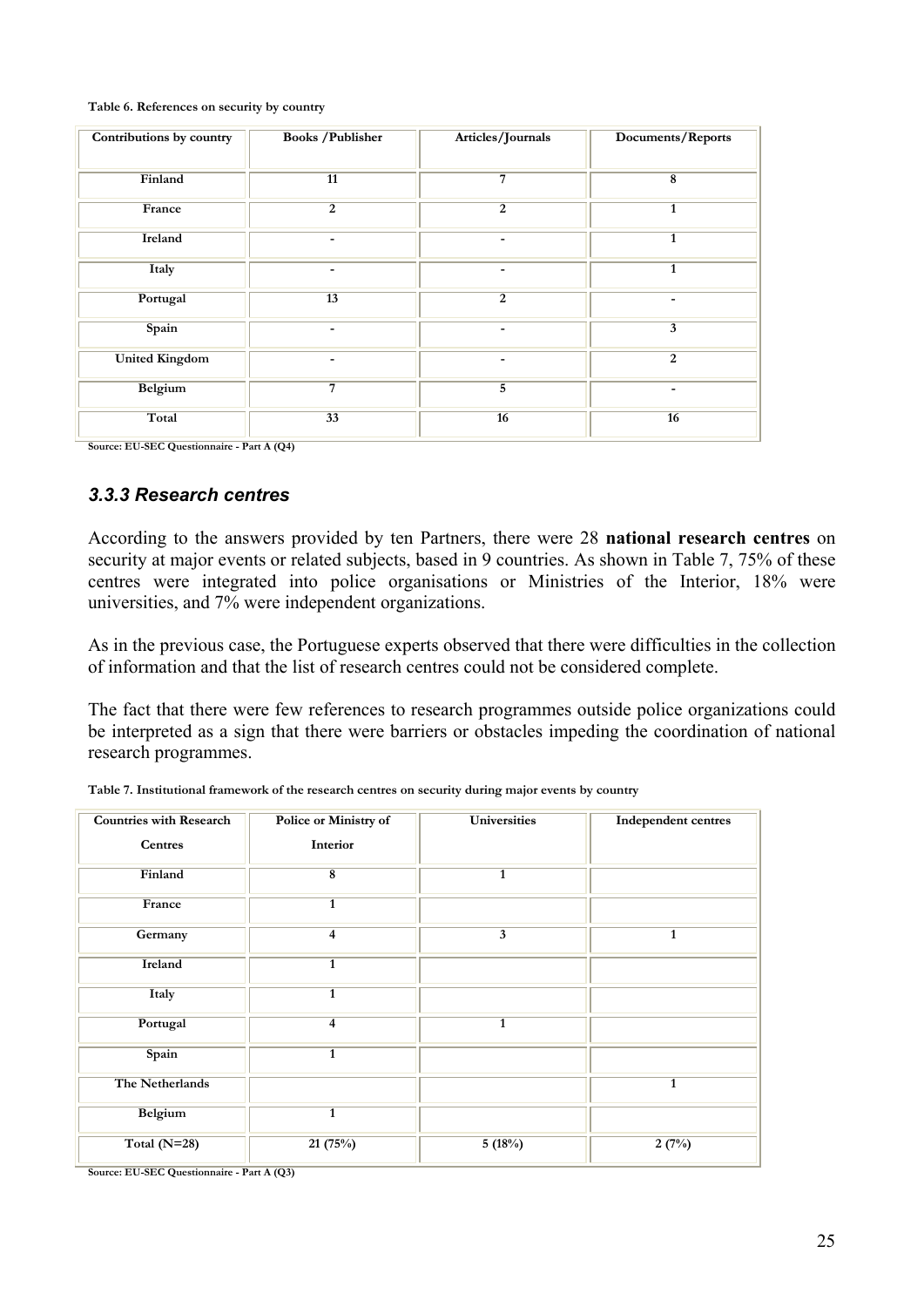#### *2.3.4 Research on assessments of threats, vulnerabilities and risk, and risk-based capabilities and interventions during major events*

Nine partners indicated references to national research programmes that served as a basis for the assessment of threats and vulnerabilities.

They indicated references to 100 national research programmes that had supported the **assessment of threats, risks or vulnerabilities** (questions 19-46) in the identified security plans: 84 internal police research programmes (84%); 10 research programmes by external bodies/academics requested by governmental institutions (10%); and 6 studies by independent external bodies/academics used by the police (6%).

Most of the national research programmes that were used in the assessment of the different threats at major events were internal police studies. As shown in tables 8-13, within police organisations there were networks of information exchange that supported the production of national research programmes. In particular, the consultation of internal database, information exchange with other intelligence agencies and internal consultation meetings suggested coordination procedures were often used by Partners.

| Internal police research/ Public order                                        | Comparable Sporting<br>Olympics or Other<br>Events | Major football events    | High Level Summits      | Protests/Demonstrations<br>Social or Political | Large-scale Cultural<br>Events | $\overline{\sigma}$<br>Major Religious Events<br>Celebrations | Total                   |
|-------------------------------------------------------------------------------|----------------------------------------------------|--------------------------|-------------------------|------------------------------------------------|--------------------------------|---------------------------------------------------------------|-------------------------|
| Documented security plans and related<br>preparatory material                 | $\overline{1}$                                     | $\overline{\mathbf{3}}$  | $\overline{\mathbf{3}}$ | $\overline{1}$                                 | $\overline{\mathbf{3}}$        | $\overline{2}$                                                | 13                      |
| Research based on consultation of existing<br>internal databases              | $\mathbf{1}$                                       | $\overline{2}$           | $\overline{2}$          |                                                | 2                              | $\overline{\mathbf{3}}$                                       | 10                      |
| Research based on information exchange with<br>other intelligence agencies    | $\mathbf{1}$                                       | 3                        | 4                       | $\mathbf{1}$                                   | $\overline{2}$                 | $\mathbf{1}$                                                  | 12                      |
| Proceedings of conferences and/or<br>workshops organised by a project partner |                                                    | $\overline{\phantom{a}}$ | $\overline{2}$          |                                                | $\overline{1}$                 | ۰                                                             | $\overline{\mathbf{3}}$ |
| Training material                                                             | $\overline{1}$                                     |                          | $\overline{1}$          |                                                |                                | $\overline{2}$                                                | 4                       |
| Reports                                                                       | $\mathbf{1}$                                       | $\blacksquare$           | 2                       | $\overline{\phantom{a}}$                       | $\mathbf{1}$                   | 2                                                             | 6                       |

| Table 8. Type of internal police research into public order by category of major event |  |  |  |  |
|----------------------------------------------------------------------------------------|--|--|--|--|
|                                                                                        |  |  |  |  |

**Source: EU-SEC Questionnaire Part B (Q24/Q9)**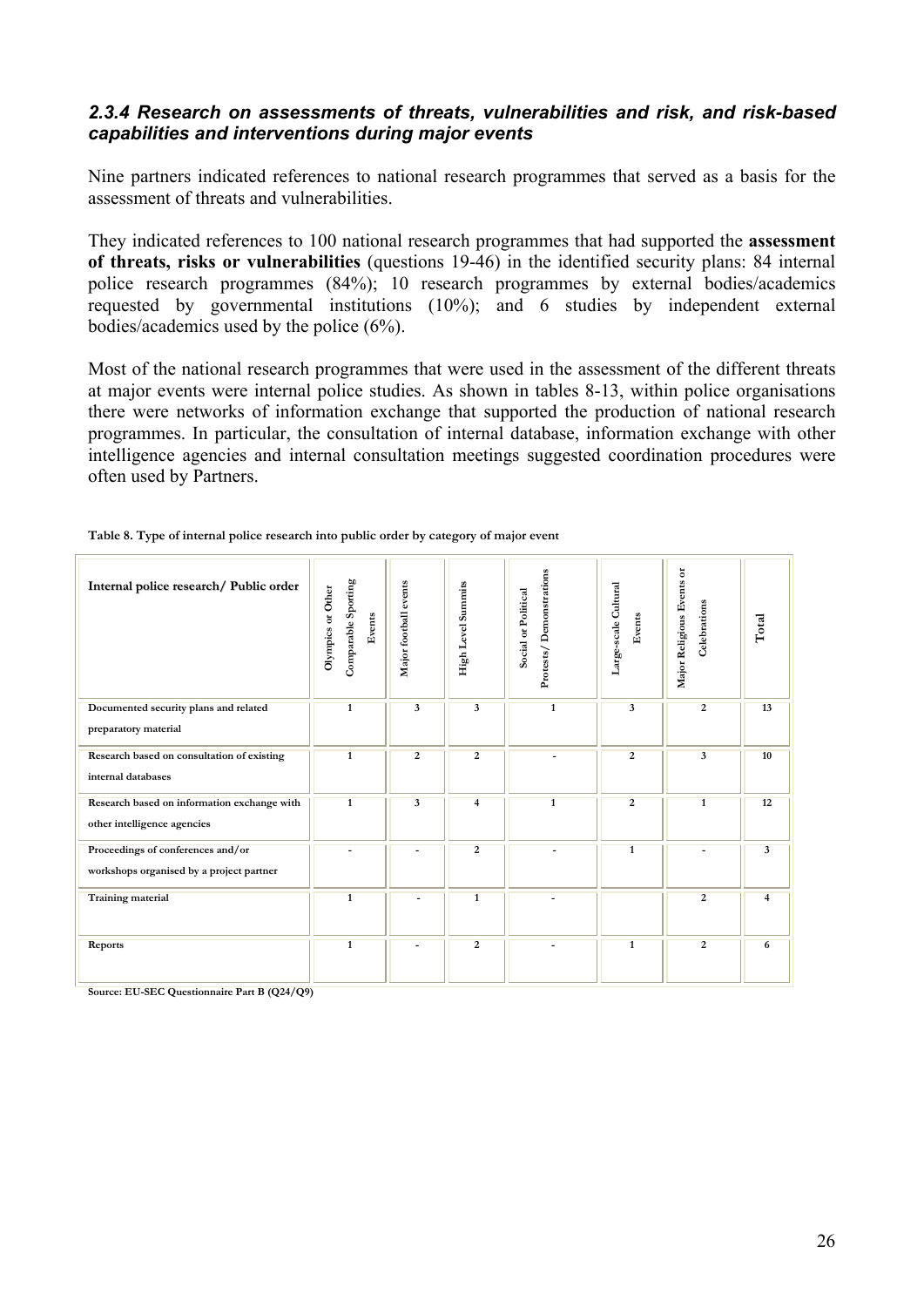| Table 9. Type of internal police research into terrorist threats by category of major event |  |  |  |  |  |  |  |  |  |  |  |
|---------------------------------------------------------------------------------------------|--|--|--|--|--|--|--|--|--|--|--|
|---------------------------------------------------------------------------------------------|--|--|--|--|--|--|--|--|--|--|--|

| Internal police research/Terrorist threats                                 | Sporting<br>Olympics or Other<br>Comparable | Major Football Events | Summits<br>High Level | Large-scale Cultural<br>Events | ă<br>Major Religious Events<br>Celebrations | Total |
|----------------------------------------------------------------------------|---------------------------------------------|-----------------------|-----------------------|--------------------------------|---------------------------------------------|-------|
| Documented security plans and related preparatory material                 | 1                                           | $\mathbf{1}$          | 3                     | 3                              | 2                                           | 10    |
| Research based on consultation of existing internal databases              | 1                                           | 1                     | 2                     | 3                              | 2                                           | 9     |
| Research based on information exchange with other intelligence agencies    | $\mathbf{1}$                                | 2                     | 4                     | 4                              | 2                                           | 13    |
| Proceedings of conferences and/or workshops organised by a project partner |                                             |                       | 1                     |                                | -                                           | 1     |
| Training material                                                          | $\mathbf{1}$                                |                       | 1                     | $\overline{\phantom{a}}$       | 1                                           | 3     |
| Reports                                                                    | $\mathbf{1}$                                | $\mathbf{1}$          | $\overline{2}$        | $\mathbf{1}$                   | $\overline{2}$                              | 7     |
| -------                                                                    |                                             |                       |                       |                                |                                             |       |

**Source: EU-SEC Questionnaire Part B (Q29/Q9)**

#### **Table 10. Type of internal police research into public safety by category of major event**

| Internal police research/ Public safety                                    | Comparable Sporting<br>Olympics or Other | Major football events | Summits<br>Level<br>High | Demonstrations<br>Social or Political<br>Protests/ | Large-scale Cultural<br>Events | Major Religious Events<br>Celebrations<br>g | Total        |
|----------------------------------------------------------------------------|------------------------------------------|-----------------------|--------------------------|----------------------------------------------------|--------------------------------|---------------------------------------------|--------------|
| Documented security plans and related preparatory material                 | 1                                        | 3                     | 3                        | 1                                                  | 3                              | 4                                           | 15           |
| Research based on consultation of existing internal databases              | 1                                        | 1                     | 2                        |                                                    | 3                              | 2                                           | 9            |
| Research based on information exchange with other intelligence agencies    | 1                                        | 3                     | 4                        | 1                                                  | $\overline{2}$                 | $\overline{2}$                              | 13           |
| Proceedings of conferences and/or workshops organised by a project partner |                                          | ٠                     | 1                        |                                                    |                                |                                             | $\mathbf{1}$ |
| <b>Training material</b>                                                   | 1                                        | $\blacksquare$        | 1                        |                                                    |                                | 1                                           | 3            |
| Reports                                                                    | 1                                        | -                     | $\overline{2}$           |                                                    | 1                              | 1                                           | 5            |

**Source: EU-SEC Questionnaire Part B (Q19/Q9)**

#### **Table 11. Type of internal police research into violent unauthorised demonstrations by category of major event**

| Internal police research/Violent unauthorised demonstrations            | events<br>Major football | Summits<br>Level<br>High | Social or Political<br>Protests/ | arge-scale Cultural<br>Events | Major Religious<br>Events or | Total          |
|-------------------------------------------------------------------------|--------------------------|--------------------------|----------------------------------|-------------------------------|------------------------------|----------------|
| Documented security plans and related preparatory material              |                          | 3                        | 1                                |                               |                              | 5              |
| Research based on consultation of existing internal databases           |                          | 2                        |                                  |                               |                              | $\overline{4}$ |
| Research based on information exchange with other intelligence agencies |                          | 4                        | 1                                |                               |                              | 5              |
| <b>Training material</b>                                                |                          |                          |                                  |                               |                              |                |
| Reports                                                                 | 1                        | 2                        | ٠                                |                               | 1                            | 4              |

**Source: EU-SEC Questionnaire Part B (Q39/Q9)**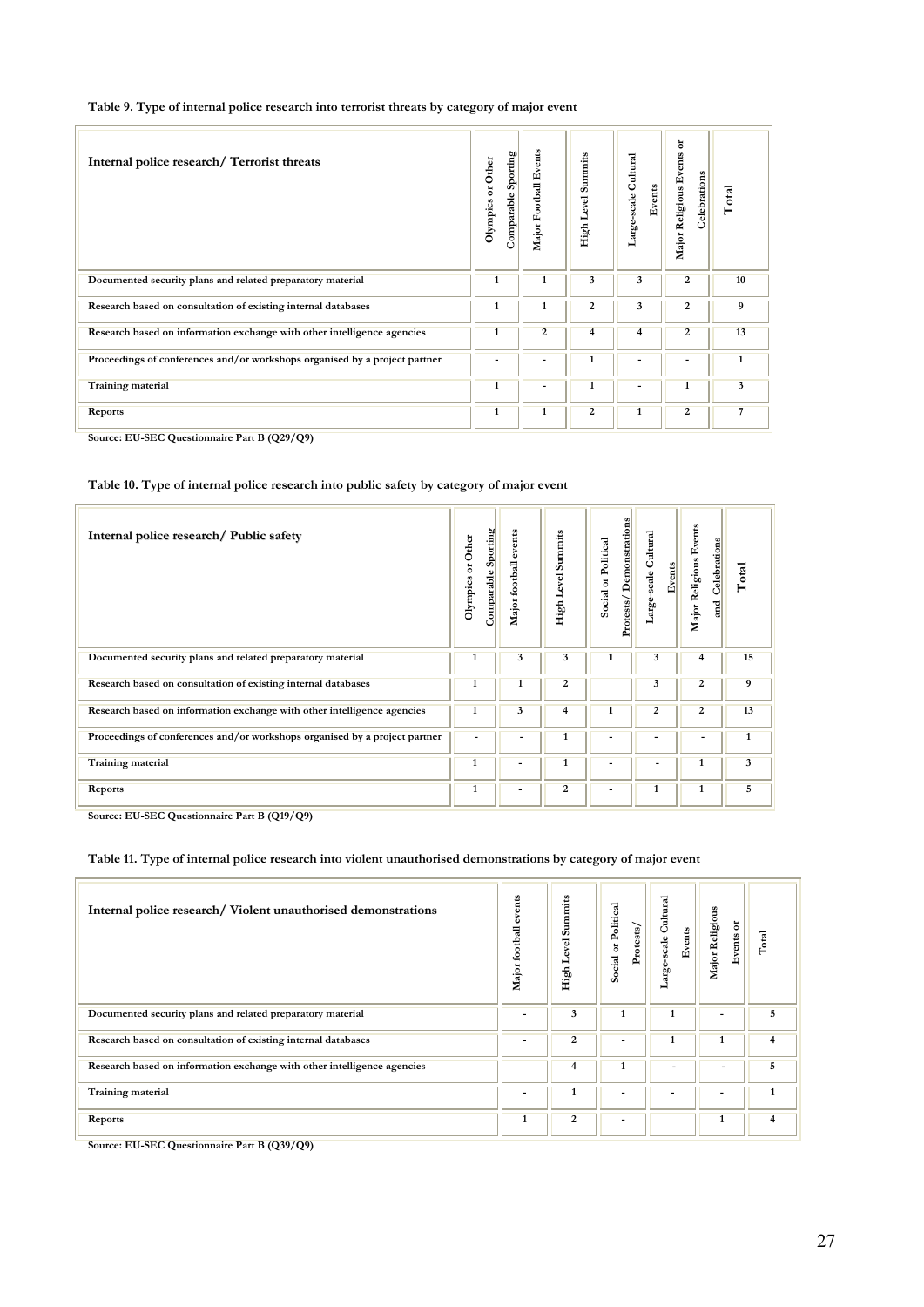| Internal police research/ Criminality and delinquency threats           | Sporting<br>Olympics or Other<br>Comparable | events<br>Major football | <b>Summits</b><br>High Level | Protests/Demonstrations<br>Social or Political | Large-scale Cultural<br>Events | ă<br>Major Religious Events<br>Celebrations | Total        |
|-------------------------------------------------------------------------|---------------------------------------------|--------------------------|------------------------------|------------------------------------------------|--------------------------------|---------------------------------------------|--------------|
| Documented security plans and related preparatory material              | 1                                           | 1                        | 2                            | 1                                              | 2                              | 1                                           | 8            |
| Research based on consultation of existing internal databases           | 1                                           | 1                        | 1                            | ۰                                              | $\overline{2}$                 | 2                                           | 7            |
| Research based on information exchange with other intelligence agencies | $\mathbf{1}$                                | 2                        | 2                            | 1                                              | 2                              | 1                                           | 9            |
| Proceedings of conferences and/or workshops organised by a project      |                                             |                          | 1                            |                                                |                                |                                             | $\mathbf{1}$ |
| partner                                                                 |                                             |                          |                              |                                                |                                |                                             |              |
| Training material                                                       | $\mathbf{1}$                                |                          | 1                            |                                                | ۰                              | 1                                           | 3            |
| Reports                                                                 | 1                                           | ۰                        | 2                            | ۰                                              | -                              | 2                                           | 5            |

**Source: EU-SEC Questionnaire Part B (Q34/Q9)**

**Table 13. Type of internal police research into threat of other events potentially embarrassing to authorities by category of major event**

| Internal police research/Other events potentially embarrassing to authorities | events<br>Major football | Summits<br>yel<br>ه<br>High L | ă<br>Events<br>Celebrations<br>Major Religious | Total        |
|-------------------------------------------------------------------------------|--------------------------|-------------------------------|------------------------------------------------|--------------|
| Documented security plans and related preparatory material                    |                          | 2                             | 1                                              | 3            |
| Research based on consultation of existing internal databases                 | $\overline{\phantom{a}}$ | 1                             | 1                                              | 2            |
| Research based on information exchange with other intelligence agencies       |                          | 2                             |                                                | 2            |
| Training material                                                             |                          | 1                             |                                                | $\mathbf{1}$ |
| <b>Reports</b>                                                                | 1                        | 2                             | 1                                              | 4            |

**Source: EU-SEC Questionnaire Part B (Q44/Q9)**

In the question related to '**vulnerabilities** identified in the Security Plan(s) by nature of threat and on the basis of the analysis' (question 47), the countries provided 93 indications of internal police research; 11 of research by external bodies/academics requested by governmental institutions; and 5 of research by independent external bodies/academics used by the police.

The countries also provided references to national research programmes on **intervention policies** including policing techniques (mentioned in 84% of the 31 major events identified), crowd management and control (81%), accreditation/vetting procedures (68%), public information (65%), border controls (55%), media management (48%), alcohol (39%), ticketing (26%), and others (3%).

Most of the national research programmes on intervention policies were carried out by the police with the exception of three studies conducted by non-police organisations. However, as Table 14 shows, the proportion of cases in which research programmes were not mentioned was 38% for the three most adopted intervention policies (policing techniques, crowd management and control, and accreditation/vetting procedures).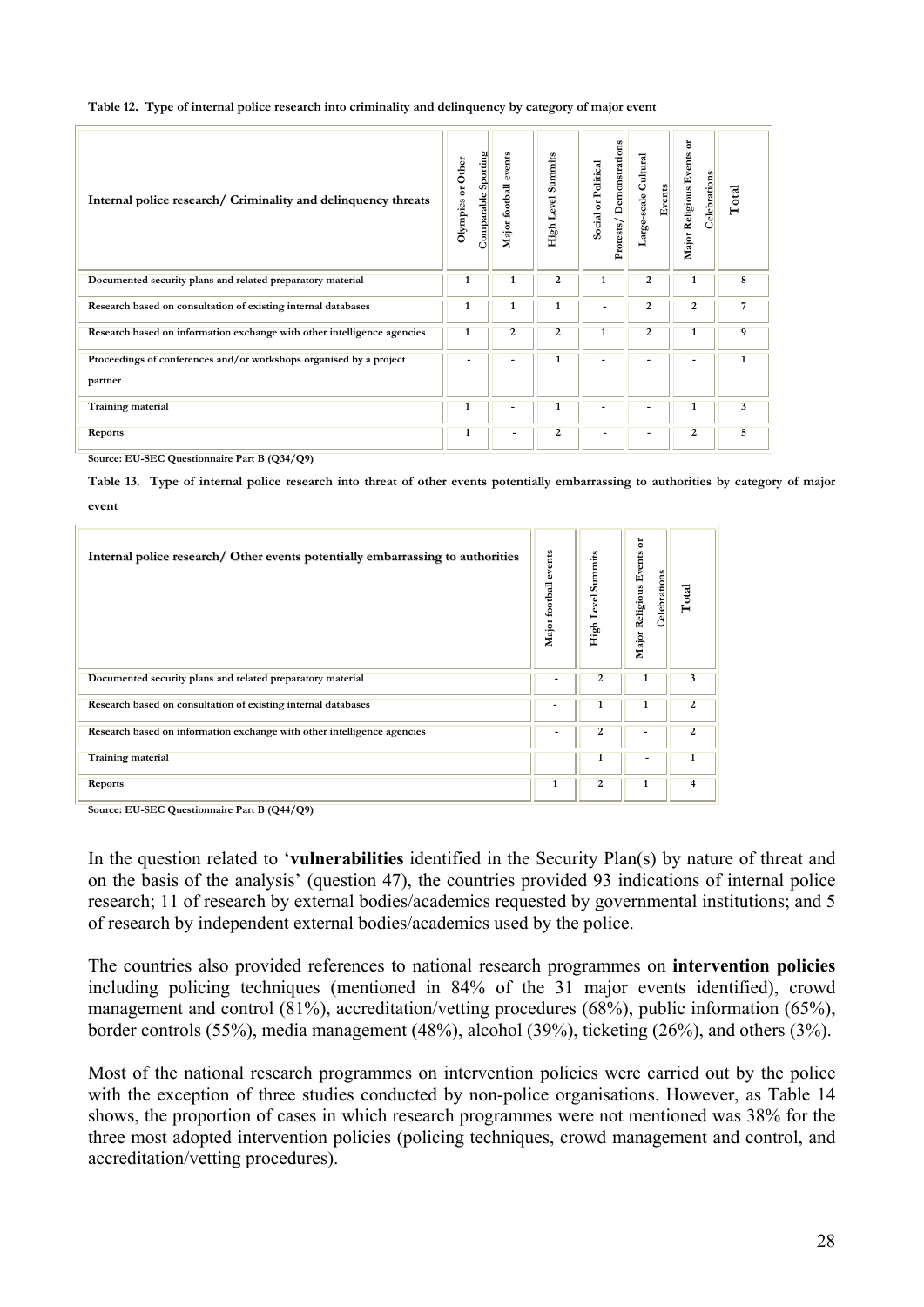In the 15 major events in which intervention policies were based upon internal police research, there were security plans or related documents (12), consultation of existing internal databases (9), reports (6) and information exchange with other intelligence agencies (5), as indicated in Table 15.

| Intervention policies/techniques             | Yes<br>$(N=31)$         | <b>Internal Police</b><br>Research | Research by<br>external<br>bodies/academics<br>requested by<br>governmental<br>institution | Research by<br>independent<br>external<br>bodies/academics<br>used by the police |
|----------------------------------------------|-------------------------|------------------------------------|--------------------------------------------------------------------------------------------|----------------------------------------------------------------------------------|
| Policing techniques $(N=26)$                 | 84                      | 62                                 |                                                                                            |                                                                                  |
| Crowd management and control<br>$(N=25)$     | 81                      | 60                                 | $\overline{\mathbf{4}}$                                                                    |                                                                                  |
| Alcohol policies $(N=12)$                    | 39                      | 25                                 |                                                                                            |                                                                                  |
| Accreditation/vetting procedures<br>$(N=21)$ | 68                      | 62                                 | $\overline{5}$                                                                             |                                                                                  |
| Ticketing policies $(N=8)$                   | $\overline{26}$         | 38                                 | $\overline{\phantom{0}}$                                                                   |                                                                                  |
| Border controls $(N=17)$                     | 55                      | 41                                 |                                                                                            |                                                                                  |
| Media management $(N=15)$                    | 48                      | $\overline{33}$                    | $\overline{7}$                                                                             |                                                                                  |
| Public information $(N=20)$                  | 65                      | 40                                 |                                                                                            |                                                                                  |
| Others $(N=1)$                               | $\overline{\mathbf{3}}$ | 100                                |                                                                                            |                                                                                  |

**Table 14. Intervention policies and basis for analysis (%)**

**Source: EU-SEC Questionnaire Part B (Q62**

#### **Table 15. Type of internal police research into intervention policies and techniques by category of major event**

| Internal police research<br>Intervention policies and techniques        | Comparable Sporting<br>Olympics or Other<br>Events | Football Major Events | Summits<br>High Level | Large-scale Cultural<br>Events | ă<br>Major Religious Events<br>Celebrations | $\rm Total$ |
|-------------------------------------------------------------------------|----------------------------------------------------|-----------------------|-----------------------|--------------------------------|---------------------------------------------|-------------|
| Documented security plans and related preparatory material              | 1                                                  | 2                     | 3                     | 2                              | 4                                           | 12          |
| Research based on consultation with existing internal databases         | $\mathbf{1}$                                       | 1                     | 3                     | $\overline{c}$                 | $\overline{c}$                              | 9           |
| Research based on information exchange with other intelligence agencies | 1                                                  | 1                     | $\overline{2}$        | ۰                              | 1                                           | 5           |
| <b>Training material</b>                                                | 1                                                  |                       | 1                     | ۰                              | 1                                           | 3           |
| Reports                                                                 | 1                                                  | 1                     | 2                     | ۰                              | 2                                           | 6           |
| Total                                                                   | $\mathbf{1}$                                       | 3                     | 5                     | 2                              | 4                                           | 15          |

**Source: EU-SEC Questionnaire Part B (Q63/Q9)**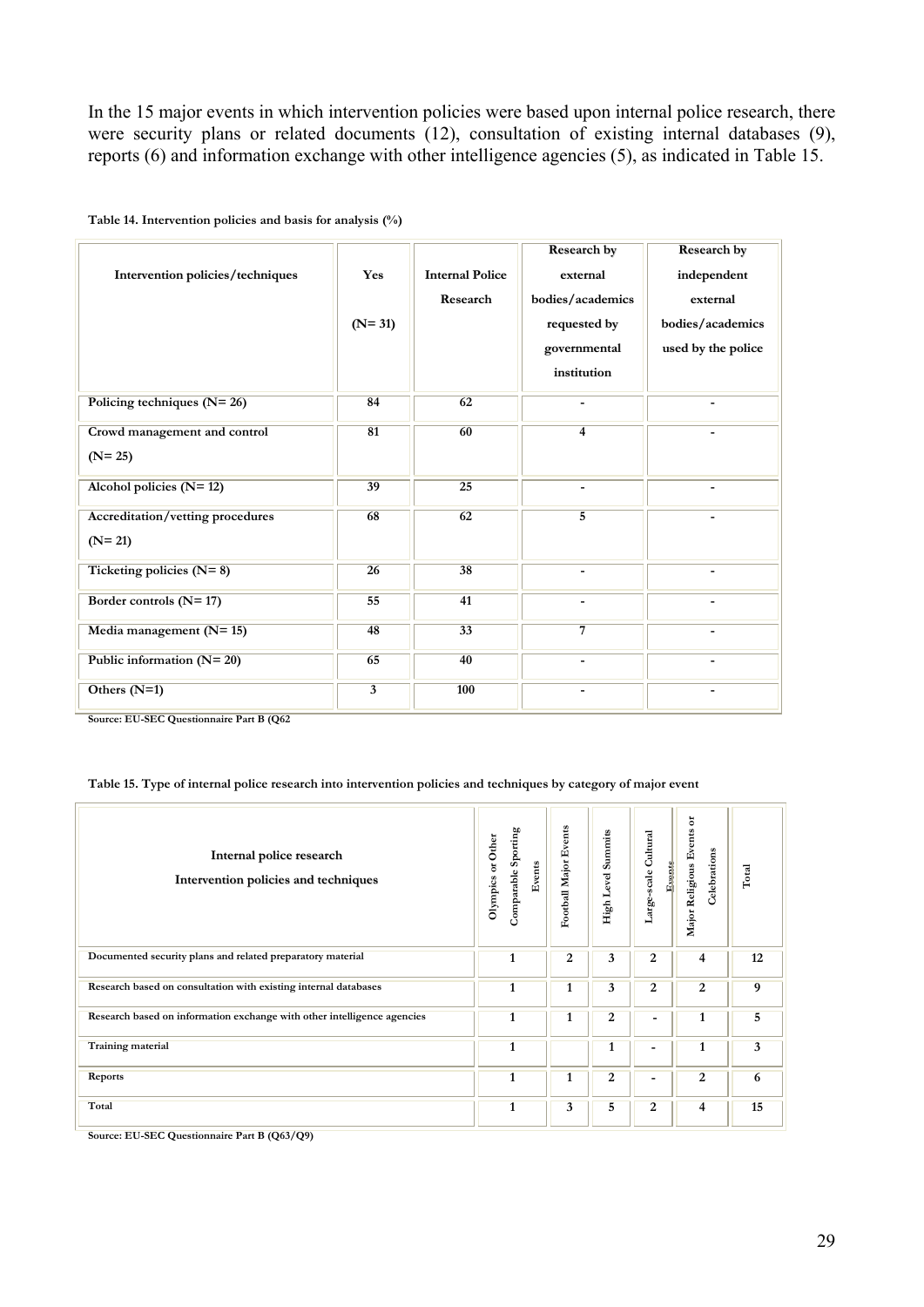The questionnaire also indicated 23 references to research programmes on **crowd management techniques and policies** (questions 81-84) (cf. Table 16). This was all internal police research, apart from two cases of research by external bodies or academics requested by governmental institutions, and one of research carried out by independent external bodies or academics used by the police (cf. Table 14). The types of internal police research most mentioned were security plans or preparatory material (68%), and consultation of existing internal databases (42%), as can be seen in Table 17.

| <b>Research Programmes on Crowd Management</b><br><b>Techniques and Policies</b> | Comparable Sporting<br>Olympics or Other | Football Major Events | Summits<br>High Level | Cultural<br>Events<br>Large-scale | ៵<br>Major Religious Events<br>Celebrations | Total  |
|----------------------------------------------------------------------------------|------------------------------------------|-----------------------|-----------------------|-----------------------------------|---------------------------------------------|--------|
| <b>Internal Police Research</b>                                                  | 1                                        | 5                     | 6                     | 4                                 | 4                                           | 20     |
| Research by external bodies/academics requested by<br>governmental institutions  |                                          | 1                     |                       | 1                                 |                                             | 2      |
| Research by independent external bodies/academics used by<br>the police          |                                          |                       |                       | 1                                 |                                             | 1      |
| Total                                                                            | $N=1$                                    | $N=5$                 | $N=6$                 | $N=4$                             | $N=4$                                       | $N=20$ |

**Table 16. Research programmes on crowd management techniques and policies during crisis situations by category of major event**

**Source: EU-SEC Questionnaire Part B (Q81/Q9)**

**Table 17. Type of internal police research into crowd management techniques and policies during crisis situations by category of major event**

| <b>Internal Police Research on Crowd Management Techniques and Policies</b> | Responses | $\binom{0}{0}$ |
|-----------------------------------------------------------------------------|-----------|----------------|
| Documented security plans and related preparatory material                  | 13        | 68             |
| Research based on consultation with existing internal databases             | 8         | 42             |
| Research based on information exchange with other intelligence agencies     | 7         | 37             |
| Training material                                                           | 4         | 21             |
| Reports                                                                     | 7         | 37             |
| $N/A = 1$                                                                   | $N=19$    |                |

**Source: EU-SEC Questionnaire Part B (Q82)**

Moreover countries indicated 16 research programmes on **media policies** (questions 86-88). Twelve of the cases specified that the research was carried out internally by the police; 4 cases by independent external bodies or academics and then used by the police, and one case by external bodies or academics requested by a governmental institution (see Table 18).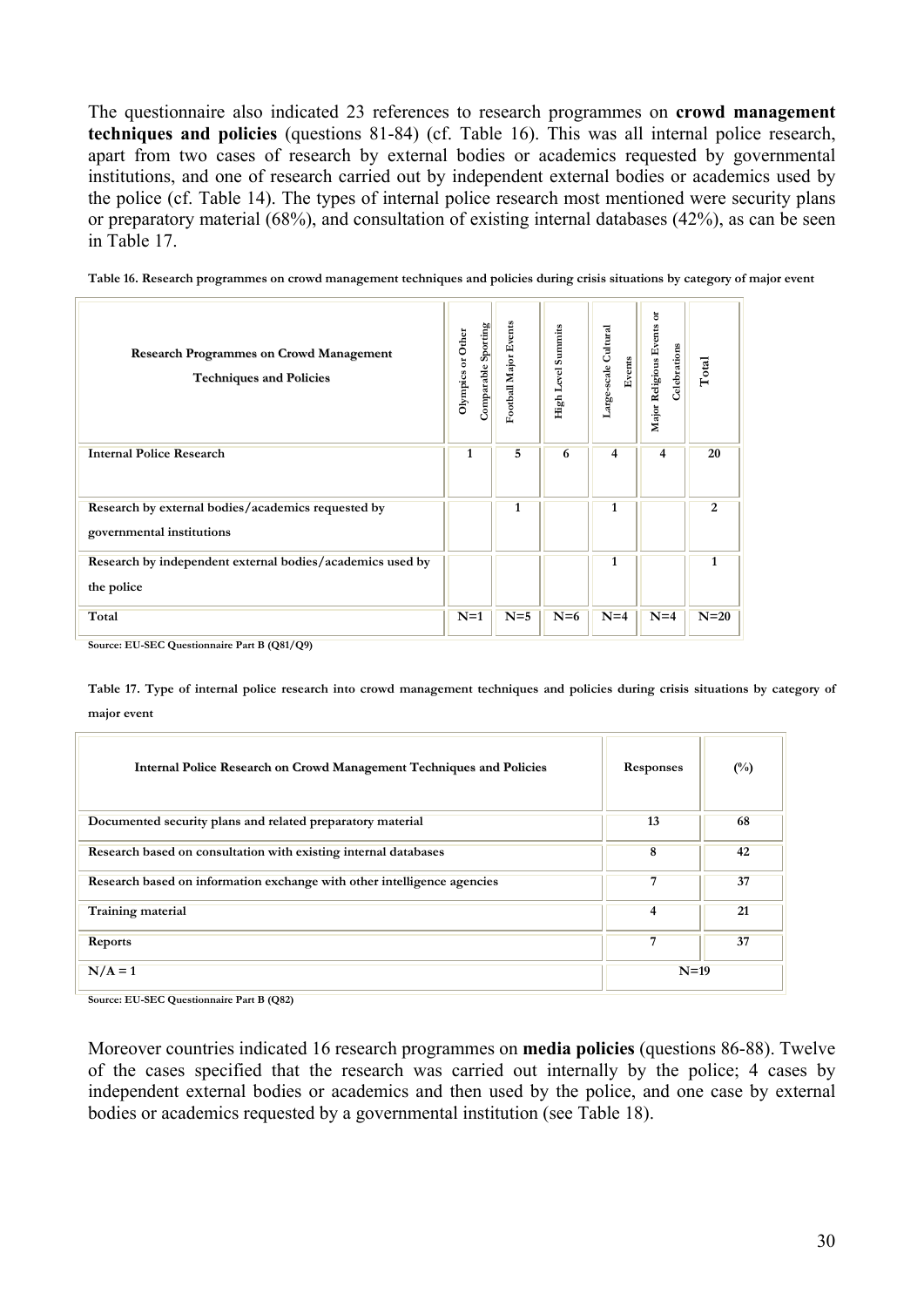**Table 18. Research programmes on dialogue and use of media policies during crisis situations by category of major event**

| <b>National Research Programmes on Media Policies</b>                           | Comparable Sporting<br>Olympics or Other | Football Major Events | High Level Summits | Large-scale Cultural<br>Events | ă<br>Major Religious Events<br>Celebrations | Total |
|---------------------------------------------------------------------------------|------------------------------------------|-----------------------|--------------------|--------------------------------|---------------------------------------------|-------|
| <b>Internal Police Research</b>                                                 | 1                                        | $\overline{2}$        | 4                  | 2                              | 3                                           | 12    |
| Research by external bodies/academics requested by<br>governmental institutions |                                          |                       |                    | 1                              |                                             |       |
| Research by independent external bodies/ academics used by<br>the police        |                                          | 1                     | 1                  |                                | 2                                           | 4     |

**Source: EU-SEC Questionnaire Part B (Q85/Q9)**

Security plans or preparatory material or reports (in both cases with 58%) and research based upon exchange with other intelligence agencies (42%) were the most mentioned types of internal police research, as can be seen in Table 19.

| Table 19. Type of internal police research on dialogue and use of media policies during crisis situations |  |  |
|-----------------------------------------------------------------------------------------------------------|--|--|
|                                                                                                           |  |  |

| Internal Police Research on Media Policies                              | <b>Responses</b> | $\binom{0}{0}$ |
|-------------------------------------------------------------------------|------------------|----------------|
| Documented security plans and related preparatory material              |                  | 58             |
| Research based on consultation with existing internal databases         | 4                | 33             |
| Research based on information exchange with other intelligence agencies | 5                | 42             |
| Training material                                                       | 3                | 25             |
| Reports                                                                 | 7                | 58             |
|                                                                         | $N = 12$         |                |

**Source: EU-SEC Questionnaire Part B (Q86)**

Finally, countries provided references to 22 national programmes on **intelligence cooperation**: 17 cases of internal police research, 3 of research by external bodies/academics requested by governmental institutions, and 2 of research by independent external bodies/academics used by the police (questions 58-60).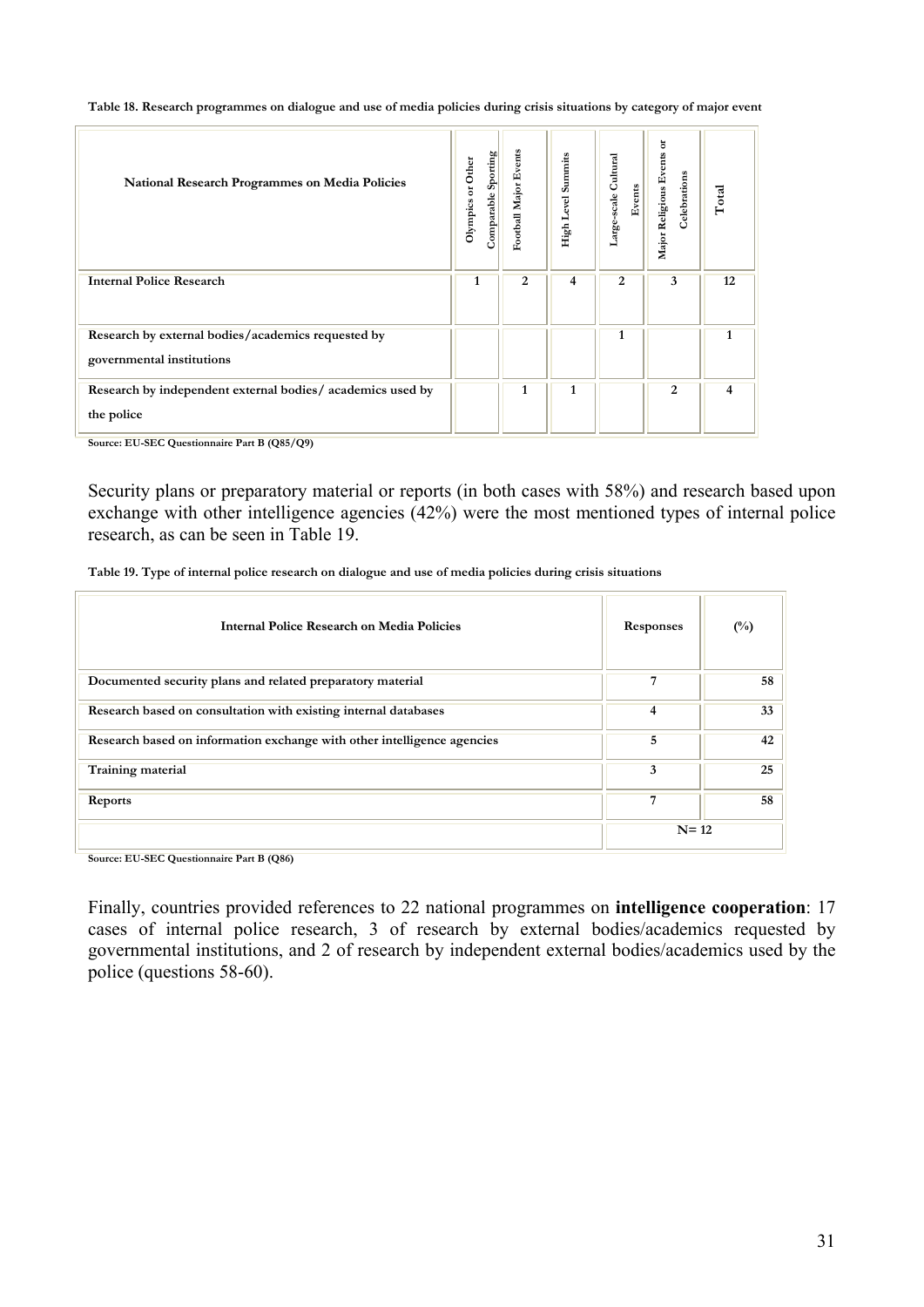## <span id="page-31-0"></span>**2.4 Conclusions**

 $\overline{a}$ 

According to the Portuguese experts, the questionnaire did not capture all required information for two main reasons. The first was that some methodological problems affected the quality and quantity of the answers.<sup>[1](#page-31-1)4</sup> As the Police College of Finland (SM PO) pointed out, most of the partners who ticked the 'yes' box indicating the existence of national research programmes, did not provide any detailed references such as title, author, date and abstract. By the count of the original responses provided by the partners, 682 security issues were identified throughout the entire sample of 29 events for 11 countries. 73% of these were said to be included in research (64% being internal police research, 7% being external commissioned research and the remaining 2% being independent research) but the respondents were able to offer research citations in only about 21% of them. Even then, the cited research was of such varying quality, detail and accessibility, that it was not possible to explore it in a very meaningful way.

The second problem was that the questionnaires did not include definitions of all the technical terminology, including central concepts such as threat, risk, vulnerability and capability, public order vs. public safety, etc. As a result, part of the data collection process suffered from misunderstandings and/or misconceptions regarding the meaning of some questions and lack of uniformity and consistency of data.

In view of these difficulties, the Portuguese GCS/MAI concluded that the EU-SEC Questionnaire was not always properly completed (especially in the section related to the national research programmes on risk-based capabilities and interventions). Therefore, the results cannot be considered conclusive.

Having said that, the data collected from Portugal provided a truly state of the art picture of the research programmes on security during major events in the EU-SEC countries. It contained specific information related to main major events, centres of research, general bibliography, security plans, and post-event reports. Moreover the questionnaire captured many references to national research programmes that served as a basis for the production of the security plans.

There are important findings from the Portuguese analysis. The first is that the gathered data only represents the respective police organisation's own internal universe of knowledge on the security of major events. The questionnaire's answers clearly indicated that the references to national research programmes were mostly related to 'internal police research' and were only sporadically related to 'research by external bodies/academics requested by governmental institution' and 'research by independent external bodies/academics used by the police'. This finding may suggest the idea that police security planners believed that independent research with no operational relationship to the field could really yield results of any practical use. Therefore, non-police views on security at major events was not incorporated into a regular cycle of police research and evaluation.

The second finding is that the police interpreted and used the term 'research' as 'operational research' instead of 'developmental research'. This means that the 'research' was seen as the *preparation* work and security measures for specific major events more than a scientific process of research on topics relating to major event security more generally. In other words, 'research

<span id="page-31-1"></span><sup>14</sup> Portuguese experts suggested to set up appropriate *ad hoc* multidisciplinary structures at the national level, with skilled human resources able to respond to the requirements of questionnaires like the EU-SEC one. Also proposed was the organisation of bilateral meetings with each Partner in order to clarify underlying criteria and standardize the information collected.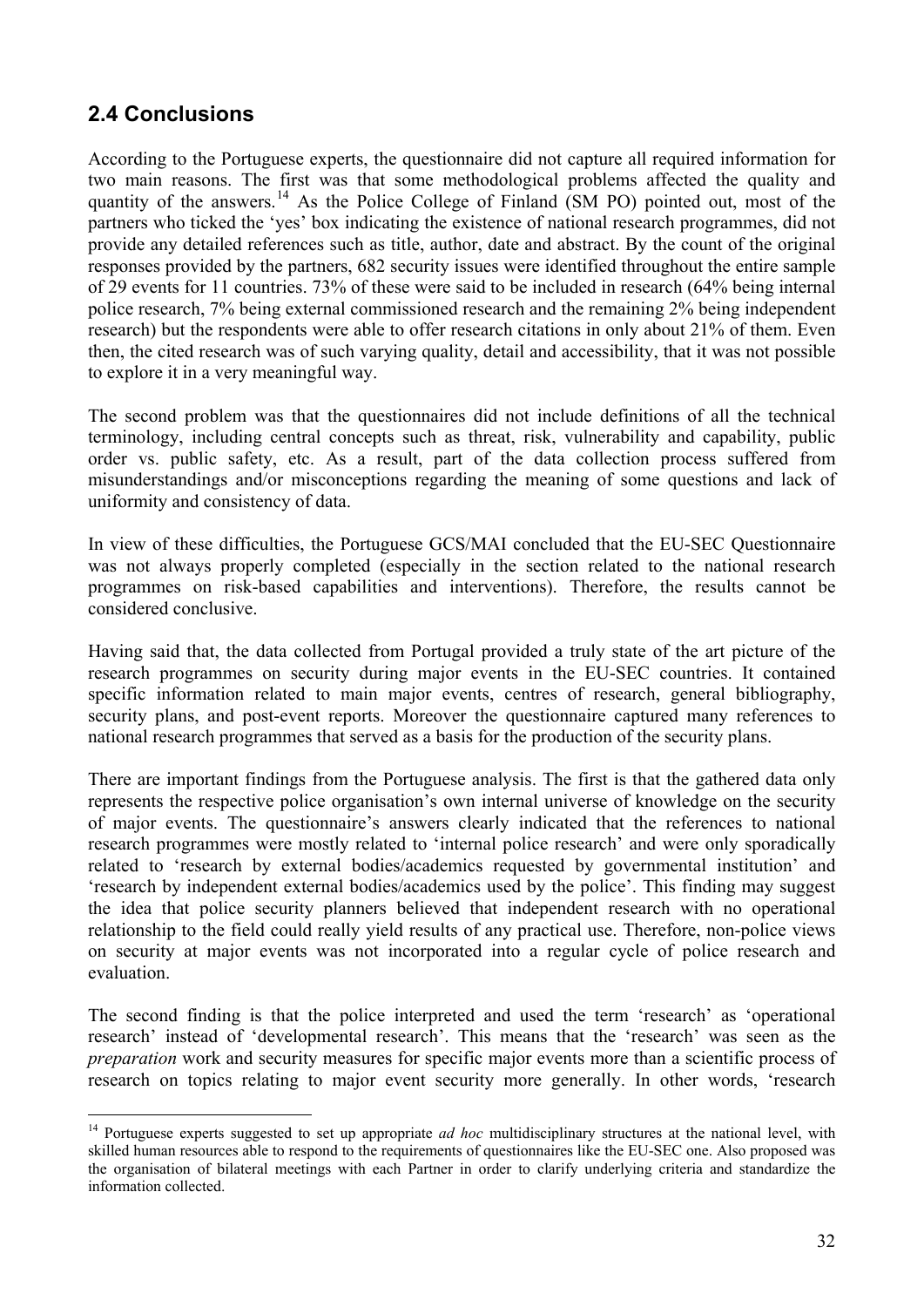programme' seems to be the tacit 'hand me down' knowledge that comes from an ongoing cycle of debriefings, reflections and evaluations for successive events.

The third is that, at internal police level, there are networks of information exchange that support the research processes. Thus, activities such as consultation of internal databases, information exchange with other agencies or internal consultation meetings guarantee a certain level of coordination and exchange of information during the production of threat assessments, preventive measures researches and other research activities that inform security plans.

These conclusions complete the task of this second chapter: to produce a state-of-the-art survey. Yet, the questionnaire also captured data on more analytical aspects such as strengths, weaknesses and gaps of research programmes on security of major events. The description of these results is the goal of the next chapter.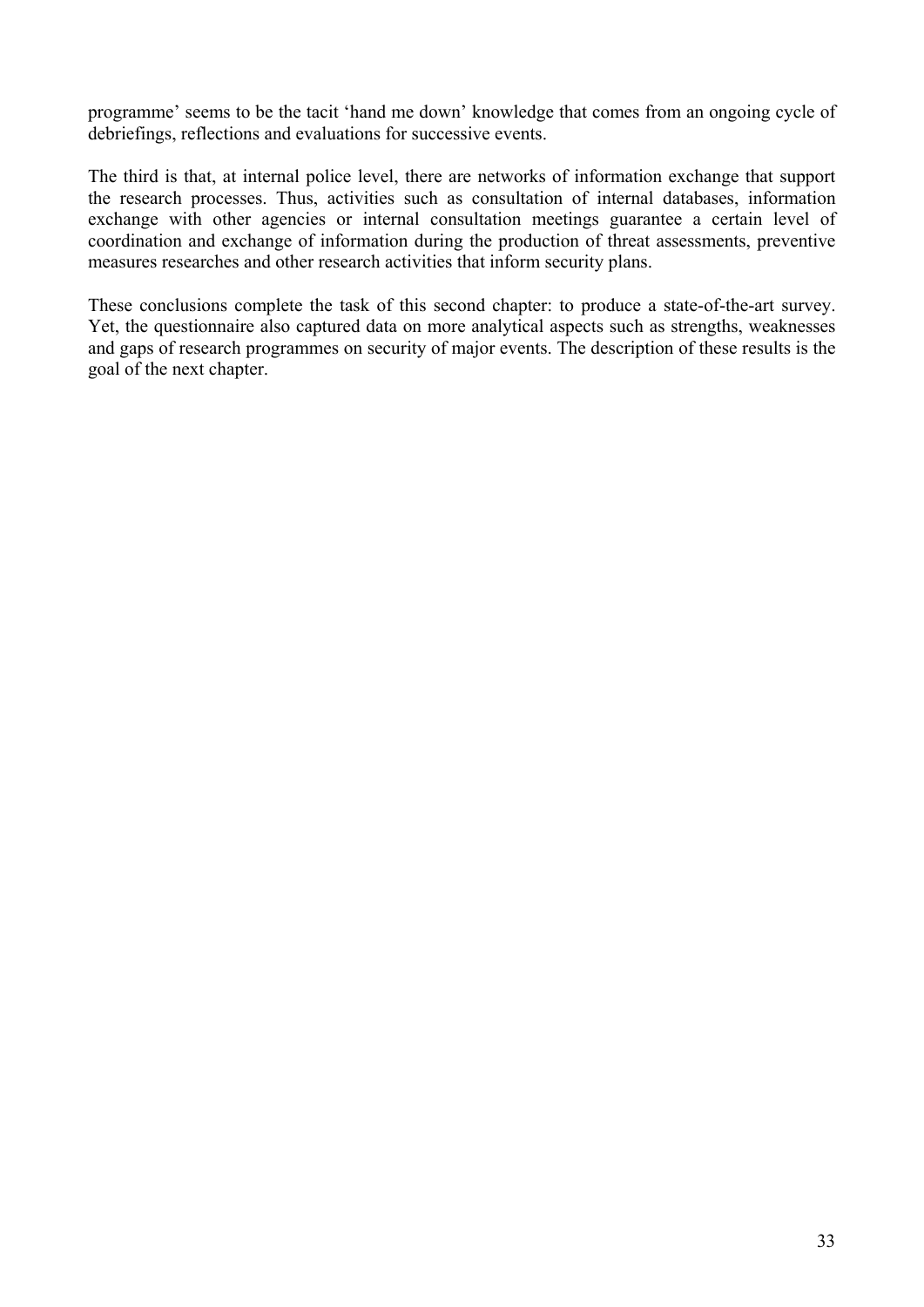## <span id="page-33-0"></span>**Chapter 3 Analysis of the national research programmes**

As has been seen, the Portuguese GCS/MAI, with the support of UNICRI and SM PO, designed the EU-SEC questionnaire intended to capture detailed information about 31 major events that the EU-SEC Partners hosted between 1998 and  $2005^{15}$  $2005^{15}$  $2005^{15}$ . The previous chapter offered a statistical survey of the existing national research programmes on security during major events. This new chapter further explores the data collected with the aim to identify gaps and complementarities in the research programmes. In particular, seven points are elaborated on: lack of non-police research; risk analysis and threat assessment; research on preventive measures; strengths and good practice; weaknesses and gaps; knowledge to be transferred and need for research programmes. This chapter is based on the analysis of the Cabinet of the Ministry of Interior of Portugal (GCS/MAI).

## **3.1 Lack of non-police research**

As has been seen in the previous chapter, most of the 'national research programmes' used as a reference for the preparation of security plans consisted of internal police research, particularly reports of past events, lesson reports, security checklists, officially instituted safety regulations, national legislation and research carried out by specialist departments. Moreover, most of the centres producing knowledge were integrated into police organisations and only a few existed as independent organizations.

As a result, a first point of reflection is to ask how self critical authorities are prepared to be. How objective can evaluations from police research be? Do they actively seek the views of the organisers, non police support staff, participants and others involved in or affected by the event?

## **3.2 Threats and vulnerabilities**

 $\overline{a}$ 

The EU-SEC questionnaire offered substantial and helpful amount of information. An important indication provided by the Partners came from the questions concerning 'threats, vulnerabilities or risks identified in the security plans' (questions 17, 22, 27, 32, 37 and 42), 'vulnerabilities identified in the security plans' (question 47) and 'level of risks identified in the security plans' (question 48). In all these questions the EU-SEC questionnaire indicated six different areas where threats could occur: public order, public safety, criminality and delinquency, terrorism, violent unauthorised demonstrations and other events potentially embarrassing to authorities.

As shown in Figure 1, *public order* and *public safety* were the most mentioned threats by the security plans of the 31 major events under analysis (both with 97%), followed by *criminality and delinquency* (74%) and *terrorist threats* (71%).[16](#page-33-2) *Violent unauthorised demonstrations* (42%), and *other events potentially embarrassing to authorities* (35%) were less frequently cited. The columns

<span id="page-33-1"></span><sup>&</sup>lt;sup>15</sup> In addition to the 30 major events hosted by the EU-SEC Partners, Belgium offered information about UEFA EURO 2000, since this event was co-organized by Belgium and The Netherlands together.

<span id="page-33-2"></span> $16$  In answering to these questions, the EU-SEC partners could select six different predefined categories: public safety, public order, terrorist threats, criminality and delinquency, violent unauthorised demonstrations, and other events potentially embarrassing to the authorities.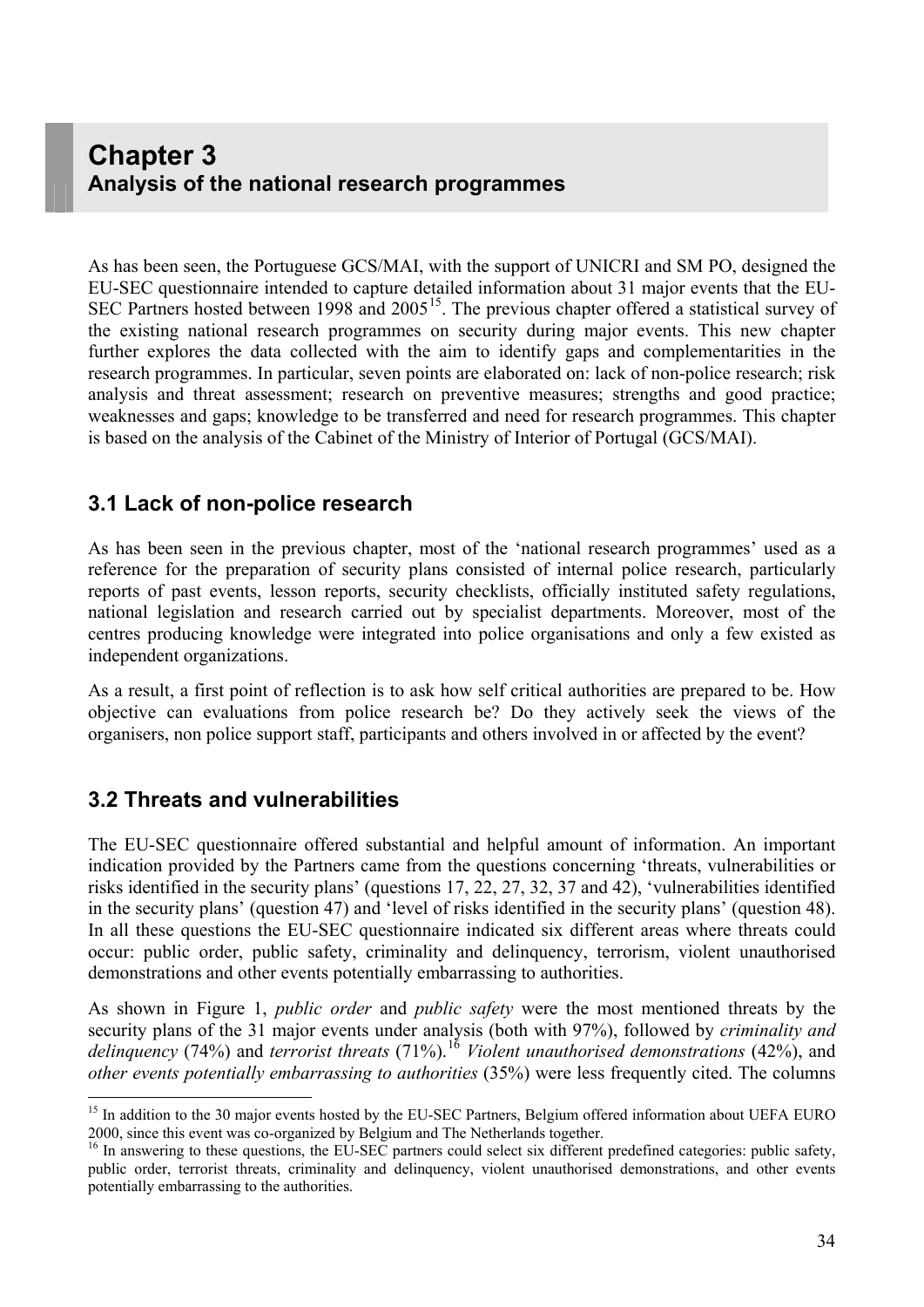of Table 1 also show which sub-categories were indicated per each threat. For example, the most selected sub-category of *threat to public order* were *traffic management* (indicated in 93% of the answers), *crowd behaviour* (90%), etc.





**Table 1. Types of terrorist threats and basis for the assessment**

| Threats to public<br>order | Threats to public<br>safety | Criminality and<br>delinquency<br>threats | <b>Terrorist Threats</b> | <b>Violent</b><br>unauthorised<br>demonstrations | Threat of other<br>events potentially<br>embarrassing to<br>authorities |
|----------------------------|-----------------------------|-------------------------------------------|--------------------------|--------------------------------------------------|-------------------------------------------------------------------------|
| Crowd behaviour            | Crowd behaviour             | Theft/robbery                             | Suicide attacks,         | Radical political                                | <b>Strikes</b>                                                          |
| $(90\%)$                   | $(90\%)$                    | (83%)                                     | bomb explosions,         | activism                                         | (64%)                                                                   |
|                            |                             |                                           | etc. (100%)              | (69%)                                            |                                                                         |
| Traffic                    | Event-related               | <b>Riots</b>                              | $CBRN$ terrorism $-$     | <b>Political</b>                                 | Media disclosure                                                        |
| management                 | disasters such as           | (70%)                                     | dirty bombs              | manifestation                                    | of flaws in security                                                    |
| (93%)                      | fires at the venues         |                                           | (82%)                    | (62%)                                            | (55%)                                                                   |
|                            | $(50\%)$                    |                                           |                          |                                                  |                                                                         |
| <b>Firearm</b> incidents   | <b>Disasters</b>            | <b>Assaults</b>                           | Conventional             | Social political                                 | <b>Others</b>                                                           |
| (43%)                      | unrelated to events         | (65%)                                     | terrorist hostage-       | unrest                                           | (27%)                                                                   |
|                            | but which                   |                                           | taking,                  | (62%)                                            |                                                                         |
|                            | nevertheless have           |                                           | kidnapping               |                                                  |                                                                         |
|                            | an impact $(23\%)$          |                                           | (77%)                    |                                                  |                                                                         |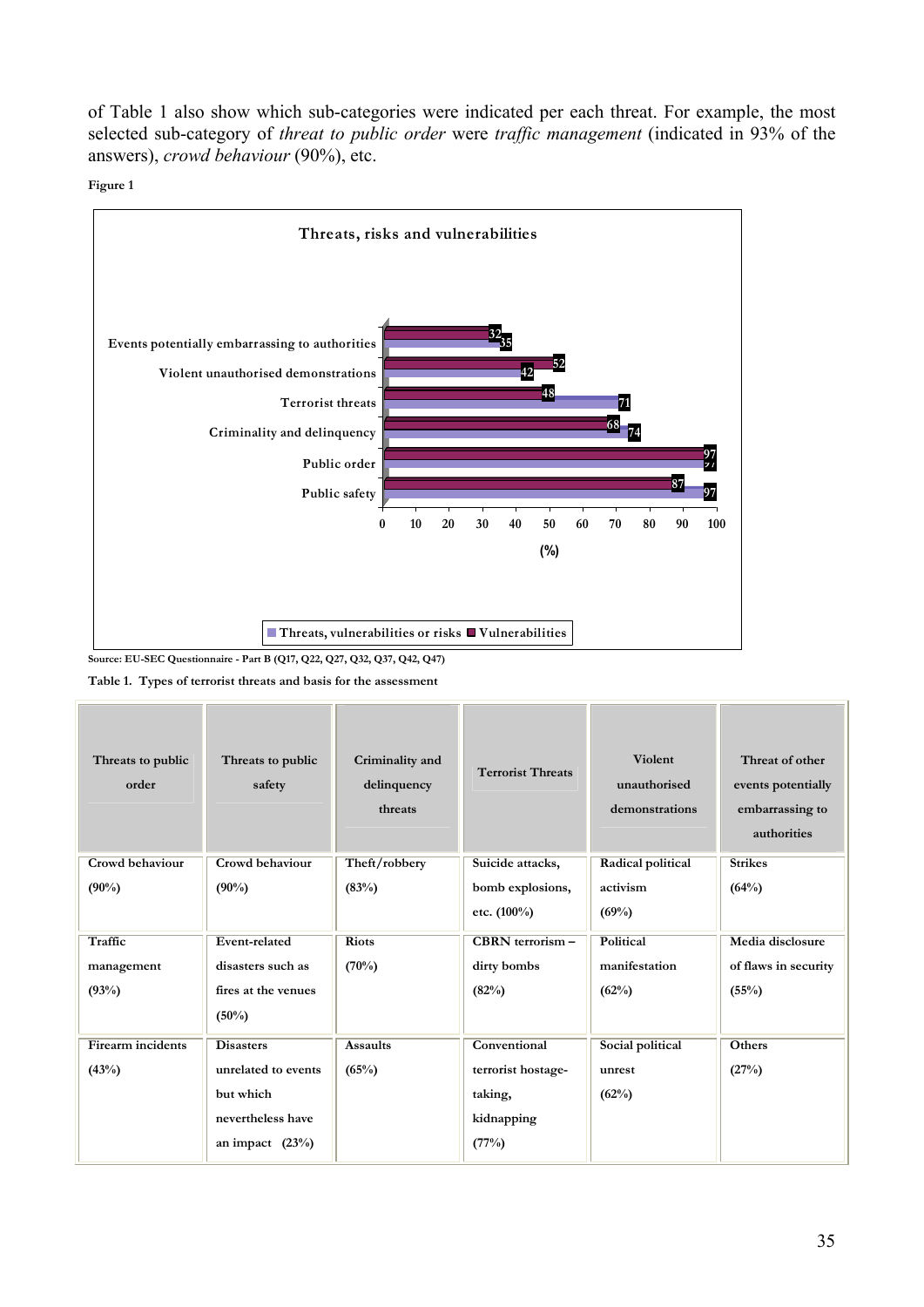| Football    | Public health | Counterfeits    | Traditional and or  | <b>Others</b> |  |
|-------------|---------------|-----------------|---------------------|---------------|--|
| hooliganism | (47%)         | (52%)           | Islamic-inspired    | (8%)          |  |
| (23%)       |               |                 | terrorism (86%)     |               |  |
| Fights      | Others        | Sabotage        | <b>Bomb</b> threats |               |  |
| (43%)       | (17%)         | (43%)           | (95%)               |               |  |
| Assault     |               | Money forgery   | Others              |               |  |
| (23%)       |               | (35%)           | (14%)               |               |  |
| Vandalism   |               | Drug-related    |                     |               |  |
| (67%)       |               | crime           |                     |               |  |
|             |               | $(30\%)$        |                     |               |  |
| <b>NBCR</b> |               | Vehicle-related |                     |               |  |
| (13%)       |               | crime           |                     |               |  |
|             |               | (22%)           |                     |               |  |
| Others      |               | Others          |                     |               |  |
| (13%)       |               | (17%)           |                     |               |  |

**Source: EU-SEC Questionnaire - Part B (Q17, Q18, Q22, Q23, Q27, Q28, Q37, Q38, Q42, Q43)**

The EU-SEC Partners identified vulnerabilities most precisely in the areas of *public order* (97%), *public safety* (87%), *criminality and delinquency* (68%), *violent unauthorised demonstrations* (52%) and *terrorist threats* (48%).

As for the question concerning the risks identified in the security plans (question 48), the EU-SEC Partners could indicate five different levels of risks (critical, high, medium, low and negligible) per each of the six areas of threats already mentioned. As shown in Figure 2, the result was that *terrorist threat* received the highest score (16%) at the 'critical' level, followed by *violent unauthorized demonstrations* (12%), *criminality and delinquency* (5%) and *events potentially embarrassing to authorities* (5%). Most of the cases above the level of 'medium' (high and critical) concerned risks related to *public order* (59%), followed by *terrorism* (48%) and *public safety* (34%). Most of the cases below the level of 'medium' (low and negligible) concerned risks related to *events potentially embarrassing to authorities* (72%), *criminality and delinquency* (63%) and *violent unauthorised demonstrations* (54%).

As has been said in chapter one, most of the answers did not provide detailed references to national research programmes that inform threat and vulnerability assessments. Therefore, another point of reflection is to ask how accurate threat assessments are in relation to the reality of threats they purport to represent.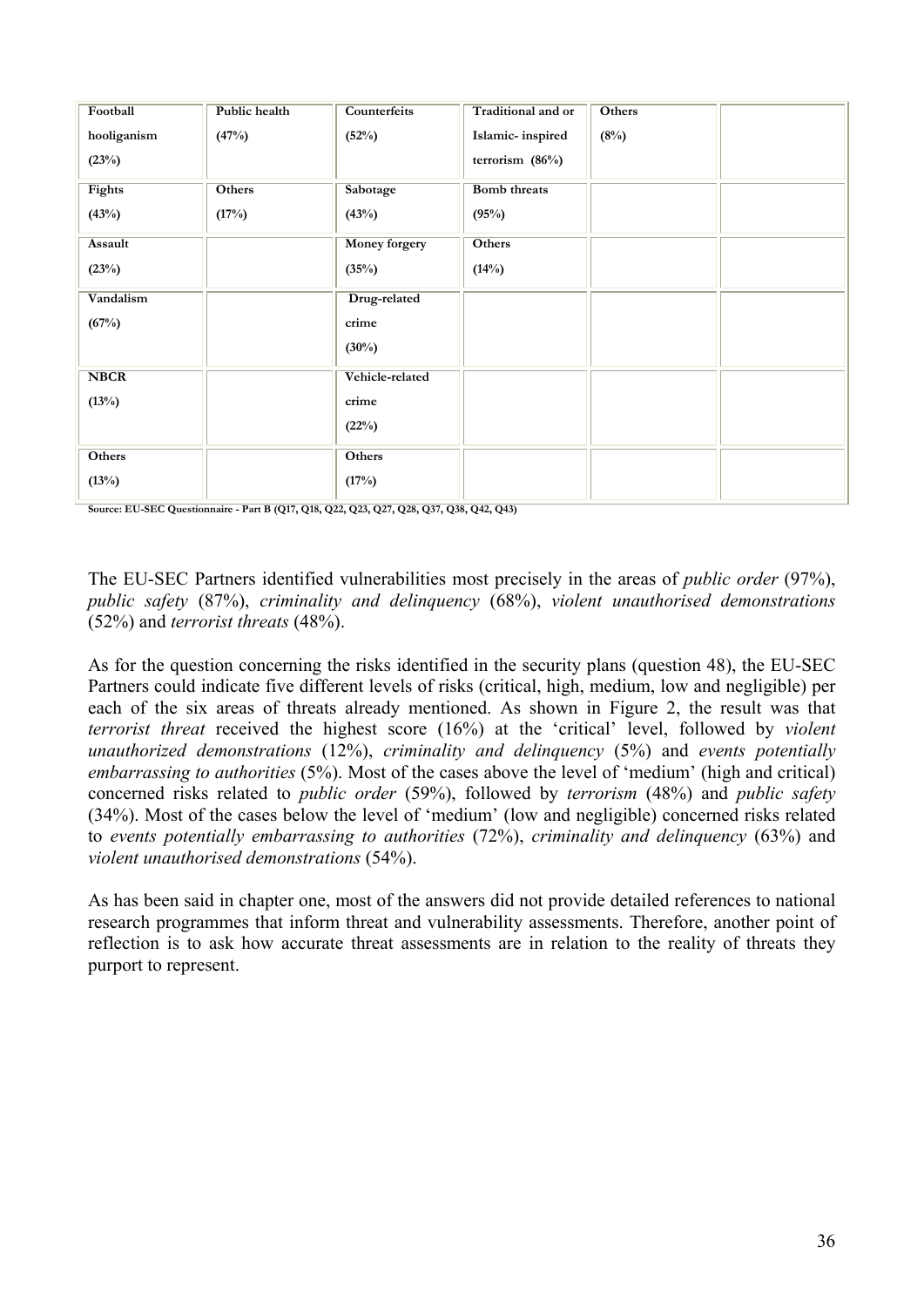

**Source: EU-SEC Questionnaire Part B (Q48)** 

### **3.3 Preventive measures research**

According to the findings of the EU-SEC Questionnaire (question 96), *policing techniques*, *crowd management and control*, and *accreditation and vetting procedures* were the most common intervention policies considered by the national research programmes (cf. Table 2).

|  | Table 2. Intervention policies and basis for analysis (%) |  |  |  |  |  |
|--|-----------------------------------------------------------|--|--|--|--|--|
|--|-----------------------------------------------------------|--|--|--|--|--|

| Intervention<br>policies/techniques | Policing<br>technique<br>s | Crowd<br>managem<br>ent and<br>control | Alcohol<br>policies | Accreditat<br>ion/vettin<br>g<br>procedure<br>s | Ticketing<br>policies | Border<br>controls | Media<br>managem<br>ent | Public<br>informatio<br>n | Others |
|-------------------------------------|----------------------------|----------------------------------------|---------------------|-------------------------------------------------|-----------------------|--------------------|-------------------------|---------------------------|--------|
| $(^{0}/_{0})$                       | $84\%$                     | $81\%$                                 | $39\%$              | 68 %                                            | $26\%$                | 55 $\%$            | 48 %                    | 65%                       | $3\%$  |

**Source: EU-SEC Questionnaire Part B (Q62)**

As in the previous case, most of the answers did not provide detailed information on most of these intervention policies. In particular, there are three areas where research gaps seem to exist: identification of threats to public order; crowd management techniques and policies; and media management.

Quite remarkably, information available suggests that media management has not been the object of special research by police forces. Where it exists, it is mainly supportive of crisis management interventions and most of the research underlying it, continues to be internal to the police. Though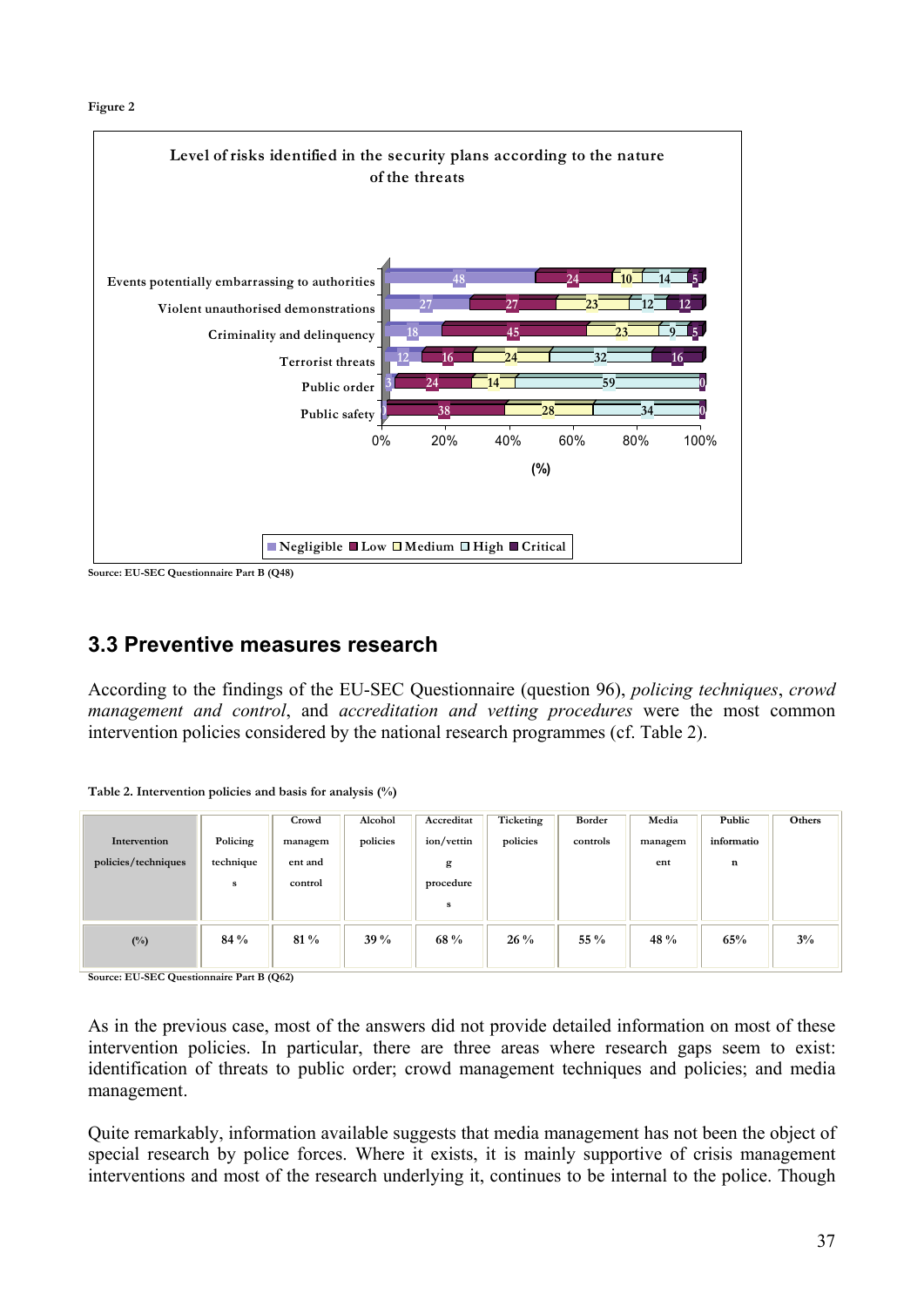used by some as a form of mediation and purposeful deterrence, media is mostly used currently for the provision of information about security and safety measures and to encouraging confidence in a major event.

# **3.4 Strengths and good practice**

The EU-SEC Partners provided other important indications by answering the question on strengths and weaknesses in security evaluation (question 96) and the question on good practices identified (question 102). As shown in Table 3, the strengths most frequently referred to by the officers in operational charge of security during the major events, were the *policing model adopted*, the *leadership structure in command*, and *compliance with the plan/early start preparation*.

| <b>Strengths</b>                                                        | <b>Responses</b>        | $\frac{(\%)}{(\%)}$ |
|-------------------------------------------------------------------------|-------------------------|---------------------|
| Policing model adopted                                                  | 17                      | 65                  |
| Leadership structure in command                                         | $\overline{15}$         | 58                  |
| Compliance with the plan/early start preparation                        | $\overline{14}$         | 54                  |
| Vetting procedures/accreditation                                        | $\overline{11}$         | 42                  |
| Sharing of information: intelligence centre                             | 10                      | 38                  |
| Cooperation with foreign security forces                                | $\overline{9}$          | $\overline{35}$     |
| Information and media management                                        | $\overline{9}$          | 35                  |
| Protection of VIP's and dignitaries                                     | $\overline{9}$          | $\overline{35}$     |
| Crowd management                                                        | $\overline{9}$          | $\overline{35}$     |
| Cooperation with the organizer, private security and other institutions | 7                       | 27                  |
| Policing techniques                                                     | 6                       | $\overline{23}$     |
| Threat and vulnerability assessment                                     | $\overline{5}$          | 19                  |
| Police training                                                         | $\overline{5}$          | 19                  |
| Modern technology equipment used                                        | $\overline{3}$          | $\overline{12}$     |
| Others                                                                  | $\overline{\mathbf{8}}$ | $\overline{31}$     |
| $N/A = 5(16%)$<br>$Total = 31$                                          | $N = 26(84%)$           |                     |
|                                                                         |                         |                     |

**Table 3. Strengths in security evaluation** 

**Source: EU-SEC Questionnaire - Part B (Q.96.11)**

Table 4 shows the strengths divided by different categories of major event. In the case of the high level summits, the second most referred strength was *protection of VIPs and dignitaries* (75%), while *leadership structure in command* and *vetting procedures/accreditation* came joint third  $(63\%)$ <sup>[1](#page-37-0)7</sup>. The latter was one of the most indicated strengths in the case of major religious events or celebrations (100%). In major football events, *compliance with the plan/early start preparation* was the most referred strength (83%), followed by *cooperation with foreign security forces* (67%) and *policing model adopted* (50%).

<span id="page-37-0"></span> $\overline{a}$ <sup>17</sup> In high level summits, the most referred strength was also 'policing model adopted', involving 88% of cases.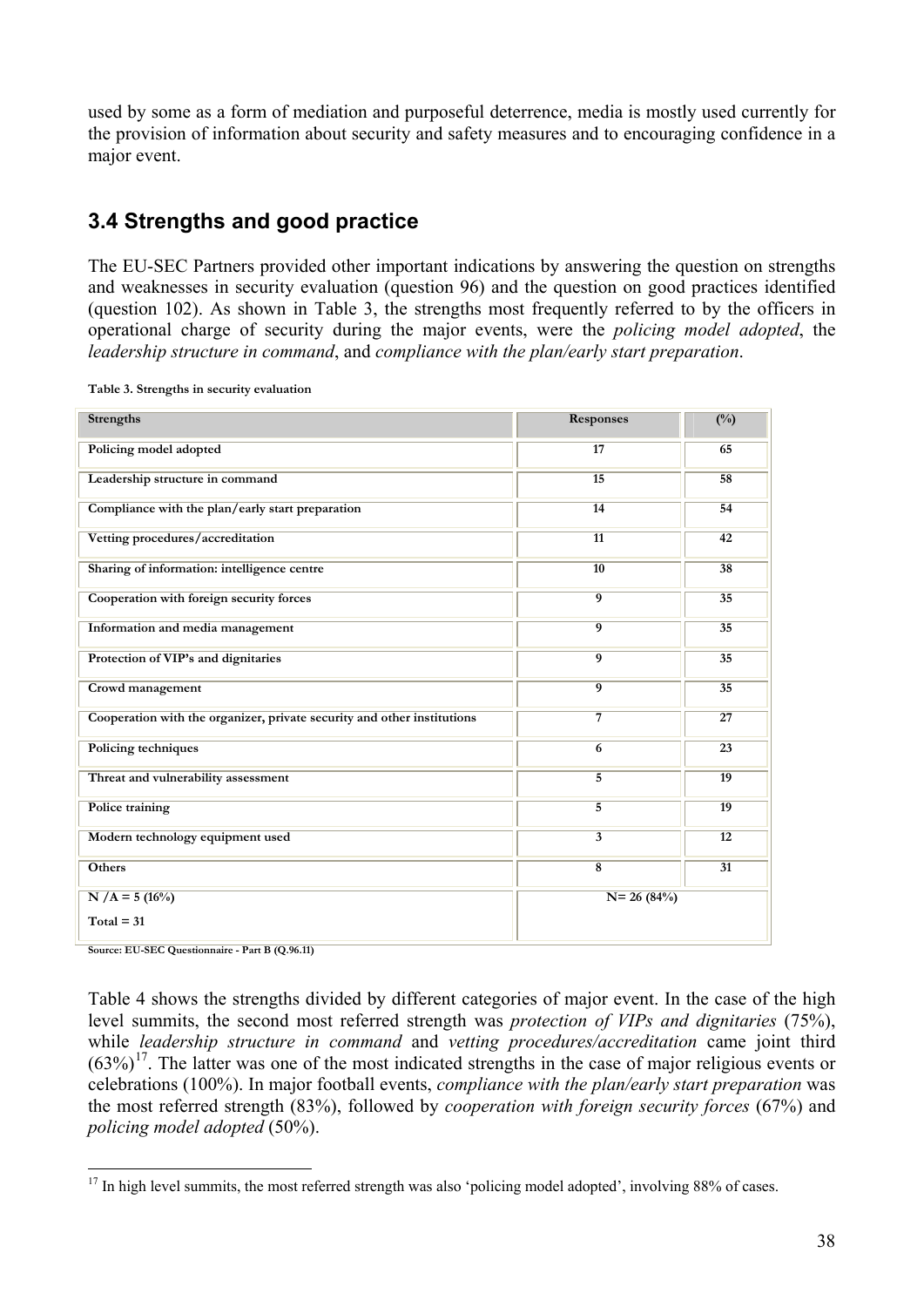#### **Table 4. Strengths in security evaluation by category of major event**

| <b>Category of Major Event</b> | <b>Strengths</b>                                                        |
|--------------------------------|-------------------------------------------------------------------------|
|                                | Sharing of information/intelligence centre (100%)                       |
| Olympics or other major        | Policing model adopted (100%)                                           |
| comparable sporting events     | Leadership structure in command (100%)                                  |
|                                | Vetting procedures/accreditation (100%)                                 |
|                                | Compliance with the plan/early start preparation (83%)                  |
| Major football events          | Cooperation with foreign security forces (67%)                          |
|                                | Policing model adopted (50%)                                            |
|                                | Policing model adopted (88%)                                            |
| High level summits             | Protection of VIP's and dignitaries (75%)                               |
|                                | Leadership structure in command (63%)                                   |
|                                | Vetting procedures/accreditation (63%)                                  |
|                                | Leadership structure in command (100%)                                  |
| Social or political protests/  | Compliance with the plan/early start preparation $(50\%)$               |
| demonstrations                 | Cooperation with the organizer, private security and other institutions |
|                                | $(50\%)$                                                                |
|                                | Information and media management (50%)                                  |
|                                | Leadership structure in command (100%)                                  |
|                                | Policing model adopted (50%)                                            |
| Large-scale cultural events    | Cooperation with the organizer, private security and other institutions |
|                                | $(50\%)$                                                                |
|                                | Police training (50%)                                                   |
|                                | Crowd management (50%)                                                  |
|                                | Vetting procedures/accreditation (100%)                                 |
| Major religious events or      | Policing model adopted (75%)                                            |
| celebrations                   | Compliance with the plan/early start preparation $(75%)$                |

**Source: EU-SEC Questionnaire - Part B (Q9/Q.96.11)**

 $\overline{a}$ 

Moving on good practice (question 102), the EU-SEC Partners chose mostly the *sharing of information/ intelligence centre* (68%), followed by *policing model adopted* (59%) and *leadership structure in command* (55%) (see Table 5) as good practice<sup>[18](#page-38-0)</sup>. As has been seen, the last two topics were also identified as the main strengths (cf. Table 3).

**Table 5. Good practice as regards security measures during the major events**

| <b>Good Practises</b>                      | <b>Responses</b> | $(^{0}/_{0})$ |
|--------------------------------------------|------------------|---------------|
| Sharing of information/intelligence centre | 15               | 68            |
| Policing model adopted                     | 13               | 59            |
| Leadership structure in command            | 12               | 55            |

<span id="page-38-0"></span><sup>&</sup>lt;sup>18</sup> The analysis was based upon 22 of the 31 questionnaires (71%), since 9 (29%) did not respond to question 102 of the EU-SEC Questionnaire.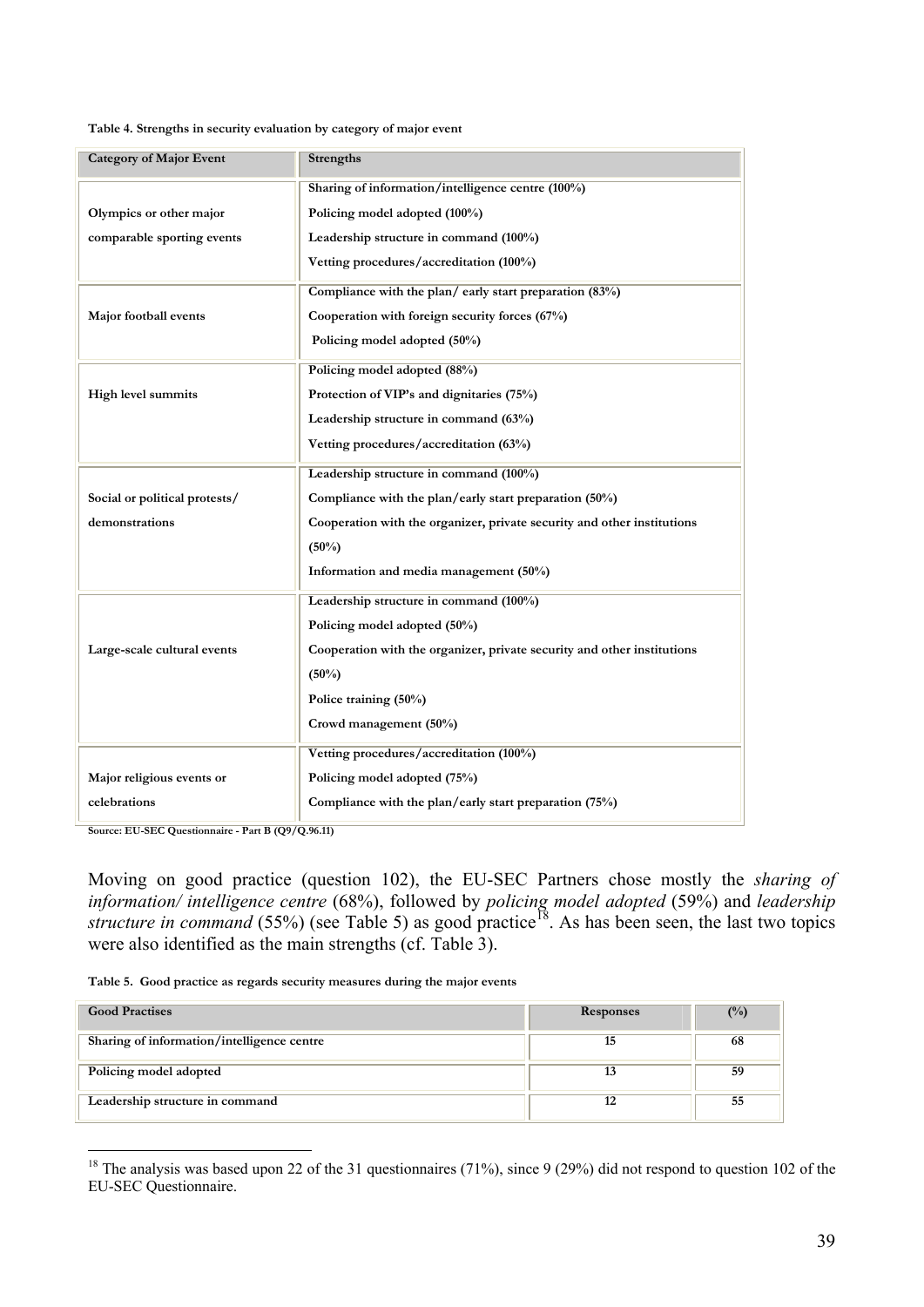| Information and media management                                       | 11             | 50              |
|------------------------------------------------------------------------|----------------|-----------------|
| Vetting procedures/accreditation                                       | $\overline{9}$ | 41              |
| Cooperation with foreign security forces                               | 7              | 32              |
| Cooperation with the organizer, private security and other institution | 7              | $\overline{32}$ |
| Compliance with the plan/early start preparation                       | 6              | $\overline{27}$ |
| Protection of VIP's and dignitaries                                    | 6              | 27              |
| Policing techniques                                                    | $\overline{5}$ | $\overline{23}$ |
| Crowd management                                                       | 5              | $\overline{23}$ |
| Threat and vulnerability assessment                                    | 4              | 18              |
| Police training                                                        | $\overline{4}$ | $\overline{18}$ |
| Modern technology equipment used                                       | 3              | 14              |
| Others                                                                 | 5              | 23              |
| $N/A=9(29%)$                                                           | $N = 22(71%)$  |                 |
| $Total = 31$                                                           |                |                 |

**Source: EU-SEC Questionnaire - Part B (Q102)**

In addition, the EU-SEC Partners indicated good practice for six different categories of major events: Olympics or other major comparable sporting events, major football events, high-level summit, social or political protests/demonstrations, large-scale cultural events, and major religious events/celebrations. As shown in Table 6, *vetting procedures/accreditation* was indicated as the principal good practice in security of the Olympics or other major comparable sporting events, as well as in the security of major religious events or celebrations (100% in both cases). The most mentioned good practices in security of major football events were *sharing of information/ intelligence centre*, *compliance with the plan/early preparation*, *cooperation with foreign security forces*, and *information and media management* (all with 60%). The latter was the principal good practice in security of social or political protests/demonstrations (100%).

**Table 6. Good practices as regards security measures by category of major event**

| <b>Category of Major Event</b> | Good practices                                                                  |
|--------------------------------|---------------------------------------------------------------------------------|
|                                | Sharing of information/intelligence centre (100%)                               |
| Olympics or other major        | Leadership structure in command (100%)                                          |
| comparable sporting events     | Vetting procedures/accreditation (100%)                                         |
|                                | Compliance with the plan/early start preparation $(60\%)$                       |
| Major football events          | Sharing of information/intelligence centre $(60\%)$                             |
|                                | Cooperation with foreign security forces $(60\%)$                               |
|                                | Information and media management (60%)                                          |
|                                | Sharing of information/intelligence centre (75%)                                |
| High level summits             | Policing model adopted (75%)                                                    |
|                                | Leadership structure in command (75%)                                           |
|                                | Information and media management (100%)                                         |
| Social or political protests/  | Cooperation with the organizer, private security and other institution $(60\%)$ |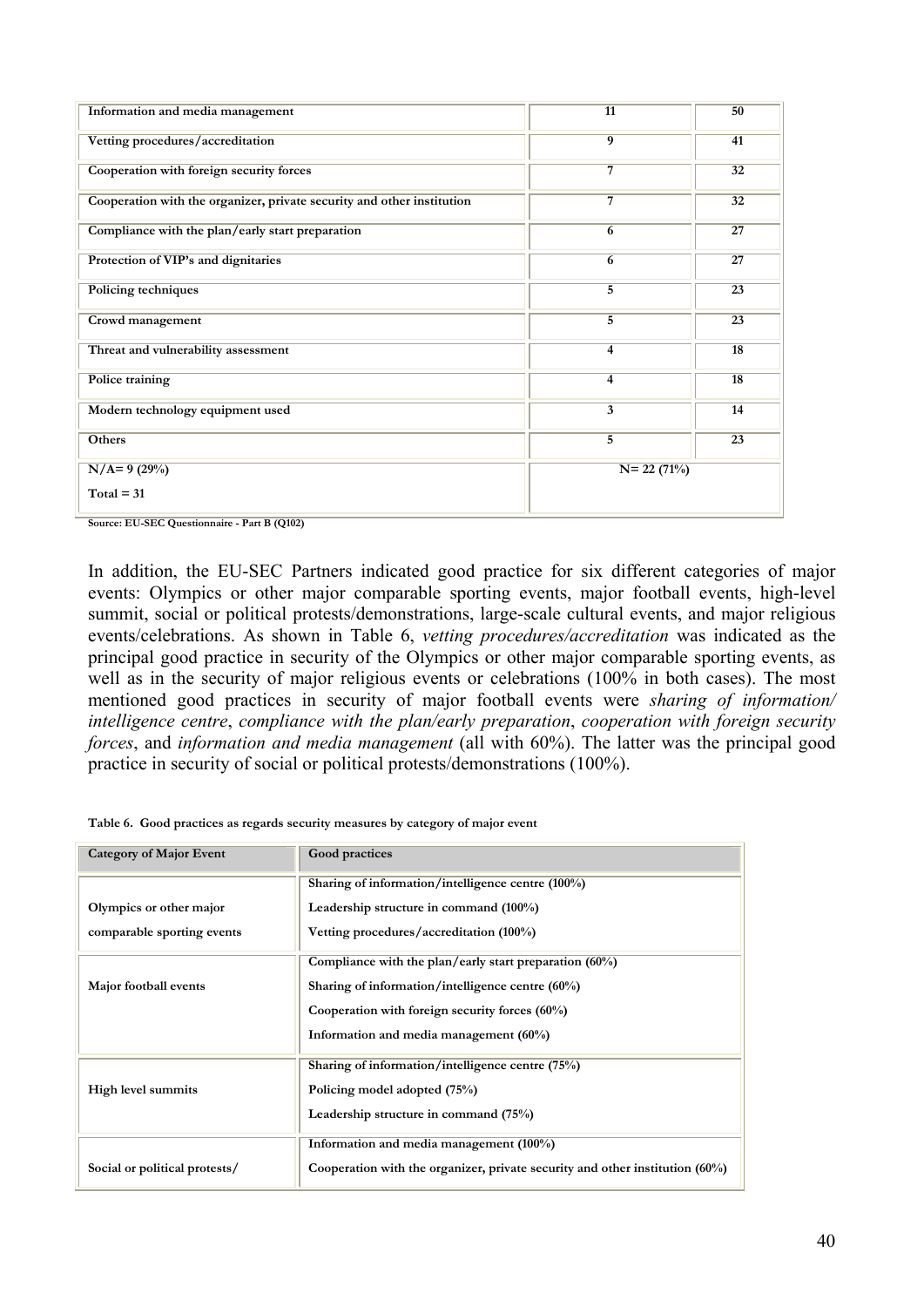| demonstrations              | Compliance with the plan/early start preparation $(60\%)$                      |
|-----------------------------|--------------------------------------------------------------------------------|
|                             | Sharing of information/intelligence centre (100%)                              |
| Large-scale cultural events | Policing model adopted (100%)                                                  |
|                             | Leadership structure in command (67%)                                          |
|                             | Cooperation with the organizer, private security and other institution $(67%)$ |
|                             | Police training (67%)                                                          |
|                             | Vetting procedures/accreditation (100%)                                        |
| Major religious events or   | Leadership structure in command (67%)                                          |
| celebrations                | Cooperation with the organizer, private security and other institution $(67%)$ |
|                             | Information and media management (67%)                                         |

**Source: EU-SEC Questionnaire - Part B (Q9/Q102)**

A comparison of the main strengths and good practice helps identify the areas where the national security authorities focus more attention. As shown in Table 7, the most selected security measures were the *police command structure*, the *sharing and management of information in intelligence centres*, including cooperation with foreign security forces, the *police model adopted*, and the *vetting procedures/accreditation*.

|  |  |  | Table 7. Main strengths/good practises as regards security measures by category of major event |  |  |  |
|--|--|--|------------------------------------------------------------------------------------------------|--|--|--|
|--|--|--|------------------------------------------------------------------------------------------------|--|--|--|

| <b>Category of Major Event</b>             | <b>Strengths/Good Practices</b>                                        |
|--------------------------------------------|------------------------------------------------------------------------|
|                                            | Leadership structure in command                                        |
|                                            | Sharing of information/intelligence centre                             |
| In general                                 | Policing model adopted                                                 |
|                                            | Information and media management                                       |
|                                            | Vetting procedures/accreditation                                       |
|                                            | Cooperation with foreign security forces                               |
|                                            | Sharing of information/intelligence centre                             |
| Olympics or other major comparable         | Leadership structure in command                                        |
| sporting events                            | Vetting procedures/accreditation                                       |
|                                            | Compliance with the plan/early start preparation                       |
| Major football events                      | Cooperation with foreign security forces                               |
|                                            | Policing model adopted                                                 |
| High level summits                         | Leadership structure in command                                        |
| Social or political protest/demonstrations | Information and media management                                       |
|                                            | Sharing of information/intelligence centre                             |
| Large-scale cultural events                | Policing model adopted                                                 |
|                                            | Leadership structure in command                                        |
|                                            | Cooperation with the organizer, private security and other institution |
|                                            | Police training                                                        |
|                                            |                                                                        |
| Major religious events or celebrations     | Vetting procedures/accreditation                                       |

**Source: EU-SEC Questionnaire - Part B (Q9/Q96.11 & Q102)**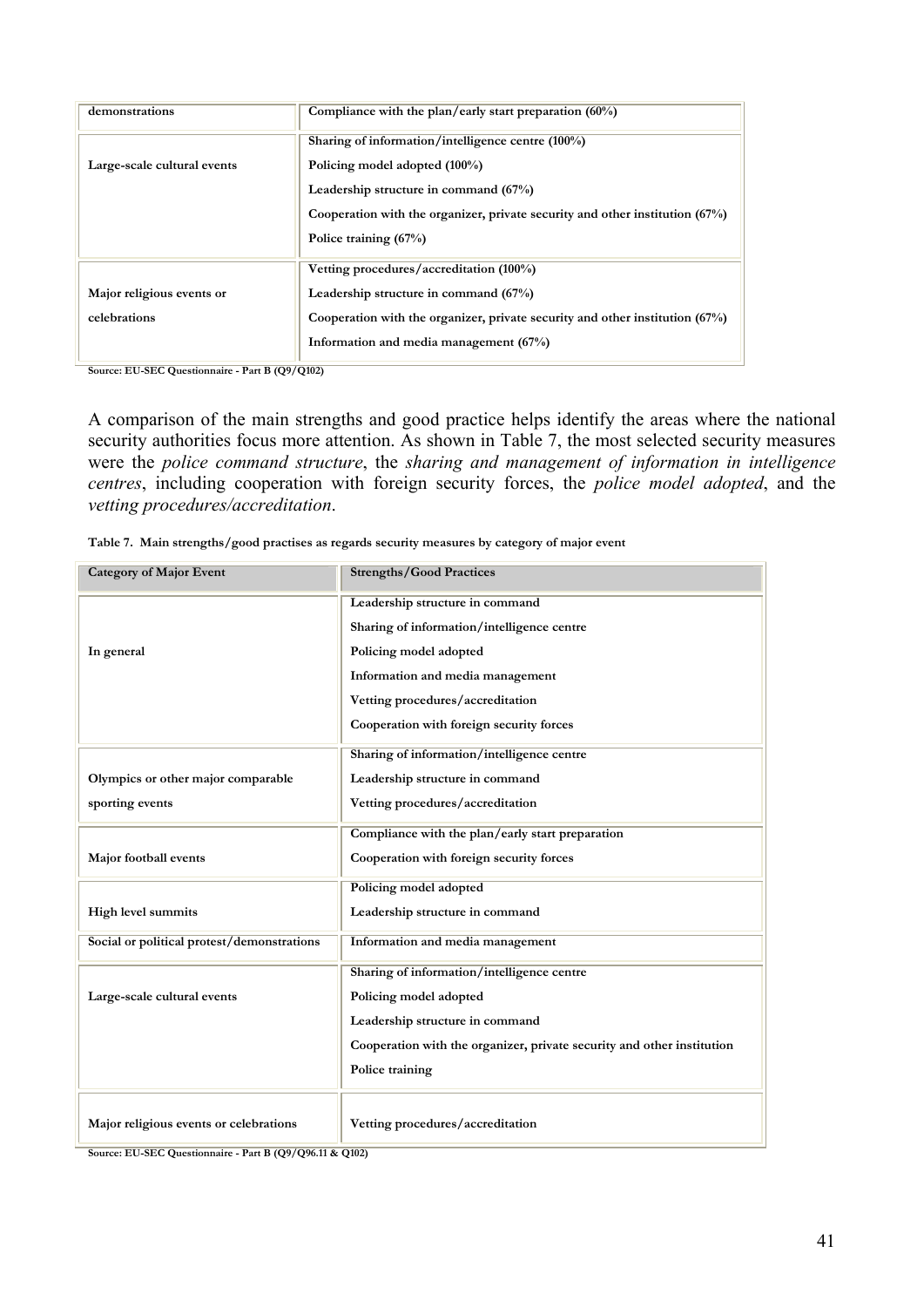### **3.5 Weaknesses and gaps**

Along with strengths and good practice, the EU-SEC questionnaire attempted to capture information on weaknesses in the security measures adopted during major events (question 96). Unfortunately, most of the EU-SEC Partners did not indicate any weaknesses in the security measures adopted and the few data collected were not heterogeneous. The only aspect that attracted consensus was *planning and implementation*.

The partners were not meticulous in identifying security areas that required more attention in the implementation of plans during major events (question 103). Out of the 31 major events selected, there were only 16 feedbacks, three of which did not mention any aspect in particular. Of the remaining 13, despite the great heterogeneity of responses, the aspects most indicated as deserving greater attention were the *leadership structure in command*, *compliance with the plan* and *better use of new technology*.

The questionnaire also aimed to identify the security measures that needed to be more researched during the planning phase (question 104). Once again, the data collection was partial and covered only 7 of the 31 major events. In four of these cases, the EU-SEC Partners suggested that *better management of information* was an area in which research gaps existed.

Based on the information collected on both the strengths/ good practice, and the weaknesses/gaps identified, it is possible to conclude that the main security subjects during major events centre on the *organization of the command structure* and the *collection and management of information*, both in the planning phase and the implementation phase. *Vetting procedures* and the *use of IT resources* were also important matters during the implementation phase.

### **3.6 Transferable knowledge**

Question 105 asked country experts what knowledge acquired during the organisation of a major event could be transferred to other partners. As in the previous case, the data collected were not exhaustive and covered only 16 of the 31 major events selected.

As can be seen in Figure 3, the *policing model adopted* (75%), the *cooperation with the organizer, private security and other institutions* (63%), the *information and media management* (63%) and the *leadership structure in command* (56%) were the most frequently mentioned areas in which knowledge was transferred during the organisation of the selected major events.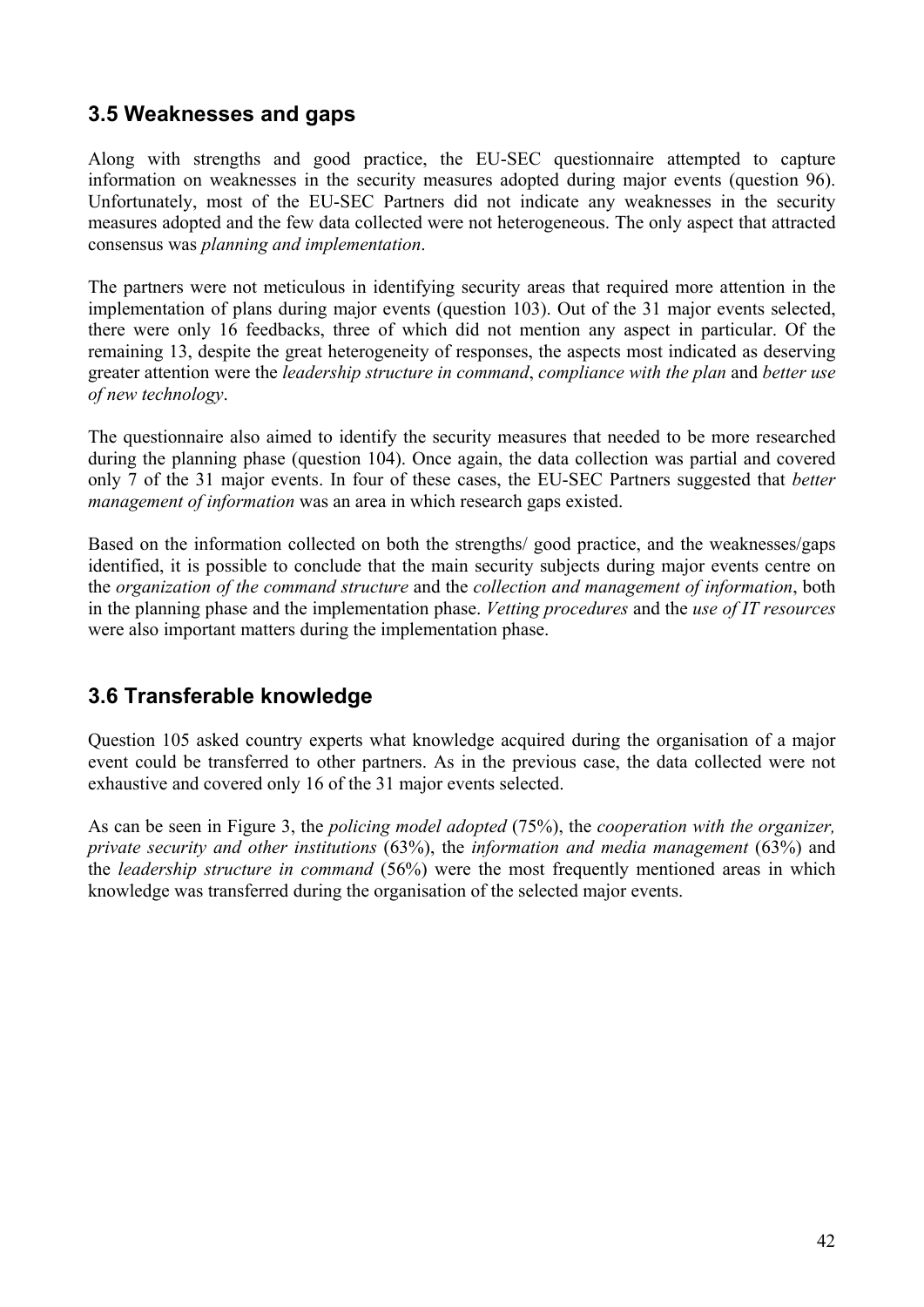



**Source: EU-SEC Questionnaire - Part B (Q105)**

Table 8 groups together the countries that transferred knowledge on different subjects. Although not exhaustive, this table is a preliminary attempt to identify existing networks between countries.

**Table 8. Main issues of transferable knowledge acquired by country**

| Knowledge matters to be transferred                                    | Country                            |
|------------------------------------------------------------------------|------------------------------------|
| Policing model adopted                                                 | Austria, France, Ireland, Portugal |
| Cooperation with the organizer, private security and other institution | Austria, Ireland, Portugal         |
| Information and media management                                       | Austria, France, Ireland           |
| Leadership structure in command                                        | Austria, France, Germany, Portugal |
| Police training                                                        | Portugal                           |
| Vetting procedures/accreditation                                       | <b>United Kingdom</b>              |
| Crowd management                                                       | Portugal                           |

**Source: EU-SEC Questionnaire - Part B (Q1/Q105)**

### **3.7 Needs for research programmes**

The EU-SEC Questionnaire also captured data on new issues that should be researched (question 6) and issues that have been already studied but should be further developed (question 5).

A general preliminary obserbvation from this data is that the EU-SEC Partners agreed that the existing national research programmes need to be improved. This emphasises the pertinence and appropriateness of the EU-SEC Project, given that it establishes a platform for coordinating national research programmes on security during major events.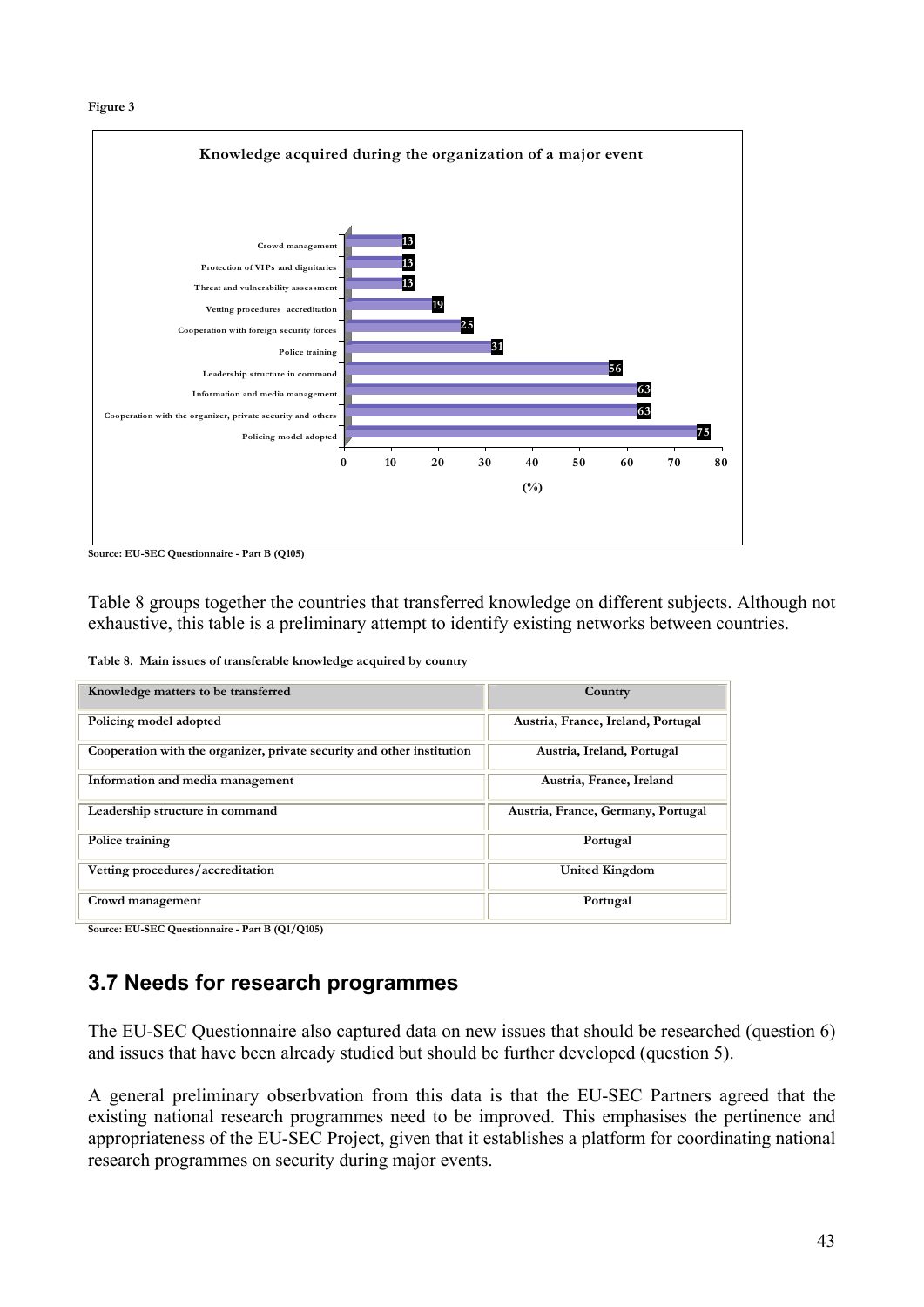As can be seen in Table 9, the data collected suggested that:

- the areas requiring further investigation were *knowledge from former events* and *police organization and methods*;
- the new areas that required investigation included the *assessment of terrorist threats*, *police techniques and training*, and *crowd management*. As previously shown in Figure 2, these subjects made up to the highest risks in the security plans of the major events selected;
- other areas identified as requiring further research, especially a deepening of already existing knowledge, were the *gathering and management of information* and *cooperation between public services and private security*.

**Table 9. Suggestions for research into security during major events in general by country** 

| <b>Research issues</b>                                                  | Deepen<br>areas already<br>studied | <b>New</b><br>areas     | Total                   |
|-------------------------------------------------------------------------|------------------------------------|-------------------------|-------------------------|
| Knowledge from former events                                            | 4                                  | 4                       | $\overline{\mathbf{8}}$ |
| Police organization and methods                                         | $\overline{4}$                     | $\overline{4}$          | $\overline{\mathbf{8}}$ |
| <b>Assessment of terrorist threat</b>                                   | $\overline{2}$                     | $\overline{\mathbf{4}}$ | 6                       |
| Police techniques and training                                          | $\overline{2}$                     | $\overline{3}$          | $\overline{5}$          |
| Crowd management                                                        | $\overline{\mathbf{3}}$            | $\overline{2}$          | $\overline{5}$          |
| Gathering and management of information                                 | 4                                  | $\mathbf{1}$            | 5                       |
| Cooperation between public services and private security                | $\overline{4}$                     | $\overline{1}$          | $\overline{5}$          |
| Police resources or capacity                                            | $\overline{2}$                     | $\overline{2}$          | 4                       |
| International intelligence co-operation                                 | $\overline{2}$                     | $\overline{2}$          | $\overline{4}$          |
| Establishment of a best policing practical manual                       | $\overline{1}$                     | $\overline{\mathbf{3}}$ | $\overline{4}$          |
| The influence of mass media on security during the event                | $\mathbf{1}$                       | $\overline{2}$          | 3                       |
| Assessment of public safety threats                                     | $\overline{2}$                     | $\overline{1}$          | $\overline{3}$          |
| Assessment of public order threats                                      | $\overline{2}$                     | $\overline{1}$          | $\overline{3}$          |
| Risk sub-cultures related to major events                               | $\overline{2}$                     | $\mathbf{1}$            | 3                       |
| Protection officers tolerance of pressures and stress                   | $\overline{3}$                     | $\blacksquare$          | $\overline{3}$          |
| Identification/detection of arms and explosives or non metallic weapons | $\mathbf{1}$                       | $\mathbf{1}$            | $\overline{2}$          |
| Public confidence in security authorities                               | $\mathbf{1}$                       | $\mathbf{1}$            | $\overline{2}$          |
| <b>Others</b>                                                           | $\overline{4}$                     | $\overline{3}$          | $\overline{7}$          |
| N/A                                                                     | $\overline{1}$                     | $\overline{2}$          |                         |
| Total the countries in analysis $= 11$                                  | $N=10$<br>(91%)                    | $N=9$<br>(82%)          | $N=11$<br>$(100\%)$     |

**Fonte: EU-SEC Questionnaire - Part A (Q5 & Q6)** 

In addition, as can be seen in Table 10, the EU-SEC Partners pointed out issues that, 'according to the evaluation of security measures adopted', should be more researched (question 97). The greatest consensus about new areas that needed to be researched concerned *terrorism* (particularly at high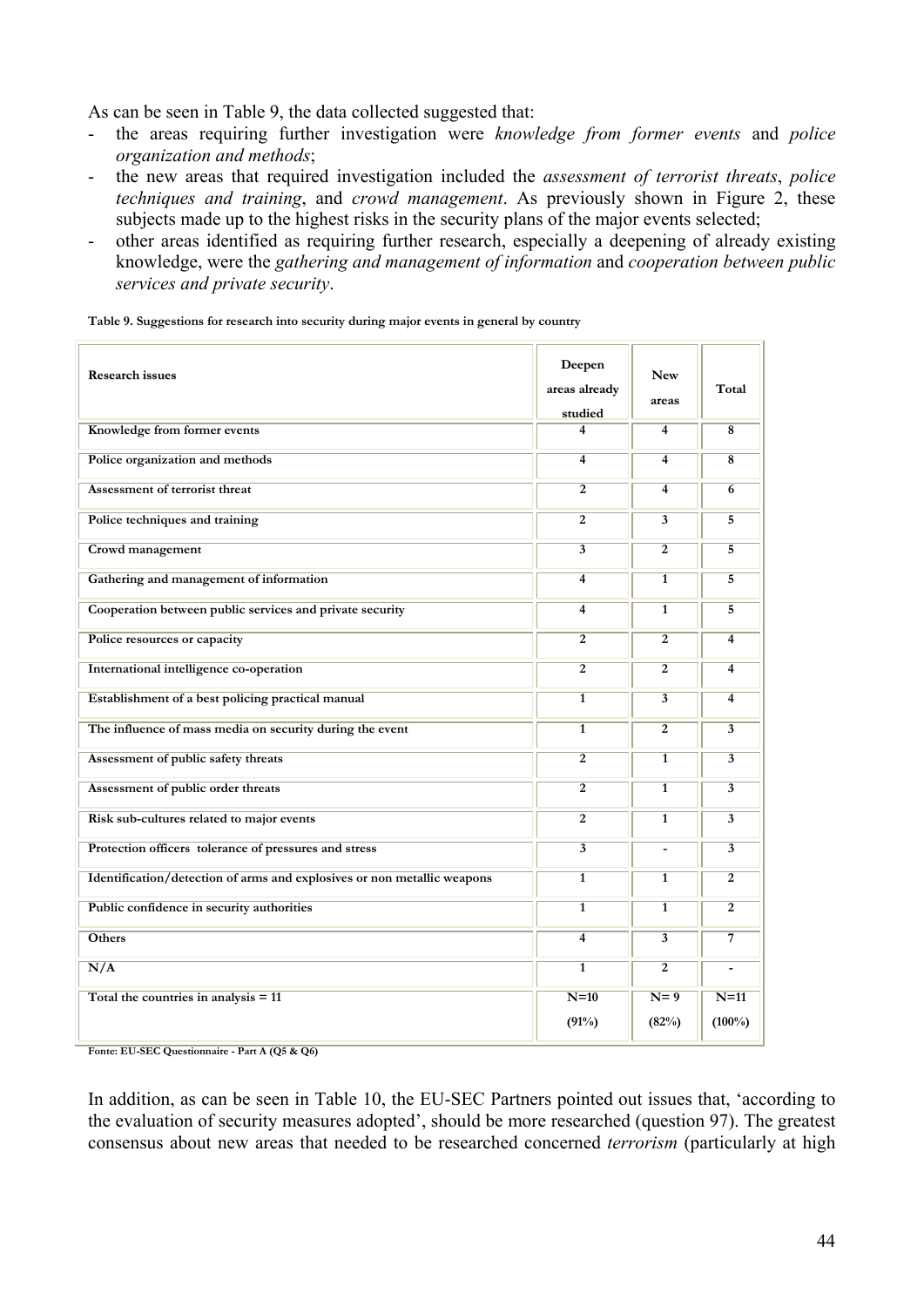level summits, large-scale cultural events and major football events), *police organization and techniques* and *international intelligence co-operation*.

Among the various suggestions about new areas for research or areas deserving further study, the main gaps include *terrorist threats*, *public order* and *police techniques*.

| <b>Research issues</b>                                                  | <b>Responses</b> | $(\%)$          |
|-------------------------------------------------------------------------|------------------|-----------------|
| Identification/detection of arms and explosives or non metallic weapons | 6                | 43              |
| Assessment of terrorist threat                                          | $\overline{4}$   | 29              |
| Police techniques and training                                          | $\overline{4}$   | 29              |
| International intelligence co-operation                                 | $\overline{3}$   | $\overline{21}$ |
| Establishment of a best policing practical manual                       | $\overline{3}$   | $\overline{21}$ |
| Police organization and methods                                         | 3                | 21              |
| Knowledge from former events                                            | $\overline{2}$   | 14              |
| Protection officers tolerance of pressures and stress                   | $\overline{2}$   | 14              |
| Police resources or capacity                                            | 2                | 14              |
| Gathering and management of information                                 | $\mathbf{1}$     | $\overline{7}$  |
| Effective use of CCTV and other IT equipment                            | $\mathbf{1}$     | $\overline{7}$  |
| Public confidence in security authorities                               | $\mathbf{1}$     | 7               |
| The influence of mass media on security during the event                | 1                | $\overline{7}$  |
| Others                                                                  | 6                | $\overline{43}$ |

**Table 10. Suggestions of new areas of research into security during major events** 

**Fonte: EU-SEC Questionnaire - Part B (Q97)**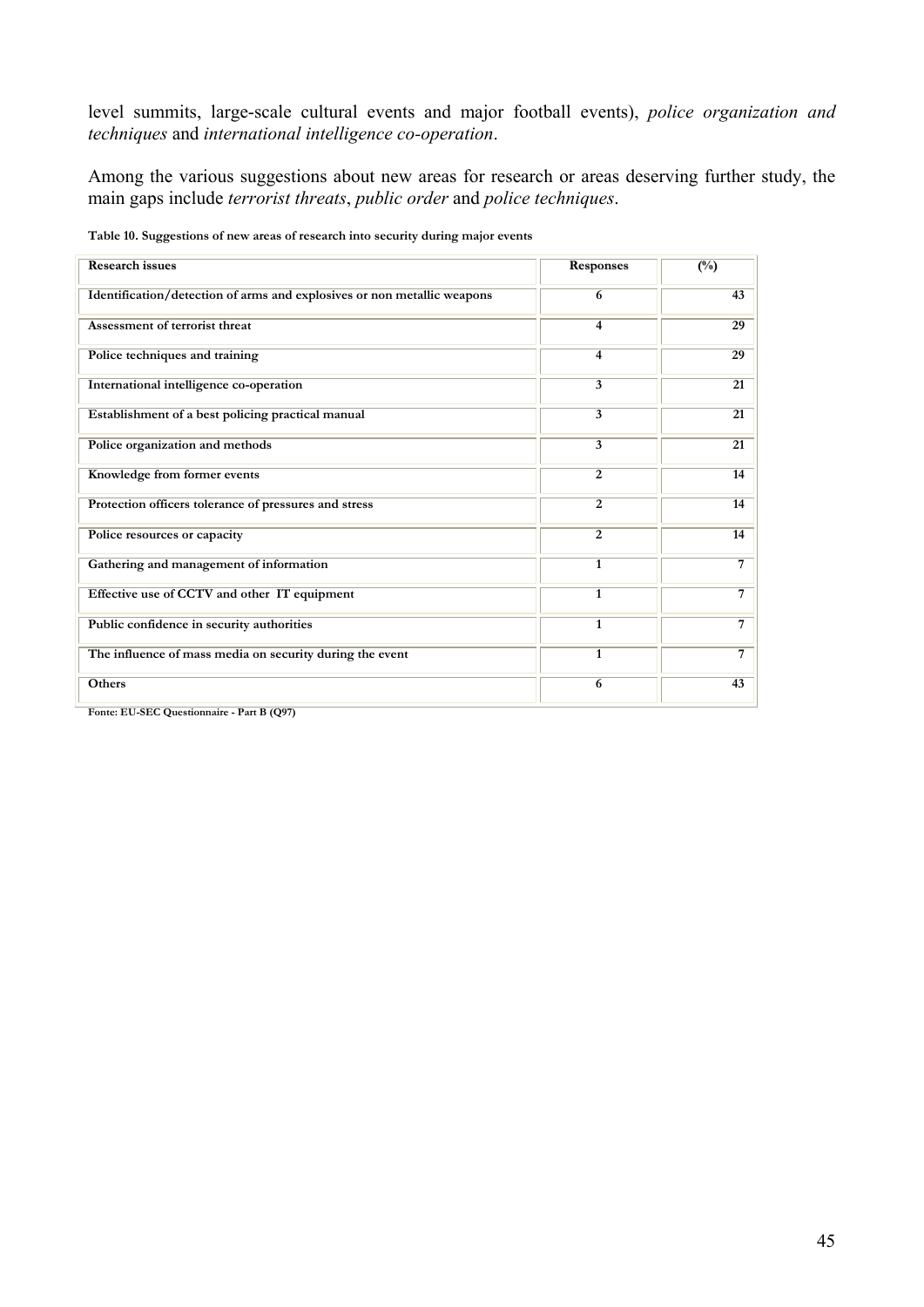# **Chapter 4 Proposals for Future Research Activities**

The purpose of this chapter is to twofold. The first is to identify a number of main thematic areas that, according to the EU-SEC Partners, should be included in or further studied by the national research programmes on major event security. The second is to suggest some practical proposals to address some of the identified themes through joint programme activities. The chapter is based on the work of the Police College (SM PO) of the Ministry of the Interior of Finland.<sup>[1](#page-45-0)9</sup>

#### **4.1 Thematic areas for future programmes of developmental research**

Based on the data collected through the EU-SEC questionnaire, it is possible to identify 10 main thematic areas in which the EU-SEC Partners signalled topics that deserve further study and new topics that need to be researched. The findings are contained in the following table.

| <b>Thematic areas</b>  | <b>Current research concern</b>                                                                                                                                                                                                                                                | <b>Future research concern</b>                                                                                                                                                                                                                                                                                                                                                                                                                                                                                                                                                                                                                           |
|------------------------|--------------------------------------------------------------------------------------------------------------------------------------------------------------------------------------------------------------------------------------------------------------------------------|----------------------------------------------------------------------------------------------------------------------------------------------------------------------------------------------------------------------------------------------------------------------------------------------------------------------------------------------------------------------------------------------------------------------------------------------------------------------------------------------------------------------------------------------------------------------------------------------------------------------------------------------------------|
| 1) Legality $&$ Policy | clarity over legal responsibility for $\bullet$<br>$\bullet$<br>the provision of security during<br>major events <sup>20</sup> ;                                                                                                                                               | responsibilities and liabilities<br>of<br>police and other partners;<br>clearer<br>rules<br>established<br>on<br>partnership and cooperation<br>in<br>respect of control duties, joint<br>inspections and cooperation with<br>organisers;<br>clarity given regarding minimum<br>conditions<br>legal<br>and<br>concepts<br>relating to the various forms of<br>'plans' required;<br>the proper classification of 'major<br>$\bullet$<br>event' defined;<br>the legal and ethical basis on the use<br>of ultimate force;<br>the employment and use of the<br>military in civil matters;<br>problems of military police taking<br>orders from civil police. |
| 2) Plans & Planning    | best practice for security planning;<br>٠<br>reviewing of existing plans;<br>adequacy of routinely using previous<br>plans for regular events;<br>early integration of police with<br>organizers during planning stages to $\bullet$<br>ensure necessary information flows   • | defining the characteristics of the<br>$\bullet$<br>operational<br>plan<br>threat<br>and<br>assessment structure;<br>developing a global checklist for<br>organising major event security;<br>pre-event preparation exercises;<br>contingencies for adverse weather.                                                                                                                                                                                                                                                                                                                                                                                     |

<span id="page-45-0"></span><sup>19</sup> SM PO was the leader of the task 2.1 *Exploring Complementarities and Gaps in Existing National Research Programmes.*<br><sup>20</sup> This topics was signalled by the EU-SEC Partners during the kick-off meeting that took place in Turin in December

<span id="page-45-1"></span><sup>2004.</sup>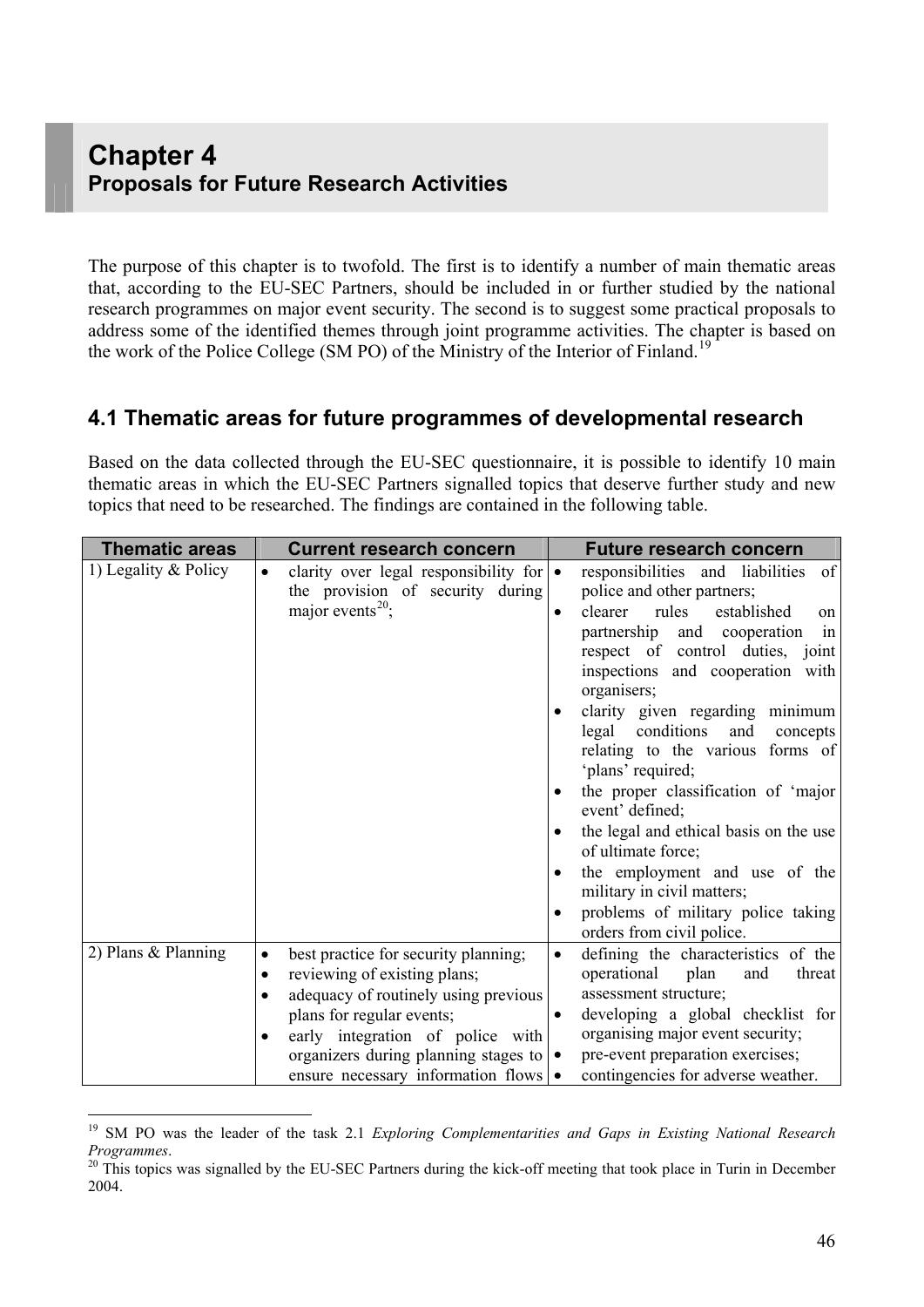<span id="page-46-1"></span><span id="page-46-0"></span>

|                                          |                                               | and effective progress of police<br>responsibilities.                                                                                                                                                                                                                                                                                                                                                                                                                                                                                                                                              |                        |                                                                                                                                                                                                                                                                                                                                                                                                                                                                                                                                                                  |
|------------------------------------------|-----------------------------------------------|----------------------------------------------------------------------------------------------------------------------------------------------------------------------------------------------------------------------------------------------------------------------------------------------------------------------------------------------------------------------------------------------------------------------------------------------------------------------------------------------------------------------------------------------------------------------------------------------------|------------------------|------------------------------------------------------------------------------------------------------------------------------------------------------------------------------------------------------------------------------------------------------------------------------------------------------------------------------------------------------------------------------------------------------------------------------------------------------------------------------------------------------------------------------------------------------------------|
| 3) Venues, Vetting $\&$<br><b>VIPs</b>   | $\bullet$<br>$\bullet$                        | the process of approving security<br>plans and conducting site security $\bullet$<br>reviews <sup>21</sup> ;<br>escort and movement of VIPs at $\bullet$<br>major events <sup>22</sup> ;<br>the ability to cope with large crowds $\cdot$<br>when small villages host or are<br>affected by major events.                                                                                                                                                                                                                                                                                          |                        | the suitability of spectator venues;<br>researching the best way to chose<br>event venues;<br>developing an agreed inter-European<br>standard of badging;<br>developing an international vetting<br>system;<br>developing vetting procedures, in<br>particular, the security vetting of<br>staff;<br>earlier<br>existing<br>the<br>identification of<br>intruders<br>and<br>infiltrators; the use of the internet in<br>searching for<br>and<br>identifying<br>troublemakers and the active testing<br>of security measures.                                     |
| 4) Resources $\&$<br>Capacities          | $\bullet$<br>$\bullet$<br>٠<br>٠<br>$\bullet$ | capacity of existing resources to<br>handle security at major events;<br>resource availability in general and<br>their coordination;<br>formation and training of personnel;<br>the ability to cope with large crowds<br>when small villages host large<br>events;<br>the development of methods of mass<br>detainment such as crowd<br>containment, mass arrests &<br>detention, and holding centres;<br>psychosocial post-operative<br>treatment;<br>critical incident debriefings/post<br>traumatic stress disorders;<br>of officers<br>ability<br>to<br>handle<br>operational pressure/stress. | $\bullet$<br>$\bullet$ | the need to limit the size of escorts;<br>purchase and retention of specialist<br>equipment such as armoured VIP<br>vehicles;<br>organiser's absorption of the cost of<br>security provision and the manner in<br>which costs are transferred between<br>the national authority and event<br>organiser;<br>the suitability of police personnel<br>carriers;<br>demand for interpreters outstripping<br>supply.                                                                                                                                                   |
| 5) Internal $\&$ External<br>Cooperation | $\bullet$<br>$\bullet$<br>٠                   | the<br>need<br>for<br>interdisciplinary $\cdot$<br>coordination;<br>cooperation<br>between<br>$partners \mid \bullet$<br>involved in security operations;<br>public<br>sector collaboration with $\bullet$<br>bodies<br>responsible<br>for<br>various $\bullet$<br>security tasks;<br>private sector collaboration over<br>roles and use of private security<br>companies.                                                                                                                                                                                                                         | $\bullet$<br>$\bullet$ | cooperation between organizations<br>and public services in general;<br>early involvement in planning and<br>preparation as important;<br>cooperation with non-police bodies;<br>occupational cultures and<br>differences in police/partner<br>attitudes;<br>clarity<br>distinction<br>and<br>of<br>competencies for tactical sections;<br>joint<br>training<br>for<br>different<br>departments & support<br>police<br>and<br>private<br>security<br>cooperation, including extent to<br>which the police cover private<br>security resource short falls and the |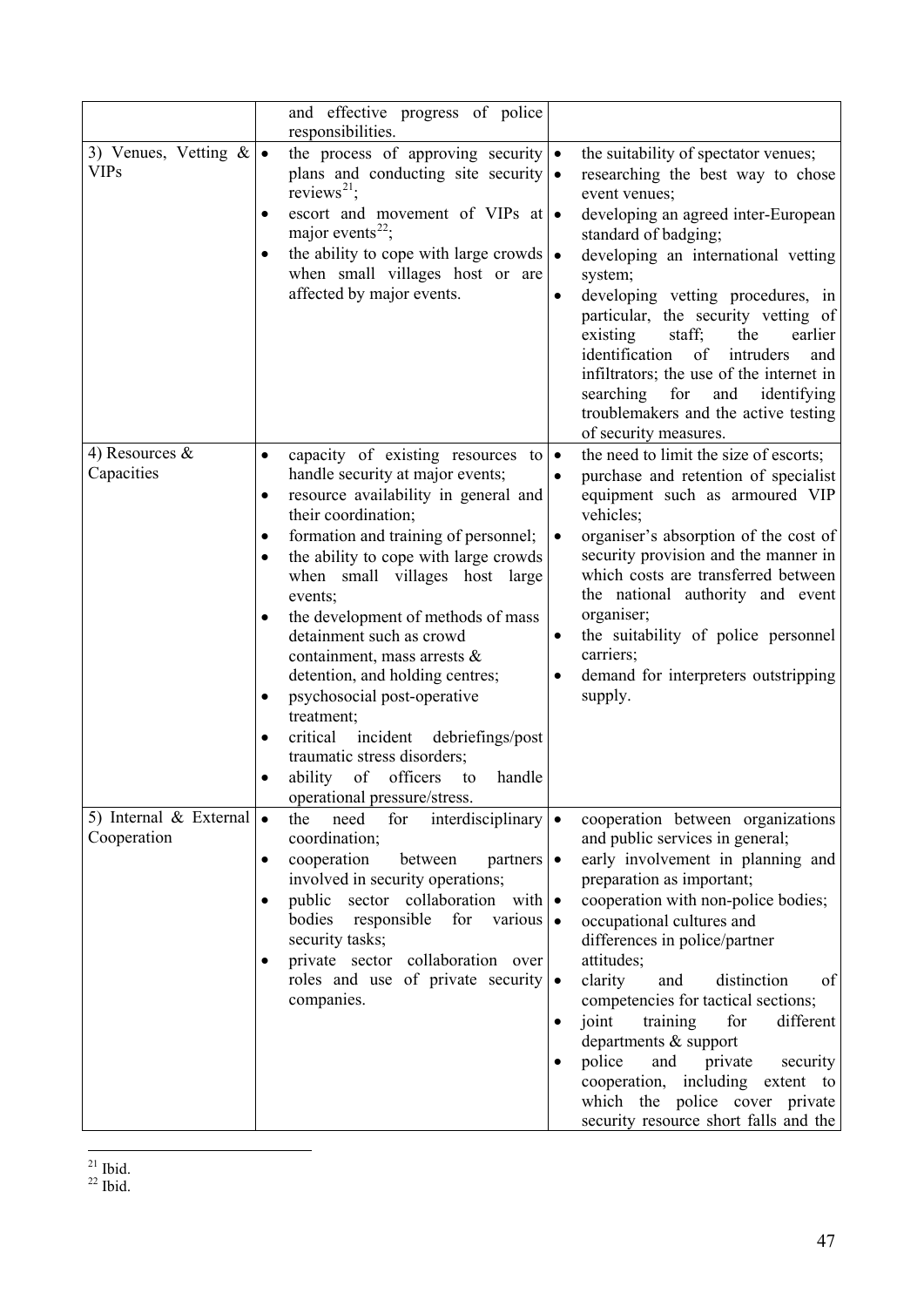<span id="page-47-0"></span>

|                                 |                                                                                                                                                                                                                                                                                                                                                                                                                                                                                                                                                                                                                                               | professionalism of private security;<br>the police primacy over security in                                                                                                                                                                                                                                                                                                                                                                                                                                                                                                                                                                                            |
|---------------------------------|-----------------------------------------------------------------------------------------------------------------------------------------------------------------------------------------------------------------------------------------------------------------------------------------------------------------------------------------------------------------------------------------------------------------------------------------------------------------------------------------------------------------------------------------------------------------------------------------------------------------------------------------------|------------------------------------------------------------------------------------------------------------------------------------------------------------------------------------------------------------------------------------------------------------------------------------------------------------------------------------------------------------------------------------------------------------------------------------------------------------------------------------------------------------------------------------------------------------------------------------------------------------------------------------------------------------------------|
| 6) International<br>Cooperation | the need for more fluent and less $\bullet$<br>$\bullet$<br>bureaucratic<br>cooperation<br>with<br>Europol;<br>the need to improve the system of<br>$\bullet$<br>affording priority status recognition<br>for countries hosting major events.                                                                                                                                                                                                                                                                                                                                                                                                 | contrast to private organisation.<br>a need for a system of agreed<br>recognition by Europol of host<br>countries as a priority when hosting<br>major events<br>and<br>cooperation<br>with<br>between<br>countries<br>large<br>resources and scarce resources needs<br>to be improved;<br>multinational support missions;<br>$\bullet$<br>early<br>involvement<br>in<br>foreign<br>$\bullet$<br>agencies;<br>international<br>cooperation<br>on<br>evaluation;<br>international police cooperation in<br>$\bullet$<br>street policing;<br>the development of an international<br>best police practices<br>standard<br>regarding<br>protection<br>personal<br>officers. |
| 7) Public Order<br>Policing     | mass phenomena such as mass<br>$\bullet$<br>hysteria and crowd behaviour (DE);<br>social causes of hooliganism and the<br>$\bullet$<br>of crowd<br>development<br>control<br>tactics that ensure safety (FI)<br>the extent to which political activists $\cdot$<br>$\bullet$<br>really<br>'professional<br>exist<br>as<br>protesters' (Belgium)<br>spatial traffic management (DE).                                                                                                                                                                                                                                                           | crowd behaviour;<br>$\bullet$<br>impact<br>of<br>alcohol<br>the<br>sales/consumption;<br>a joint EU police public order field<br>$\bullet$<br>exercise via CEPOL;<br>better<br>missing/lost<br>persons<br>procedures;<br>the closure of Metro Stations as a<br>$\bullet$<br>crowd management problem;<br>traffic congestion and control at site<br>$\bullet$<br>entrance and site $\&$ car parking<br>directions.                                                                                                                                                                                                                                                      |
| 8) Media &<br>Communication     | coordination of event arrangements<br>$\bullet$<br>(DE, IT, PT) and operational control<br>at them $(UK)^{23}$ ;<br>the communication of information<br>٠<br>and its efficiency (DE, IT);<br>the importance of requiring a unique $\cdot$<br>$\bullet$<br>command and clarity of line in that<br>command and capacity to mediate •<br>(IT)<br>the mass media and its effective use<br>$\bullet$<br>at major events as a communications<br>tool for security (FI)<br>public's confidence<br>the<br>the $\bullet$<br>in<br>$\bullet$<br>authority's<br>ability<br>to<br>provide<br>security and respond to breaches in $\bullet$<br>it $(FI)$ . | the improvement of internal and<br>external communication routes;<br>the development of common<br>security practices/procedures<br>concerning communication;<br>the improvement of communication<br>to spectators;<br>the media handling of security<br>incidents;<br>developing<br>police<br>liaison<br>with<br>$\bullet$<br>organizers and activist groups;<br>the use of a single contact point;<br>$\bullet$<br>the management of command and<br>control information;<br>the<br>need<br>to<br>for<br>start<br>early<br>communications and data exchange<br>IT systems;<br>methods<br>of<br>and<br>experiences<br>$\bullet$<br>information sharing;                 |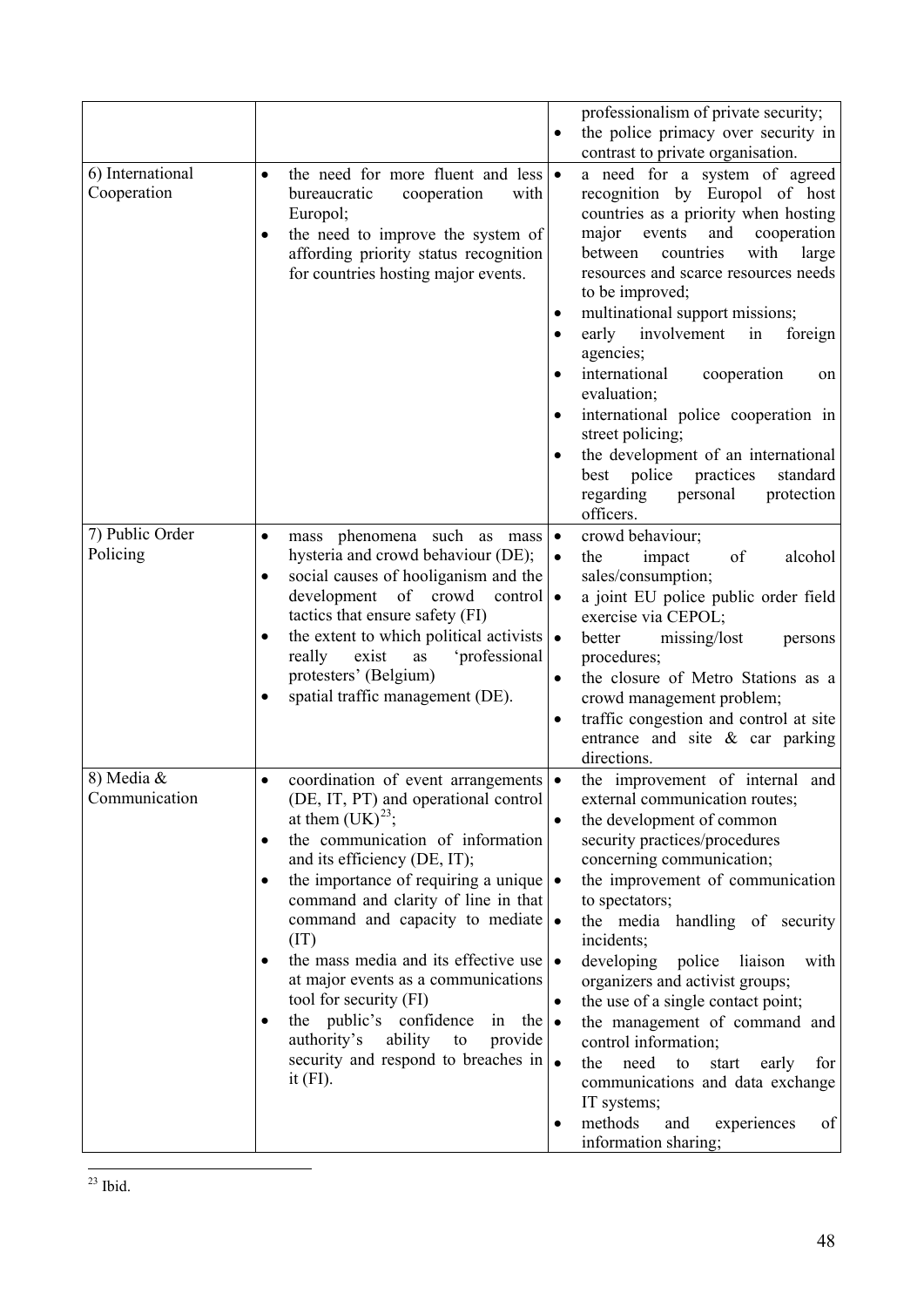|                                                |                                                         | the development of a seamless<br>$\bullet$<br>boarder to venue coordination of<br>services<br>of<br>as<br>means<br>a<br>communication.                                                                                                                                                                                                                                                                                                                                                                                                                               |
|------------------------------------------------|---------------------------------------------------------|----------------------------------------------------------------------------------------------------------------------------------------------------------------------------------------------------------------------------------------------------------------------------------------------------------------------------------------------------------------------------------------------------------------------------------------------------------------------------------------------------------------------------------------------------------------------|
| 9) Terrorism & Threat $\bullet$<br>Assessments | detection<br>developing<br>explosive<br>technology (UK) | new forms of terrorist threats;<br>$\bullet$<br>explosive detection technology and<br>peroxide explosive detection<br>methods;<br>terrorist profiling and recognition;<br>$\bullet$<br>tactics in relation to terrorist threats<br>(firearms, ultimate force, legal basis,<br>ethical problems);<br>non metallic weapons detection;<br>$\bullet$<br>the effective dealing with suicide<br>bombers at large public events;<br>the testing and development of<br>$\bullet$<br>ability to identify terrorists/attacks;<br>effective use and storage of CCTV<br>systems. |
| 10) Establishing<br><b>Research Activity</b>   |                                                         | develop<br>research<br>a<br>common<br>$\bullet$<br>programme in relation to security at<br>major events;<br>a consolidation and sharing of<br>$\bullet$<br>existing research and established<br>best practices/best police practices;<br>knowledge/best practices from past<br>events;<br>similar<br>comparative<br>studies<br>on<br>events via CEPOL seminars.                                                                                                                                                                                                      |

In addition to the questionnaire, the EU-SEC meetings were excellent opportunities for the EU-SEC Partners to further discuss topics suitable for new or further exploration<sup>[2](#page-48-0)4</sup>. As a result, four other thematic areas and a number of research concerns were raised. All material is reported in the following table.

| <b>Thematic areas</b>     | <b>Research concern</b>                                                                                                   |
|---------------------------|---------------------------------------------------------------------------------------------------------------------------|
| 1) Technology Development | What technologies are countries developing?<br>$\bullet$                                                                  |
|                           | What technologies are different departments or governmental entities<br>using and which ones are they looking to develop? |
|                           | What private companies operate in the field and what technology related<br>products are they offering?                    |
|                           | Are there many similarities in the technology priorities of different<br>countries?                                       |
|                           | Do certain countries already have technology solutions that others are<br>seeking? Which country uses what technology?    |
|                           | Which technology is good? Which can be improved? Where can money<br>be saved?                                             |
|                           | Which technology/ or what information regarding technology is not<br>suitable to exchange?                                |

<span id="page-48-0"></span><sup>&</sup>lt;sup>24</sup> Particular helpful was the meeting of the EU-SEC Steering Committee that took place in Dublin in December 2005. The meeting was co-chaired by Portugal and Finland and attended by Europol, France, Spain, Germany, the UK, the Netherlands and UNICRI.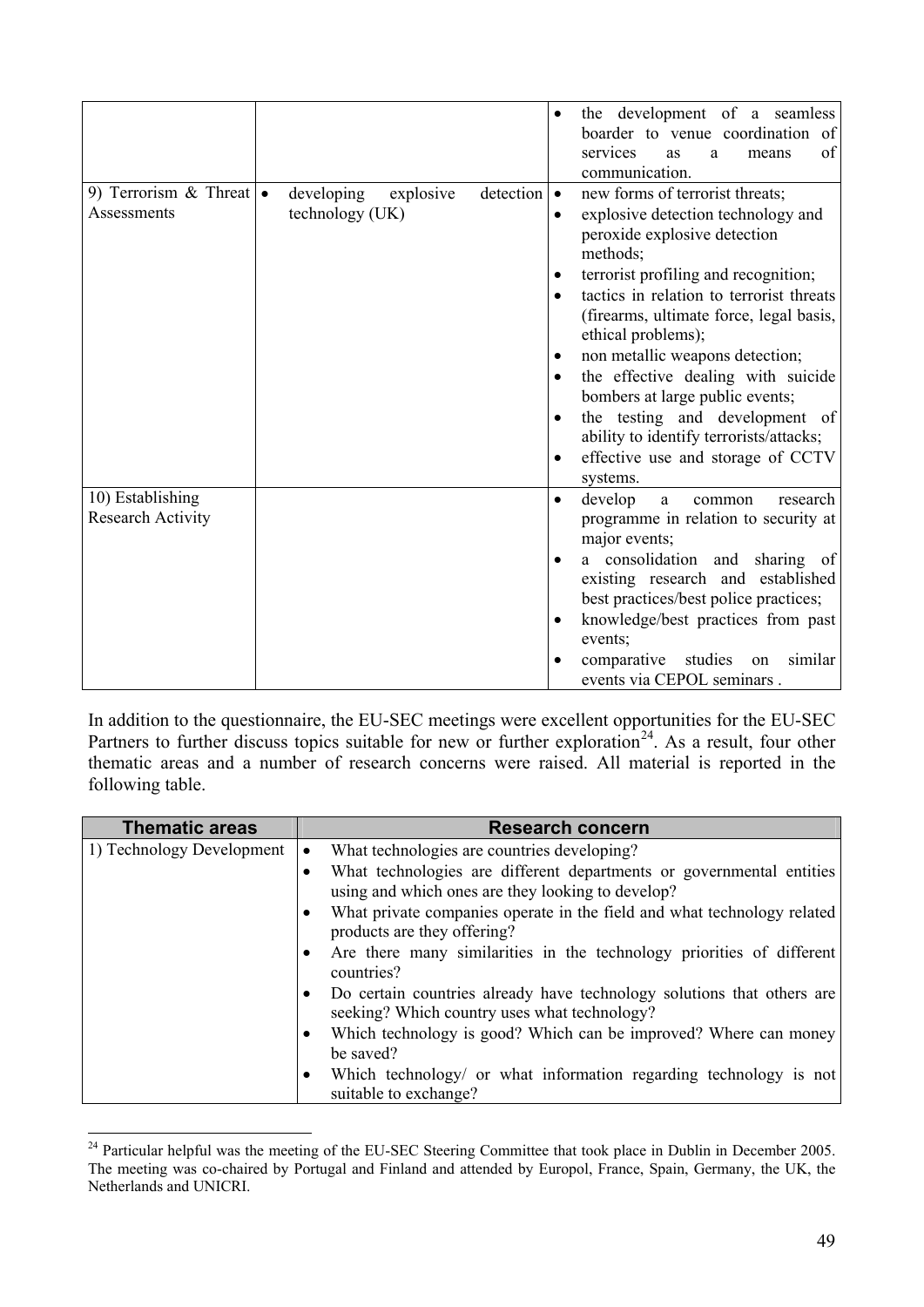|                                          | How can technology be used/bought to facilitate international<br>$\bullet$<br>cooperation?                                                                                                                                                                                                                                                                                                                                                                                                                                                                                                                                                                                                                           |
|------------------------------------------|----------------------------------------------------------------------------------------------------------------------------------------------------------------------------------------------------------------------------------------------------------------------------------------------------------------------------------------------------------------------------------------------------------------------------------------------------------------------------------------------------------------------------------------------------------------------------------------------------------------------------------------------------------------------------------------------------------------------|
| 2) Private Security (role and<br>use of) | Is the use of private security increasing? If so, what policing functions are<br>$\bullet$<br>they involved with? What are the ramifications?<br>What has been the role of private security in recent events (such as the<br>$\bullet$<br>Helsinki World Athletic Championships for instance). Is this set to<br>continue? What was the impact of this involvement?<br>Should some of the profits generated by Major Events be used to employ<br>private companies?<br>What are the competing interests between the private and public sector in<br>$\bullet$<br>the provision of security during major events?<br>What are some of the limitations or benefits of using private security<br>$\bullet$<br>companies? |
| 3) Evaluation and<br>Information sharing | How can best practices be transferred?<br>$\bullet$<br>How is information currently being exchanged?<br>What is the most efficient way of sharing information? What channels<br>$\bullet$<br>can be set up? What measures can be taken?<br>What information sharing methodologies exist? How can these be<br>improved?<br>What are some of the pitfalls in adopting this methodology?<br>٠                                                                                                                                                                                                                                                                                                                           |
| 4) Media Management (role<br>and use of) | How should media be managed? What can be done to improve this?<br>$\bullet$<br>How can the media be involved in promoting efficient communication to<br>$\bullet$<br>spectators, missing/lost persons, the public at large, crowd management<br>etc?<br>What is the partnership role between media and event organisers?<br>٠<br>How can the media be involved in ensuring public confidence? What can<br>٠<br>be done to improve public cooperation at a major event and promote a<br>good police image during it?                                                                                                                                                                                                  |

### **4.2 Elaboration of proposals**

Based on these lists of thematic areas and specific issues, the Police College of Finland has suggested eight proposals to encourage future joint activities. The EU-SEC Partners welcomed all proposals and considered five of them particularly suitable for future exploration:

- 1) A Common Pool of Available Specialist Technical Equipment (STEP)
- 2) A Common Register of Major Events in Europe (EMER)
- 3) A European Register of Vetted Events Staff (EVES)
- 4) A Rolling Integrity Testing & Evaluation Survey (RITES)
- 5) Field Test the IPO Toolkit

#### *4.2.1 STEP*

The first idea was a **Specialist Technical Equipment Pool (STEP)**, a common pool of specialist technological equipment that could be made available by cooperating partners for assistance to countries hosting major events.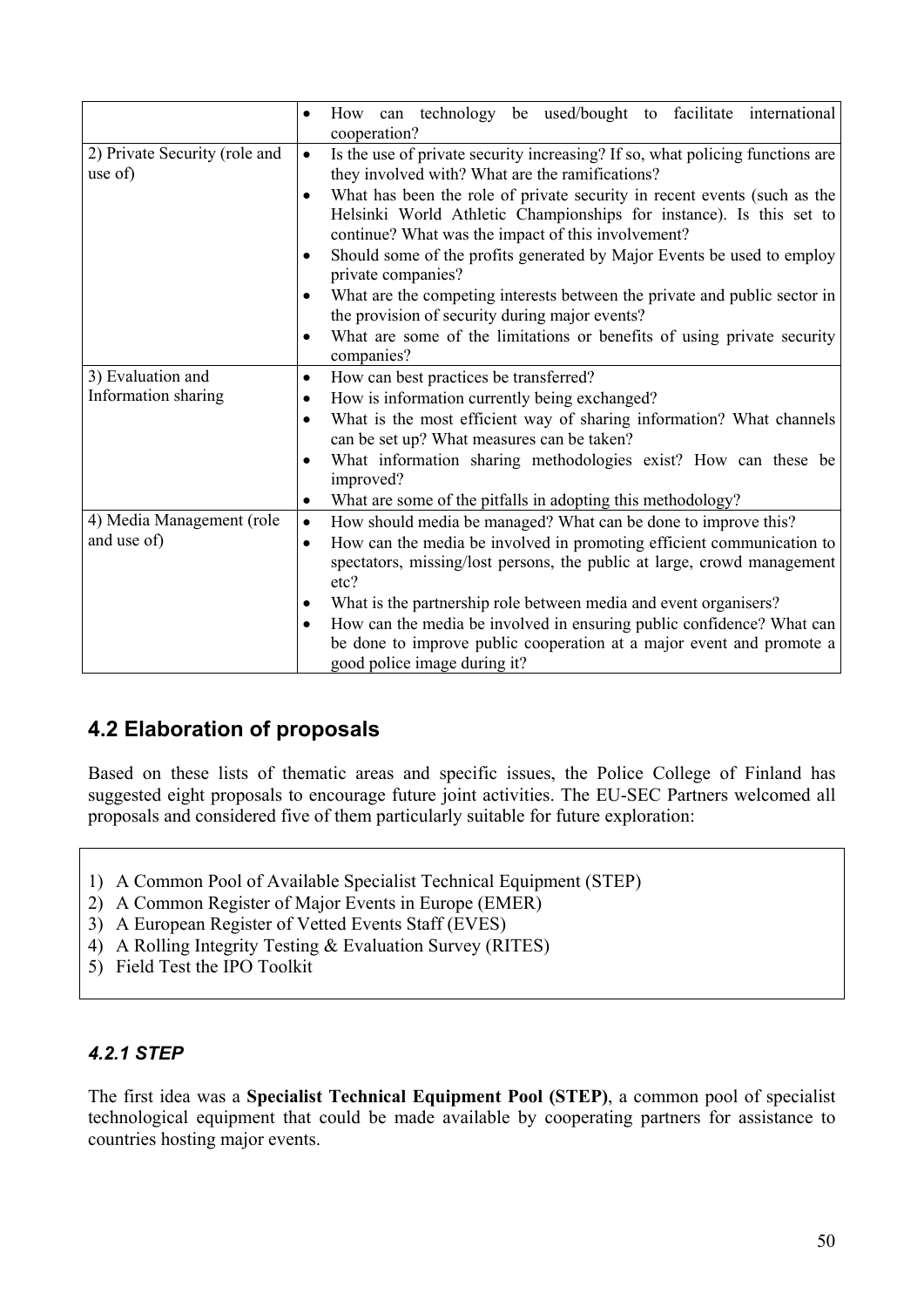Ideally, STEP should assist countries that are planning for major events and seeking international assistance to perform the following tasks:

- identifying rare, expensive and highly specialist technical equipment;
- receiving operational 'reviews' of the new specialist equipment being promoted by sales companies as field-tested by various authorities/security planners. With so much equipment on the market (and increasingly more likely to be so), quick access to professional peer group opinion when considering purchases would be of value.

Drawing on the EMER database (see below), STEP was envisaged to be:

- Secure: Data detailing the operational limits of a national authority's technology, in terms of security provision at major events or otherwise, is understandably sensitive. Such data could not only be exploited by people with bad intentions, it could also be commercially exploited against a strategic interest in national, or at least European, industrial supply.
- Selective: The idea was not to create an inventory of *all* specialist technical equipment owned by a national authority. To serve the planning function, core items to include should be those the contributing national authority has available for loan (in the name of international cooperation/assistance) to other national authorities within the EU. To serve the procurement function, items not available for loan to others but used in security planning/provision internally could also be listed. Both would have field operation reviews.
- **Easily searchable**: STEP would have to be electronic and web-based. It would have to be accessible to authorised users acting for EU member states' national authorities responsible for major event security planning. It should also be searchable by equipment category, type, make and model (at least). It would also have to be operated and contributed to in English as a common working language.

EUROPOL, UNICRI (via IPO) or an EU national authority's representative under the auspices of CEPOL could play the role of the central administrative body that manages STEP. The host would have responsibility for setting up and servicing STEP, including its promotion and the gathering of national authorities' contributions.

Set up of STEP would require the identification and installation of a suitable and secure programme and the structuring of the initial data inputting from contributing partners. For its maintenance, contributing partners should have control over their own data and should be able to input, amend and remove their own data as they see fit. Maintenance of up to date information would be the responsibility of the individual contributing authority.

Envisaged basic data entry fields would include (and be searchable and accessible by):

Country (drop file of EU member states): National Authority (for major event security): National Contact Point (for liaison over international police cooperation on major event security):

Contributing organisation/department (owner of the item of equipment in question): Name of liaison officer/officer in charge (for equipment in question): Category of equipment (use common 'catalogue' categories from the market):

Name, make and model of item (separate fields):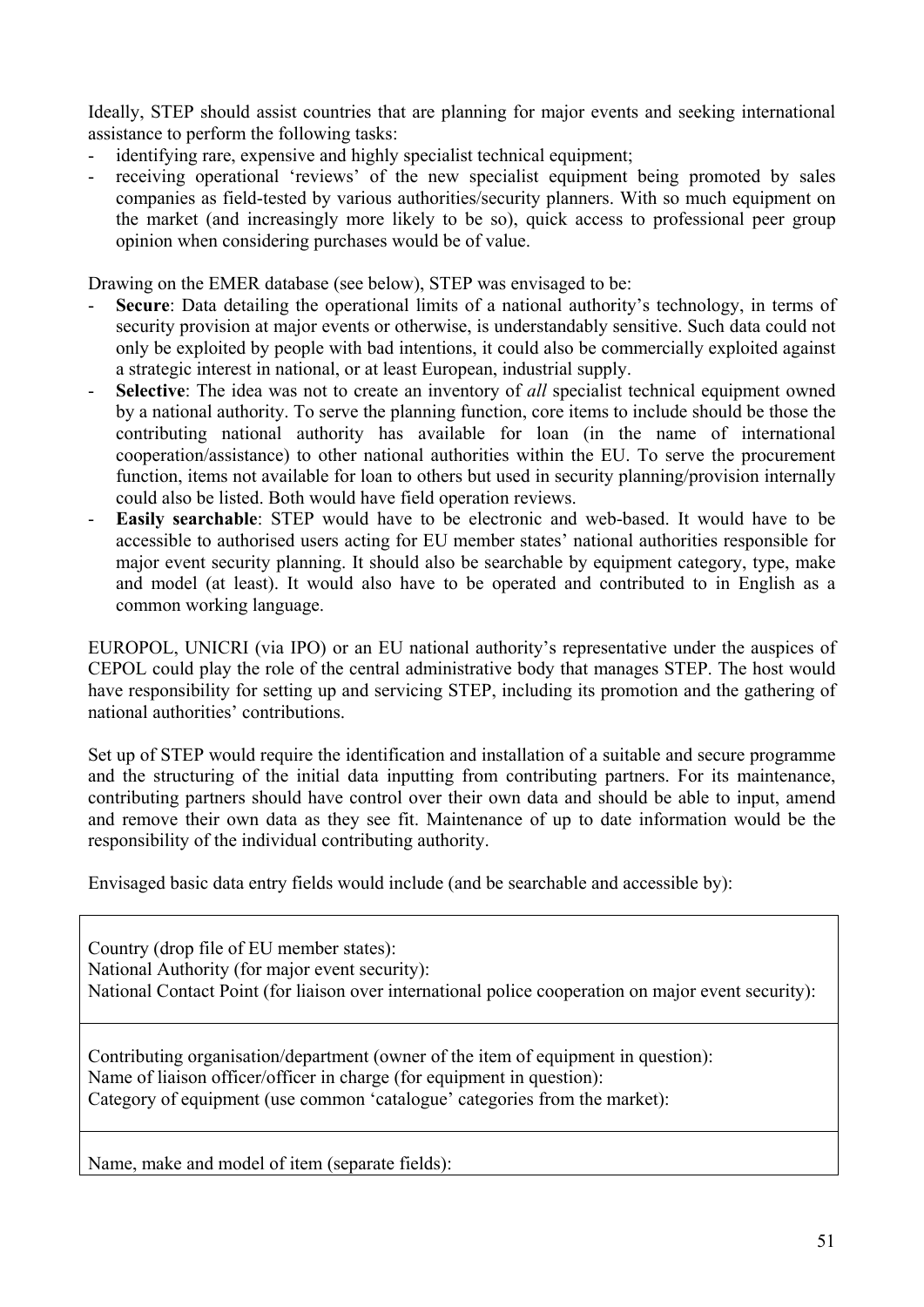Photograph/image of the item (optional but desirable): Year first purchased and cost per item (separate fields - optional): Number of items owned and departmental locations (optional):

Main operational use (drop file of categories  $+$  'other' free text): Major event recently used at (drop file EU-SEC categories, plus name, date and venue): Field portability (e.g. hand held, desk operated, driven, fixed, restricted locations). Maintenance level (high/low)

Operational Review (Free text to cover strengths and weaknesses)

Experimental use could be made of chemical detection, identification & monitoring equipment (known as 'DIMs') in respect of bomb searching processes.

#### *4.4.2 EMER*

The second idea was to set up a **Common Register of Major Events in Europe (EMER)** through which the EU member states can register their 'Events' for formal recognition by the EU. EMER could adopt the EU-SEC definition of 'Major Events' to identify and formally recognise which event is major. As in the case of STEP, EUROPOL, UNICRI (via IPO) or an EU national authority's representative under the auspices of CEPOL could play the role of the central administrative body that manages EMER.

The hosting country could submit the following information to EMER:

- General information about the event (country, date, venue, duration of the event, event type, its formal name, and the event organiser's name and contact details.)
- Name of the national authority responsible for security during the event, the senior officer in command & control of security and the key officer responsible for planning security.
- Where known (or for later update prior to commencement date), the basic nature of potential threats and names of international organisations and authorities expected to cooperate and assist.

Through EMER, the administrative body could perform the following activities:

- Monitoring the registered major events. On a daily basis throughout the duration of the registered event, the administrative body could request (or arrange for control to automatically supply) a return of the simple data such as any incident's occurrence, number of people arrested, death toll etc. In this way, the central administrative body could identify the events that suffered significant security/safety breaches and other critical incidents.
- Collecting and disseminating key documents or reports such as security plans, threat assessments etc. for future reference and research purpose.
- Facilitating other services such as the evaluation costs in some specific areas or the researching of specialist equipment that might be available to other authorities for future events. For this purpose, EMER could contain information such as the total cost of security provision for whole event, the total cost of security provision for the national authority, the main items of specialist equipment left to authority as a result of hosting event, etc.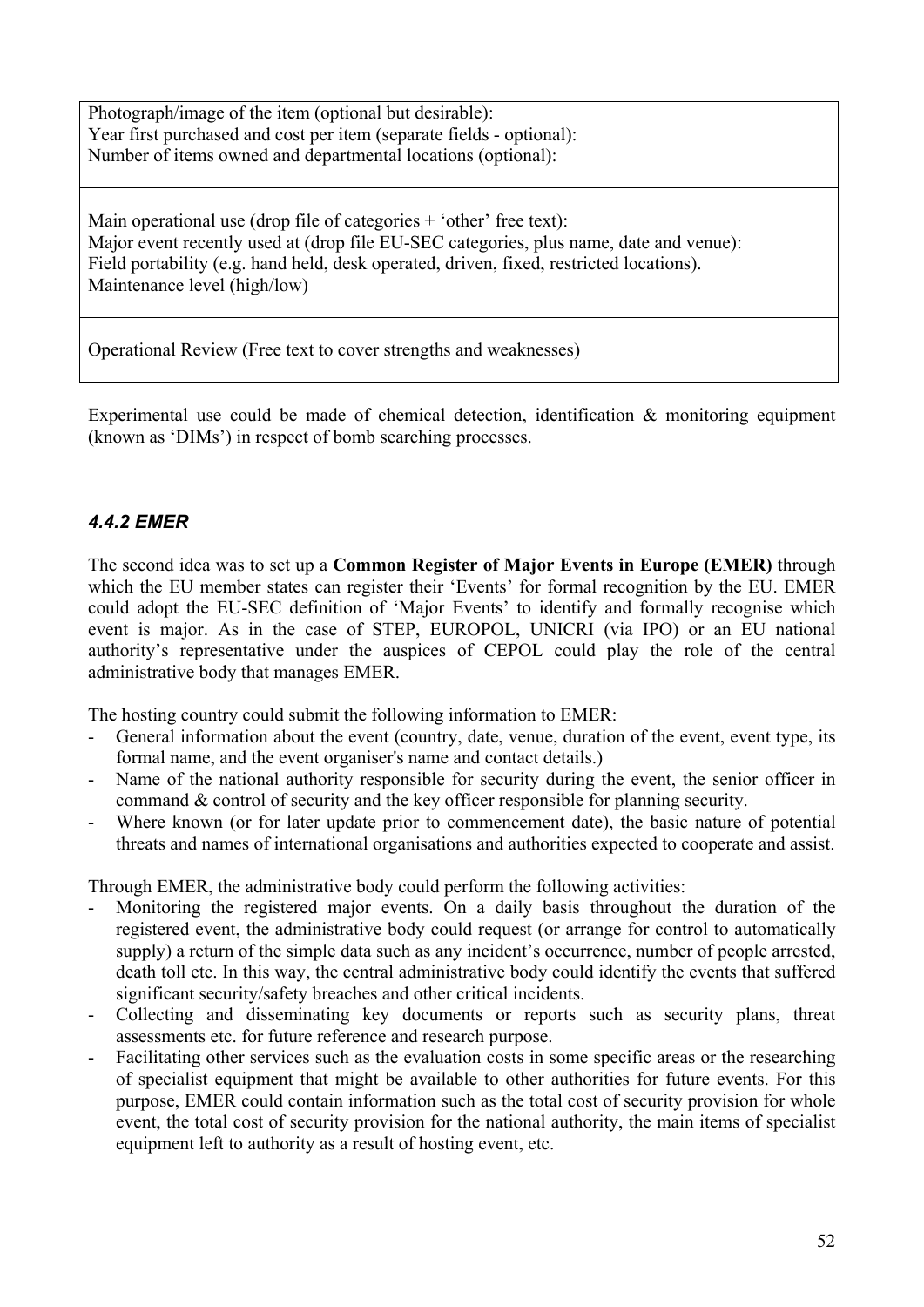#### *4.2.3 EVES*

The third proposal was to create a **European Register of Vetted Event Staff (EVES)**, a database that registers vetted staff for major events across Europe. In practical terms, EVES could speed up and enrich vetting decision making processes by monitoring those individuals who regularly apply for casual work in, or professional access to, secure zones and VIPs at major events. Security planners could use EVES to check if vetting candidates from other countries have already been vetted in other European countries, to what degree and for what type of access for events.

There are obvious (but not prohibitive) data protection issues with this idea. It would be important to ensure that the data base is registered with the appropriate data protection registrar and that applicants are informed that their data will be kept on such a register.

EVES database could have huge potential as a sampling frame for regular 'user' feedback, comment and evaluation as to security provisions and their potential weaknesses at major events. Moreover, EVES could also be used to monitor private security agencies that are increasingly used at major events with varying degree of reliability. This may be an important knowledge base for when police have to assume command of private security resources at major events.

#### *4.2.4 RITES*

The fourth idea was a **Rolling Integrity Testing & Evaluation Survey (RITES)**. RITES would be a standard routine survey of badged and/or security vetted non-security staff/visitors for their independent views.

As in the case of STEP and EMER, EUROPOL, UNICRI (via IPO) or an EU national authority's representative under the auspices of CEPOL could play the role of the central administrative body that manages RITES.

The simple survey/feedback form could be given out with their security badge as part of the badging administration system by the organiser/authority. The form would be pre-coded with the EMER registration number and any other pertinent detail (e.g. level of security clearance/type of security zone accessible) and be on a prepaid 'fold up and post' form (one page) addressed direct to the central EMER / RITES administrator. It could simply ask three questions about:

- the potential weaknesses in security at this event,
- possible measure to improve security, and
- comment about security arrangement and safety at this event

RITES could be used for different purposes:

- Organiser and the host authority could include survey data collected into their final evaluation report.
- Over time, RITES could be used to identify types of events, or the organisers of events, at which security is regularly regarded as weak by end users – even (upon further investigation) the repeated points of weakness or repeated private security companies involved. This would be useful information for security planners to be aware of and be equipped with when engaging early on with organisers – particularly if not previously cooperated with before. Similarly, it would be possible to see which host authorities are regularly noted to have weaknesses in their security arrangements that they might not otherwise be aware of.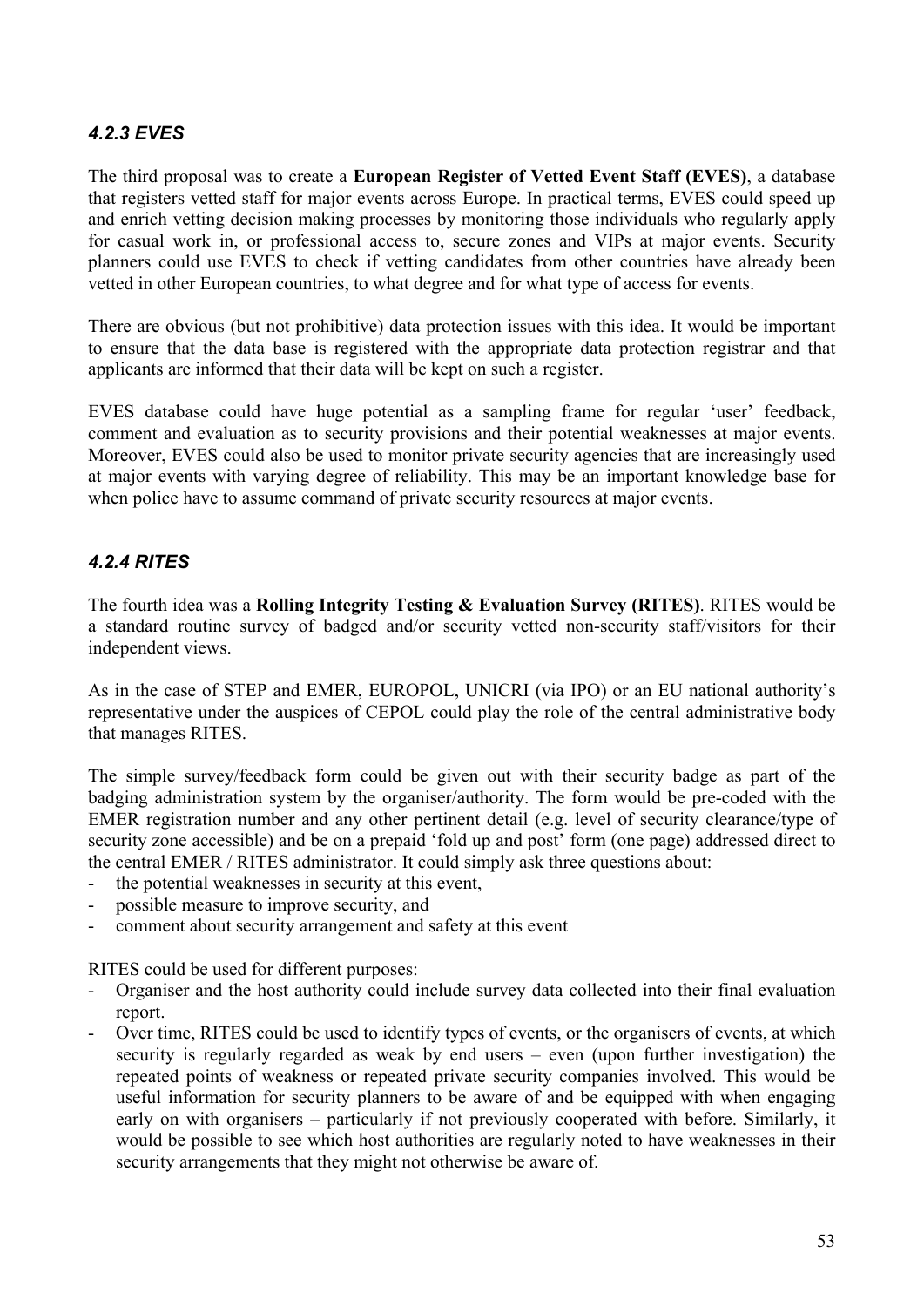RITES could be used to either routinely check if access to secure zones can be gained without serious obstacles by security staff at relevant check points or to further explore specific weaknesses identified at previous events by the above evaluation survey. The findings would also form part of the immediate feedback to the event and its security.

#### *4.2.5 Test the IPO models and other ideas*

The fifth idea was to **Field Test the IPO Toolkit** and **the IPO Security Planning Model**. UNICRI developed the Toolkit as an instrument to assist Policymakers and Security Planners to plan security during major events. The Toolkit provides a pragmatic and sensible planning framework through the complex earlier stages of planning. The IPO planning framework could be the starting point for field-testing and assessment in which the EU-SEC Partners compare their existing security planning procedures.

In addition to these proposals, the Police College of Finland suggested three other ideas that the EU-SEC Partners welcomed, but considered less suitable for future cooperation. The first was a **Threat Assessment Research & Evaluation (TARE),** whose purpose was to monitor threat assessments, identify reliable and unreliable ones. Given that TARE would involve the sharing and analysis of confidential information, the EU-SEC Partners agreed that this proposal was not feasible at that stage of the EU-SEC Project. The second proposal was to develop a **Joint Media Response Exercise to Security Breaches at Simultaneous Events**. The aim of this table top exercise was to identify differences in media management policies between partner countries in response to serious security breaches with community relationship implications. Lastly, Finland suggested a **CEPOL Research Programme Dedicated to Major Event Security**. Such a programme could draw upon many of the research topics and questions identified in this chapter. The EU-SEC Partners acknowledged the utility and importance of these two proposals, but they considered these exercises too ambitious and, therefore, suggested that they be reconsidered at a later stage.

## **4.3 Conclusions**

The data gathered through the EU-SEC questionnaire and meetings clearly suggested that existing national research programmes on major event security in Europe need to be improved. Most partners were able to point to some specific areas of research activity, even though none did so with any clear reference to the existence of any national research programme as such. The areas most frequently alluded to were Legality & Policy, Plans & Planning, Venues, Vetting & VIPs, Resources & Capacity, Internal & External Cooperation, International Cooperation, Public Order Policing, Media & Communication, Terrorism & Threat Assessments, Establishing Research Activity, Technology Development, Role of Private Security and Evaluation and Information Sharing.

Based on these findings, the Finnish Police College drafted eight ideas for future joint activities aimed at enhancing the cooperation and coordination of national research from major event security. The EU-SEC Partners welcomed all proposals and chose five of them for immediate application. The next step is to explore which resources are available to develop these proposals and which obstacles may hinder their concrete application.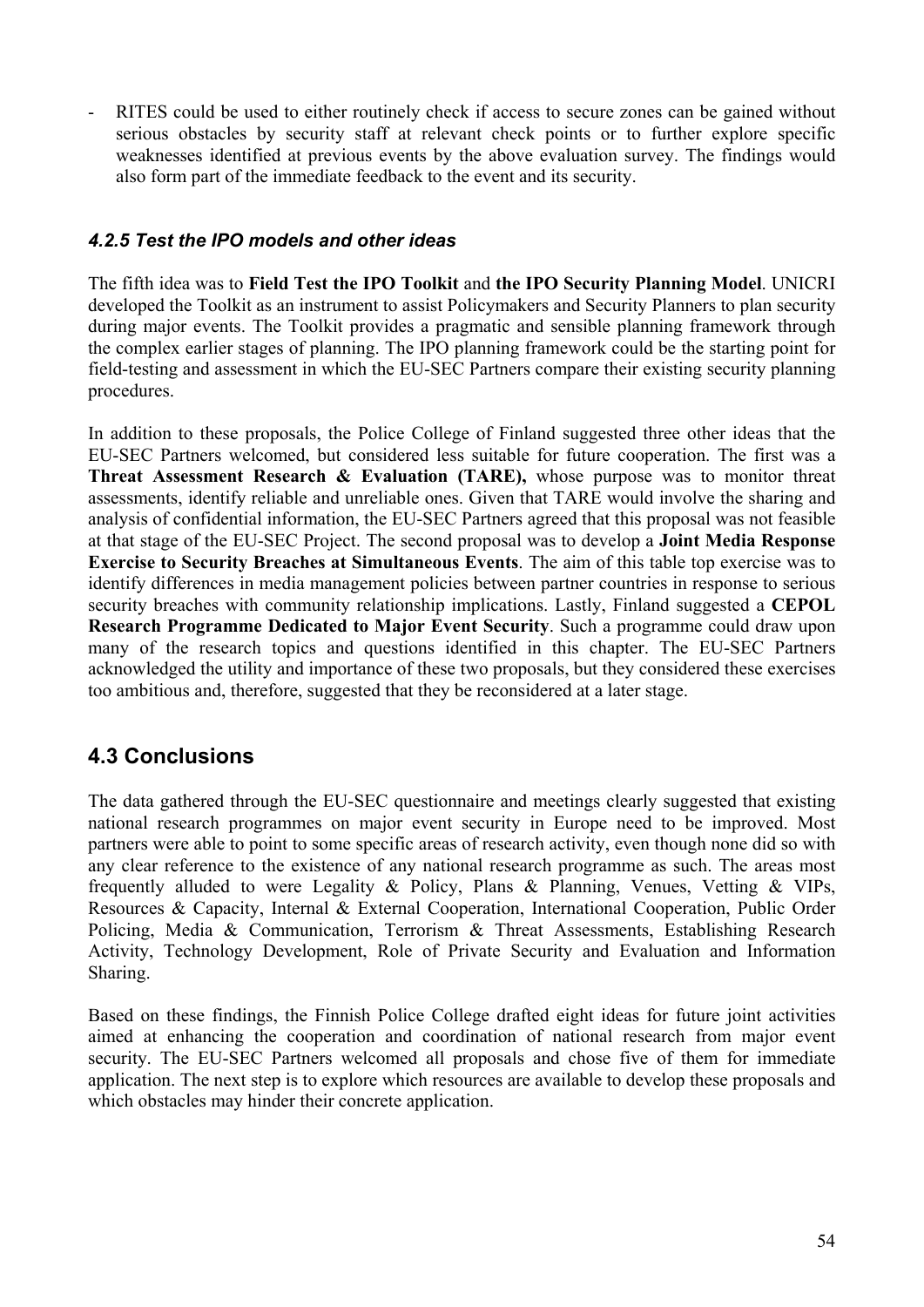# **Chapter 5 Resources for Joint Transnational Research Activities**

Which are the resources that the EU-SEC participating countries have at their disposal to develop and implement joint research activities, and which are the obstacles that may hamper these activities? The purpose of this chapter is to explore and identify financial, legal, political and cultural issues that facilitate or hinder the exchange of data, research and best practice on the security at major events among the EU-SEC Countries.

The chapter starts examining the legal framework of the information exchange, including the EC resolutions and recommendations and the bilateral/multilateral agreements among the EU-SEC Countries. Then it offers an analysis of the established EU policing networks that support the coordination of research activities. The third part of the chapter analyses lessons learnt and obstacles in the area of security procurement projects. The last part explores how the EU-SEC Countries manage resources for security research in terms of funds, people, coordination, procurements etc.

The chapter is based on two studies. The first was conducted by the UK Metropolitan Police assisted by the University of Southampton. The second study was co-led by two bodies of the Austrian Federal Ministry of the Interior (Bundesministerium fur Inneres, BM.I): the "Institute for Science and Research" of the Sicherheitsakademie and Section II/2. Both studies received several inputs from the EU-SEC Countries through questionnaires and technical workshops.<sup>[2](#page-54-0)5</sup>

#### **5.1 The legal framework**

To assist the international cooperation and to synchronize national research approaches in the field of security at major events, many EU and EC resolutions and recommendations have been produced. The table below summarises the main steps towards an improved research cooperation among EU Member States.

#### **Main legal documents**

- Council Joint Action 97/339/JHA of 26 May 1997 with regard to cooperation on law and order and security.
- Council Resolution of 9 June 1997 on Preventing and restraining football hooliganism through the exchange of experience, exclusion from stadiums and media policy (97/C 193/01). It was decided that and annual situation report concerning football vandalism in the Member States would be drafted<sup>[2](#page-54-1)6</sup>, and that there should be an annual meeting of experts with the aim of exchanging relevant experience and strengthening contacts.

<span id="page-54-0"></span> $25$  The EU-SEC Countries answered to three questionnaires: one prepared by the Metropolitan Police (see Annex 3) and two prepared by the Austrian team (see Annex 4).

<span id="page-54-1"></span><sup>&</sup>lt;sup>26</sup> The objectives of the report were: 1) Give an accurate overview of the current situation throughout the Member States; 2) Identify any weakness in the current system as a basis for future rectification; 3) Increase the levels of international cooperation and mutual assistance between Law Enforcement Agencies.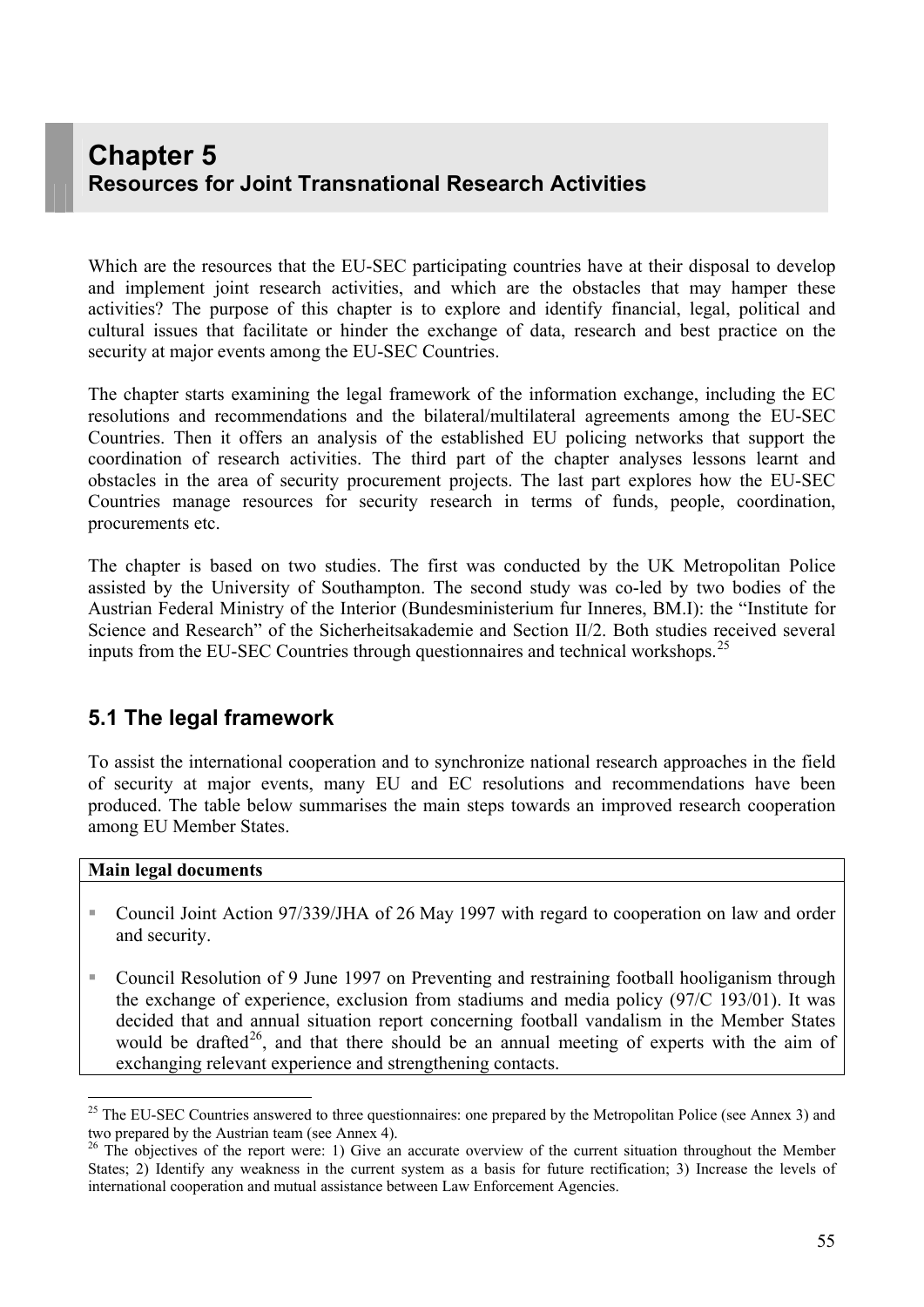- Council Resolution of 17 December 2001 presenting a handbook of recommendations for international police co-operation and measures to prevent and control violence and disturbances in connection with football matches (2002/C 22/01).
- Council Resolution on 25 April 2002 concerning the creation of a national information centre on football vandalism (2002/ L 121/1) in all Member States, with a view towards reinforcing information available to police forces at European level.
- Council Decision of 25 April 2002 concerning security in connection with football matches with an international dimension (2002/348/JHA). It established a network of national football information points with the aim of improving the co-operation and the information exchange between police forces and other competent authorities combating football-related violence.
- Council Resolution of 29 April 2004 on security at European Council meetings and other comparable events (2004/C 116/06). It invited Member States to supply the Member State hosting a European Council meeting or another comparable event with any information available to them on movements by individuals or groups who may aim to disrupt public order at the event or commit offences relating to the event.
- Council Resolution of 4 December 2006 concerning an updated handbook with recommendations for international police cooperation and measures to prevent and control violence and disturbances in connection with football matches with an international dimension, in which at least one Member State is involved (2006/C 322/01).
- On 1 September 2006 the EU Commission published a *Green Paper on detection and associated technologies in the work of law enforcement, customs and other security authorities* which addressed, *inter alia*, improvement of the protection of mass events (COM (2006) 474 final). The Commission proposed to organised a study on the protection on mass events, analysing what security tools, equipment and expertise applied in the protection of mass events are transferable from on event to another. The study should also provide inputs and recommendation about the development of Community-owned equipment, Community-shared equipment and business model for services provided by the private sector.

The EU-SEC countries also have at their disposal different legal resources to ensure police or judicial cooperation with other countries, including:

- **Bilateral co-operation treaties** like for example the **German-Austrian Treaty in Police and Justice Affairs** that includes provision in terms of Strategic Partnership in Security Matters, Common Forms of Co-operation, Special Forms of Co-operation, Other Forms of Co-operation and Data and Tracing Association/Protection of Data Privacy.
- **Multilateral treaties**, starting from the **Schengen police co-operation measures** that provide legal basis for mutual assistance and direct information exchange between police services, cross-border surveillance and pursuit of suspects, improved communication links and information exchange via central law-enforcement agencies. Another example is the **Benelux Police Cooperation Treaty** through which the police agencies of the Benelux countries (Belgian, Dutch and Luxemburg) can work closely together in different field activities such as patrolling, mutual assistance in case of major events and incidents and the exchange of information, equipment and personnel.
- Provisional **ad hoc agreements** and **protocols** for major events, especially with regard to international or European football tournaments.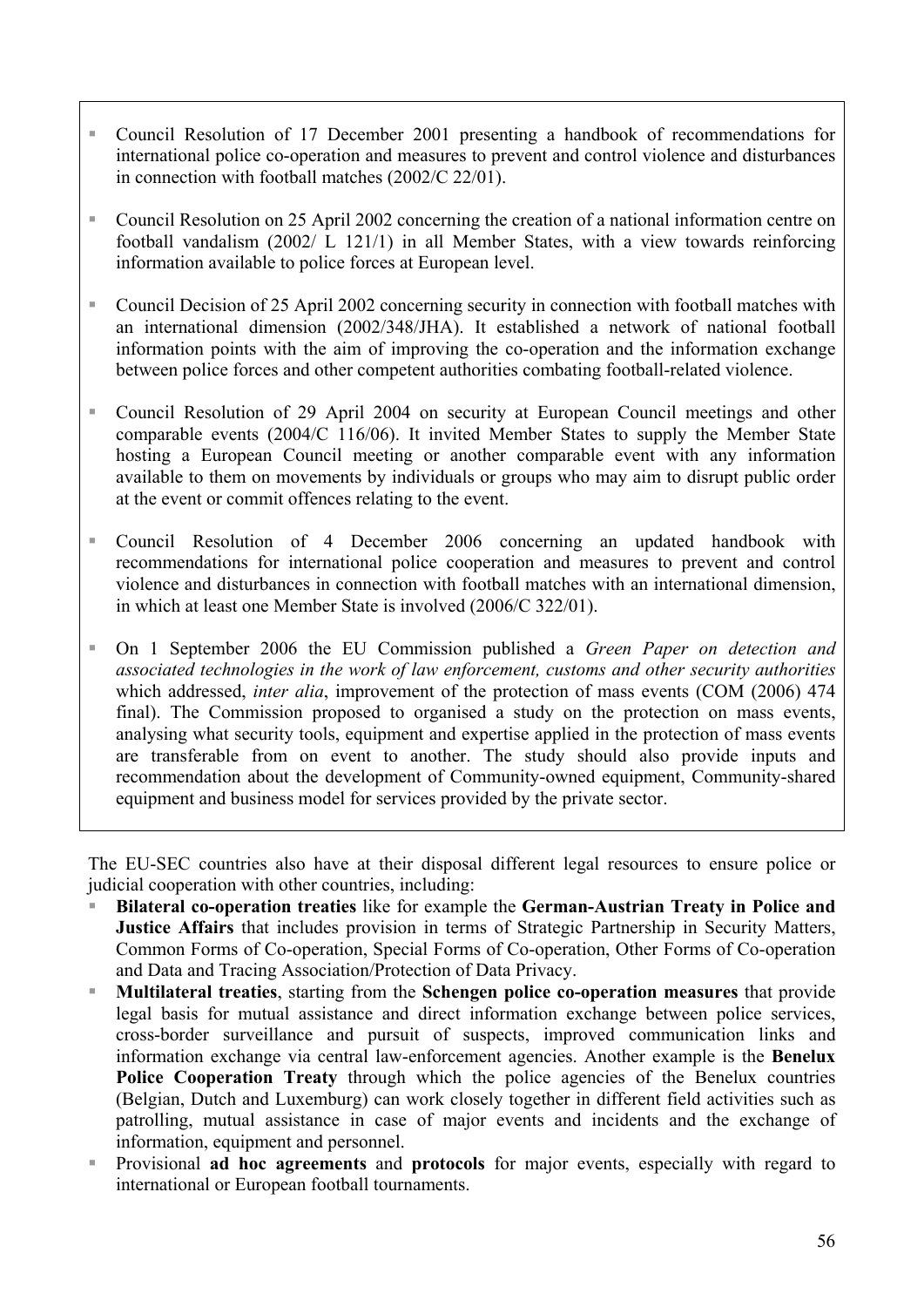These treaties and agreements provide different forms of cooperation, including:

- Exchange of information (for example, the Schengen agreement includes exchange of police information in the fight against cross-border crime).
- Exchange of liaison officers, especially for football events.
- Exchange of material (i.e. France received water canons from Belgium for the G8 Summit).
- Direct cooperation in border areas such as mixed patrols.
- Deployment of police officers in a country that host major events
- Joint training courses or exchange of training programs.
- Judicial cooperation and public prosecutor cooperation (including joint investigation).
- Exchange of liaison officers.
- **Cross-border cooperation to secure rail links or seaports.**

## **5.2 The police networking system**

Alongside with the legal resources, there are policing information networks that assist EU Member States to synchronize national approaches and coordinate research activities. The situation is particularly promising in the area of **football policing network** that drives its cohesion and commitment to sharing information and research from the following factors:  $27$  $27$ 

- The Council Resolution of 17 December 2001 that decided that all Member State must designate a single national point of contact (NFIPs) for football policing issues related to European or international games.
- The popularity, the national prestige and the investments from the private sector (sponsorships etc) that football events tend to attract.
- The need of countries to comply with stadium standards and ensure proper behaviour by its football fans in order not to incur FIFA or UEFA bans.
- The easiness with which expertise on football events can be transferred to other major public events.
- The high political visibility of international football events that has ensured that football policing cooperation become a EU priority (see all Council Resolutions).

In general, countries hosting very high-profile football events make significant efforts to promote information-sharing. For example, in preparing for the 2006 World Cup, the German Federal Ministry of the Interior organised three international conferences in Berlin in 2002 and 2003 to share experiences on major sporting and football events.<sup>[28](#page-56-1)</sup>

The football network is also developing a peer review process, as proposed in EU Presidency note "Proposals relating to the enhancement of measures to counter football related violence" (7017/04, ENFOPOL 23). The website, mentioned in this document, has been constructed and is available as the European National Football Information Point website, under password control for NFIPs and Europol, on the UK Centrex [police central training facility] website.<sup>[29](#page-56-2)</sup>

<span id="page-56-0"></span> $\overline{a}$  $27$  The general information in this section was derived from an Interview with Mr. Bryan Drew, QPM, Director of the UK Football Policing Unit, 12/10/06.

<span id="page-56-1"></span><sup>&</sup>lt;sup>28</sup> BMI Data and Facts, '2006 FIFA World Cup: Security for players and spectators', http://www.bm<u>i.bund.de/cln 012/nn 165354/Internet/Content/Themen/Innere Siche</u>, accessed 16/10/06

<span id="page-56-2"></span>EU Council, Police Cooperation Working Party (experts on major sporting events), ' Outcome of Proceedings', 22/9/06, 13118/06, ENFOPOL 158, Brussels, 3/10/06 and see also Police Cooperation Working Party (experts on major sporting events) Room Documents 2004-12-14/05 of 8/12/04 and 2006-09-22/02 of 18/9/06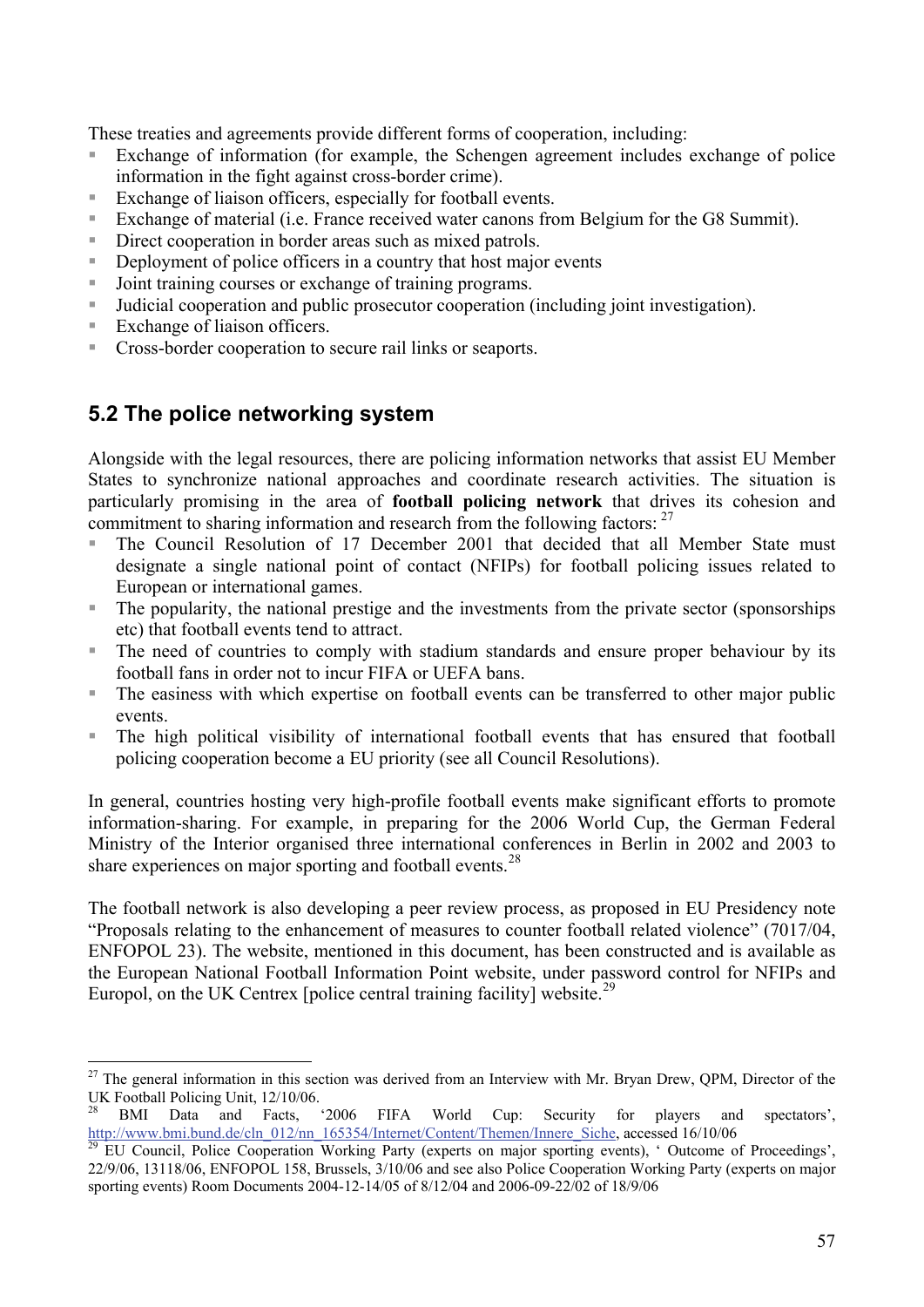Outside the football arena, the most important network is represented by the **Police Working Group on Terrorism (PWGT)** which is an inter-agency network with governmental recognition. PWGT utilizes both its own secure communications network and links into a network of national liaison officers known as CTELOs (Counter-Terrorism and Extremism Liaison Officers). For example, the UK CTELO in France is attached to UCLAT in Paris and the French CTELO to the UK is located within the new Metropolitan Police Counter Terrorist Command [SO15]. The UK's CTELO network, which will total 25 overseas posted officers by mid-2008, also covers non-EU states, e.g., Australia, Algeria and Pakistan. $30$  $30$ 

In field of counter-terrorism, **EUROPOL** and the **Club of Berne**[31](#page-57-1) represent important networks through which European Countries can exchange information and arrange secure communication channels.

In addition to these networks, there are a number of structures and services that help existing policing networks access information, identify best practice and develop a sense of legacy. Above all, it is important to mention:

- **Initiatives developed by EU Countries**. For example, the UK's response to 9/11 has developed quite a significant national protective security advisory system based around the Security Service's National Security Advisory Centre [NSAC] and the police staffed National Counter-Terrorism Security Office [NaCTSO]. NSAC is multi-agency in personnel and has a wide private sector outreach through its Security Advisers.<sup>[3](#page-57-2)2</sup> NaCTSO supports a network of over 100 local police force based specialist police officers known as Counter-Terrorism Security Advisers [CTSAs]. Among their activities, those two bodies produce and disseminate publicly available information and research related to event security. For example, in 2006 NaCTSO has produced a publicly available booklet entitled 'Counter Terrorism Protective Security Advice *for Stadia and Arenas'.*<sup>[33](#page-57-3)</sup>
- **CEPOL** (the European Police College) that disseminates best practice and research findings in areas such as anti-terrorism, public security, public order and safety.
- A vast array of **open sources materials** in the fields of risk analysis, threat analysis and risk and threat management, including official advisory briefs, academic textbooks, the publications of specialized research institutes such as the US Penn State University's Institute for Strategic Threat Analysis and Response (ISTAR [www.istar.upenn.edu](http://www.istar.upenn.edu/)) and the reports and annual assessments of private sector bodies such as the Control Risks Group ([www.crg.com\)](http://www.crg.com/) and Transparency International [\(www.transparency.org\)](http://www.transparency.org/).<sup>[3](#page-57-4)4</sup>

<span id="page-57-0"></span><sup>30</sup> A brief examination of the history of the UK police public order intelligence system provides some basic understanding of a national response in this area. The catalyst for the evolution of the UK National Public Order Intelligence Unit [NPOIU] was concern about the person and economic activity threatening behaviour and actions of animal-rights groups in the early 1980s. This led to the creation of a unit to establish and manage an intelligence source known as the Animal Rights National Index [ARNI]. The ARNI had originally been based upon open-source research but later also utilised police Special Branch humint sources. By the 1990s, with the rise of environmental protest groups, the ARNI unit was also logging information and intelligence on non-animal rights extremist groups. In 2000 ARNI was merged into a new police central facility, the National Public Order Intelligence Unit [NPOIU] which has now evolved into a much broader structure. The NPOIU has no website system for sharing information but it does produce a hard copy 'Weekly Overview' report for UK official use and it also produces, as an open source shareable on request resource, a 'Protective Tactics Manua'. This can be shared with EU partners and others in the PW

<span id="page-57-1"></span> $31$  The Club of Berne is an informal gathering of the Heads of EU Member States' security and intelligence services, plus Norway and Switzerland. They meet on a regular basis to discuss intelligence and security matters.

<span id="page-57-4"></span><span id="page-57-3"></span>

<span id="page-57-2"></span><sup>&</sup>lt;sup>32</sup> NSAC, 'Providing Security Advice', http://www.mi5.gov.uk/output/Page76.html, accessed 23/11/06<br><sup>33</sup> NaCTSO 2006 – contactable via nactso@btconnect.com,<br><sup>34</sup> In the UK there has been a quite lively production of liter *public: appraisal guidance*, (October 2004); the Control Risks Group publishes an annual *Risk Map* and Blackwells publishes *Risk Analysis* as an international journal containing articles such as 'Assessing the Risks of Terrorism: A Special Collection of Perspectives Articles by Former Presidents of the Society for Risk Analysis'. Professional bodies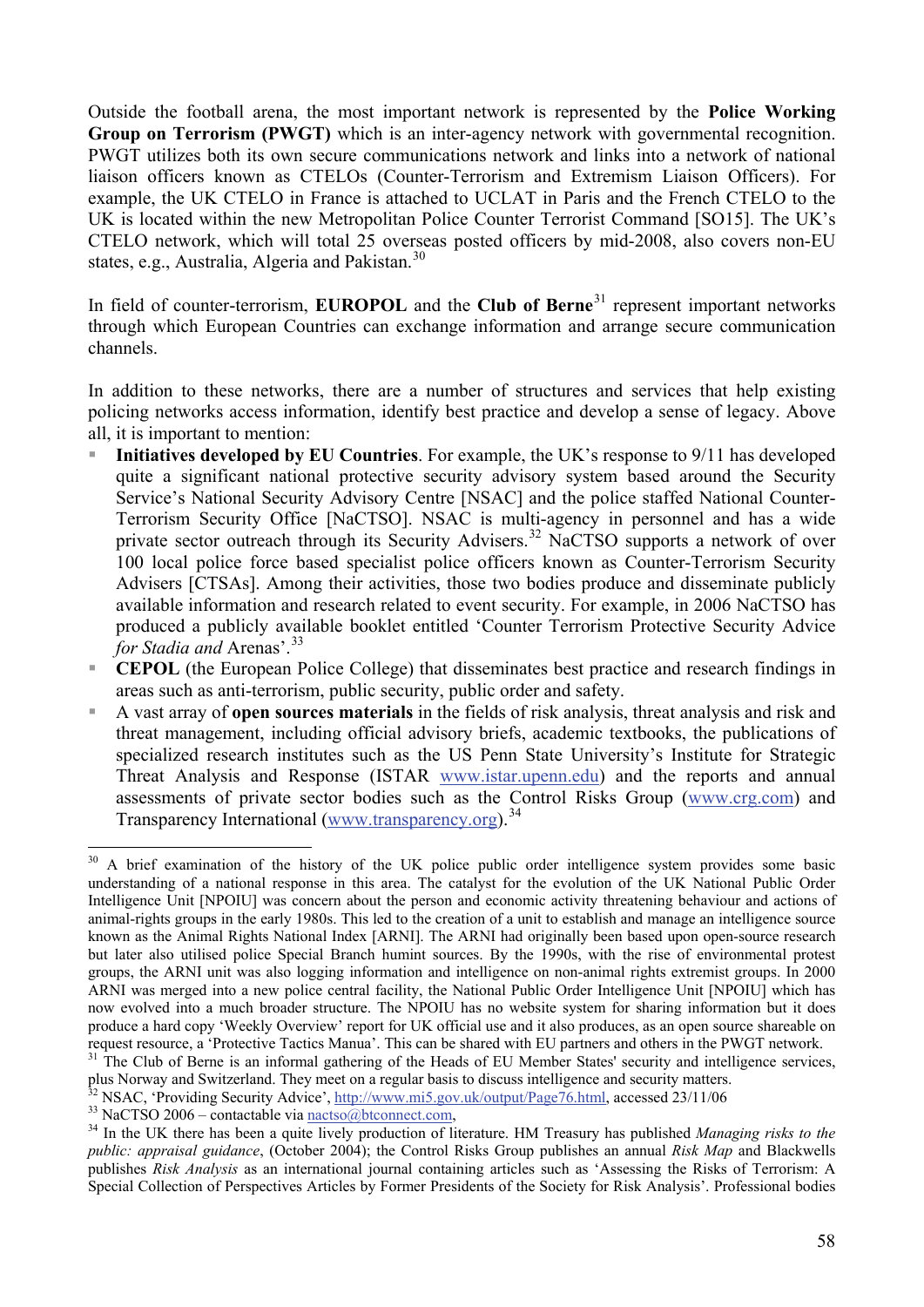It should also be added that the EU Council of Ministers has issued a number of Security Handbooks for national police forces that contain practical examples of how to improve police cooperation. In particular there the following documents:

- In 2001 the Council approved the *Handbook with recommendations for international police cooperation and measures to prevent and control violence and disturbances in connection with football matches with an international dimension, in which at least one Member State is involved* (2002/C 22/01). In December 2006 the Council of the European Union approved a Resolution concerning *an updated Handbook with recommendations for international police cooperation and measures to prevent and control and disturbances in connection with football matches with an international dimension, in which at least one Member State is involved* (2006/C322/01). In the new handbook, the Council recommended the exchange of information through a permanent national (police) football information point (NFIP) established by each Member State.
- In 2002 the Council approved the *Security Handbook for the use of police authorities and services at international events such as meetings of the European Council* (12637/3/02, ENFOPOL 123). The Handbook is a living document that provides practical instruments and catalogue of ideas for the Member States that undertake the task of providing security at major events or providing assistance for the host authorities. The main implementing requirement was for each Member State to appoint a 'national contact point' responsible for collecting, exchanging and disseminating information and risk analyses, and for establishing reliable and efficient lines of communication to relevant key players nationally and internationally. In 2006, the document was revised with the *Security handbook for the use of police authorities and services at international events* (15226/1/06). This is an extension of the previous report in that it now includes measures of security (both from the public order and counter-terrorism perspective) of all major international events including, but not limited to political, sporting, social and cultural events. The revision also contains a Standard form for exchanging information regarding individuals posing a terrorist threat. In 2007, it was proposed to have the latest Handbook (9679/1/07) replace the two previous reports in order to improve recommendations.
- In 2004 the Council approved the *Handbook for the cooperation between MS to avoid terrorist acts at the Olympic Games and comparable sporting events* (5744/1/04). The document invited Member States to assist the organising Member State to collect and analyse information on the event in order to draw up accurate and timely threat assessment and risk analysis.<sup>[35](#page-58-0)</sup> In 2007 the document was revised with the *Handbook for police and security authorities concerning cooperation at major events with an international dimension* (10589/1/07). The recommendations of the latest report are as follows:

also make important contributions in this field. In the UK, The Institute of Risk Management, The Association of Insurance and Risk Managers and The National Forum for Risk Management in the Public Sector have collaborated in drawing up a *Risk Management Standard.*<br><sup>35</sup> A similar expectation is found in the EU Presidency note 'Proposals relating to the enhancement of measures to

<span id="page-58-0"></span>counter football related violence' (7017/04, ENFOPOL 23) which contains suggestions as to improvements that could be made to the *Football Handbook* such as: improving the operational use of categories of estimated risk, better information on Member States travel restrictions rules, using the annual ad hoc report on football vandalism compiled by Belgium, the UK, The Netherlands and Germany, mutual assessments of police effectiveness at major football events and developing a website.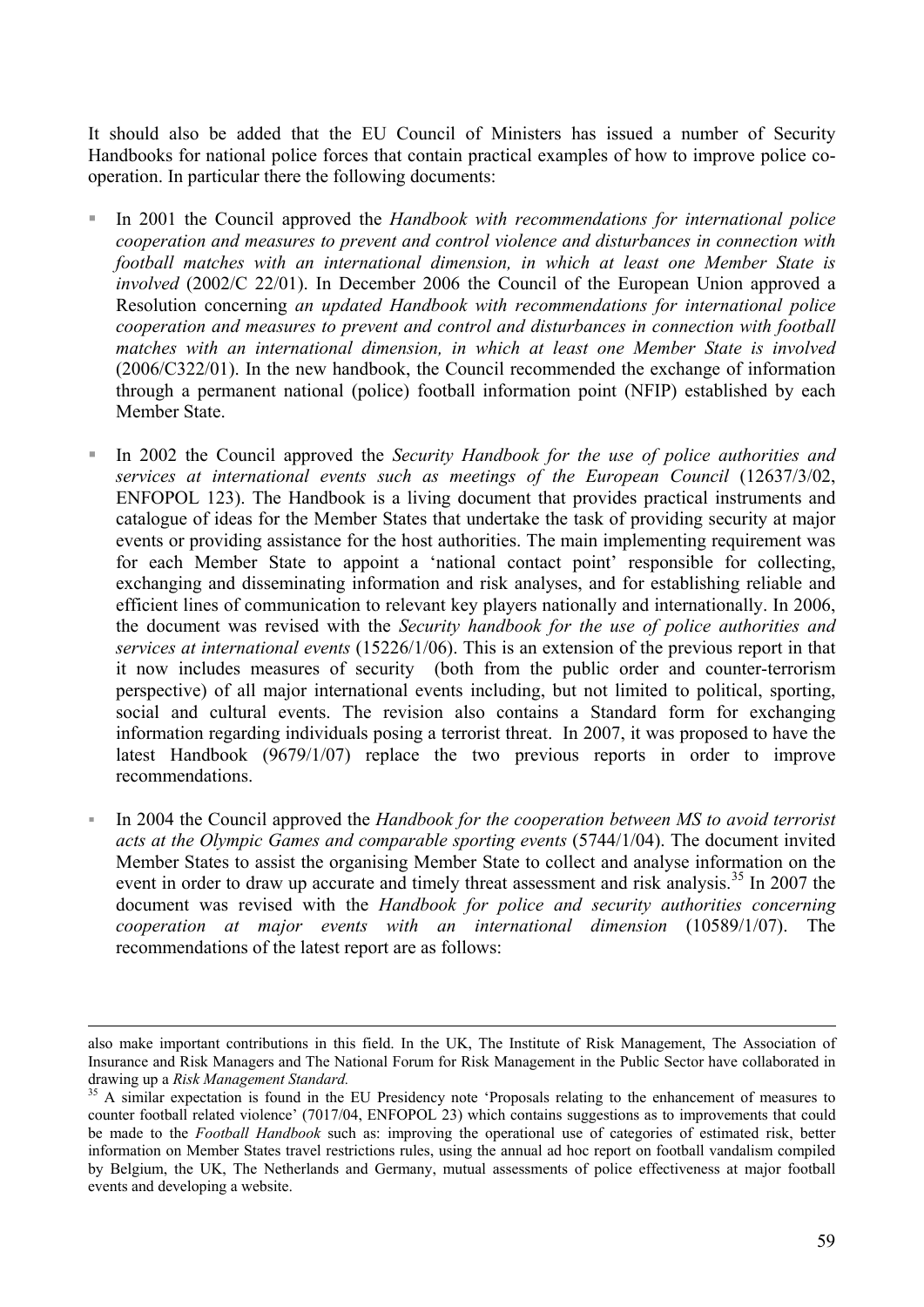- To set up co-operation, in particular, practical co-operation information sharing between competent authorities in order to ensure public security at major events with an international dimension held in the Member States of the European Union.
- To that end, ensure that the handbook for police and security authorities concerning cooperation at major events with an international dimension, annexed hereto, is made available to relevant competent authorities.

### **5.3 Obstacles to transnational activities**

How effectively the EU-SEC participating countries can cooperate in joint research activities? What are the most common obstacles that hamper the exchange of information and research in Europe? A questionnaire drafted by the UK Team addressed these specific issues by asking the EU-SEC countries to report legal provisions or law enforcement and intelligence service rules of procedure that might be termed 'obstacles' to research, information or intelligence sharing with other EU Member States or with non-EU states. Quite interestingly, the EU-SEC Participating Countries did not report many problems apart from constraints in the sharing of personal data under both data protection and human rights legislation.<sup>[3](#page-59-0)6</sup> Among the States that provided feedback to the questionnaire, the following constraints were suggested:

- Lack of common standards to collect, report and share information on security at major events (i.e. national differences in vetting systems).
- Limits in the use of information provided by the private sector.

 $\overline{a}$ 

- Needs to improve cooperation between police and non-police organisations. It is not clear to what extent national security agencies are knowledgeable about non-police sources and data repositories.
- Constraints in the sharing of security classified sources. In the area of sharing information/research on extremism and terrorism there is a preference for using trusted bilateral or non-EU inter-agency networks. In this area, EU States do not fully comply with the EU Council's proposals on the 'principle of availability'[3](#page-59-1)7 whereby 'all law enforcement agencies in the EU should have access to all data held by other law enforcement agencies for the broad purpose of cooperation to prevent, detect, investigate and prosecute crime and threats to security.'

As a complement to this study, the University of Southampton explored the problems that EU States encountered in the broader area of exchange of information on security issues. The study suggested the existence of some further problems:

- Information or research that might be derived in whole or in part from national intelligence sources, such as a UK JTAC Assessment (Joint Terrorism Analysis Centre), is only shared in a suitably indirect manner and on a strictly 'need to know' basis.
- In the area of sharing of information/research on extremism and terrorism, States tend to use trusted bilateral or non-EU inter-agency networks.
- Outside the football area, the police information/research sharing networks work in a diversified environment where problems and solutions change from country to country.
- Some countries are not well acquainted with the existing repository of information and knowledge.

<span id="page-59-0"></span> $36$  EU Council, 'Proposed Framework Decision on the protection of personal data processed in the framework of police and judicial cooperation in criminal matters',  $13246/06$ , LIMITE, CRIMORG 143, ENFOPOL 161, 27/9/06

<span id="page-59-1"></span> $37$  EU Council, 'Hague Programme- on EU JHA Cooperation to 2008', Council Doc. 13302/2/04 REV 2 of 5/11/2004, Section 2.1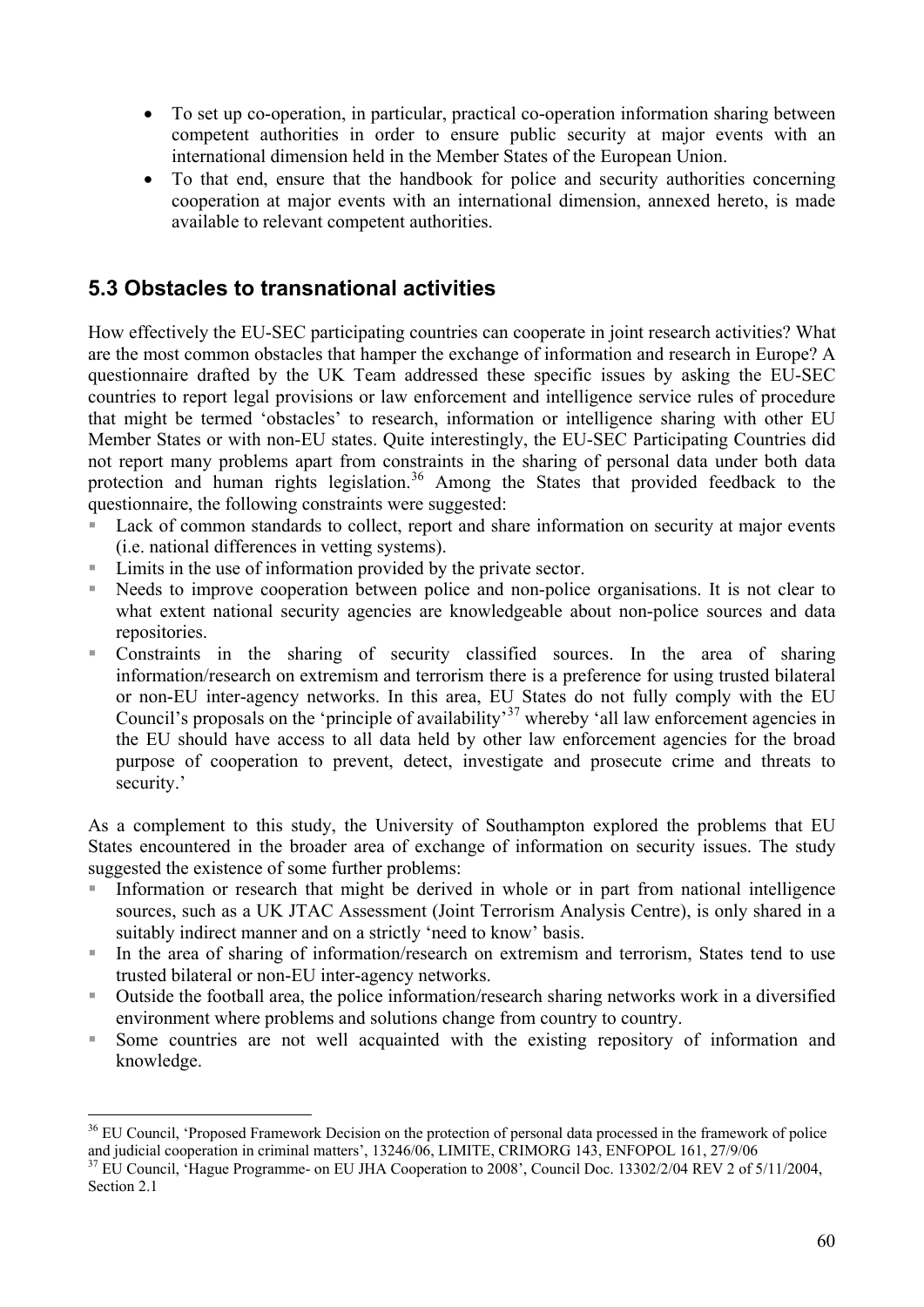In the football area, the EU Member States do not have the same level of resources and networks that support their national contact points. Therefore capabilities to exchange information differ from country to country.

### **5.4 Coordination of research programmes on security equipment: a case study**

Technology solutions are increasingly used in the work of security agencies responsible for planning and providing security during major events. Technology is largely employed to detect dangerous substances, protect participants, check goods, guarding infrastructures and other important security activities. In this respect, the UK team attempted to capture information about problems in the research exchange on security equipment procurement. In a questionnaire completed by the EU-SEC participating countries, questions 6 and 7 explored the level of coordination of the national security procurement projects, while questions 3 and 4 attempted to identify existing obstacles that hamper the development of common initiatives among the EU-SEC Countries in the field of security procurement research (see the UK Questionnaire in Annex 3). In particular, the questionnaire asked countries if and how they could participated in a UK 'sniffer' dogs' project that has been developed by the Metropolitan Police with the aim to improve the detection of peroxide based explosives. Moreover, following some of the Finnish Police College's suggestion for boosting future joint activities (see chapter 2.3), the UK questionnaire explored the EU-SEC availability to participate in a hypothetical project on 'optimal chemical detection device'.

Two main points emerged from the answers of the EU-SEC countries. The first is that, compared to the UK case, it seems that the other EU-SEC countries have not developed a system for the coordination of the national security procurement projects. As shown in Table 1, most of the participating countries have not drafted a strategy similar to the UK 'Police Science and Technology Strategy 2004-2005' (PSTS 04-09) for the delivery of the Government's priorities presented in the National Policing Plan (NPP).<sup>[3](#page-60-0)8</sup> Neither do they seem to possess a structure like the UK Home Office Science, Research & Statistics (HOSDB) that undertakes research projects to inform policy and make the best use of new technologies. It seems that the other EU-SEC countries have rather disperse allocation of responsibilities across a range of both public and private sector bodies.

| Project<br>Partner<br>Country | Do you have a<br>strategy<br>similar to UK<br>PSTS? | <b>Comments</b>                                | Do you have an<br>organisation<br>similar to UK<br><b>HOSDB?</b> | <b>Comments</b>                                                          | Relevant<br>weblinks |
|-------------------------------|-----------------------------------------------------|------------------------------------------------|------------------------------------------------------------------|--------------------------------------------------------------------------|----------------------|
| Austria                       | No                                                  | Projects are run<br>on a case by case<br>basis | N <sub>0</sub>                                                   |                                                                          |                      |
| Finland                       | N <sub>0</sub>                                      | Projects are run<br>on a case by case<br>basis | No                                                               | The Police Technical<br>Centre does scope and<br>trial police equipment. |                      |
| France                        |                                                     |                                                |                                                                  |                                                                          |                      |
| Germany                       |                                                     |                                                |                                                                  |                                                                          |                      |
| Ireland                       | N <sub>0</sub>                                      |                                                | N <sub>0</sub>                                                   |                                                                          |                      |
| Italy                         |                                                     |                                                |                                                                  |                                                                          |                      |
| Netherlands                   |                                                     |                                                |                                                                  |                                                                          |                      |
| Portugal                      | N <sub>o</sub>                                      | Only general                                   | Not at present                                                   | A new Interior Ministry                                                  | www.mctes.pt         |

**Table 1. Results of the UK Questionnaire.**

<span id="page-60-0"></span><sup>&</sup>lt;sup>38</sup> Police Science and Technology Strategy 2004-2009, [PSTS 04-09]04 http://www.homeoffice.gov.uk/documents/PoliceST-S2\_part 11.pdf,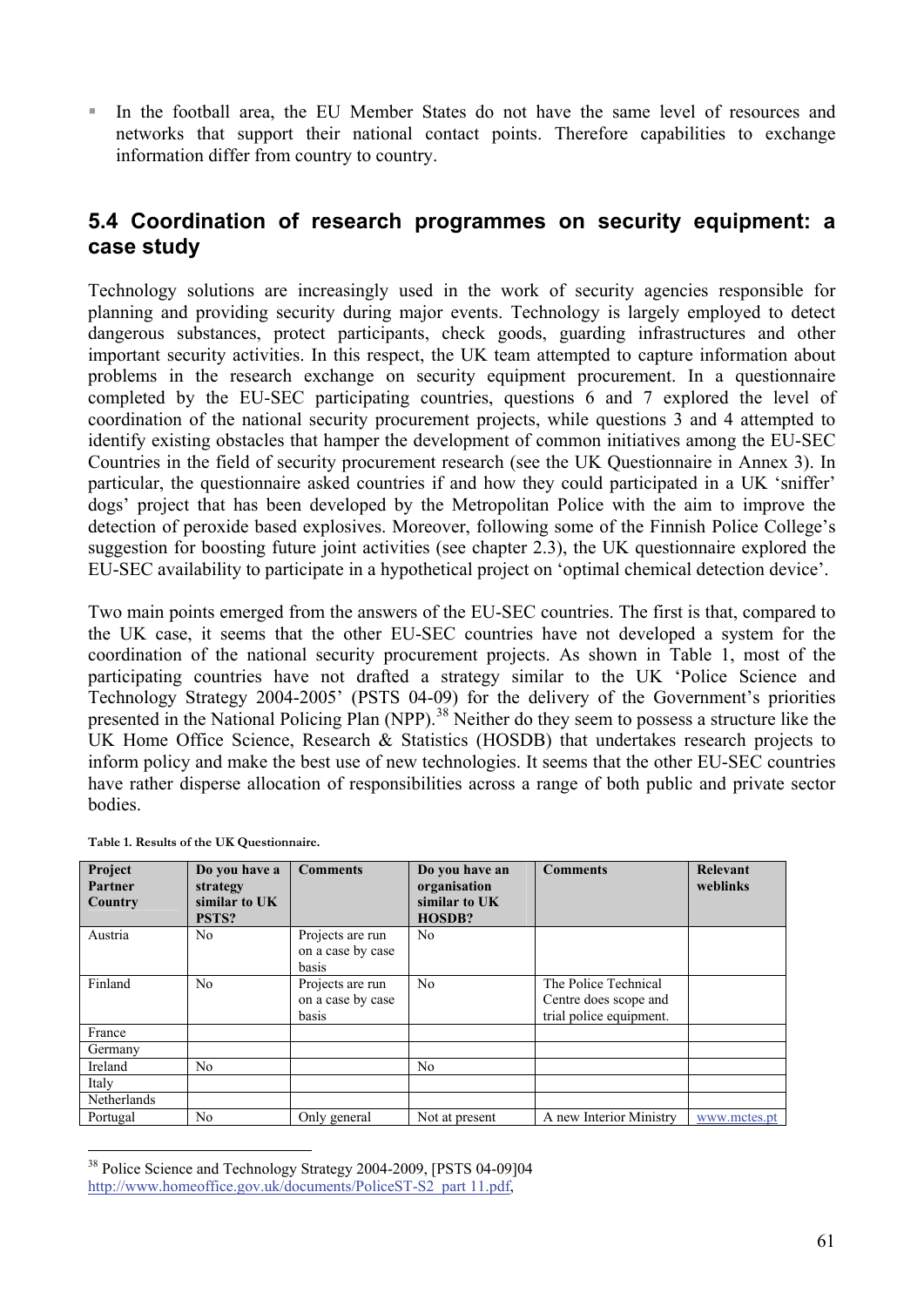|       | national strategies<br>run by Min. of<br>Sc. & Tech. | Research centres<br>are found in, e.g.,<br>the Police Staff<br>College | law foresees the estab.<br>Of a Dir. Of Res. $&$<br>Planning in Internal<br>Affairs | www.esp.pt<br>www.academi<br>amilitar.pt<br>www.ispjcc.pt |
|-------|------------------------------------------------------|------------------------------------------------------------------------|-------------------------------------------------------------------------------------|-----------------------------------------------------------|
| Spain |                                                      |                                                                        |                                                                                     |                                                           |

**Source: UK Questionnaire (questions 6 and 7)**

The second point that emerged from the questionnaire is that, as shown in Table 2, the EU-SEC Countries would welcome proposals for transnational cooperation in the field of security procurement provided that:

- There is a formal invitation process from a recognised national authority in the research/project.
- The proposals for cooperation fit with national priorities and do not overlap with current national initiatives. Some countries would need a scoping survey to determine whether or not relevant research is already being carried out within the EU.
- Funding sources are available. In some case, the existence of an EU funding source such as AGIS or ESRP could be seen as a facilitating factor.

**Table 2. Results of the UK Questionnaire.**

| <b>Project Partner</b><br>Country | Could you join<br>another MS project     | <b>Linked Issues</b>   | <b>Finnish proposal for</b><br>an 'optimal | <b>Linked Issues</b>  |
|-----------------------------------|------------------------------------------|------------------------|--------------------------------------------|-----------------------|
|                                   | like the 'sniffer                        |                        | chemical detection                         |                       |
|                                   | $\log s^{39}$                            |                        | device' project                            |                       |
| Austria                           | Possible to respond to a                 | Funding – possible,    | Possible to respond                        | *Funding – possible,  |
|                                   | formal invitation                        | need to explore EU     | to a formal invitation                     | need to explore EU    |
|                                   |                                          | <b>AGIS Programme</b>  |                                            | <b>AGIS Programme</b> |
|                                   |                                          | funding. <sup>40</sup> |                                            | funding.              |
|                                   |                                          |                        |                                            | *Could be more        |
|                                   |                                          |                        |                                            | useful to study       |
|                                   |                                          |                        |                                            | 'deterrence' methods  |
|                                   |                                          |                        |                                            | more widely.          |
| <b>Finland</b>                    | Yes - Hds, of Finnish                    | Amount of funding      | Own initiative $-$ key                     | To be linked to wider |
|                                   | Dog Trg. & Helsinki<br>Bomb Unit keen to | needed                 | issues (1) reliability                     | threat assessment     |
|                                   |                                          |                        | $(2)$ public                               | process.              |
| <b>France</b>                     | join.<br>Yes                             | Financial & Project    | acceptability.<br>Yes                      | Financial & Project   |
|                                   |                                          | Mgt. issues need       |                                            | Mgt. issues need      |
|                                   |                                          | further study          |                                            | further study         |
| Germany                           | No reply                                 |                        |                                            |                       |
| <b>Ireland</b>                    | Possible - depending                     |                        | Possible $-$ depending                     |                       |
|                                   | on a national benefits                   |                        | on a national benefits                     |                       |
|                                   | analysis                                 |                        | analysis                                   |                       |
| <b>Italy</b>                      | No reply                                 |                        |                                            |                       |
| <b>Netherlands</b>                | No reply                                 |                        |                                            |                       |
| Portugal                          | Possible but dependent                   | Funding & project      | Possible but                               | Info on any such      |
|                                   | on PSP & GNR                             | mgt. – might look for  | dependent on PSP &                         | existing project.     |
|                                   | agreement                                | EU-SEC support         | <b>GNR</b> interest                        | Funding               |
| Spain                             | No reply                                 |                        |                                            |                       |
| UK                                | $Yes$ – depending on                     |                        | $Yes - interested in$                      |                       |
|                                   | (1) national priorities                  |                        | solution options BUT                       |                       |
|                                   | (2) existing national                    |                        | without sharing data                       |                       |
|                                   | initiatives                              |                        | on national                                |                       |
|                                   |                                          |                        | vulnerabilities                            |                       |

**Source: UK Questionnaire (questions 3 and 4)**

<span id="page-61-1"></span><span id="page-61-0"></span> $39$  A follow-up from the topics noted for further exploration in the Finnish 'Summary of Results' Report <sup>40</sup> European Commission [JHA], 'Cooperation in practice – EU funding support in the area of freedom, security and justice – AGIS', http://.ec.europa.eu/justice\_home/funding/agis/funding\_agis\_en.htm , accessed 26/10/06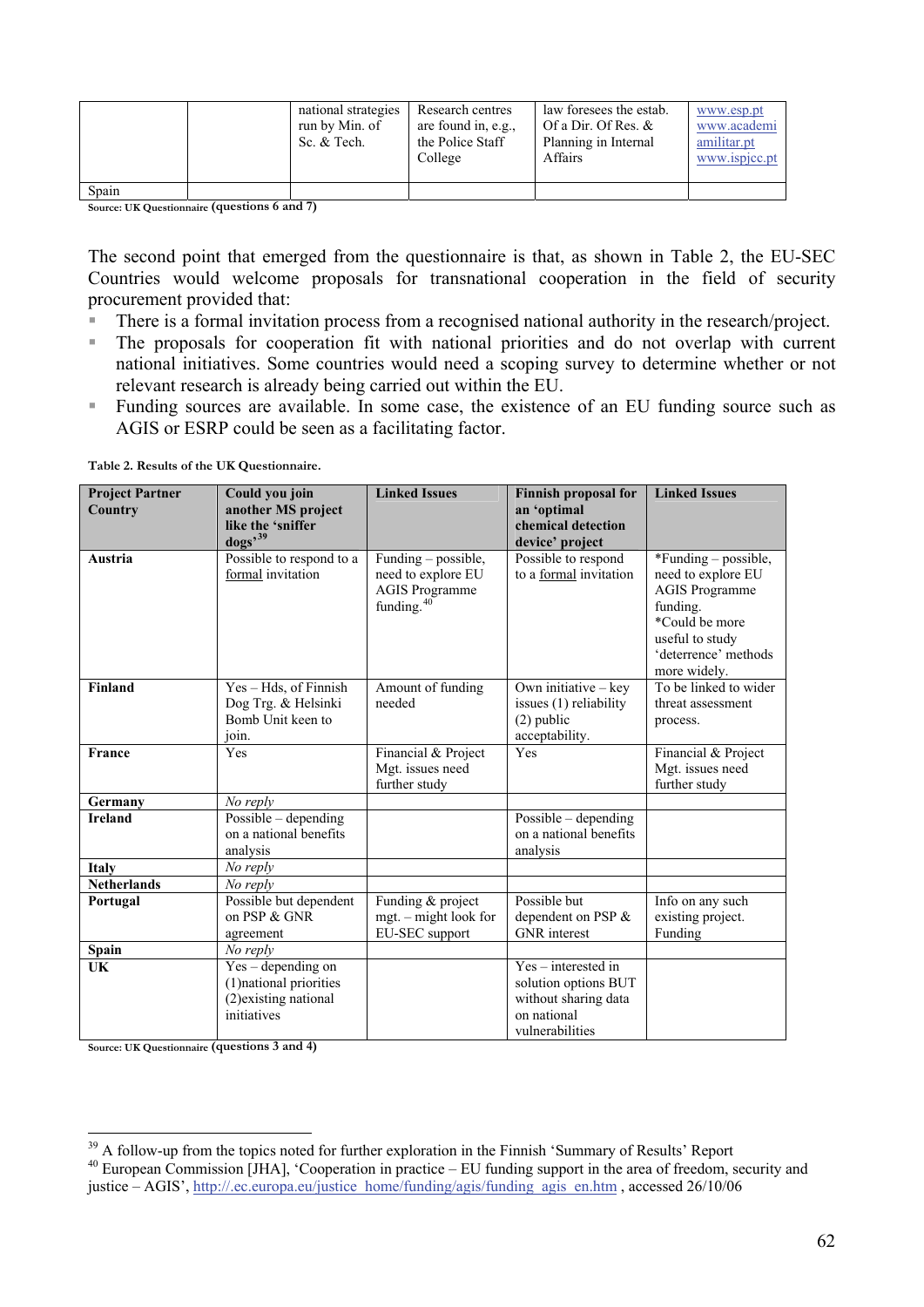As a complement to the data collected through the UK Questionnaire, the University of Southampton explored the area of cooperation and coordination of defence procurement projects in Europe. Compared to the security procurement, the European defence procurement area has a longer history that starts with the post-1945 attempts of developing procurement collaboration through NATO, bilateral and multilateral projects. Although the history of collaborative defence procurement is littered with failed projects and accounts of the complexities of the agreement, financial arrangements and project management, it has also recorded some successes $41$  $41$ . Therefore the UK Team considered helpful an exploring exercise in this area, especially in terms of identification of lessons learnt that can be transferred to the sector of security procurement.

The study suggested that the most common problems in the area of European defence procurement:

- Difficulties in agreeing the Operational Requirement [OR].
- Multinational projects and efforts are often vulnerable to national political decisions and governed by principle of fair return on investment ("juste retour") that might either reduce the number of partner-countries or the scale of the production-run.
- European countries are under pressures from national defence industries that wish to secure particular national commercial advantages.
- Cost control problems.

 $\overline{a}$ 

 In the area of counter-terrorism, it is very likely that the national fora within which procurement research is developed will operate in very restrictive security classification mode. Therefore any consequent trans-national research sharing which does occur is likely to be restricted to those countries with which a state has particularly privileged bilateral relations or within some privileged multi-lateral framework like the EU G6 group.<sup>[4](#page-62-1)2</sup>

The European Commission has been trying to persuade Member States to address these problems for some time. Its latest attempt was represented by the 2004 *Green Paper on Defence Procurement* whereby the Commission provided suggestions to contribute to the creation of a European defence equipment market (EDEM). In particular, the Commission proposed two ideas. The first was to develop an interpretative communication to clarify the complex EU's legal framework 'in order to facilitate application by the competent authorities and to improve the operators' understanding of it'. The second was to supplement the EU's legal framework with a new specific legal instrument for defence procurement, such as a directive to coordinate the procedures for awarding contracts.<sup>[43](#page-62-2)</sup>

Moreover, the European defence procurement has, at the present, an advantage over the embryonic attempts to promote European internal security equipment procurement collaboration through its longer established organisational structures. Since 1996 the **Joint Organisation for Armaments Cooperation** (OCCAR – given legal personality in 2000), open to all EU states (but currently only comprising the 'big five' defence industry states; Germany, Belgium, France, Italy & UK), has been trying to replace 'the system of "juste retour" per programme by an "overall juste retour" covering several years and several programmes.<sup>[44](#page-62-3)</sup>

In 2003 the European Commission developed a **European Security Research Programme** (ESRP). This initiative used Commission powers, under Article157(2)EC, to prompt Member States

<span id="page-62-0"></span><sup>&</sup>lt;sup>41</sup> See. For example, F.Hood, 'European Defence Procurement; The Future ?', Report on Wilton Park Conference WP734, 2-4 Feb. 2004, Wilton Park/FCO, March 2004 and see also:- M.Alexander & T.Garden, 'Counting the cost of Europe's Security Needs', *International Security*, 77(3) 2001 and A.Missiroli, 'Plough Shares into Swords ?', *European Foreign Affairs Review*, 8(1) 2003<br><sup>42</sup> Clarification of the issues in this section was assisted through an interview with Mr. John Moore, Managing Director

<span id="page-62-1"></span>of MFD International, consulting security engineers, on 15/11/06

<span id="page-62-3"></span><span id="page-62-2"></span><sup>&</sup>lt;sup>43</sup> Commission of the EC, 'GREEN PAPER- Defence Procurement', Brussels, 23.09.2004, COM(2004)608 final  $44$  Ibid., p.8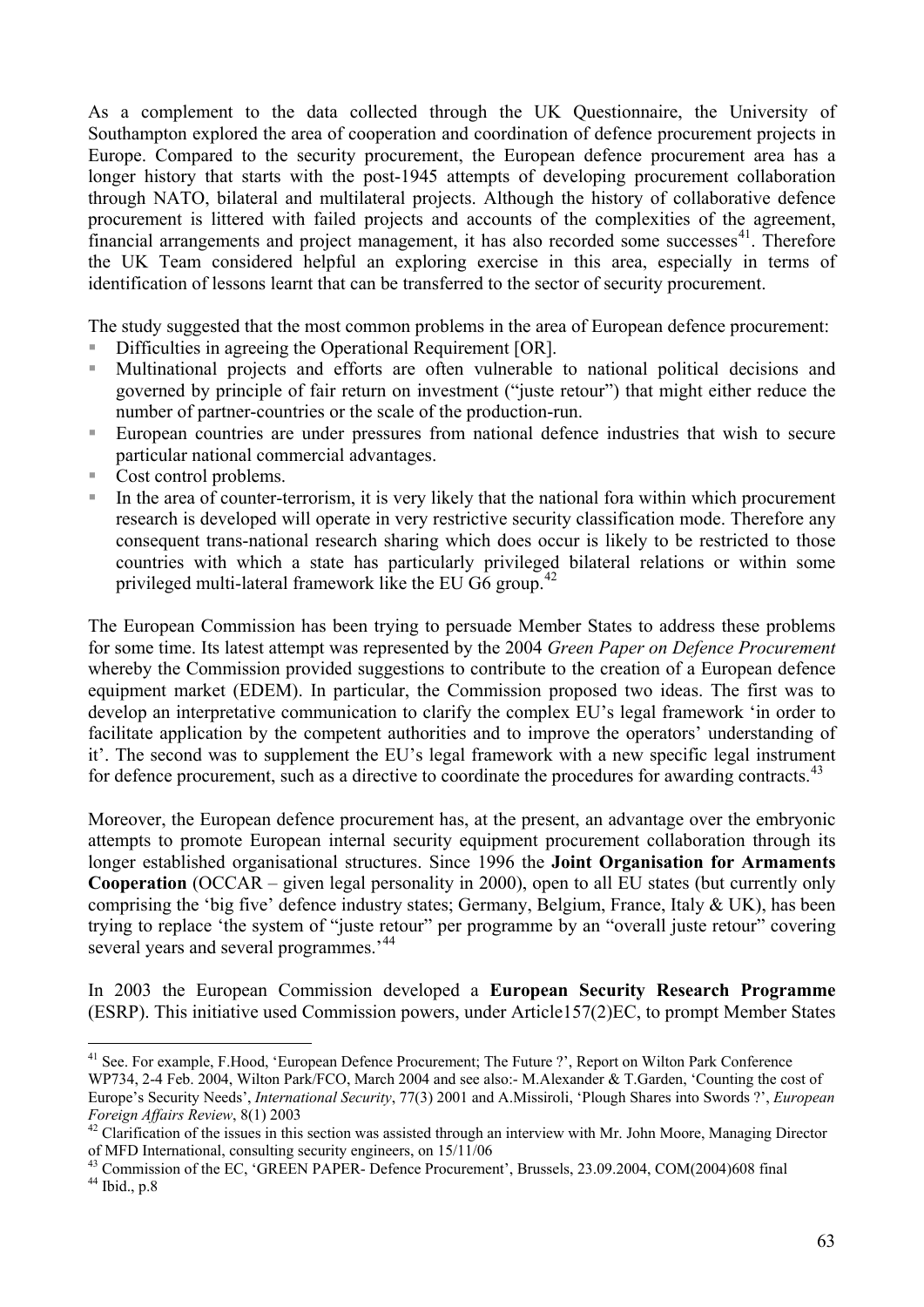to address the need for coordinated action on EU industrial competitiveness issues in the security area. Under these powers the Commission may 'take any useful initiative to promote such coordination.'[45](#page-63-0) There are three important aspects to this Commission initiative which are relevant to the EU-SEC project. Firstly, the Commission used, initially, a politically low-visibility policy development route by setting up a 'Group of Personalities' [GoP] in October 2003 to draft proposals.<sup>[4](#page-63-1)6</sup> Secondly, the GoP contained a significant industrial representation from EADS, BAE Systems, Thales, Finmeccanica, Indra, Siemens and Diehl.

More recently, in 2004, the EU set up the **European Defence Agency** (EDA)<sup>[47](#page-63-2)</sup> to help Member States meet their capabilities goals under the European Security and Defence Policy (ESDP). Among the ways EDA seeks to achieve its goals there is one which might be seen as comparable to the needs of the internal security area that is 'Helping them [Member States] to identify common needs and promoting collaboration through common solutions.<sup>[4](#page-63-3)8</sup> The EDA is, in EU institutional terms, an Agency of the EU operating under the Authority of the Council of Ministers with the EU's Secretary-General of the Council and High Representative for CFSP, Javier Solana, as its Head of Agency and Chair of the Steering Board of Defence Ministers.

#### **5.5 The management and coordination of national resources**

A further element to discuss in this chapter is how the EU-SEC participating countries manage and coordinate their resources to conduct research programmes. Although no specific information have been collected, the countries' experience in planning and implementing security for major events provides some important indication. In particular, their practical experience show that security planners should take into consideration the following strategic elements before planning the security of a major event:

- **Leadership**: All participating countries appoint a person or body responsible for planning and implementing security of the major event. The advantages of central resources management have been expressed in terms of overview, control on local decision, good sharing of best practices, access to the best-equipped and trained resources, and reduction of risks of duplication. However, a centralised structure can also cause more delays and domination by larger forces.
- **Plans and structure**: There are consolidated procedures to articulate who has responsibility for planning and delivering what, where and when.
- **Budget planning**: In most of the countries, there is a common budget for the assignment of personnel and resources for police activities. In Germany, the Netherlands and in United Kingdom there are either the states (Länder) or the regions responsible for their budget. In case of major events, extra-budgets can be produced.
- **Past experience**: All EU-SEC Countries try to make use of regional, national and international experiences related to security at major events such as the G8 Summit, the Olympic Games and the World/European Football Cup.
- **Integration and coordination**: Most of the countries ensure that all the different branches of planning are integrated, complementary and coordinated. Exercises are important to test security procedures, teams' competence and effectiveness of security plans.

<sup>&</sup>lt;sup>45</sup> House of Commons, European Scrutiny Committee,  $12^{th}$  Report of Session 2003-04, HC 42-xii, Para 5.4, March 2004  $^{46}$  The discussion of the GoP draws upon Hayes, op. cit., pp.13f

<span id="page-63-2"></span>

<span id="page-63-1"></span><span id="page-63-0"></span><sup>&</sup>lt;sup>46</sup> The discussion of the GoP draws upon Hayes, op. cit., pp.13f<br><sup>47</sup> Joint Action 2004/551/CFSP to set up a European Defence Agency (EDA) adopted by the Council on 12 July 2004, OJ L 245/17, 17/7/04

<span id="page-63-3"></span><sup>&</sup>lt;sup>48</sup> EDA 'Why the European Defence Agency?', http://eda.europa.eu/, accessed 3/10/06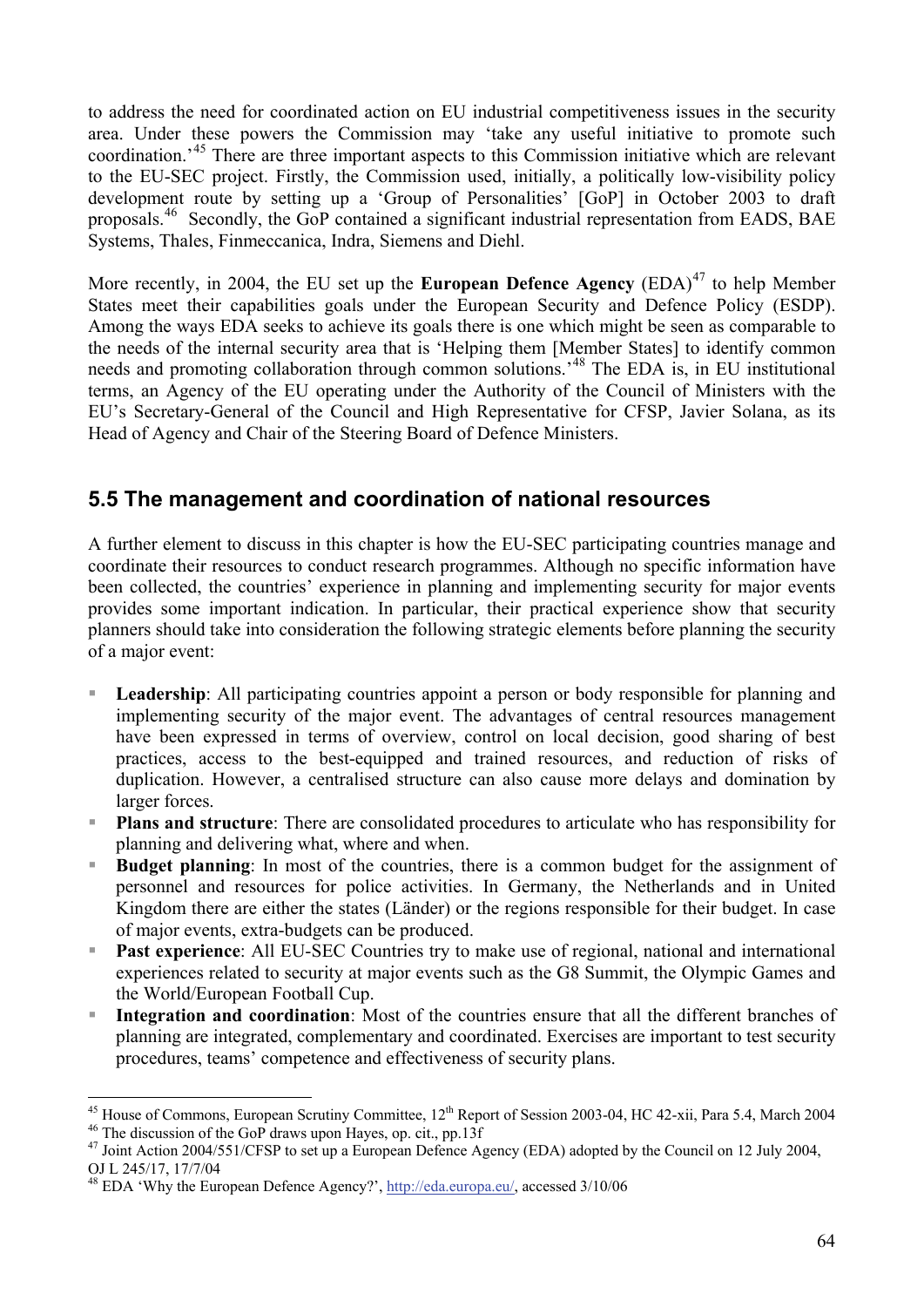- **Media strategy**: All countries acknowledge that media communication and monitoring is a key element for the success of the major event. Therefore countries appoint a press liaison officer or a special team to communicate with the community, the media and, if necessary, with demonstrators.
- **Cooperation with private organizations**: There exists tools to cooperate with the private sectors, such as contact points or informal networks.

### **5.6 Conclusions**

The EU has made significant efforts to encourage the sharing of information and knowledge on security at major events among the EU countries. A considerable amount of work has been done in terms of legal tools, policing networks, data repositories and national initiatives. This chapter has suggested that the football network offers a particular good example of areas of best practice. Moreover, it has shown that the EU-SEC participating countries do not report any significant legal or bureaucratic barrier that may hinder the launch and development of a multinational research projects on security at major events. The next step will be to try to understand how these countries can effectively use these resources to implement joint research activities.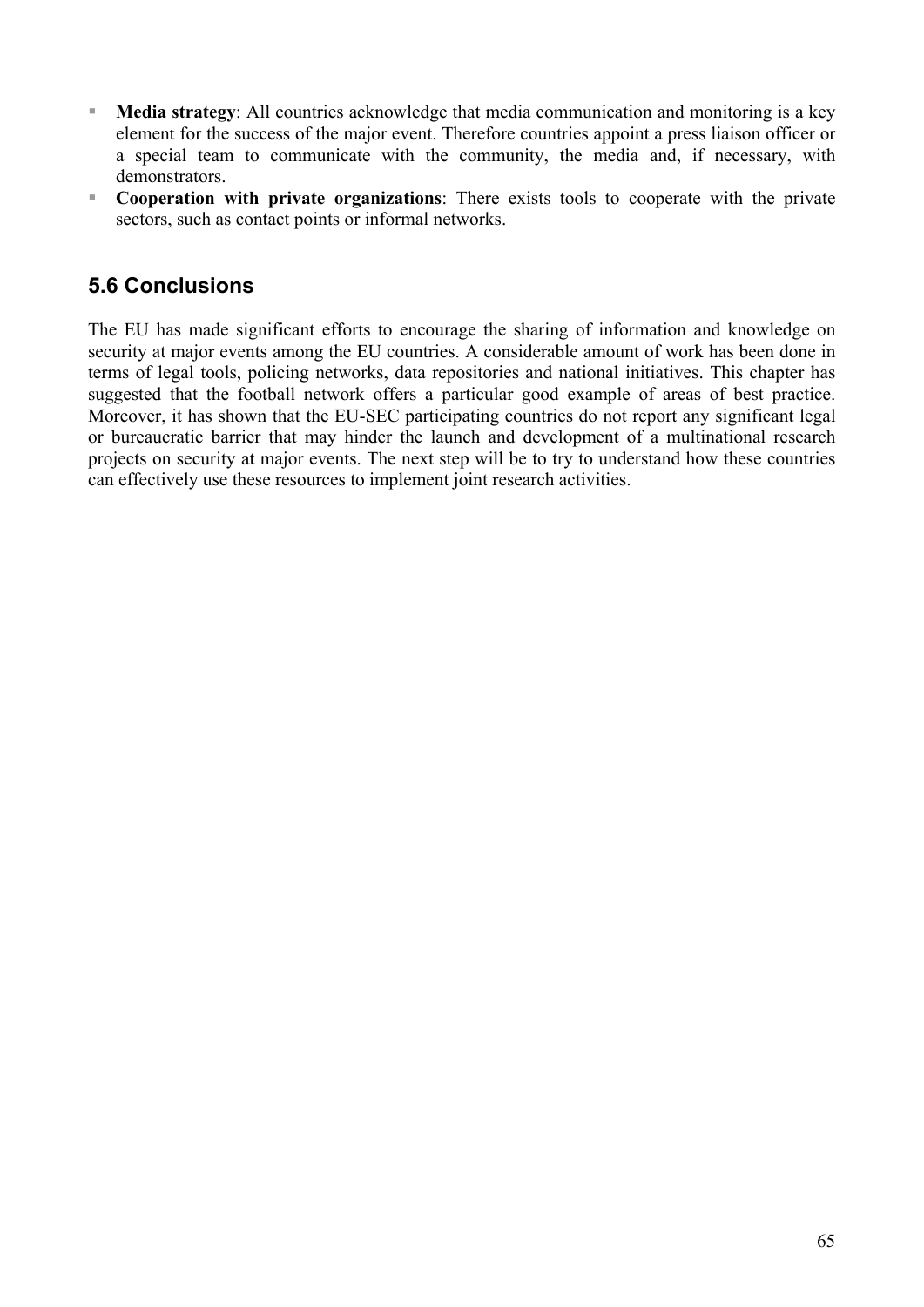# **Chapter 6 Implementing Joint Research Activities in Cooperation with the Private Sector**

Private Public Partnerships represent a partnership between the public sector and private sector for the purpose of delivering a project or a service traditionally provided by the public sector. The purpose of this chapter is to analyse why PPPs are becoming increasingly important in Europe and explore how PPP can effectively contribute to the coordination of the national research and policies on major events security.

The chapter is mainly based on the experience that the French *Direction de la Formation de la Police Nationale* (D.F.P.N) accumulated in 2007 when they launched an international "Call for ideas" to foster partnerships between the public and private sector. The call was an opportunity to invite some private companies to elaborate the two ideas Specialist Technical Equipment Pool (STEP) and the European Major Events Register (EMER) (see chapter 4) and make a technical presentation before a scientific panel to choose the 'preferred supplier'.

### **6.1 The importance of PPP**

Public-private partnerships (PPPs) is becoming increasingly common in Europe across different social and political sectors. The pivotal idea of PPPs is that both the public and private sectors have certain advantages in terms of time, performance and costs. PPPs can increase the efficiency of public services, balance insufficient public resources, reduce costs, avoid duplication of efforts and speed up product development.

In the field of security at major events, PPPs represent an advantageous model of project and service delivery across an range of areas including building and management of infrastructures such as stadiums or sports stadiums, internal security within venues hosting major events, coordination of efforts to safeguard critical infrastructures, benefit for private sector expertise (cyber crime, for example) and advance technologies, gathering of intelligence or better knowledge of incidents and others.

Although potentially productive, there are many difficulties, stumbling blocks and gaps that hamper PPP. One of the problems is the **communication** between the public and private sectors. Public authorities may find sometimes difficulties in understanding the benefits offered by the market, while the private sector does not always provide consumer-oriented products due to time constraints and market pressure. Similarly with the pubic security sector there is a general shared feeling that private companies seek to differentiate themselves within the market through rushed innovation and development while simultaneously applying pressure to adjust public requirements to a rapidly evolving product market.

There are also **constraints in sharing information**. Public and private internal regulations sometimes hamper the sharing of sensitive data. Moreover, information needs to be selected and filtered before being shared. This process requires time and costs that neither private nor public authorities may be prepared to cover.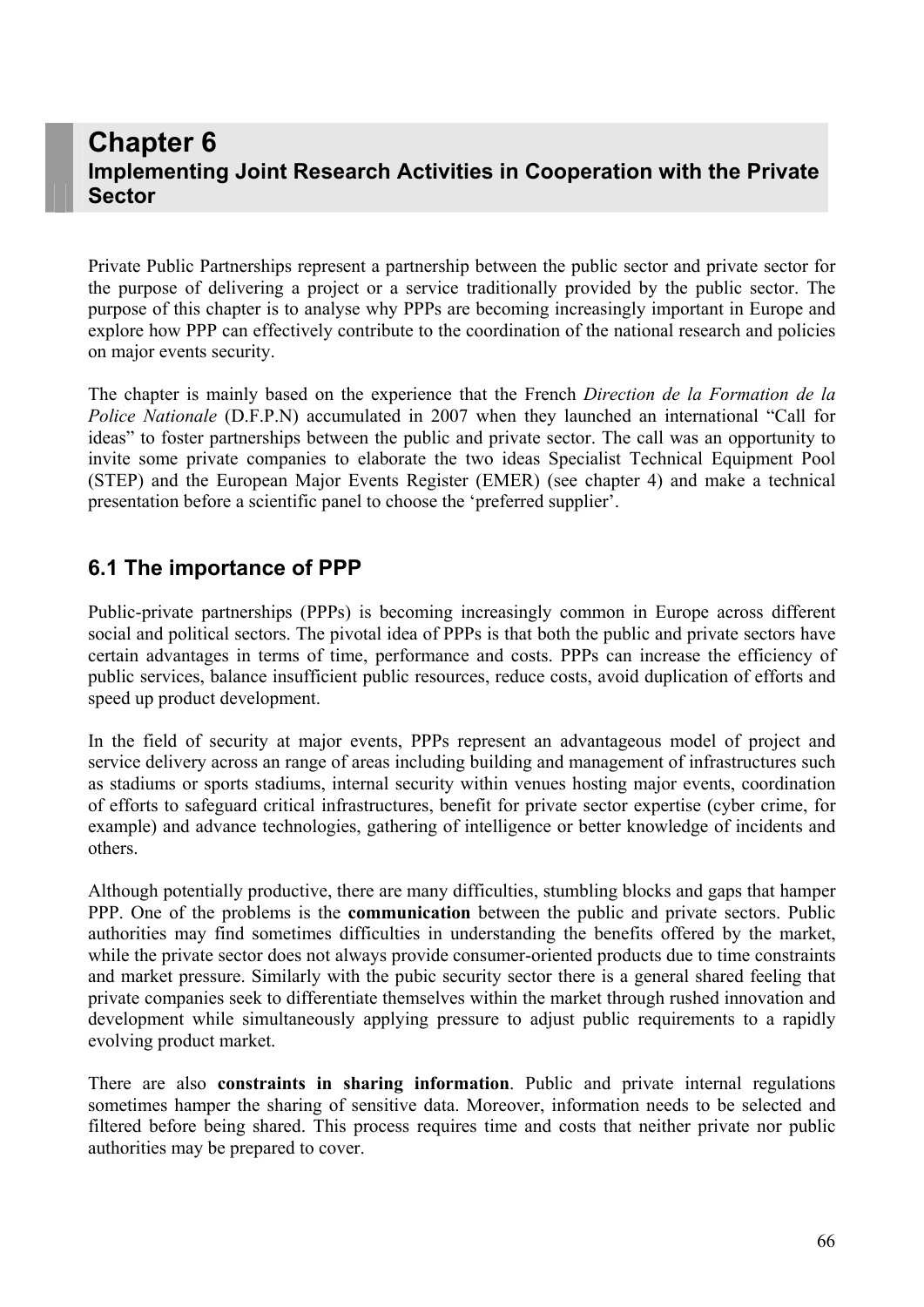**Lack of trust** may be also a problem. In the field of security, the public actors are afraid that the quality of outputs provided by a profit-driven private operator is likely to be lower than what would be achieved by the public sector. Without appropriate and credible means of control and quality indicators from the public party, scepticism over PPPs is likely to increase.

PPPs are also deemed unsuitable for sectors with fast-pace technological change, such as IT. It is almost impossible to set credible quality outputs for a long-term period without hampering possible innovations and constant improvement in the quality of services. Frequent renegotiations to adapt the contract to technological development would be costly, thus contradicting the basic reason for PPP adoption: the creation of value for money.

## **6.2 Practical suggestions to foster PPP through call for proposals**

How practically can PPP model be fostered in the area of security at major events? The experience developed by the EU-SEC partners provides some important indication. The French *Direction de la Formation de la Police Nationale* (D.F.P.N) launched in 2007 a "Pilot Call for Ideas" with the aim to develop two proposals: the Specialist Technical Equipment Pool (STEP) and the European Major Events Register (EMER). As has been seen in chapter 4, these innovative technological tools have been designed to increase the coordination among EU-SEC participating countries in the field of security during major events. The call was directed towards the private sector. D.F.P.N. launched officially the call at The Hague in October 2007 and, subsequently, private companies and research institutes were invited to provide inputs into the design of STEP and EMER.

The following lessons have been learnt from this work experience:

- **Ensuring open market access and competition**: PPPs comply with the operation of open markets and with the clear and transparent rules of these markets. This issue is particularly relevant with respect to tendering and selection procedures for private partners, since some of them might have been invited to take part, jointly with representatives of the public sector, in the identification of needs stage. This can create a *vulnus* in the tendering procedures, since other competitors might deem that those who participated in the initial stage hold a comparative advantage when preparing the bid. Procurement procedures must therefore respect the principles and rules setting out the need for open and fair competition, transparency and proportionality.
- **Target:** A strategy and a deep analysis of the targeted companies interested in being involved in the partnership's proposal should be undertaken in advance. It is not sufficient just to identify the right company or the right target but the company or prospective companies should also be involved from the very beginning at the partnership table, assembling the right people with the authority to take decisions and commit resources on behalf of their organizations. It is important that those who manage responsibility in partnership initiatives have the seniority to take decisions and commit resources on behalf of their organization.
- **Timing:** Successful PPPs design requires that all parties are brought together at an early stage. PPPs cannot be seen as a top/down initiative but rather must be built through an early and timely process of consultation and negotiation among partners, where an independent body like UNICRI has a pivotal role in terms of facilitating the process. As a special reference for the private sector, it should be involved as a full participant in the project and not just a single provider of technological tools or products. There is, indeed, a problem of timing perspectives to divide the public and the private sector. Whereas the public sector, sometimes supported by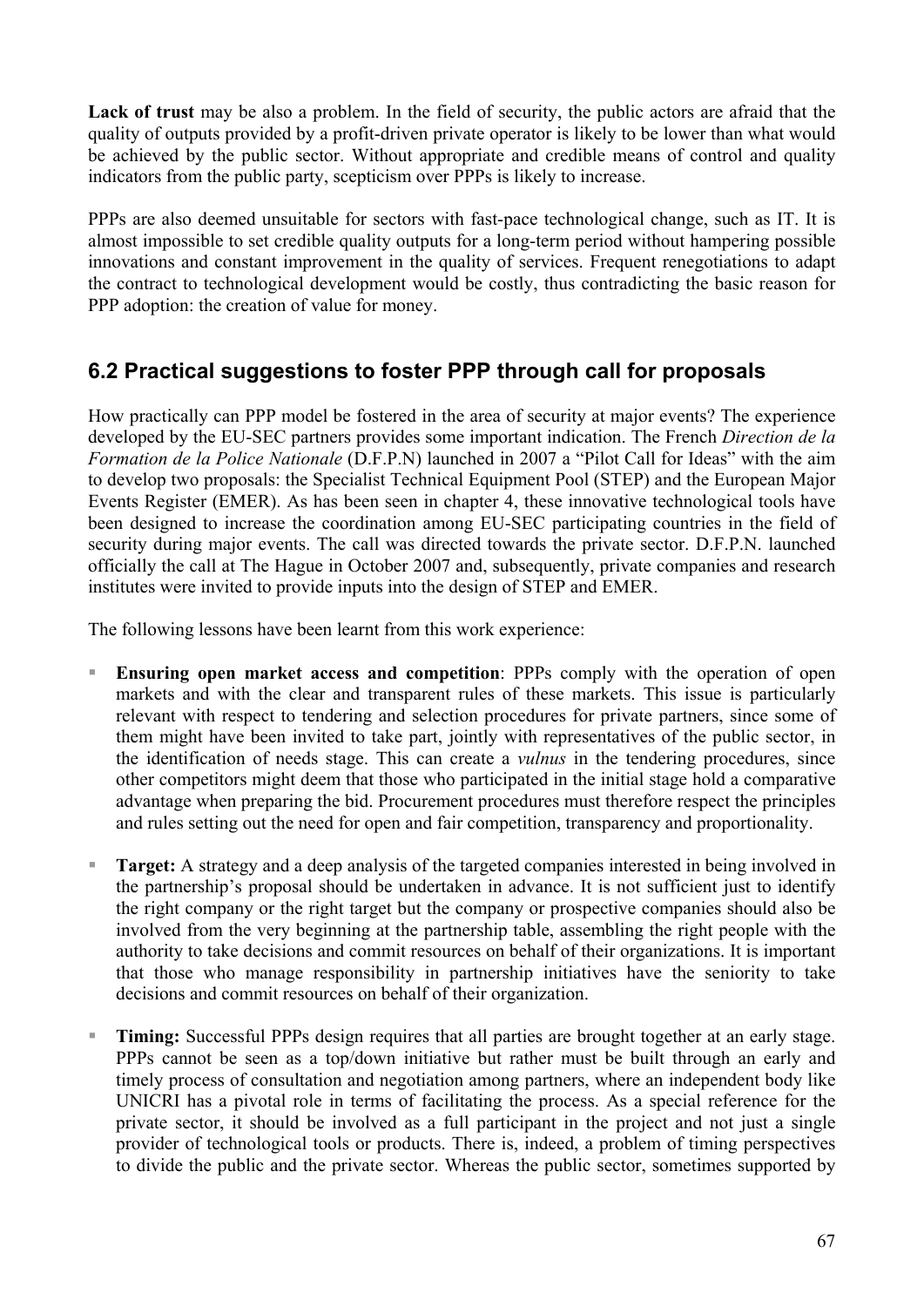international organizations as in this case, usually carries out multi-annual programmes or projects, private companies need to achieve results, distribute gains among their shareholders within a short time-frame. Therefore, trying to persuade companies with the argument of longterm benefits for the image and visibility of their enterprise, while in the short-term suggesting they should be investing money without earnings, is a difficult task.

- **A legal and financial system at national and international level that is conducive to the establishment of PPP:** PPPs in some cases can require substantial reform of legal and financial systems in Member States to make their application possible. This requires possibly actions to define the role of the public sector, institutional capacity building at all levels including the allocation of qualified and motivated staff to specialized PPP units and the development of private sector investment facilitation mechanisms.
- **Involvement of the decision makers:** PPPs need to involve from the very beginning at the partnership table the right people with the authority to take decisions and commit resources on behalf of their organizations.

### **6.3 Conclusions**

Although primary responsibility to provide and deliver security at major events lies with national authorities, State action alone is not enough and private sector input is essential. Ownership of security is not exclusive to the public domain and it should be further defined as to what extent security should be owned by the private sector.

The EU-SEC Project and its "Call for ideas" were an important experience to explore how public and private sectors can effectively cooperate in implementing security during major events. This chapter has suggested a number of practical steps that the EU Countries may take into consideration before developing PPPs practices. The main conclusion is that the PPPs model can be a productive instrument provided that common benefits are clearly identified, legal and financial constraints are analysed, right candidates for partnership are selected, and mutual trust is built.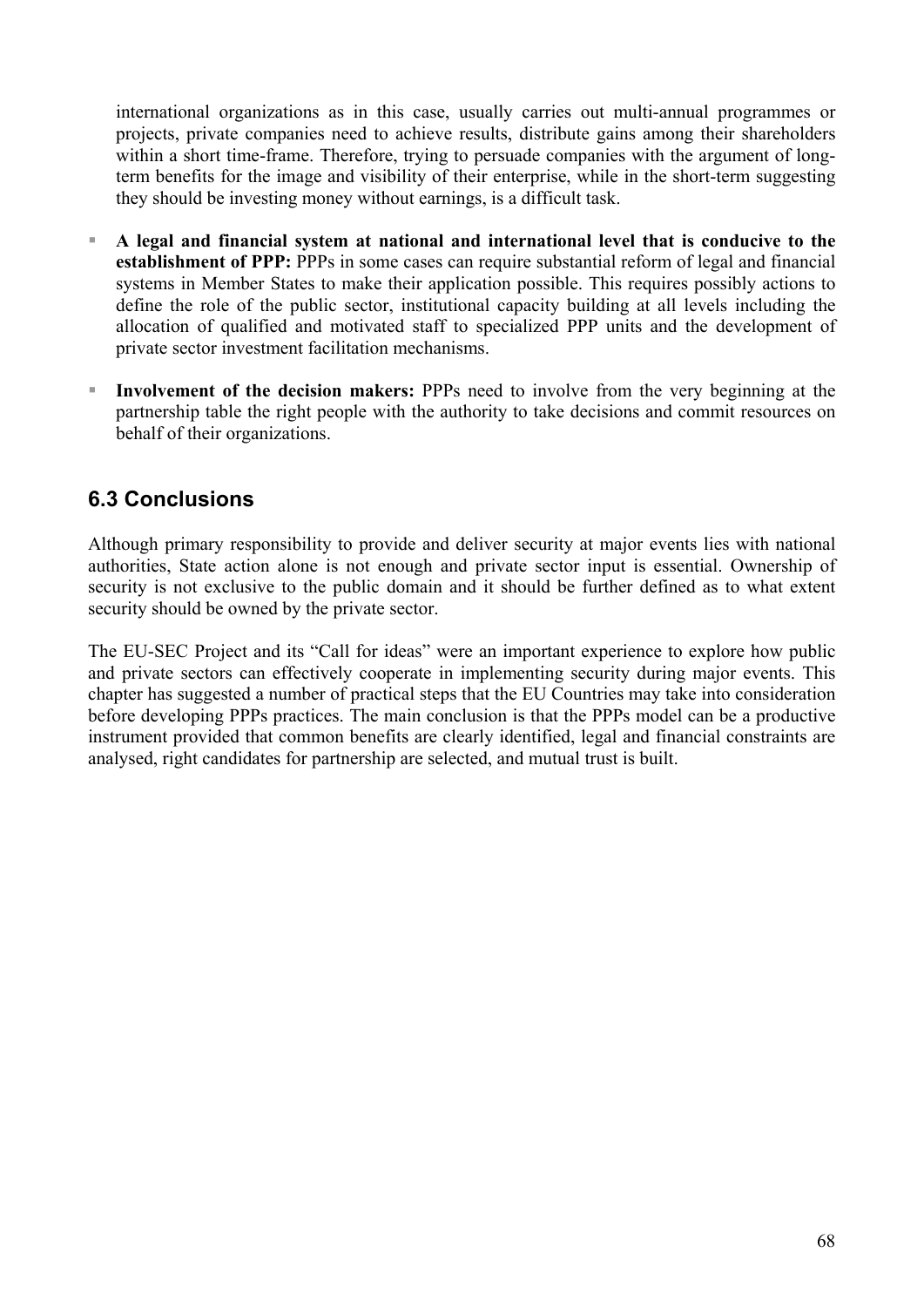The main aim of this chapter is to provide guidance on the links between ethical issues and security during major events. In particular, it explores how ethical issues are taken into consideration in the different aspects of the research on security during major events. The chapter is based on the study of the German *Deutsche Hochschule der Polizei (DHPol)* (former *Polizei-Führungsakademie des Bundes und der Länder*) in Muenster.[49](#page-68-0)

### **7.1 Ethical Issues**

#### *7.1.1 Ethical issues and European Research*

The EU-SEC Project is fulfilled within the Sixth Framework Programme for Research and Technological Development 2002-2006 (FP6) of the European Commission as part of ERA-NET. This is designed to step up the cooperation and coordination of national or regional research activities through the networking of existing research programmes, including the development and implementation of joint activities. Article 3 of the FP6 states that all the research activities implemented under the Sixth Framework Program must be carried out in compliance with fundamental ethical principles.

The European Commission emphasizes the need for consideration of ethical issues (among others) to raise awareness among researchers of the impact of technological change on humanity. Further tasks are to evaluate research from philosophical, ethical and social perspectives, to promote public understanding and the discussion of new technologies and the surrounding ethical debate. It also needs to explore the impact of research and its potential application on personal privacy and human dignity, to discuss possible cross-linking of databases and privacy and confidentiality, implications and possible increased risk to e.g. security, privacy, non-discrimination or accountability.

Also a further challenge is raising awareness of ethics amongst researchers - particularly for the new technologies. This is promoted by the European Commission to ensure that ethical analysis develops rapidly enough to be taken into account in future policy development and research governance within the European Union.

#### *7.1.2 Ethical principles and sources*

 $\overline{a}$ 

In common English usage, ethics has at least four meanings. In one sense, ethics is a synonym for ordinary morality (those universal standards of conduct that apply to moral agents simply because they are moral agents). In at least three other senses, ethics differs from morality. For the purpose of

<span id="page-68-0"></span><sup>&</sup>lt;sup>49</sup> The following members of the team have been working on the study: Professor Dr. Hans-Gerd Jaschke, Regierungsdirektor Dr. Wolfgang Kokoska, Professor Dr. Joachim Kersten, Polizeidirektor Karsten Gräfe, Birgit Winkelsett M.A., Verena Schulze and Ansgar Burchard. Due to the fact that main German experts in the field of ethics in policing are working at the German Police University, the WP5 team is grateful for excellent contributions from experts Dr. Siegfried Franke and Werner Schiewek.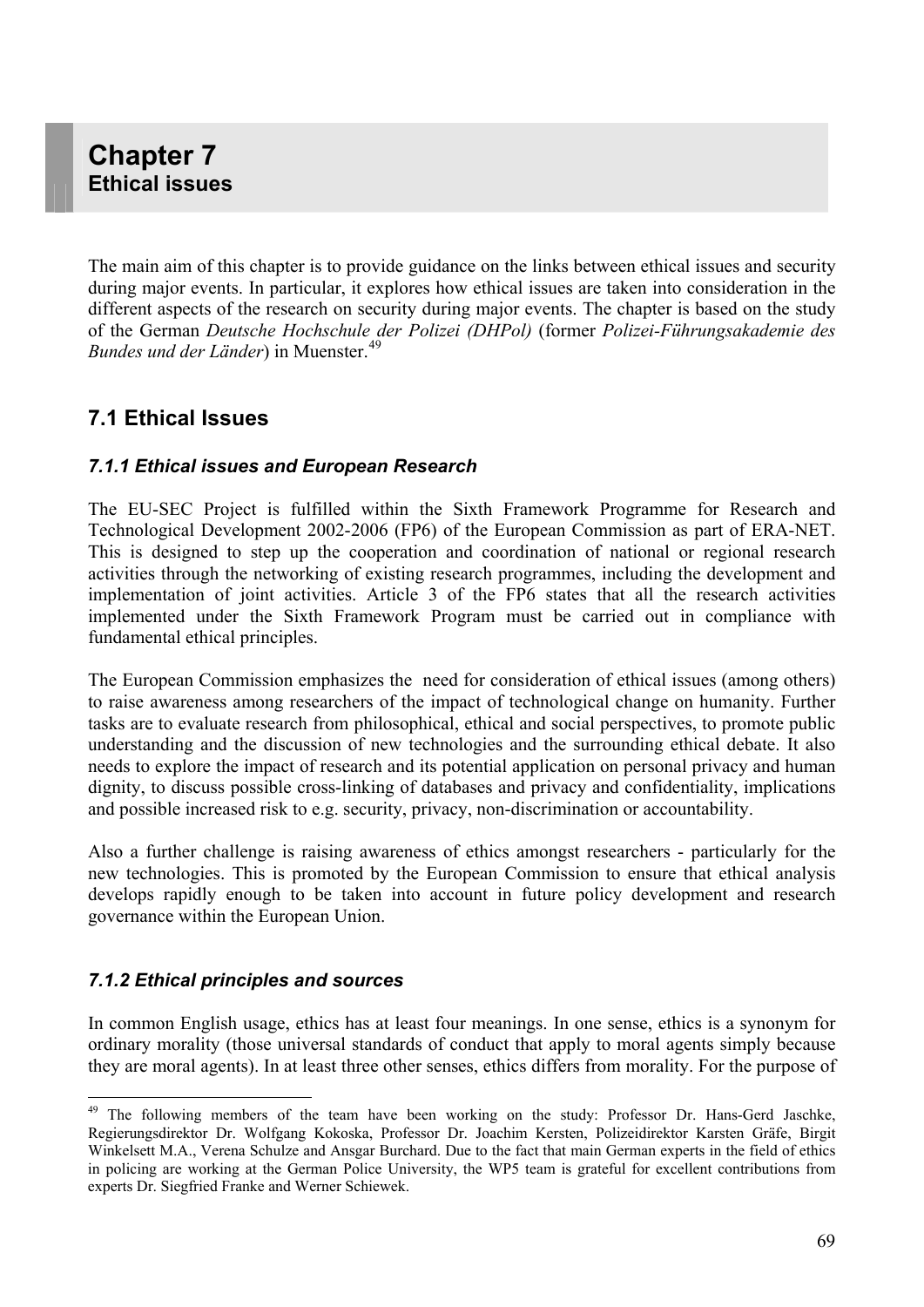the EU-SEC Project, the "fourth sense" of ethics is the most meaningful. That means, ethics can be used to refer to those morally permissible "standards of conduct" governing members of a group simply because they are members of that group. In this sense, ethics of research is for researchers, ethics of policing is for those doing police work or being concerned with policing and so on. Ethics (in this sense) is relative even though morality is not; it resembles law and custom, which can also vary from group to group and over time. By definition ethics in this sense must be at least morally permissible. There cannot be thieves' "ethics" or torturers' "ethics", except with scare quotes around "ethics" to signal an analogical or perverted use. Ethics resembles law and custom in another way: it sets a standard to guide and evaluate conduct.

In a general sense, ethics is the study of right and wrong, good and evil. Beliefs and values regarding right and wrong are shaped, among others, by our parents, our friends and social environment, the communities of which we are part, our own perceptions and virtues widely accepted as human life, human dignity, integrity of the person, democracy, rule of law, cultural, religious and linguistic diversity, freedom of research, privacy, liberty and security.

There are ethical concerns that arise when commonly accepted understandings are examined and different perspectives are revealed. Introducing new perspectives can create unexpected challenges to the status quo (both for individuals and for the organisation).

#### *7.1.3 Analysing ethical issues*

This chapter is meant to explore and study the way in which ethical issues are taken into consideration during major events. The European Commission fosters better integration of science in society. Therefore, responsible research is promoted. Researches involved should increase their capability of communicating in a coherent way to citizens and special groups, including policy makers and security planners.

In the framework of WP5, Ethical Issues on Security during Major Events regard:

- Different interests of actors within Major Events
	- Police and Media
- Ethical issues on policing Major Events
	- Ethics of Police Institutions
	- Police Professional Ethics
	- Tension (Police Management Culture; Police Culture; Cop Culture). In all organisations there is a plurality of values and interests that create conflicts between the views of individual members and those of the organisation. It requires virtues of courage and honesty from organisational members in order to be willing to raise value conflicts into consciousness. It also requires a virtue of generosity for organisational authorities to allow their examination. Practitioner-researchers, as "insiders" within an organisation, are embedded in the power/knowledge relations constituting that organisation.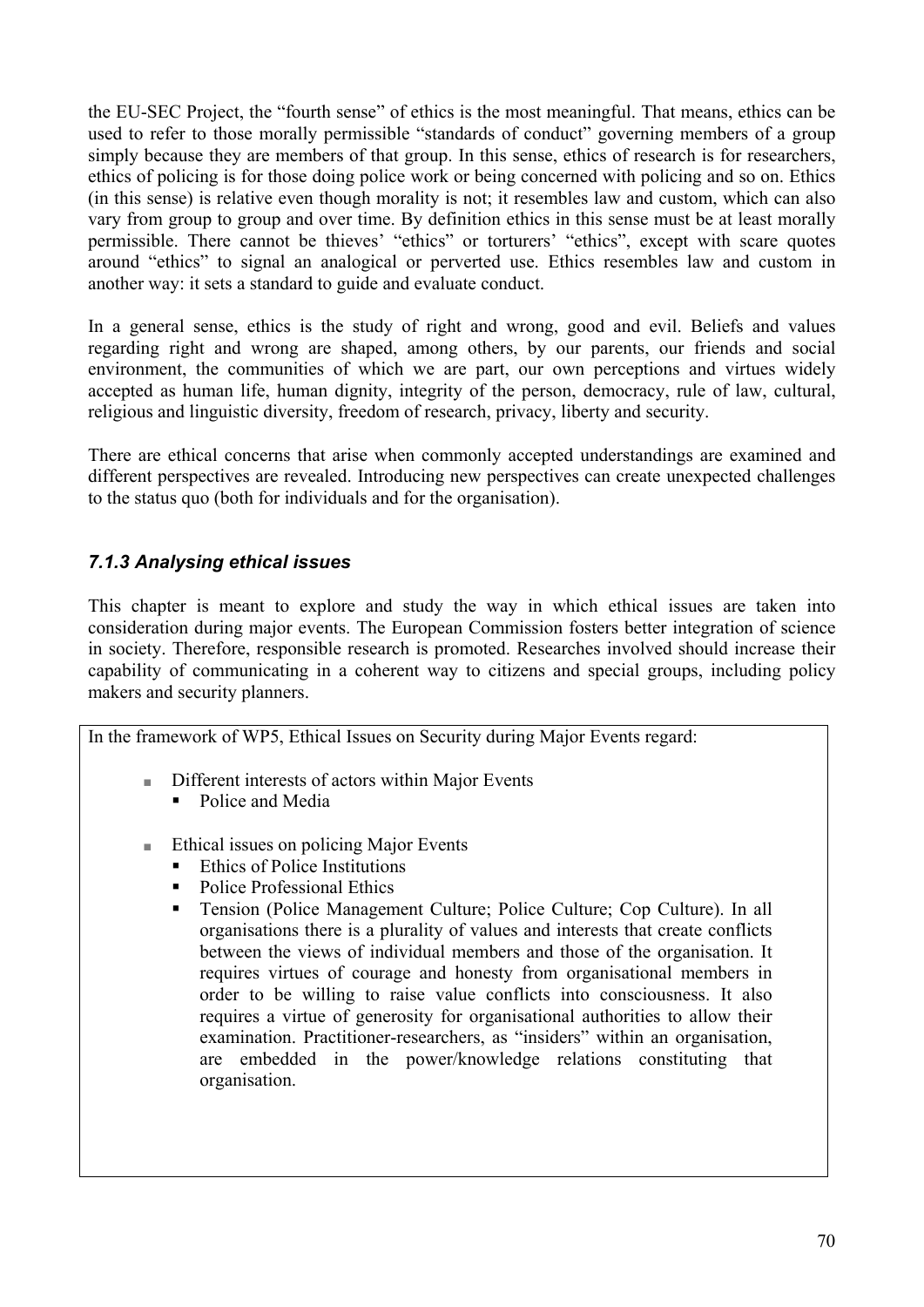- Methodology of Ethical Analysis
	- Empirical analyses
	- Application to:
		- Threat identification
		- Vulnerabilities analyses
		- Threat and harm assessment
		- Reviews and monitoring

The German team analysed possible methods to explore and study the way in which ethical issues were discussed and taken into consideration during different European major events. Among the main targets of this investigation, there were also the nature and structure of ethical sources such as: Humans Rights, European Values, National Constitutions, National Laws, European Code of Police Ethics, National Regulations for Major Events, as well as guidelines giving advice for policing major events.

Core issues such as the use of force, use of arms, data protection and information-gathering activities that might infringe on the privacy and civil liberties of individuals were discussed with experts. Major events generally seem to require more intrusive procedures of information gathering, such as electronic surveillance. The impact of such intrusive procedures and the possible posing of threats to civil liberties, privacy and other rights were among the research topics. Specific topics such as accreditation strategies or intelligence analysis were discussed in the context of those types of major events they are related to.

Moreover, widely discussed were professional police ethics (autonomous ethical decision-making in daily policing with a view to effective police work), the problems of tension among actors in the field of security related to major events and the issues of methodologies of ethical analysing and training of ethical decision-making.

## **7.2 Security during Major Events – Role of the police**

Some types of major events are normally very complex situations with respect to processes. Characteristics of these situations include the involvement of various actors, with different interests and expectations in regard to the sequence of the event, the frame conditions and circumstances, handling and solving of problems, the public attention, and so on. One very important point is the security during such an event.

#### *7.2.1 Police in a free democratic State under the Rule of Law*

This is a central point of reference for the police. In free democratic States under the rule of law, police can be regarded as the essential guarantor for inner security in the State. That is related to a second issue: the police represent the monopoly of the use of force. That indicates a clearly exposed function with a considerable accumulation of power and, consequently, a huge responsibility in handling this power. Precautions have to be taken that measures of the police to guarantee security during major events are appropriate to the situation, effective, ethically justifiable and in accordance with the law. The professional way a democratic police force sees itself is related to these dimensions and takes them into account in its daily work. It still may be open, if exists "a free democratic theory of police" to which police officers can refer. In any case there have to be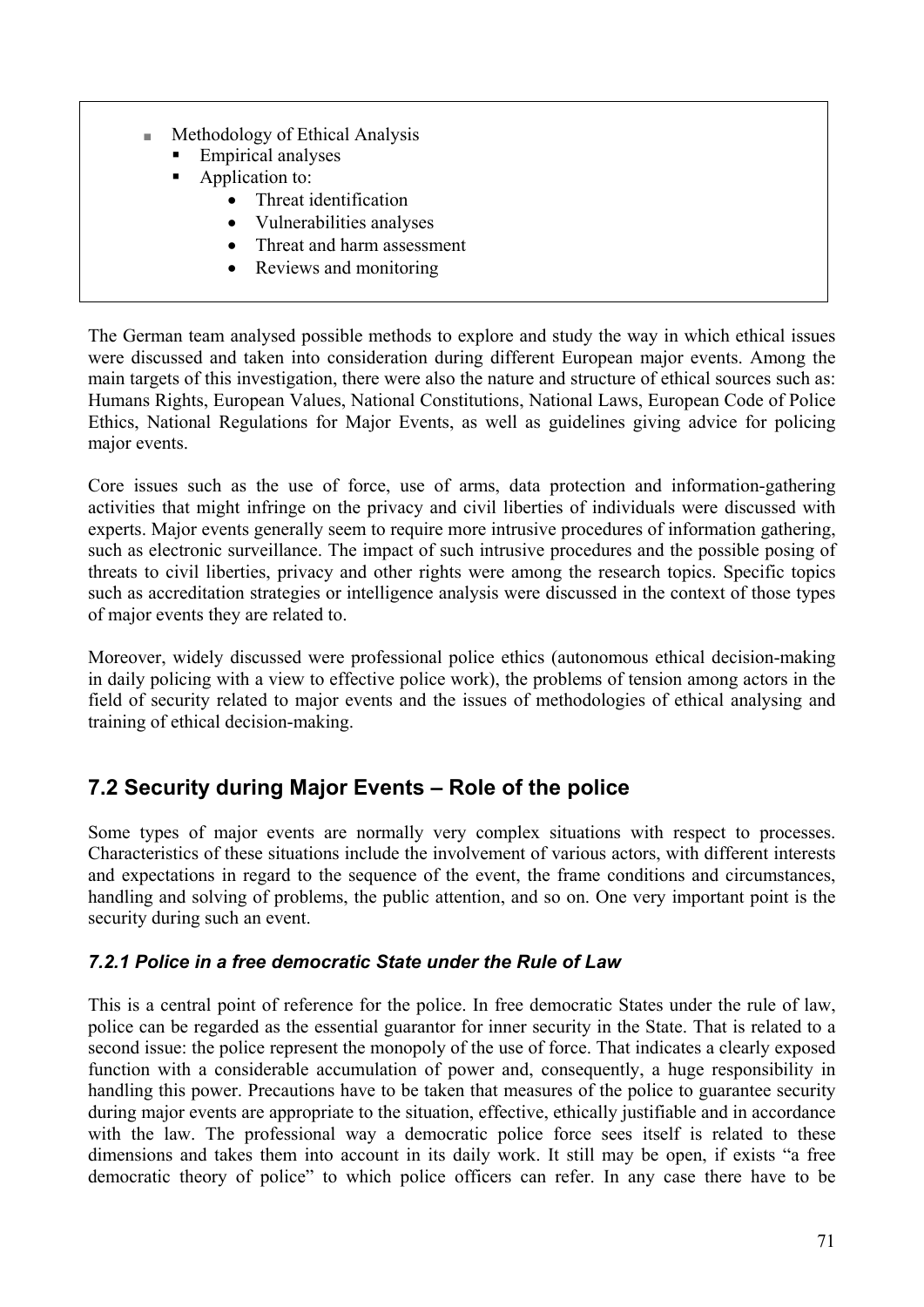standards and rules to be followed. All the consulted police experts agreed and underlined those principles.

The same experts also emphasised:

1) the principle of public control of the institution (external focus):

- o judicial
- o political
- o societal
- o media

2) the role of the police management (internal focus), that must take care of:

- o compliance with the (written and unwritten) rules, such as laws, codes like the European Convention on Human Rights, rules of engagement, manuals and regulations, operational guidelines, tactical regulations, professional standards
- o professional attitudes, beliefs and behaviour
- o education, competencies and qualification of police officers
- o organisation culture

The rules and standards can be more or less explicit and specific. They may refer to a particular event, typologies of events or policing in general. Overall the written rules are to be understood as behaviour binding regulations.

#### *7.2.2 Role of Police in Major Events*

To ensure security during major events there are two strategic aspects for the police to focus on: 1) prevention of dangers, hazards, criminal and administrative offences; 2) prosecution of criminal and administrative offences. Those general or basic functions of police have to be specified according to the specific event with its particular determining factors.

For this specification, it is of pivotal importance to carry out an accurate, comprehensive and valid threat assessment. Aspects like:

- o subject matter of the event
- o reason with respect to motive and occasion
- o involved or engaged groups
- o symbolic impact of the event
- o potential of conflicts

have to be regarded, estimated and analysed.

It is obvious that there will be different results depending on the type of major event and, as a consequence, different concepts and strategies of dealing with them. So it makes a difference, whether the event is a sport event like the Olympics or a comparable sport event and a major football game, a large-scale cultural or a major religious event or celebration, or if it is a big social or political event like protest/demonstration or high level summit. Following is a brief description of the main features that a security system must put in place according to the type of event, whether the latter has a political connotation or not.

#### *7.2.3 Specific Challenges in Political Events*

Although every event has its own characteristics and may develop a unique interior dynamic, there is the likelihood that protests and demonstrations or high level summits entail a different "quality of challenge" for the police. In those events the role of the police is to guarantee and protect the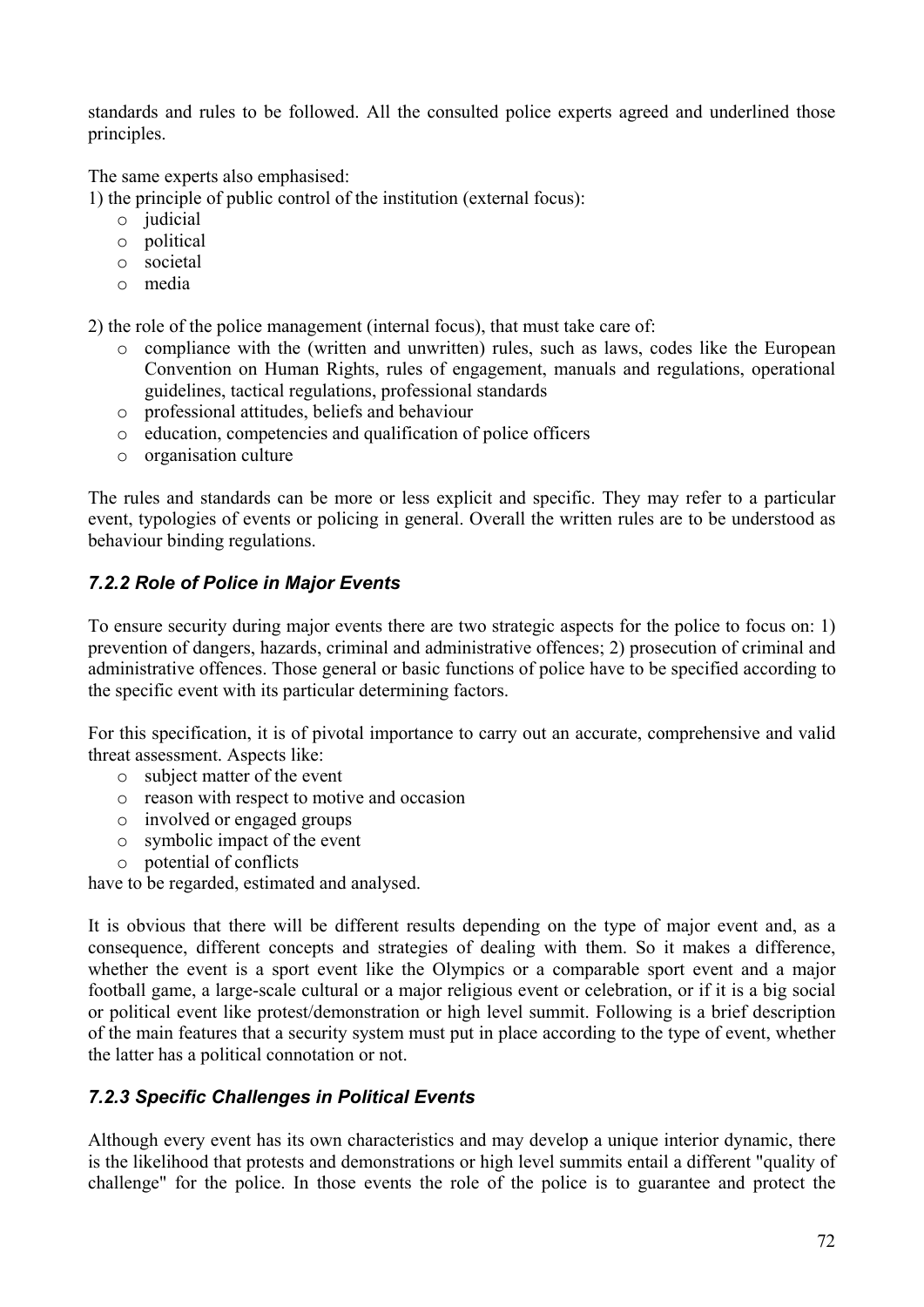constitutional and legal rights of the involved groups, notwithstanding support or disapproval of the original cause for the event. It can be observed that sometimes organisers and societal groups' interests associated with the major event trigger conflict between the concerned groups.

They expect the police to protect them in exercising their rights, thus not being prevented from carrying out their activities. This demands a very sensitive strategy from the police to meet those expectations, with a balance between the freedom of individual rights and the security of people and the event itself. It is clear that the strategy and all operational measures of the police have also to be in accordance with the law and appropriate to the situation. That means also to align its concepts and actions with universal valid ethical commitments. The police must operate within the existing system of values and the legal framework to protect legal rights, without imposing its own ideas of the relevance of an event and good or bad attitudes and behaviour of the citizens in the situation.

Police have to take care that potential conflicts are held according to legal and democratic rules, especially without use of violence. Consequently they have to act against violent conduct and criminal offences by means of different measures, preventive and repressive, where necessary. In such cases they are bound to the basic principles of legitimacy and commensurability of measures. Furthermore, they also have to communicate their role in the specific event to the organisers as well as to the involved groups and the public.

All the above-mentioned steps are regularly fixed and documented in the police guidelines for the operation issued by the person responsible for the police operation. Additionally, there is often a supplementary statement that stresses the principle of de-escalation that the police are ordered to follow.

#### *7.2.4 Sport, Cultural and Religious Events*

In most sporting, cultural and religious events the role of the police is less prominent than in political events. It is normally the organisers that are mainly responsible for the security of the event. The function of the police is primarily to provide support, advice and care for order and security around the event. The nature of that kind of event is, in most cases, not so close to basic rights as the political ones, so that the potential for serious conflict occurs infrequently, when compared to political events.

## **7.3 Internal Police Communication**

The perception of relevance of ethical issues for the police, knowledge of ethical standards, their relevance in their daily work - in general - and in policing major events - in specific -, the measures to promote them both in the attitude and behaviour of the individual police officer and the organisation as a whole, these are all part of a process at different levels and in different steps. A very important method is the internal police communication that can be divided in at least four spheres:

- o education and training
- o organisational socialisation
- o "internal public relations"
- o operational debriefing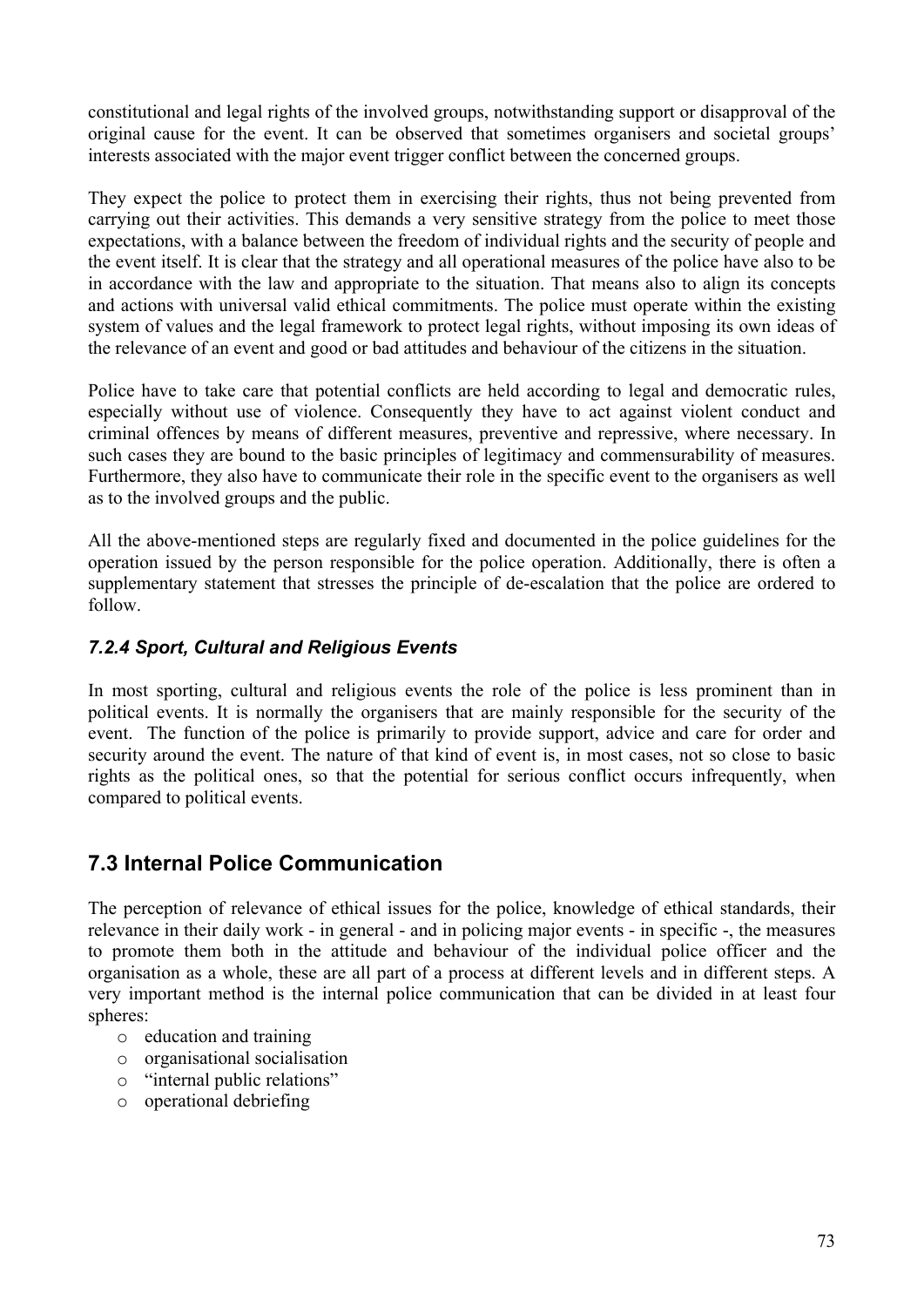### *7.3.1 Education and Training*

Dealing with questions of police ethics and human rights, the role of law and its binding obligations for the police as a whole and each police officer is a fundamental and compulsory part in the education and training of all police officers in democratic societies. The roles of the police in a free and democratic constitutional State, the basic principle of the monopoly of force and its consequences and commitments, the relation of police and society, the system and institutions to control the police are all topics of the curriculum. These include aspects like the every day contact with the citizens, communication and interactive competencies, behaviour towards victims and offenders, use and abuse of force, group dynamics, escalation of violence and de-escalation possibilities. For the management level, the curriculum also includes other aspects like responsibility for the implementation, advancement and compliance respectively by the organisation and their members. It is to be regarded as the fundamental occupational ethics, learnt during systematic education.

#### *7.3.2 Organisational Socialisation*

A further relevant way to gain ethical competencies is in the daily work experience. That is the field of organisational socialisation. The learning processes in this field have a more informal characterization. Police officers "live" in their organization; step by step they grow and develop within the organization and its culture. This process is utterly normal and, in general, functional. But problematic developments can also occur, especially when sub-cultural phenomena like marginal groups with particular professional paradigms and deviant values and beliefs arise. This can result in patterns of behaviour not complying with the original ethical standards of the institution. There can also be specific structural and personal factors, which facilitate such an extreme dimension. Once more, in this context the responsibility of the police management has to be pointed out.

#### *7.3.3 Internal Public Relations*

"Internal PR" is part of the preparatory phase of major events. In this context the involved police officers are introduced to the occasional background of the event, its expected circumstances and estimated problematic aspects. They become familiar with the aim of the operation, the guidelines, the strategic concept and corresponding tactical measures of the operation. It's precisely at this stage that all aspects mentioned in the previous part of the chapter become concrete and practical for the specific situation.

#### *7.3.4 Operational Debriefing*

The fourth level takes place after the deployment: it is the step of debriefing. The critical reflection on the operation, what has happened for which cause, the identification of strengths and weaknesses, the detection of errors or problematic incidents and the performance evaluation have the function of control. Similarly important is the analysis of public reactions, particularly media coverage, as well as the complaints about police activities in the context of the event. All these factors, that are the result of the workshops arranged with police managers in charge of the operation and journalists, can improve awareness of ethical issues in police actions. This can lead to them being taken more seriously thus reducing or minimizing mistakes in future deployments.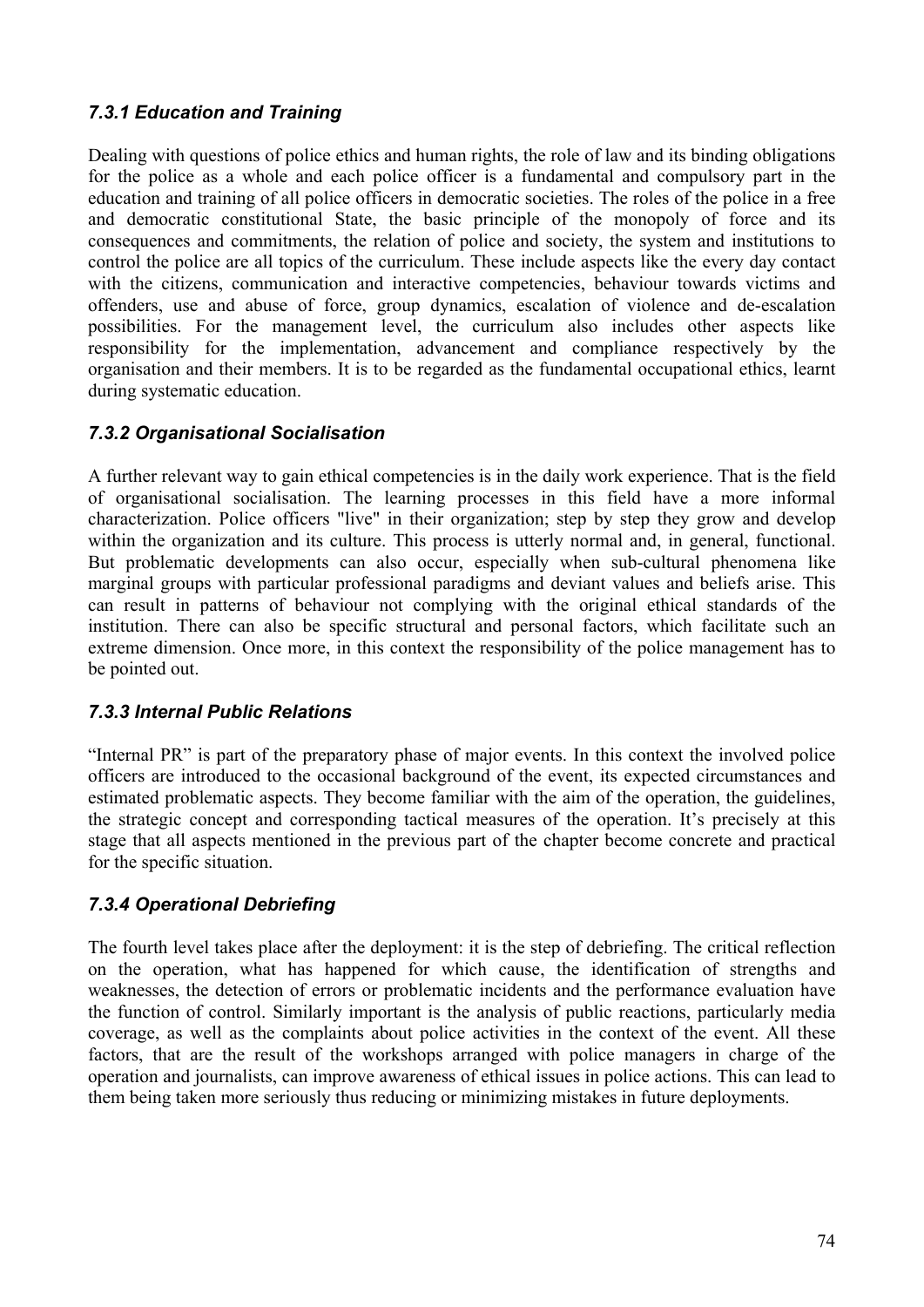## **7.4 External Police Communication**

As far as the external police communication is concerned, the relationship of the police and the media is the centre of attention. Within democracies, the media are a fundamental means of democratic control. Their reports have a deep impact on the general mood and attitudes of the public. The role, behaviour and manners of the police especially, as the institution with the monopoly on the use of force, are issues frequently reported on by the media. Therefore, this relationship needs to be thoroughly examined. $50$  $50$ 

Generally speaking, the relationship of police and media can be characterized as one of mutual dependence – each needs the other for different purposes. With regard to the police, the most prominent issue at stake is its legitimacy: the depiction of the police in general and reporting of difficult operations in particular are an important factor for the establishment and upholding of police legitimacy. Thus, the media function as a means of promoting the image of the police among the public.

With regard to the dependence of the media, it is based on the necessity of gathering serious and trustworthy information. Journalists are dependent on the police in order to get first-hand details about an operation and its background. Yet, the exchange of information is not an end in itself: firstly, when reporting on crucial events, the media too have to establish and maintain a certain image of themselves – an image of trustworthiness and credibility. It is the credibility that constitutes the basis for a second prominent factor: a large circulation and dissemination. Serious reporting as well as attaining a large circulation are two basic objectives the media have to accomplish. Thus, at a general level, the relationship of the police and the media shows a mutual dependency concerning central issues at stake on both sides.

If these are general terms – what does the actual relationship look like in routine practice, particularly with regard to security during major events? How do police and media handle their mutual dependency in exceptional contexts? Can one speak of some kind of cooperation? These questions have been explored and analysed in a number of workshops and expert discussions between police and media representatives and academics within the last months of the project. The following aspects can be regarded as basic outcomes.

First of all, representatives of both sides agreed on the fact that cooperation between police and media takes place in the context of major events and seemed to be basically satisfied with the way this cooperation is set up. One frequent statement was that, especially in comparison to former times, reproaches, accusations or even confrontations have steadily lost importance and given way to collaboration. This development is due to the fact that hostility and prejudices on both sides have gradually eroded and politically biased conflicts between police and media have become more a rarity than a frequent occurrence.

Secondly, the political climate between the two parties as well as the handling of the media by the police and vice versa has changed: the public relations aspect of the police force's work has undergone serious changes during the last decades. In particular, during major events the police provide comprehensive information as well as useful contacts in order to support reporting. The media, on the other side, rely on the public relations work of the police and use their contacts.

<span id="page-74-0"></span><sup>50</sup> 50 Although we talk of "the media" in this context, actually only print media can be taken into consideration since only representatives of this field have been involved in the work package.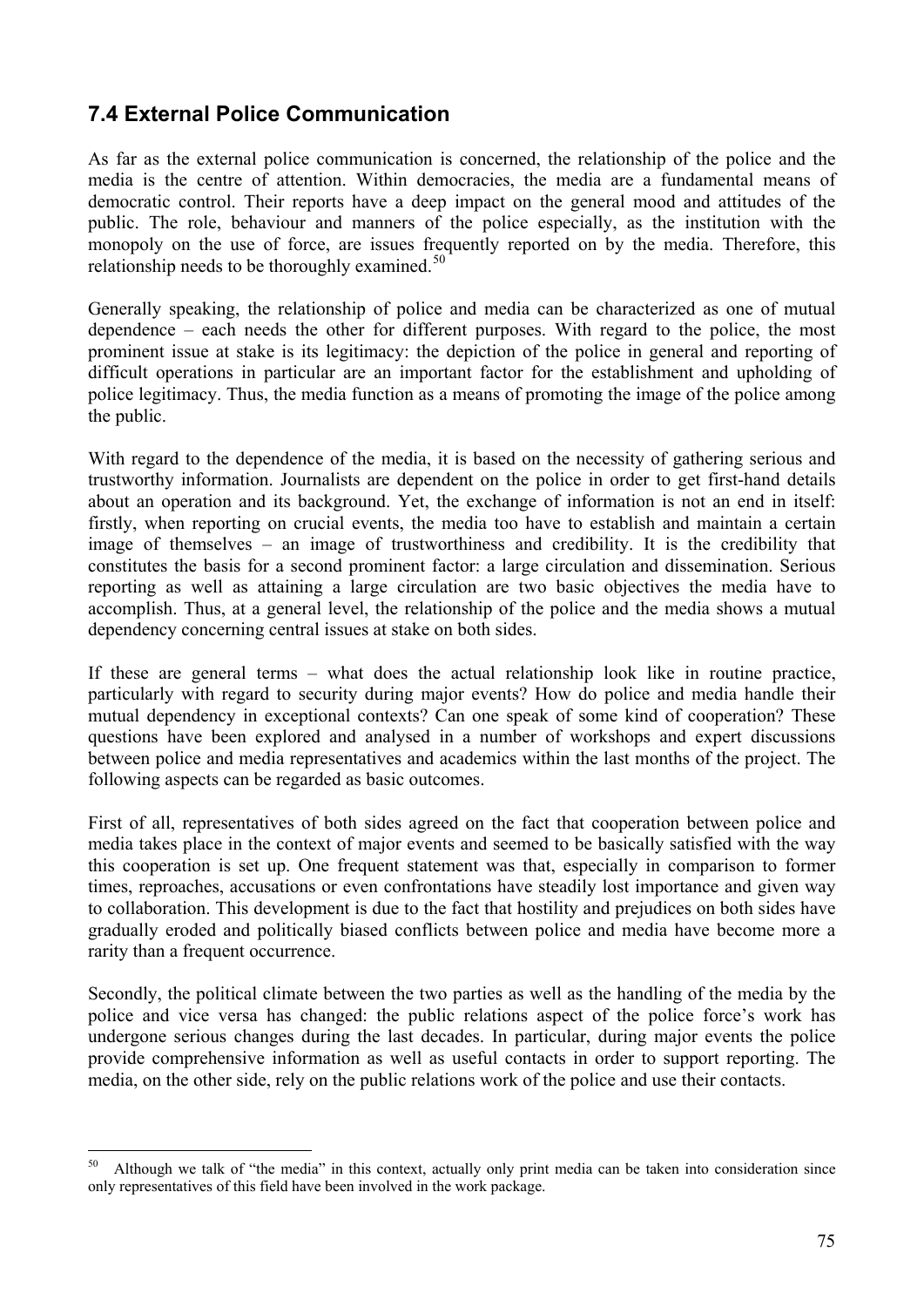However, apart from this general satisfaction, there are critical statements that have turned up in the course of the discussions, two of which require a closer examination. In the first place, media representatives have criticized that, although the situation has improved, they still get the impression that the police are deliberately withholding necessary information. Police representatives, however, have maintained that such things do not occur on purpose; rather they are a consequence of the development inherent to major events as well as the endeavour to release only thoroughly examined information. At this point of discussion it becomes obvious that former problems still have an impact and measures need to be taken against persistent stereotypes on both sides.

In the second place, representatives of the police, as well as academics, pointed out that the media frequently present a distorted picture of the police: either a black or white image - but nothing in between. As a consequence, the public gets acquainted with an image of the police that can hardly be upheld when confronted with reality. This introduces a related aspect: the media, on one hand, are eager to report "the truth", but on the other hand depend on the expectations of the public. Thus, the behaviour and appearance of the police in the media contains a touch of glamour that is hardly compatible with everyday routine. However, the roots of this conflict are far too complex to be solved between police and media in a particular situation and refer to a more complex social phenomenon.

The data shows that when we speak of the external communication of the police, the discussion revolves around the crucial relationship of the police and media. To summarize, this relationship can be characterized as one of mutual dependency and cooperation that is regarded as satisfactory from all participants, but still requires improvement in certain aspects.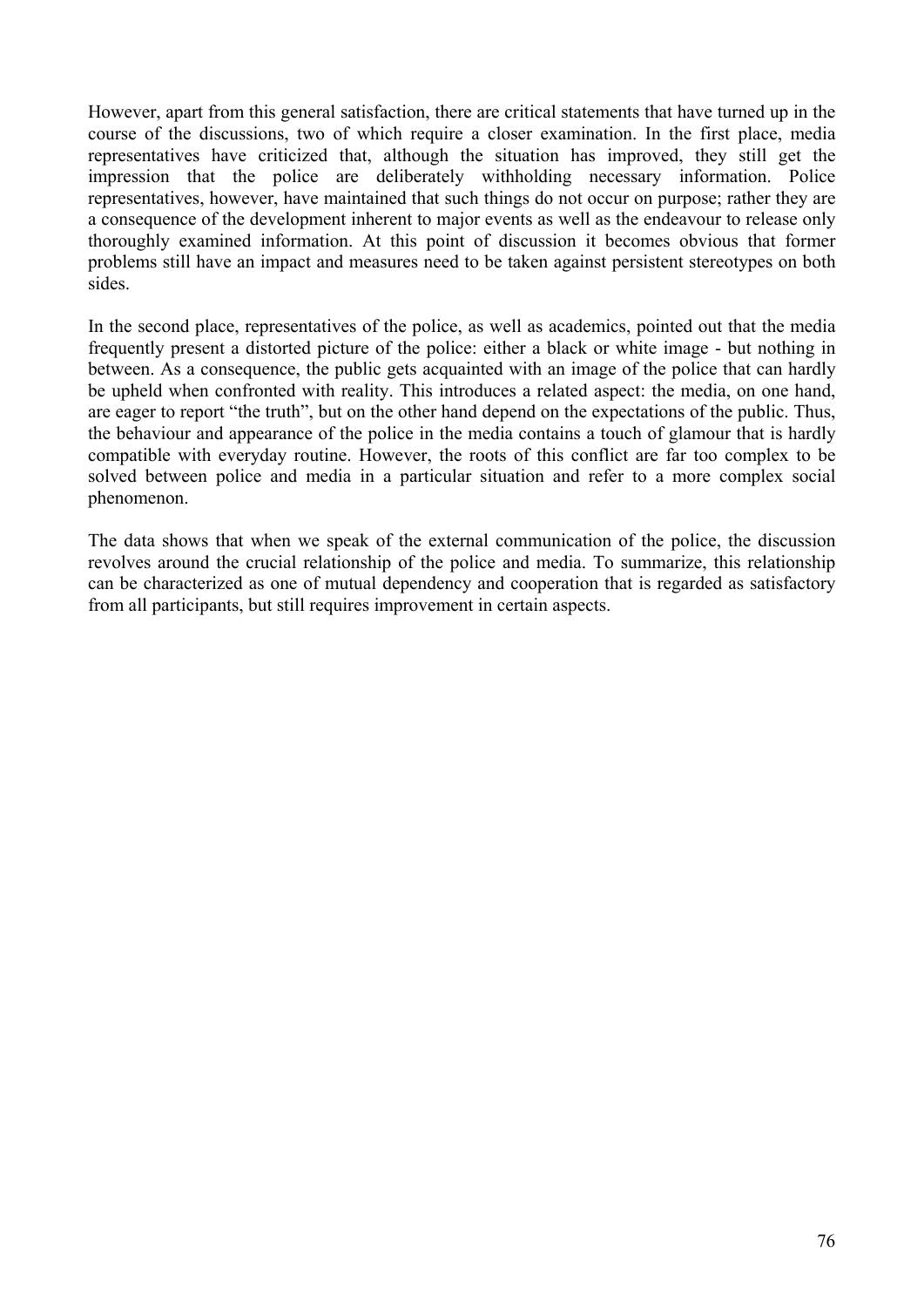# **Chapter 8 Conclusions**

The EU-SEC Project *Coordinating National Research Programmes on Security during Major Events in Europe* was conceived in 2004 as a contribution of the United Nations to the configuration of an effective European Research Area in the field of security during Major Events. EU-SEC was funded by the DG Research of the European Commission and its Consortium is composed of 10 EU Ministries of the Interior, EUROPOL and UNICRI.

During four-year activities (2004-2008) the EU-SEC partners have intensively worked together through brainstorming meetings, studies and interviews with national experts. The results of these endeavours was the identification of subsequent elements required for the elaboration of an effective **methodology** for coordinating the national research activities on security at Major Events.

This Manual has summarised the research and analytical activities of the EU-SEC partners, highlighting the main elements of the developed methodology. This has included the following five fundamental steps:

- **Elaboration of common definitions**: the EU-SEC participating countries agreed to adopt some common definitions on three key concepts: 'major event', 'research programme' and 'security'. The definitions were adopted after fruitful discussions among the EU-SEC countries, grounded in the practical experiences of respective national security planners. This was a remarkable exercise since a number of definitions already existed, but none were recognised as being universally applicable. The establishment of common definitions (especially on major event) was the first milestone towards the development of a common methodology among the EU-SEC countries.
- **Data collection and data analysis**: the second important element was to collect and analyse data on the existing national research programmes in the EU. A comprehensive questionnaire was completed by national security experts with the aim to capture both general information (leading organisations for national research programmes, main bibliographical references, etc.) and specific data on selected topics such as risk analysis, media management, and others. Data collection was not an easy task since 'internal police research' often relies upon tacit knowledge that police forces develop and share through debriefings, reflections, progress activity reports and assessment of past experience. The result was a state-of-the-art survey and the identification of strengths, weaknesses and gaps of national research programmes on security of major events.
- **Identification of benefits**: a further element was the identification of thematic areas that, according to the EU-SEC partners, should be further explored and studied. In particular, this fruitful exercise helped understand those research concerns which could benefit from the development of joint research activities within these thematic areas.
- **Proposals for joint research activities**: after the identification of main areas of concern, the EU-SEC partners have developed and approved five concrete proposals for joint research activities: STEP, EMER, EVES, RITES and a Field Test of the IPO Toolkit. It is important